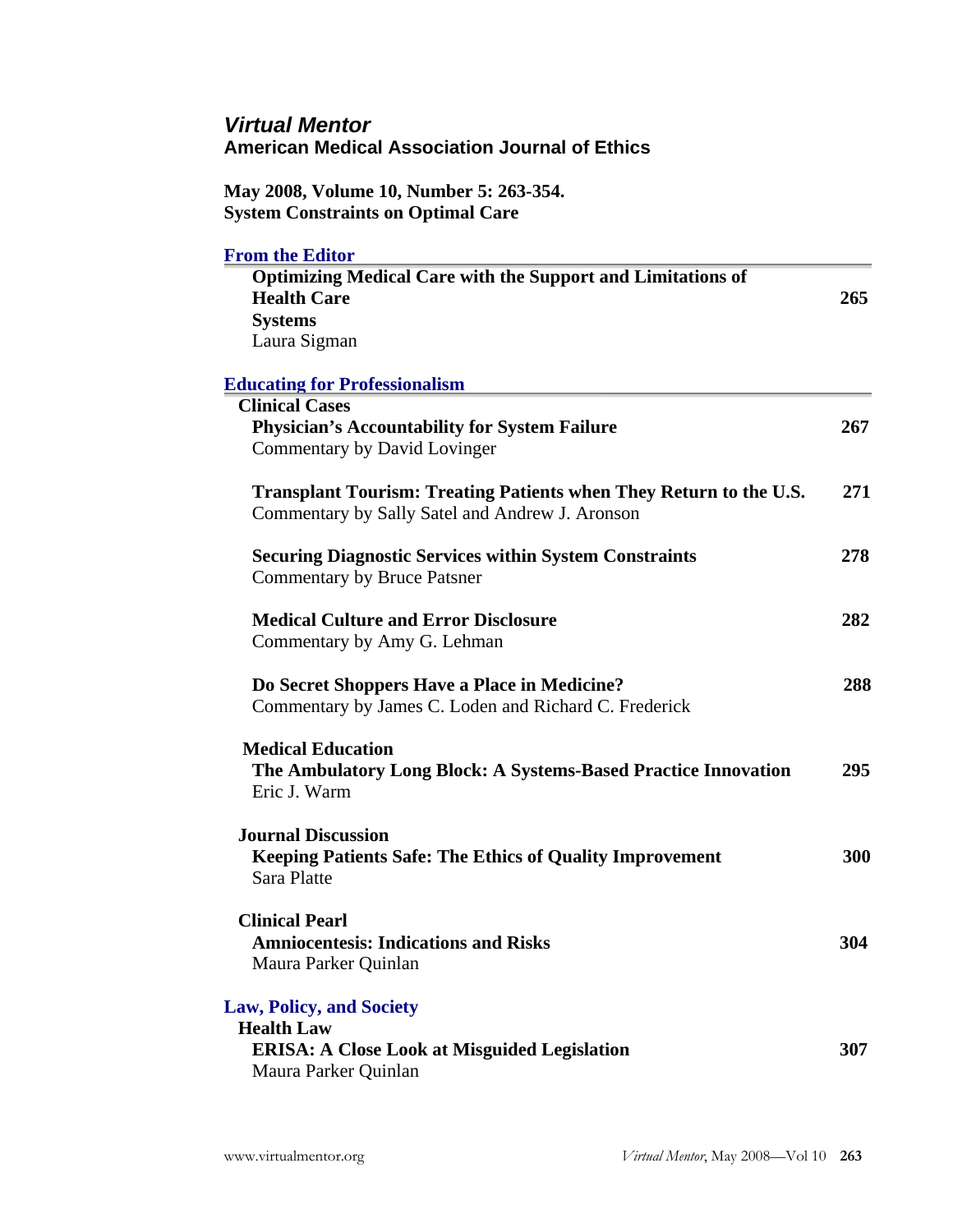| <b>Policy Forum</b>                                                        |            |
|----------------------------------------------------------------------------|------------|
| <b>Medicare's "Never-Event" Initiative</b>                                 | 312        |
| <b>Jared Hossack</b>                                                       |            |
| <b>Medicine and Society</b>                                                |            |
| <b>Can Health Care Engineering Fix Health Care?</b>                        | 317        |
| Peter J. Fabri                                                             |            |
| <b>Art, History, and Narrative</b>                                         |            |
| <b>Medical Humanities</b>                                                  |            |
| <b>Equity in Medical Care: An Aristotelian Defense of Imperfect Rules—</b> | 320        |
| and Bending Them                                                           |            |
| <b>Geoffrey Rees</b>                                                       |            |
| <b>History of Medicine</b>                                                 |            |
| The U.S. Health Care Non-System, 1908-2008                                 | 324        |
| George B. Moseley III                                                      |            |
| <b>Op-Ed and Correspondence</b>                                            |            |
| Op-ed                                                                      |            |
| The Teaching of Law in Medical Education                                   | <b>332</b> |
| Nirav D. Shah                                                              |            |
| <b>Resources</b>                                                           |            |
| <b>Suggested Readings and Resources</b>                                    | 338        |
| <b>About the Contributors</b>                                              | 352        |
| <b>Upcoming Issues of Virtual Mentor</b>                                   |            |
| June: Quality of Life and Geriatric Patients                               |            |
| July: Gender-Based Medicine                                                |            |
| August: Establishing the Boundaries of Informed Consent                    |            |
| September: Ethics and Sleep Medicine                                       |            |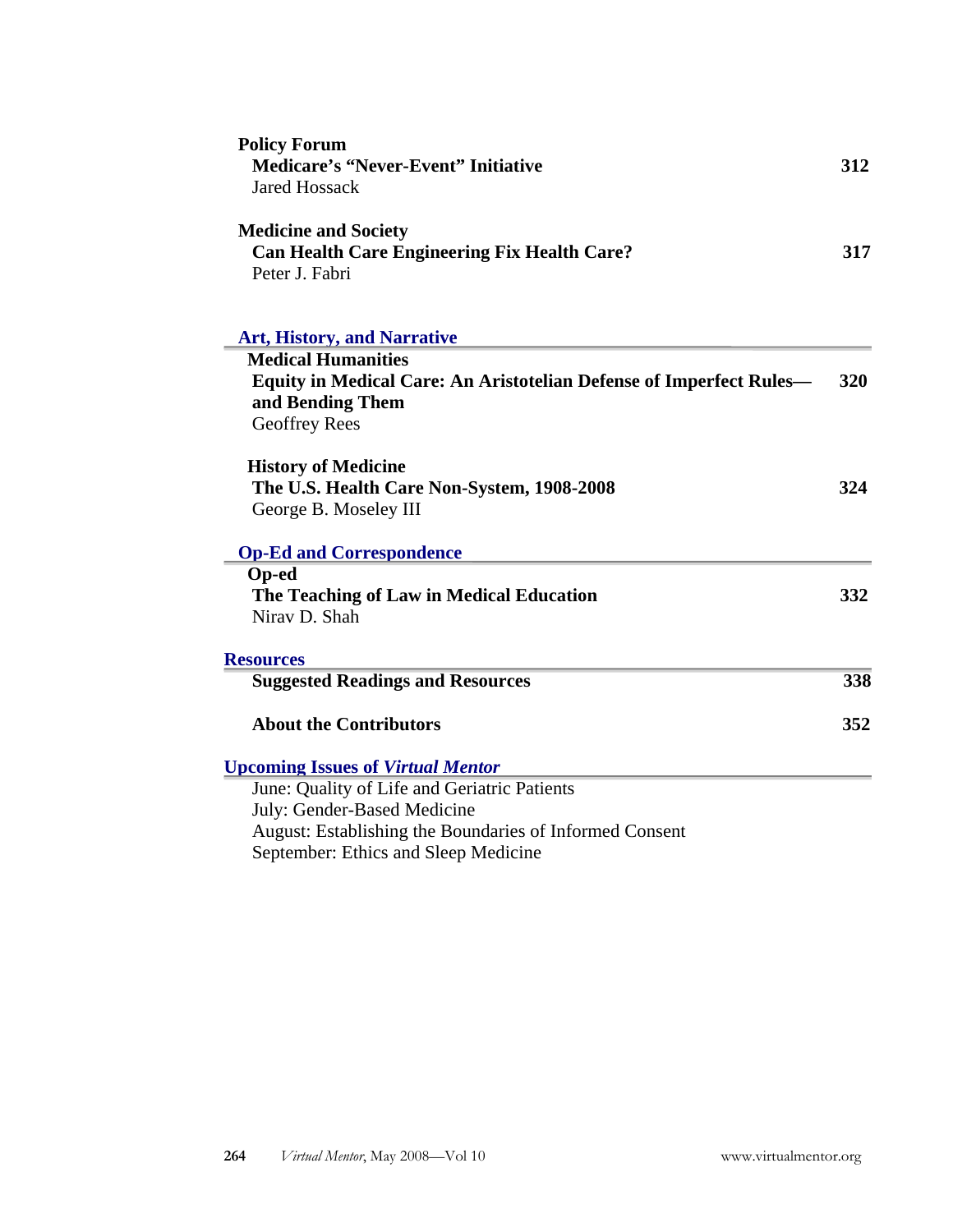American Medical Association Journal of Ethics May 2008, Volume 10, Number 5: 265-266.

## **From the Editor Optimizing Medical Care with the Support and Limitations of Health Care Systems**

Imagine a resident who cannot get her patient the drug he desperately needs because his health insurance does not cover the medication that the hospital has on its formulary. Or the surgeon who leaves the operating room after a difficult procedure, unsure of how much to reveal to his patient about the nature of the complications because he fears that he will not be compliant with the hospital's risk management policies or that the patient may file a lawsuit against him. Now consider a quality improvement program that alters a clinic's functioning so that the doctor is no longer running an average of 30 minutes late for his appointments. Finally, think about an affiliation between a practice of internists and a nearby radiology clinic that facilitates easier access to radiology services and reports; though this seems straightforward enough, the agreement may be prohibited by federal anti-kickback laws. Each of these examples illustrates an interaction between a physician and the larger system in which he or she practices medicine.

Physicians care for patients within a framework of complex systems that, like the support beams of a building, provide the foundation for and define the limits of the structure they support. In health care, these systems operate at many levels and take many forms: ancillary medical services, institutional policies, private and governmental insurance regulations, the medical malpractice system, and national and international bodies that govern health policy.

Systems impact patient care because doctors must balance what they think is medically optimal with the limits of the relevant systems in which they function. This issue of *Virtual Mentor* examines ethical controversies that arise when systems influence medical practice. It introduces clinical scenarios in which lab results go missing due to a processing error, "secret shoppers" are used to assess and improve quality of medical service, insurance coding regulations restrict care, malpractice liability and risk management impose on the patient-doctor relationship, and a patient who has broken U.S. law by paying for an organ transplant in another country seeks posttransplant care in the U.S.

Stepping back from specific clinical situations, *VM* next examines efforts to improve health care through system changes. The medical education article discusses a residency program that trains physicians and staff in collaborative systems-based practice competencies. The journal discussion broaches a topic that has faced recent public scrutiny—the ethical status of quality improvement initiatives. Drawing from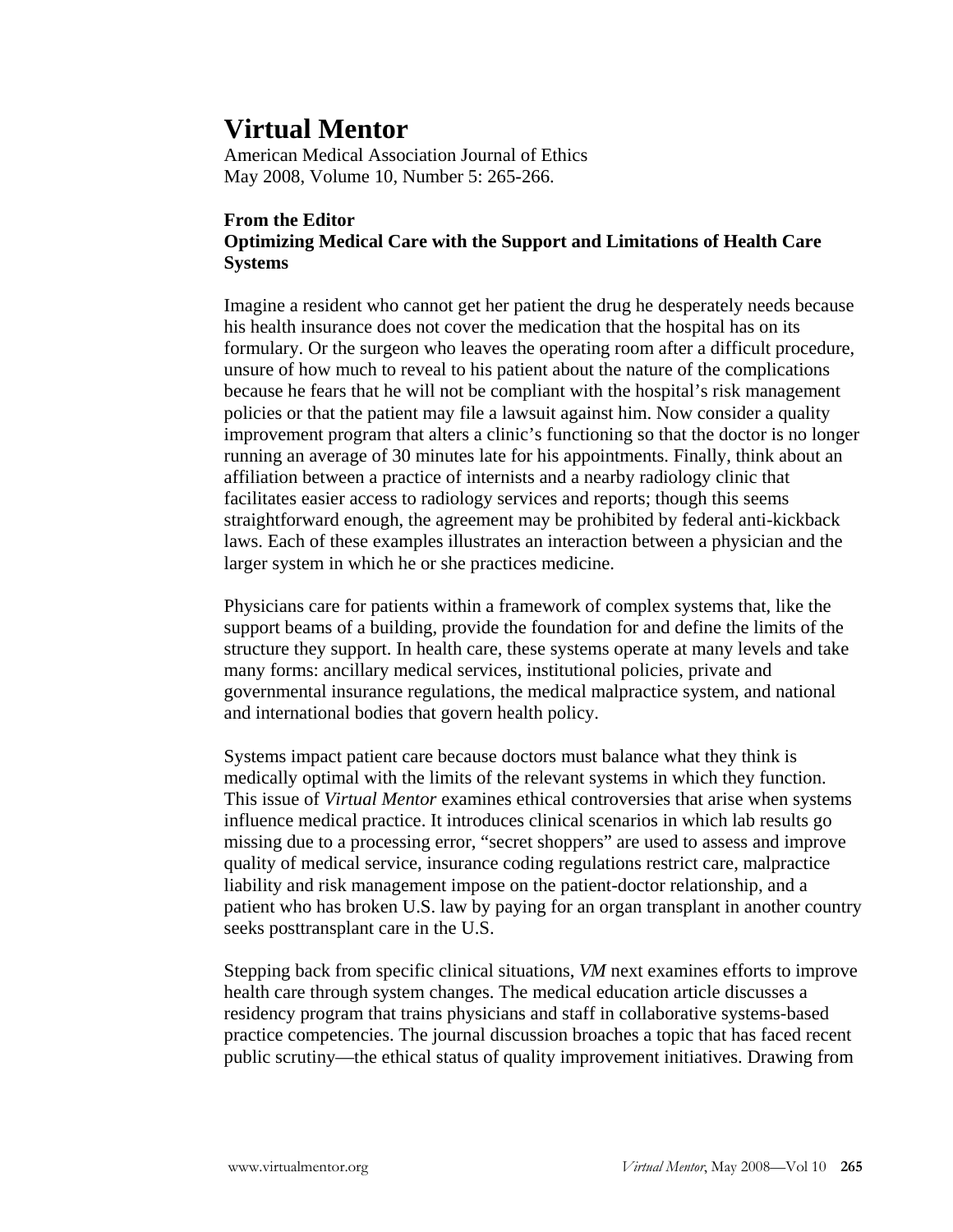one of our cases, the clinical pearl examines the risks of and indications for amniocentesis.

Governmental laws and regulations are analyzed in the health law primer on ERISA's provisions that restrict insurance companies' liability, and in the policy forum on Medicare's "never-events" initiative. The medicine and society piece describes an innovative proposal for reforming health care based on the principles of industrial engineering. Our history-of-medicine and medical humanities articles examine, respectively, the evolution of complex medical systems and the philosophical basis for balancing generalized regulations with individualized exceptions to these rules. Finally, our op-ed author contends that medical education needs to better equip students with knowledge of the laws that affect their day-to-day practice.

Without health care institutions, medical support services, insurance agencies, governmental programs, and regulation of health care, medical practice would be a far more primitive profession conducted in private homes or offices. Without access to the complex technologies and services available in modern medical facilities, the health of the public and of individual patients would inevitably suffer.

Caught between the load of complex medical systems and the basic needs of patients, physicians must figure out how to provide optimal medical care within the structure of health care systems. Should they comply with systems constraints? Should they push to reform them? Or should physicians ultimately take responsibility for restructuring the systems themselves?

Laura Sigman, JD MS 4 University of Chicago Prtizker School of Medicine Chicago

*The viewpoints expressed on this site are those of the authors and do not necessarily reflect the views and policies of the AMA.* 

Copyright 2008 American Medical Association. All rights reserved.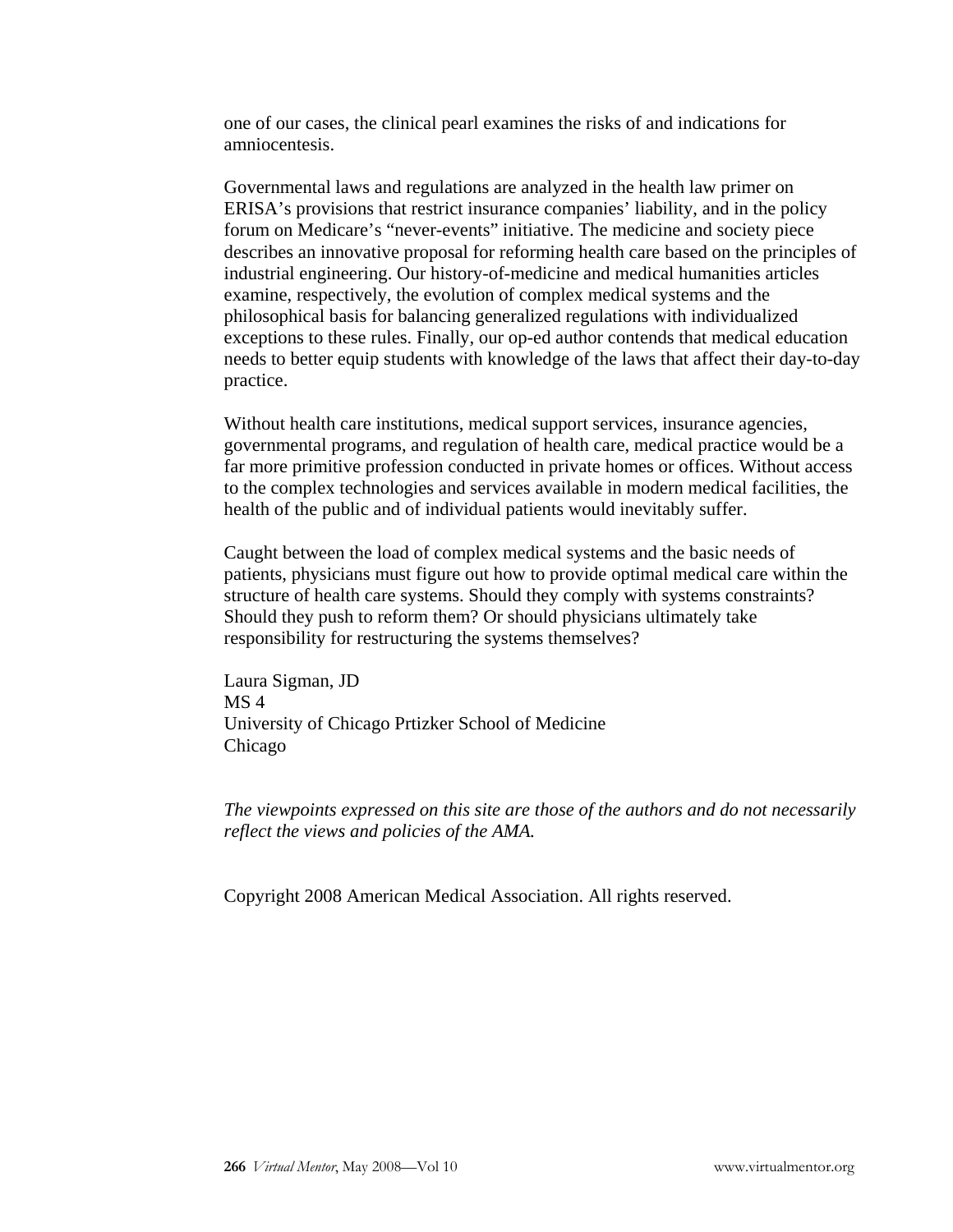American Medical Association Journal of Ethics May 2008, Volume 10, Number 5: 267-270.

## **CLINICAL CASE Physician's Accountability for System Failure**  Commentary by David Lovinger, MD

Mrs. Taylor went to see her internist because she had been suffering from shortness of breath during her usual exercise routine for several months. Otherwise, she was in excellent health. When her symptoms did not improve after several weeks, her internist ordered a chest X-ray that revealed an opacity in the right lower lobe of her lung. A follow-up CT scan showed an effusion, so her internist referred her to Dr. Jones, a pulmonologist, for a thoracentesis and further workup.

When Dr. Jones walked into the exam room, Mrs. Taylor seemed nervous. "Doctor, I had terrible complications with an epidural when giving birth to my second child, and ever since then I've been terrified of needles and medical procedures," she stated. "Is there any way I can be put under for this?" After speaking with Mrs. Taylor at length Dr. Jones convinced her to proceed with the thoracentesis using local anesthesia, which is standard of care practice. The tap went smoothly despite Mrs. Taylor's anxiety and complaints of pain, and Dr. Jones drained 750 milliliters of fluid from his patient's chest. Dr. Jones sent four vials of the fluid for laboratory analysis. As she left the clinic, Mrs. Taylor exclaimed, "Thank heavens that's behind me!"

After two weeks, Dr. Jones had not received the report from the lab. Normally, results were faxed to his office within 7-10 days. When Dr. Jones called the lab to inquire about the status of the tests, an employee reported that they had never received the samples.

Dr. Jones checked Mrs. Taylor's chart and found no lab order sheet. When he spoke to his nurse about the lab order, she confirmed that she had prepared the paperwork and sample to be sent for testing. Dr. Jones also spoke to Greg, the clinic staff member responsible for sending lab specimens to the lab and learned that he had not been in the office the day of Mrs. Taylor's thoracentesis; his substitute was a staff floater who was filling in for the day.

Mrs. Taylor was scheduled to return to the clinic the next day for her results. Dr. Jones faced the task of telling her about the lost sample and the remaining diagnostic options. He also wondered how he could prevent a recurrence.

### **Commentary**

This is a difficult and all-too-common scenario in clinical medicine: an error occurs that exposes a patient to harm, it is not obvious who is at fault, and there is no clear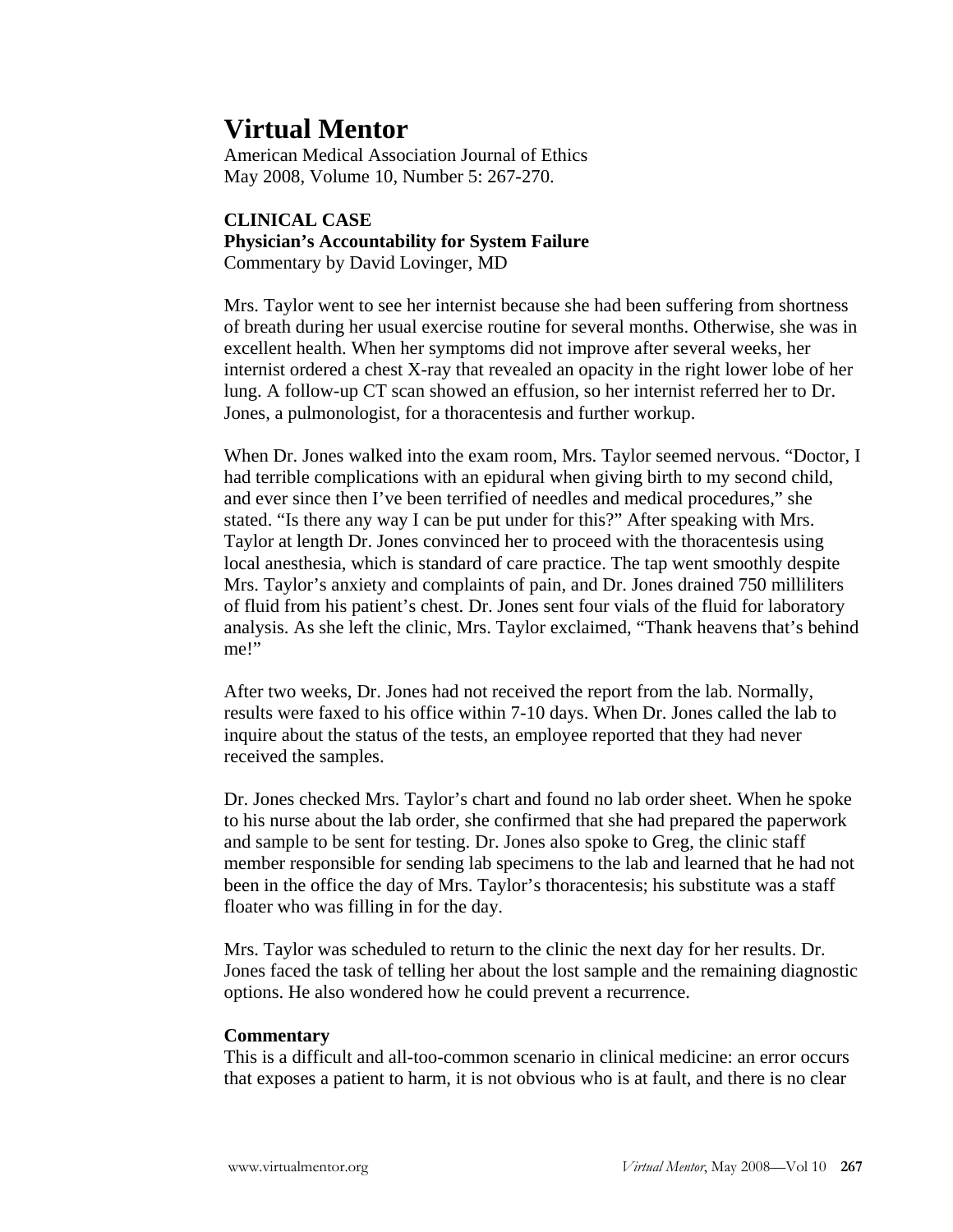guidance about how to address the error. Though Mrs. Taylor was not harmed by the first procedure, she will need to have the thoracentesis repeated if the fluid reaccumulates. If the fluid does not re-accumulate, she may need to have a more invasive diagnostic procedure such as a needle biopsy or even an open biopsy procedure such as a thoracoscopy. Then there is the matter of Mrs. Taylor's anxiety at having to face a feared procedure a second time and the psychological distress inherent in the situation because cancer is the suspected diagnosis. The difficulty here is compounded by the fact that it is not clear who bears the ultimate responsibility for the mistake of the lost sample. This scenario also generates a number of vexing questions about how to proceed with this patient, both ethically and clinically; how to prevent this or a similar situation from happening again; and how to improve the administrative process so that these occurrences are less likely.

At the center of the case is the concept of "systems failure" and how it relates to personal responsibility and individual accountability. The idea that systems—as opposed to individuals—can be responsible for errors is a modern construction that has roots in aviation and the military. The clarion call for medicine to reduce errors and improve patient safety was the 2001 Institute of Medicine (IOM) report, *Crossing the Quality Chasm: A New Health System for the 21st Century* [1]. In this document, the Committee on Quality Health Care in America called for systematic and system-wide changes to address substantial deficits in patient safety and health care quality. Though some have argued that a focus on systems ignores individual responsibility [2], this either/or approach misses the point. A systems approach to analyzing an event like the one in the case of Dr. Jones and Mrs. Taylor looks at ways that the workflow in the clinic (i.e., "the system") could be configured to eliminate certain types of errors. In his book *Complications*, Dr. Atul Gawande describes how the field of anesthesiology used a systems approach to reduce anesthesia deaths from roughly 1 in 10,000 to 1 in 1,000,000, a hundredfold reduction [3].

Another prominent theme in this case is the disclosure of error. Though medical ethicists and professional societies have stressed physicians' ethical obligation to tell patients about unexpected events that have implications for future care [4] many practitioners (and risk managers) have long feared the consequences that admissions of responsibility and apologies could bring. A policy enacted by the Veterans Affairs Medical Center in Lexington, Virginia, in 1987 that requires complete and honest disclosure seems, however, to have resulted in no financial penalty [5]. Other organizations have had similarly encouraging results, yet such disclosure policies are still more the exception than the norm [6].

Given all this, telling Mrs. Taylor of the lost sample is not only warranted, but prudent. But how should Dr. Jones go about sharing this information with Mrs. Taylor, and is there any guidance available for practitioners, most of whom have no experience with this practice? In 2003, the National Quality Forum published "Safe Practices for Better Healthcare" [7], which outlines standards for disclosure of unanticipated outcomes with patients. These recommendations include providing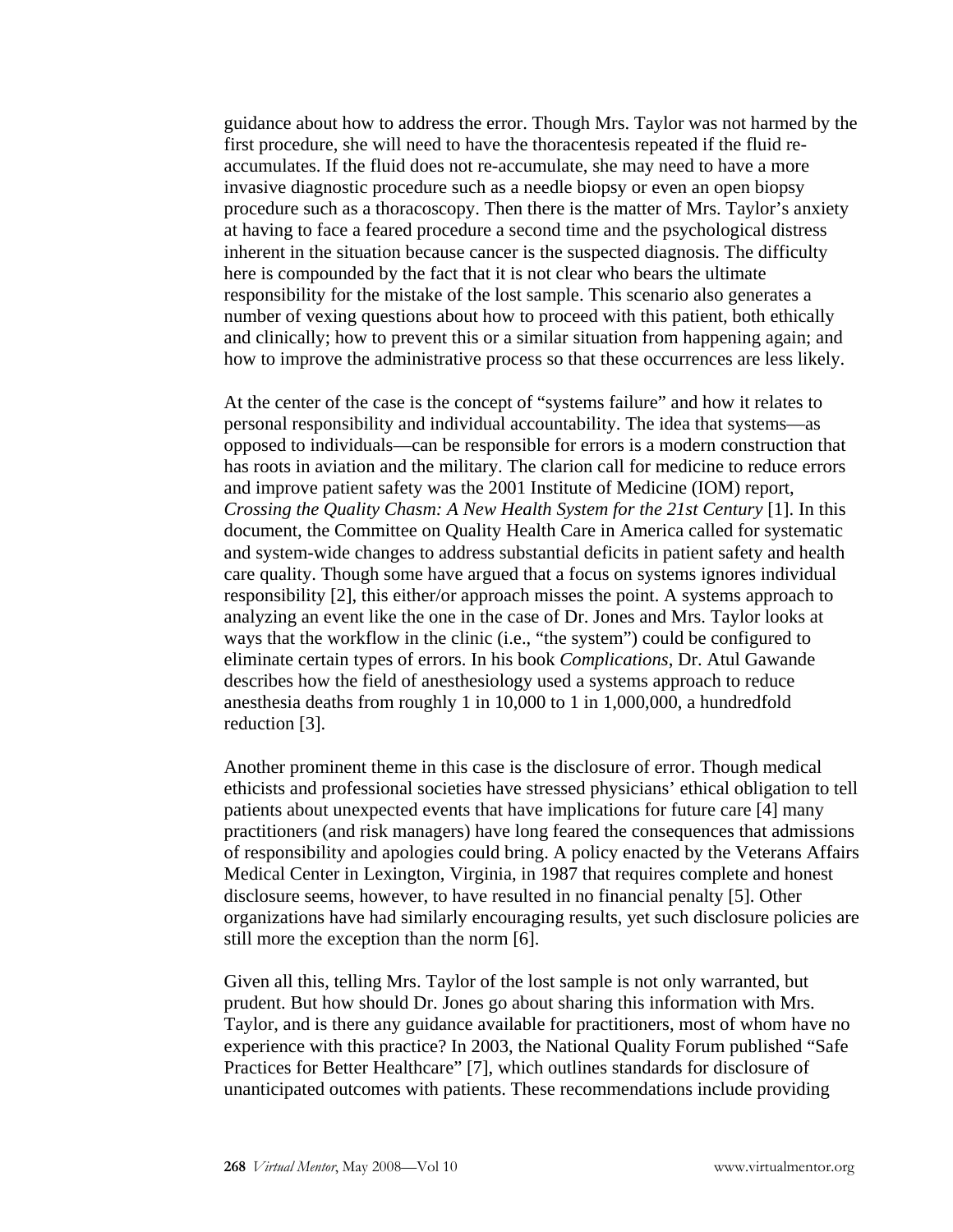facts about the event, disclosing the error or system failure, expressing regret, and offering a formal apology if the outcome was caused by error or system failure.

That medical errors constitute an epidemic is an oft-stated truism that belies the complexity of the issue. Relying on studies in the literature, the 1999 landmark study, *To Err is Human: Building a Safer Health System*, concluded that at least 44,000 and perhaps as many as 98,000 lives were lost each year from preventable medical errors [8]. This startling number was not accepted without dispute [9], and the issue of preventability was debated [10], but the original research was compelling [11]. The report has gained wide currency throughout the health care system and its recommendations have led to a variety of efforts to improve patient safety. Further, this report helped spur health care organizations to implement computerized physician order entry (CPOE) systems, which have been shown to reduce medication errors and adverse drug events substantially [13].

Returning to our case, the patient, Mrs. Taylor, was exposed to the risks inherent in a thoracentesis without any diagnostic benefit because the sample that was collected was lost. Though the benefits of the procedure are believed to greatly outweigh the risks, a thoracentesis can cause bleeding or infection at the test site and possibly a collapsed lung, which could require a more invasive procedure, like the insertion of a chest tube, and could even be fatal. Though Mrs. Taylor's anxiety about having the procedure does not factor into whether or not there was an error, nor where the responsibility for that error lies, it will heighten her distress at this unanticipated outcome.

Dr. Jones has several obligations if he is to address Mrs. Taylor's concerns. The first is to discover what happened and why. The case is silent on what exactly could have happened, but it does seem to suggest that responsibility for the error lies with the staff floater. In fact, the problem is more likely to be found in the failure of the clinic's workflow procedure to effectively track the movement of specimens. That the clinic has to rely on temporary staff who are not familiar with standard policies and procedures obligates those who work there to create a safer and more reliable system.

Dr. Jones's second obligation is to discuss the events with Mrs. Taylor honestly and frankly, inform her of what he will do to prevent this error from happening again, and apologize for the distress he and the office have caused. Finally, Dr. Jones should help Mrs. Taylor with the financial and insurance consequences of the initial procedure, which, while clinically warranted, was not properly carried out. Mrs. Taylor should not be held responsible for the costs of the procedure. As the IOM suggests, to err is indeed human, but ultimately those who work within health care systems have an obligation to effect changes that minimize error rates and place the systems on a more secure foundation.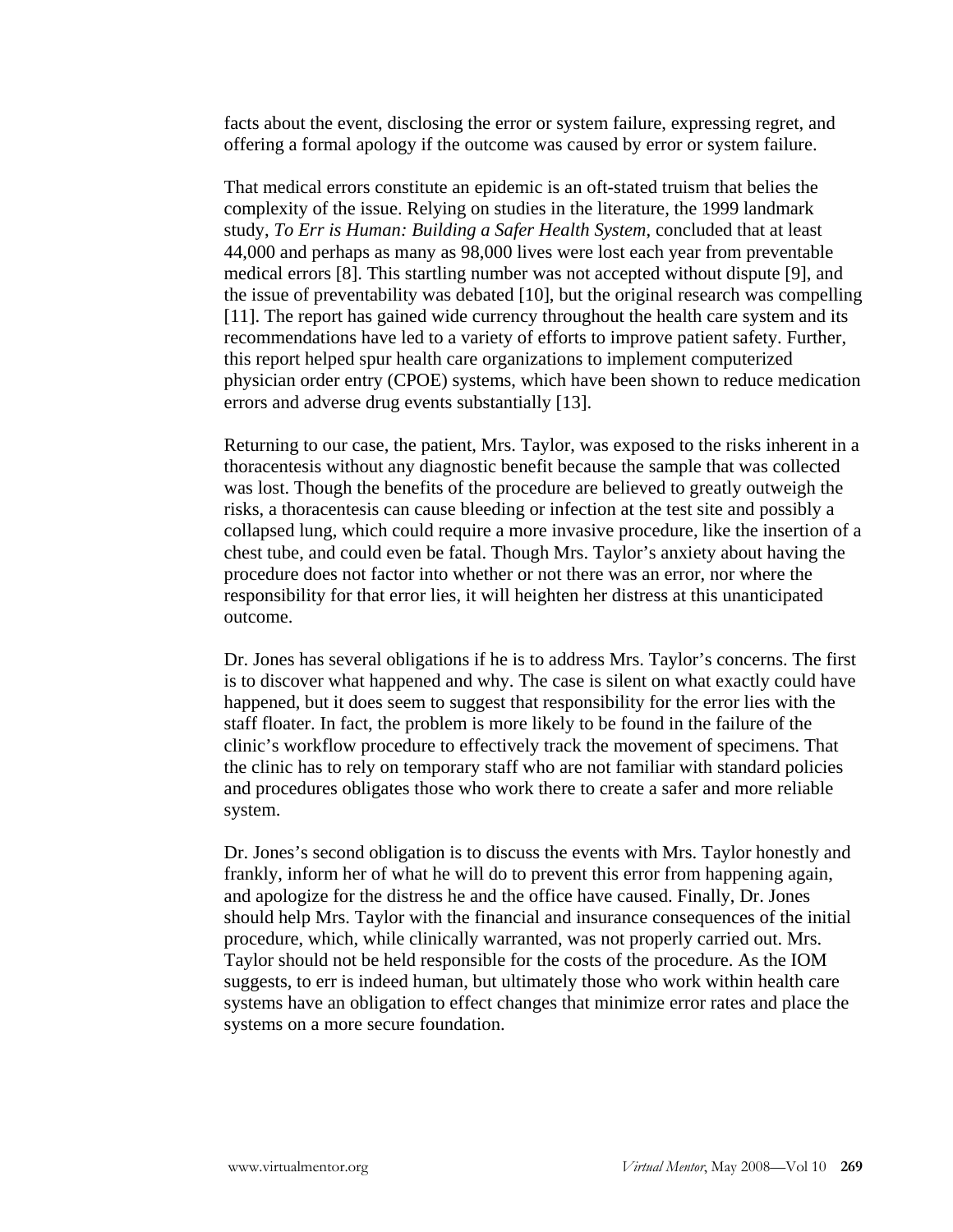## **References**

- 1. Committee on Quality of Health Care in America. *Crossing the Quality Chasm: A New Health System for the 21st Century*. Washington, DC: National Academy Press; 2001.
- 2. Goldmann D. System failure versus personal accountability—the case for clean hands. *N Engl J Med.* 2006;355(2):121-123.
- 3. Gawande A. *Complications: A Surgeon's Notes on an Imperfect Science*. New York, NY; 2002:47-74.
- 4. American Medical Association. Opinion 8.121 Ethical responsibility to study and prevent error and harm. *Code of Medical Ethics*. Chicago, IL: American Medical Association; 2006.
- 5. Kraman SS, Hamm G. Risk management: extreme honesty may be the best policy. *Ann Intern Med*. 1999;131(12):963-967.
- 6. Gallagher TH, Studdert D, Levinson W. Disclosing harmful medical errors to patients. *N Engl J Med*. 2007;356(26):2713-2719.
- 7. The National Quality Forum. *Safe Practices for Better Healthcare: A Consensus Report*. Rockville, MD: The National Quality Forum; 2003.
- 8. Kohn LT, Corrigan JM, Donaldson MS, eds. *To Err Human: Building a Safer Health System*. Washington, DC: National Academies Press; 2000.
- 9. McDonald CJ, Weiner M, Hui SL. Deaths due to medical errors are exaggerated in Institute of Medicine report. *JAMA*. 2000;284(1):93-95.
- 10. Hayward RA, Hofer TP. Estimating hospital deaths due to medical errors: preventability is in the eye of the reviewer. *JAMA*. 2001;286(4):415-420.
- 11. Brennan TA, Leape LL, Laird NM, et al. Incidence of adverse events and negligence in hospitalized patients. Results of the Harvard Medical Practice Study I. *N Engl J Med*. 1991;324(6):370-376.
- 12. Leape LL, Brennan TA, Laird NM, et al. Nature of adverse events in hospitalized patients. Results of the Harvard Medical Practice Study II. *N Engl J Med*. 1991;324(6):377-384.
- 13. Bates DW, Teich JM, Lee J, et al. The impact of computerized physician order entry on medication error prevention. *J Am Med Inform Assoc*. 1999;6(4):313-321.

David Lovinger, MD, is a hospitalist at the University of Chicago Medical Center (UCMC) in Chicago, and an assistant professor of medicine. He is the medical director of the Anticoagulation Management Service and is a leader in the UCMC's implementation of computerized physician order entry.

*The people and events in this case are fictional. Resemblance to real events or to names of people, living or dead, is entirely coincidental.* 

*The viewpoints expressed on this site are those of the authors and do not necessarily reflect the views and policies of the AMA.* 

Copyright 2008 American Medical Association. All rights reserved.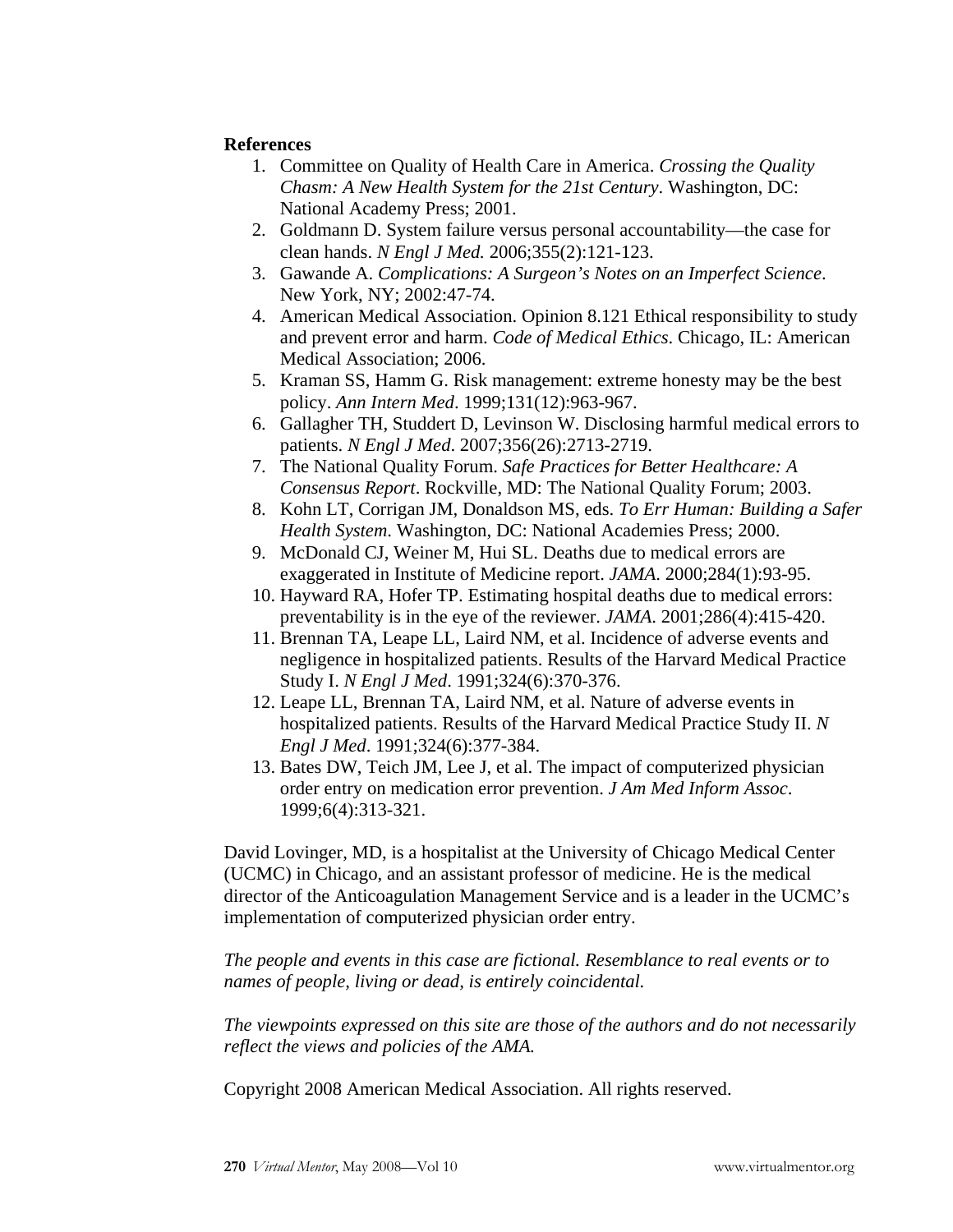American Medical Association Journal of Ethics May 2008, Volume 10, Number 5: 271-277.

## **CLINICAL CASE**

**Transplant Tourism: Treating Patients when They Return to the U.S.** 

Commentary by Sally Satel, MD, and by Andrew J. Aronson, MD, MBA, MPH

Mr. Lawrence, a 50-year-old man with diabetes, is on dialysis for chronic renal failure and on the waiting list for a kidney transplant. Because he is in relatively good health, he is low on the list. His physicians advise him that he could be on the list for up to 3 years and that his health during that time would not be jeopardized, aside from the risks and inconveniences associated with long-term dialysis. Mr. Lawrence is divorced and on bad terms with his ex-wife; he has no children and has contacted his sister and her family to see if any of them could be a living donor. His sister is obese, at risk for diabetes, and is not a suitable donor candidate; no other family members or friends are willing to consider donating a kidney to Mr. Lawrence.

Unable to find a living donor and dismayed at the thought of remaining on dialysis for years, Mr. Lawrence decided to use his financial resources to purchase a kidney and undergo a transplant in China. He spent 2 months in China after the surgery, where he was cared for by a local transplant team that provided postoperative care, including monitoring his renal function and managing his immunosuppressant medications. The surgery occurred without any significant complications, and Mr. Lawrence's recovery was excellent.

A month after his return to the United States, Mr. Lawrence ran out of the medications that his doctors in China had prescribed, including his immunosuppressants. He knew that failing to take the medication could cause graft rejection, so he made an appointment with Dr. Roberts, a nephrologist at a local academic center who specialized in care of renal transplant patients. Dr. Roberts was aware that many of the organs secured in China came from executed prisoners who did not always consent to organ donation. Further, Dr. Roberts was wary because purchasing organs was illegal in the U.S. Having worked in the transplant field for several decades and witnessed numerous changes in the regulations about and care of transplant patients, Dr. Roberts understood how difficult it was to secure an organ, but didn't want to be perceived as condoning Mr. Lawrence's actions.

## **Commentary 1**

by Sally Satel, MD

Is it ethical for Dr. Roberts to treat Mr. Lawrence? Yes. Qualms about the circumstances surrounding a patient's activities are not a reliable ethical guide for physician behavior; if that were the case, the American Medical Association would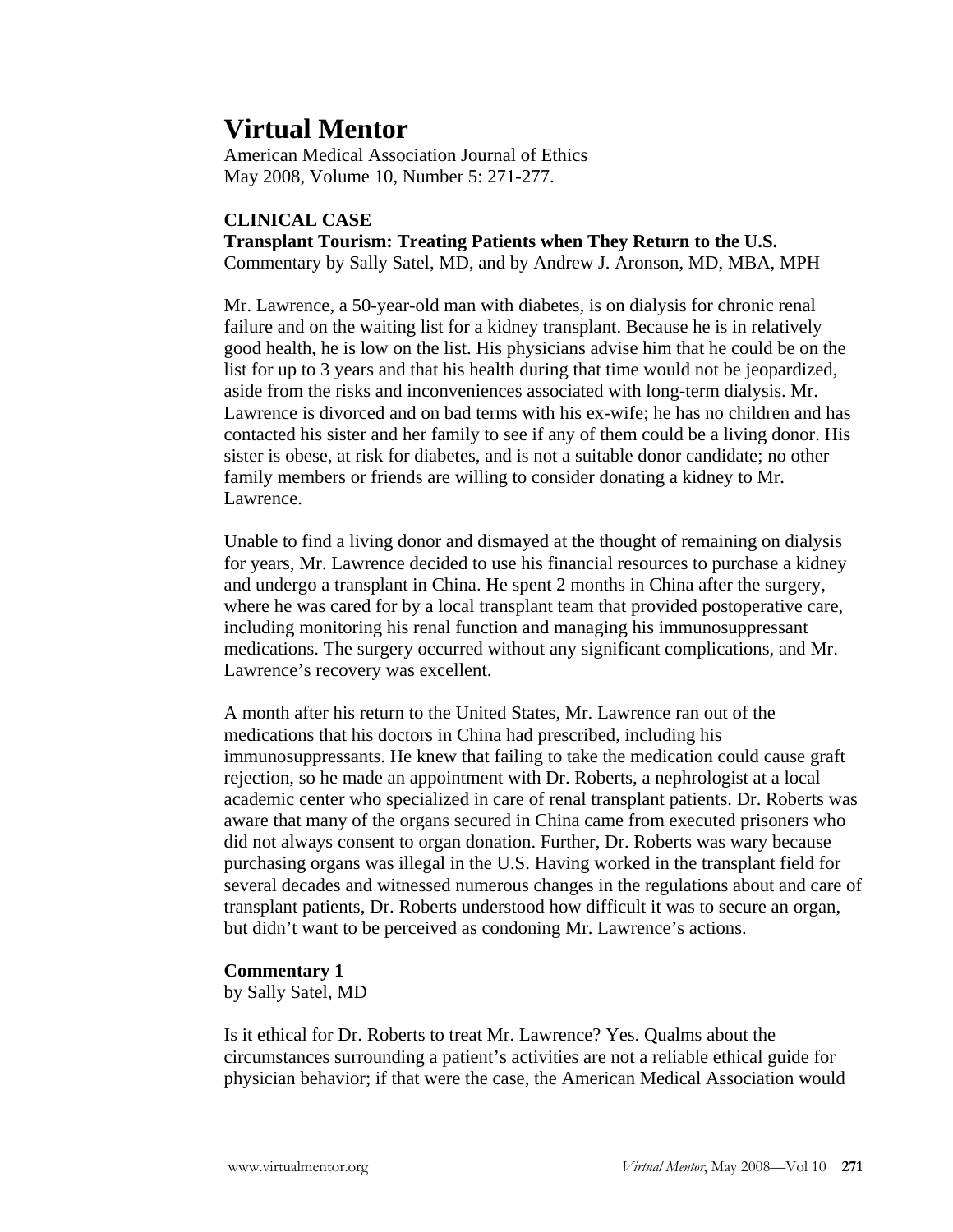have condemned the medical treatment of convicted rapists, child molesters, and murderers long ago. Instead, the organization affirms the ethical imperative to treat such patients [1]. Similarly, doctors in the military would have no obligation to treat enemy combatants or prisoners of war, as they do under the Geneva Convention [2].

Mr. Lawrence, himself, is right to feel a sense of urgency. Patients on dialysis have shorter lifespans than kidney recipients. According to the U.S. Renal Data Service, a 50-54-year-old man on dialysis has an expected remaining lifetime of 6 years. With a new kidney, he may expect 16 years of life—a decade more [3]. And while dialysis patients have a significantly diminished quality of life compared to the general population [4], transplant patients report enjoying as good a quality of life as the population overall, sometimes even better [5].

In the nephrology community, my colleagues and I agree that the unspoken standard is to treat patients who have obtained organs overseas. Last year, the ethics committee of UNOS (United Network for Organ Sharing, the federally appointed agency charged with coordinating all organ donations and allocations), resolved that, while the individual physician does not have a duty to treat this type of patient in a nonemergency situation, the medical community as a whole does have such an obligation. In general, the resolution says, "physicians are encouraged to provide care" [6]. My own anecdotal experience reveals that many nephrologists have asked themselves at one time or another, What would I do if I, or a loved one, needed an organ? In the end, it is hard to fault someone who is trying desperately to save his own life.

Some physicians, however, prefer not to treat a person who went abroad for an organ. Doing so, they believe, would make them complicit in organ trafficking. In such instances, the responsible course of action is for the physician to inform the patient of this position up front and, if the patient decides to pursue an organ overseas, refer him or her to a local colleague who is willing to provide follow-up care when he or she returns.

"Transplant tourism" exists because the supply of organs in the United States is inadequate to meet demand. In the U.S, as in all countries except Iran, transplant policy relies upon altruism. While noble in spirit, this mandate creates its own form of coercion. Desperate patients feel they have no choice but to rent billboards to solicit donors, join online organ matching sites, and impose upon ambivalent relatives. Some—no one knows how many—go abroad despite the sickening knowledge that their new organ might come from an executed prisoner in China or an illiterate laborer in India.

Though UNOS opposes transplant tourism, the practice theoretically lightens the agency's allocation burden [7]. After all, every time a person removes himself from the waiting list, he helps other candidates advance in the queue because there is one fewer claim on the limited pool of cadaver organs.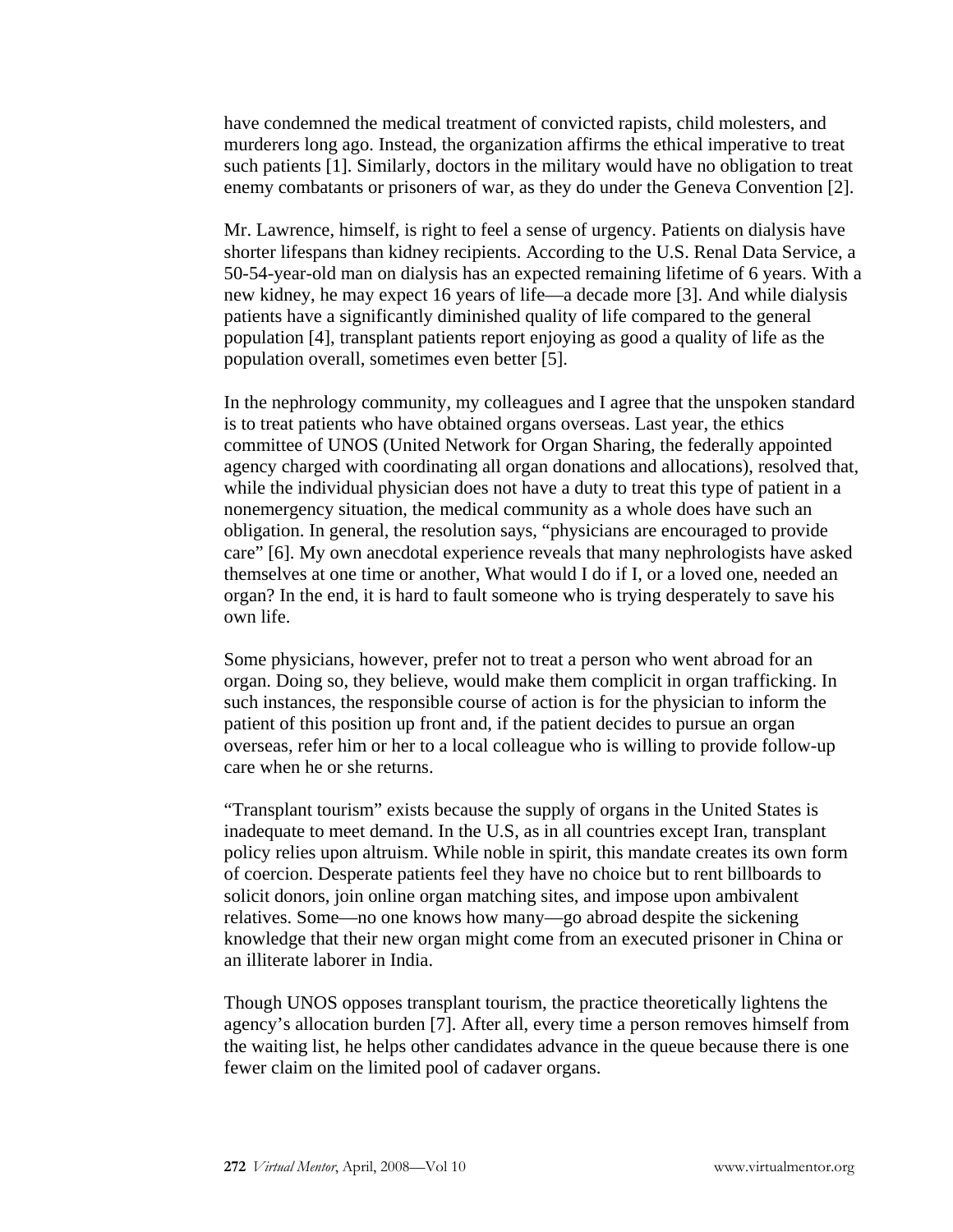The most critical point in any debate about physician responsibilities to transplant tourists is that organ trafficking is a symptom of a shortage. To view organ trafficking simply as a moral failing of the patient or a contained problem in and of itself is woefully misguided. Underground markets develop predictably when demand is great and supply is small. And given the symbiotic nature of the relationship between trafficking and the global shortage, it will be nearly impossible to affect one but not the other. Thus, clamping down on illicit sales without first expanding the pool of available organs will mean more deaths from end-stage renal disease. Most likely, it will also drive trafficking rings further underground, increasing the risks to recipients and donors.

#### **Possible Solutions**

The way to starve this corrupt and unauthorized market is to make it easier to obtain an organ in the U.S. To do so, Congress would have to lift the ban on incentives for donations so that the effect of donor compensation on the organ pool could be studied. Transplant surgeons, legal scholars, and economists have long urged the application of incentives to motivate donation.

What kinds of incentives could be offered to individuals amenable to relinquishing a kidney while still alive? Perhaps the federal government could offer lifetime Medicare coverage or a deposit into a 401(k) retirement plan, tax credits, tuition vouchers for the donor's children, long-term nursing care, family health insurance coverage, life and nonfatal injury insurance, a charitable contribution in the donor's name, or cash payments distributed over time. Under this scheme, Medicare would underwrite the incentives in light of the fact that it already pays for dialysis treatment, which has greater long-term costs than transplants [8].

A central concern about any enrichment plan is the potential for donor exploitation especially of low-income individuals who will be the most likely to find incentives for donation attractive. This is why donor protection is the linchpin of any compensation model. Standard guidelines for physical and psychological screening, donor education, and informed consent could be formulated by a medical organization, such as the American Society of Transplant Surgeons, or another entity designated by the federal Department of Health and Human Services. A waiting period of 3 to 6 months could be built into the process to ensure that the prospective donor has had ample time to think through the implications of the commitment. Monitoring the donor's posttransplant health is also important and should include annual physicals and laboratory tests for 1 to 2 years after donation. With such protections guaranteed, the motive for relinquishing a kidney—out of generosity or self-interest—is less important than increasing the supply of kidneys to ameliorate suffering.

These broad proposals and variants on them need considerable elaboration. There is no denying the political and practical challenges that come with introducing compensation into a 20-year-old scheme built on the premise that generosity is the only legitimate motive for donating an organ. Yet, as death and suffering mount,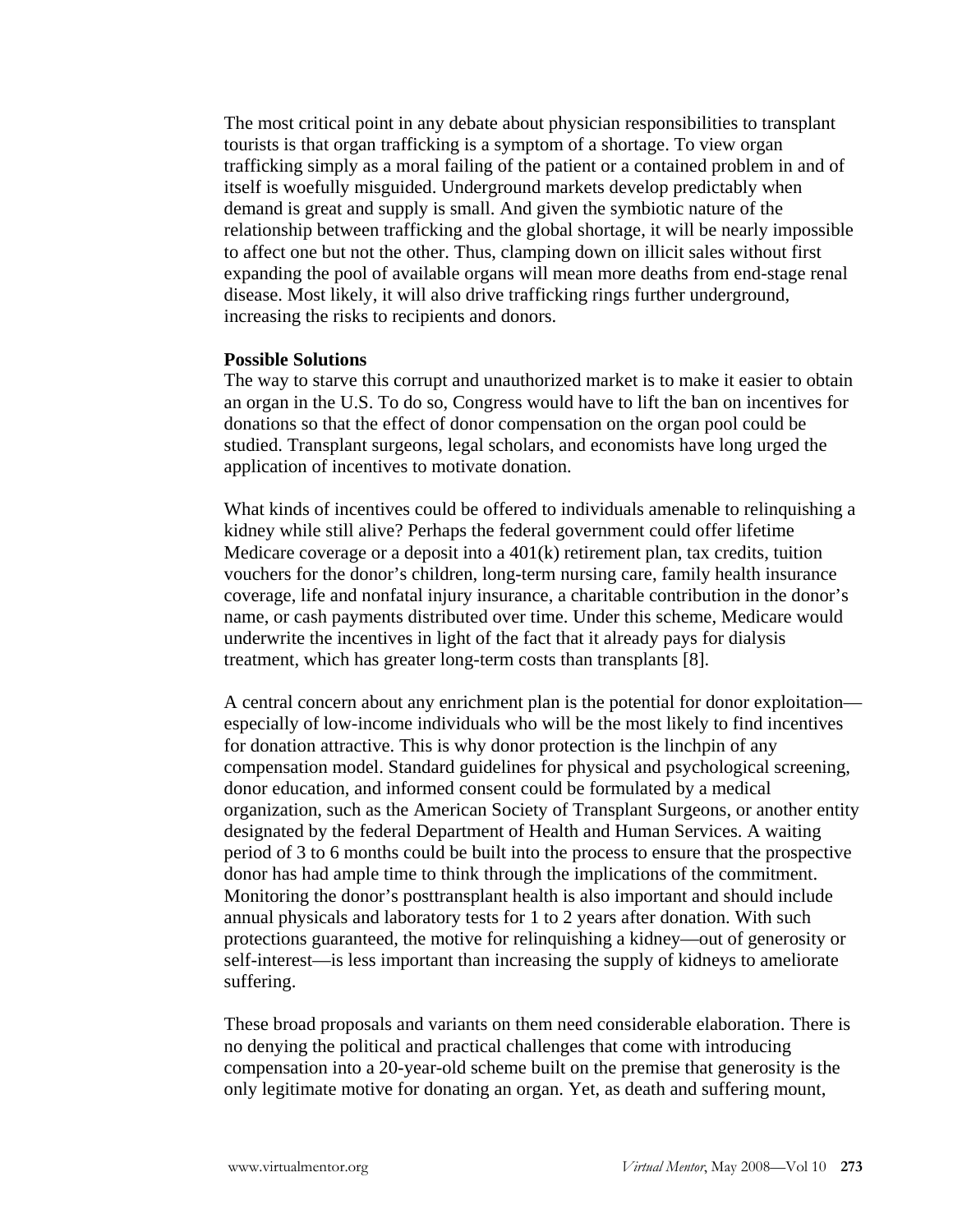constructing an incentive program to increase the supply of transplantable organs becomes a moral imperative.

Many of the quandaries that plague transplant medicine—from optimal allocation policy to the relationship of American physicians to the worldwide organ market flow from the need to ration scarce resources. Without bold and creative steps to increase the supply of transplantable kidneys, there will be no respite from tragic choices such as the one that Mr. Lawrence made out of desperation. It is vital that physicians like Dr. Roberts treat patients who have made these choices.

### **References**

1. American Medical Association. Standards of care for inmates of correctional facilities. *American Medical Association House of Delegates.* Chicago, IL: American Medical Association; 2006. http://www.amaassn.org/apps/pf\_new/pf\_online?f\_n=resultLink&doc=policyfiles/HnE/H-430.997.HTM&s\_t=H-430.997&catg=AMA/BnGnC&catg=AMA/DIR&catg=AMA/HnE&&nth=1 &&st\_p=0&nth=1&. Accessed April 14, 2008. See also, American Medical

Association. Opinion 2.065 Court-initiated medical treatments in criminal cases. *Code of Medical Ethics*. Chicago, IL: American Medical Association; 2006.

- 2. Office of the United Nations High Commissioner for Human Rights. *Geneva Convention Relative to the Treatment of Prisoners of War.* Articles 30 and 31. August 12, 1949. http://www2.ohchr.org/english/law/prisonerwar.htm. Accessed February 4, 2008.
- 3. United States Renal Data System. *2005 Annual Data Report: Morbidity and Mortality*. http://www.usrds.org/2005/pdf/06\_morb\_and\_mort\_05.pdf. Accessed February 6, 2008.
- 4. National Kidney Foundation. *K/DOQI Clinical Practice Guidelines for Chronic Kidney Disease: Evaluation, Classification, and Stratification.*  http://www.kidney.org/professionals/Kdoqi/guidelines\_ckd/p6\_comp\_g12.ht m. Accessed February 6, 2008.
- 5. Kimmel PL, Patel SS. Quality of life in patients with chronic kidney disease: focus on end-stage renal disease treated with hemodialysis. *Semin Nephrol*. 2006;26(1):68-79.
- 6. OPTN/UNOS Ethics Committee. OPTN/UNOS Committee Report Summary. *Report to the Board of Directors.* Richmond, VA: United Network of Organ Sharing; June 26, 2007. http://www.optn.org/CommitteeReports/board\_main\_EthicsCommittee\_9\_4\_ 2007\_13\_1.pdf. Accessed February 7, 2008.
- 7. OPTN/UNOS board opposes "transplant tourism" [press release]. Atlanta, GA: Organ Procurement and Transplantation Network; June 30, 2006. http://www.optn.org/news/newsDetail.asp?id=641. Accessed February 6, 2008.
- 8. Matas AJ, Schnitzler M. Payment for living donor (vendor) kidneys: a costeffectiveness analysis. *Am J Transplant*. 2004;4(2):216-221.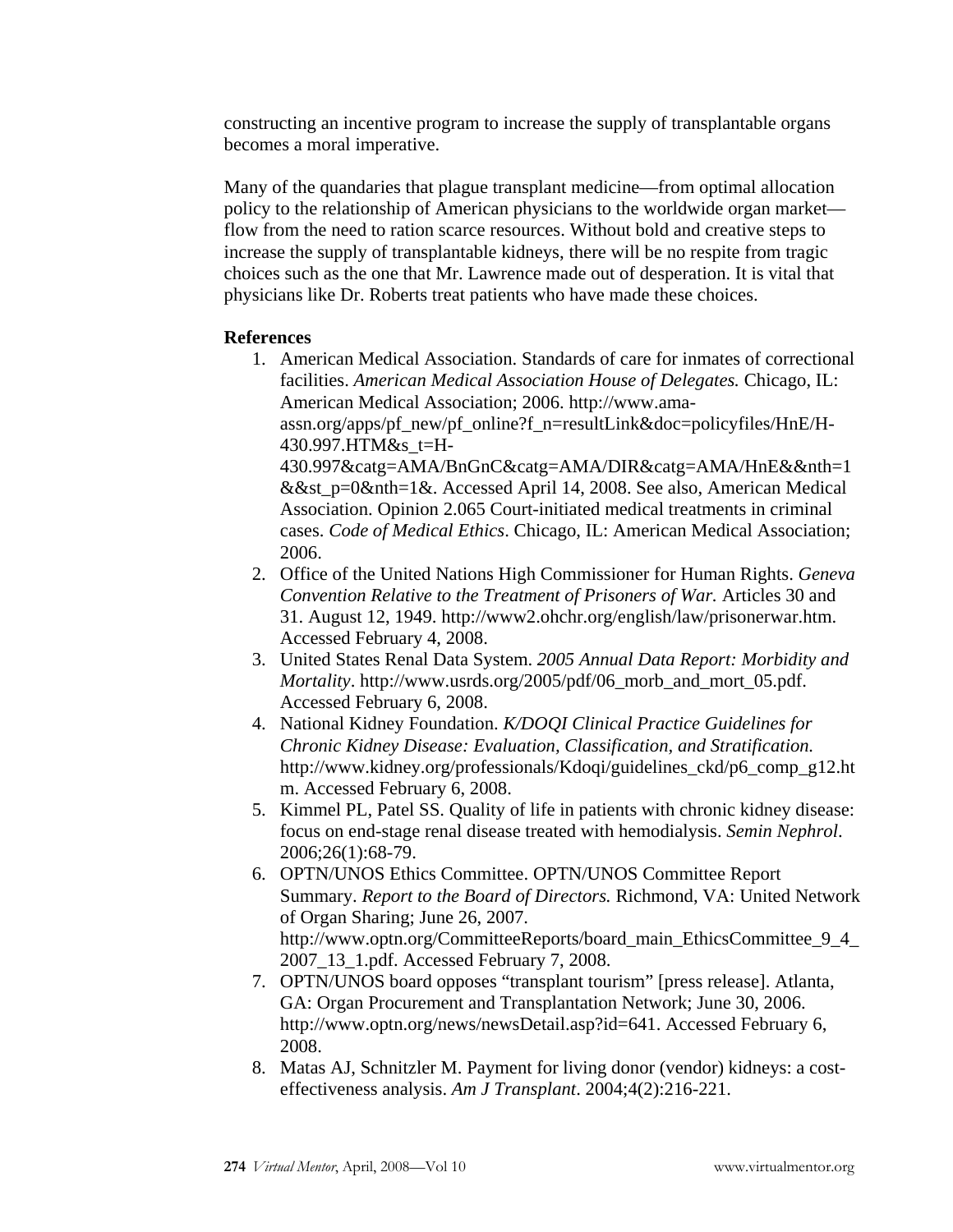Sally Satel, MD, is a resident scholar at the American Enterprise Institute and a lecturer in psychiatry at the Yale University School of Medicine in New Haven, Connecticut. She is co-editor of *When Altruism Isn't Enough: The Case for Compensating Living Kidney Donors*, to be published by the AEI Press in the fall of 2008.

#### **Commentary 2**

by Andrew J. Aronson, MD, MBA, MPH

There is professional consensus that the recipient of an illegally obtained organ is medically disadvantaged for several reasons—increased morbidity due to a greater risk of infection, lack of indicated medications, and greater frequency of postoperative complications [1]. The American Society of Transplantation (AST) declared in its "Position Statement on Transplant Tourism" that it "strongly supports the provision of optimal medical care to all transplant recipients, including those who receive a transplant abroad whether from a living or deceased donor, kidney or other organ" [2]. I have no doubt that this is the standard accepted by the transplant community because patient welfare, which includes trying to avoid the need for retransplantation, is the primary concern of all transplant physicians.

In keeping with the spirit of the AST position statement, I do not believe that Dr. Roberts faces any legal or ethical constraints in providing care to Mr. Lawrence. Presumably Mr. Lawrence has the same insurance benefits he did before his transplant, which makes the financial aspect of his long-term care less burdensome. Although Dr. Roberts might disapprove of Mr. Lawrence's traveling abroad and participating in "transplant tourism," he certainly knows that the wait for a kidney by an adult with diabetes can be very long and that the morbidity and mortality of dialysis patients are significant. I think it is realistic to assume that anyone facing this reality who had the means to procure an organ abroad would at least consider it. No matter how Mr. Lawrence went about obtaining his new kidney, his postoperative care now takes priority over any other concerns, and Dr. Roberts is in no way condoning his patient's actions by treating him.

The most tragic aspect of this case is that the U.S. shortage of organ donors is so dire [3]. Our current organ donation system is based on a model of altruistic donation. Unfortunately the difference between the number of organs needed and the number donated continues to grow wider despite increased efforts to promote both cadaveric and living organ donation by government agencies, transplant and nephrology organizations, patient organizations, and others. It is projected that by 2010, the UNOS kidney waiting list will have 100,000 patients and that the average wait time will be nearly 10 years [4]. The transplant community has responded to the shortage by developing strategies to expand the number of available organs by, for example, accepting donations after cardiac death and from live donors and by using extended criteria donors—that is, allowing patients between the ages of 50-59 with two or more specific conditions that would have previously excluded them (cerebrovascular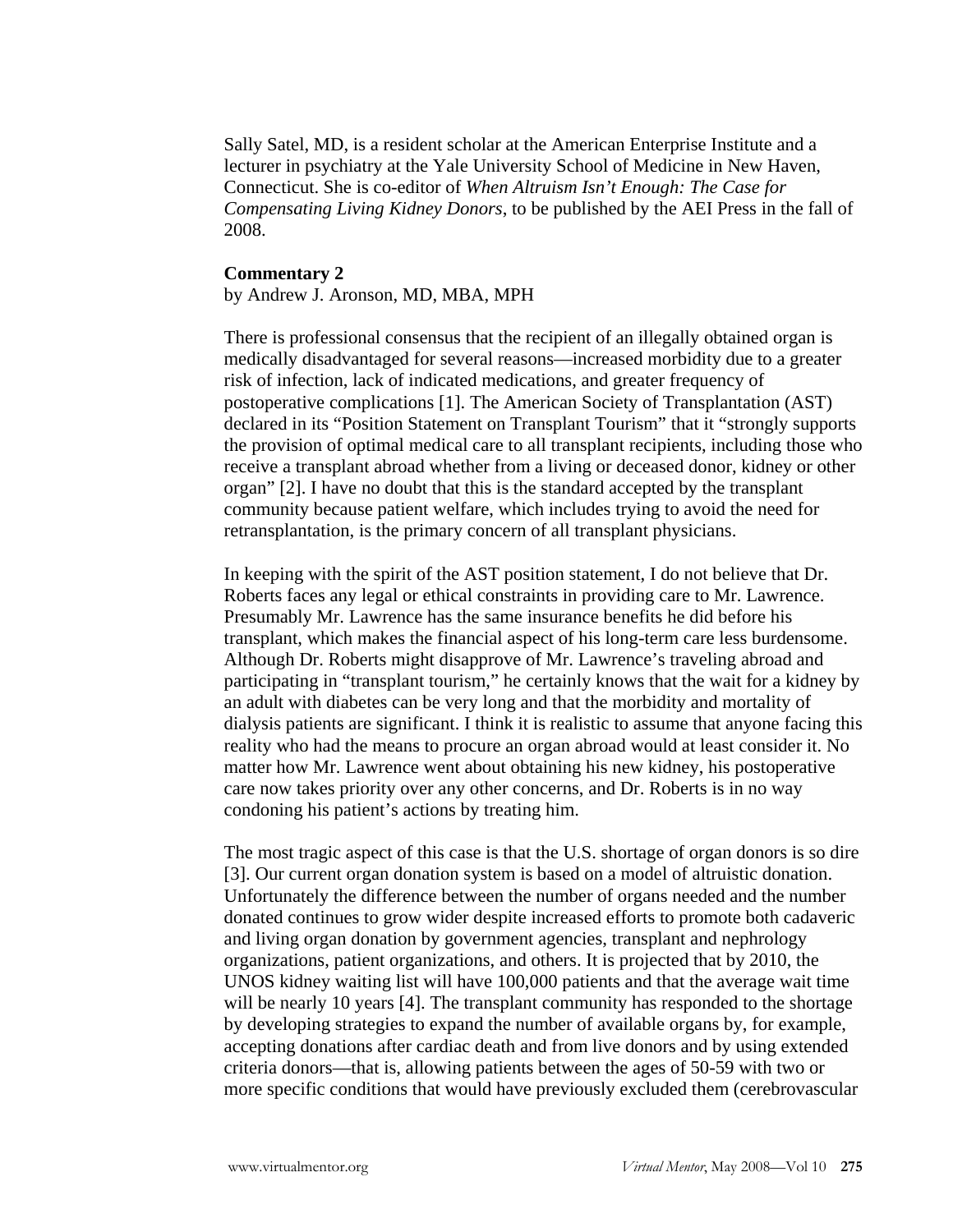death, serum creatinine levels greater than 1.5 mg/dL, and a history of hypertension) to be donors [5]. Moreover, governmental agencies have initiated first-person consent programs so that family members need not be consulted about a person's interest in organ donation [6].

Taking a different approach, others have advocated a regulated system of financial incentives for living kidney donors. Arthur Matas has proposed a model using the infrastructure already in place for deceased donor evaluation and allocation [7]. He suggests providing living donors with long-term health care and posttransplantation follow-up. Before this can happen, UNOS and Congress would have to agree on legislation to relax the current restrictions that prohibit financial compensation for the donation of an organ [8]. A widely held concern about any compensation system is that it would exploit the poor and members of minority communities who would be disproportionately tempted to donate. I have been told by Francis L. Demonico, MD, that The Transplantation Society has been crafting a statement against organ trafficking, commerce in organs, and the exploitation of the poor. Michelle Goodwin [9], however, writes persuasively that these predictions are not necessarily going to come true, and she argues that, in fact, the communities that The Transplantation Society is trying to protect would benefit from the increased availability of both compensated and altruistic donations.

Clearly those who do purchase organs abroad—despite the restrictions—and have successful transplants decrease the number of patients who are on the U.S. waiting list for organs and also, potentially, lower the cost of medical care in the U.S., since the patients who travel abroad pay their own expenses. Even though they may be at higher risk for some complications, treatment for these patients is not likely to be as costly as the actual surgery and associated hospital care. There have been proposals by both insurance companies and legislative bodies, for example in the West Virginia legislature, that encourage health care tourism and may lead to an increase in the practice [10], which contradicts the position of UNOS and federal legislation.

In conclusion, efforts are being made to increase the availability of organs in the United States so that it will be unnecessary to worry about the increased risks and uncertainties of going abroad or the exploitation of vulnerable people in the U.S. The current shortage of organs and the growing number of those on organ wait lists places pressure on the medical community to find ways to encourage both cadaveric and living donations. These pressures will undoubtedly change our current approach to organ donation and require the cooperation of medical communities, patient advocacy groups, government agencies, legislatures, and insurance companies.

#### **References**

- 1. Canales MT, Kasiske BL, Rosenberg ME. Transplant tourism: outcomes of United States residents who undergo kidney transplantation overseas. *Transplantation*. 2006;82(12):1658-1661.
- 2. American Society of Transplantation. *Position Statement on Transplant Tourism*. Mt Laurel, NJ: American Society of Transplantation; 2007.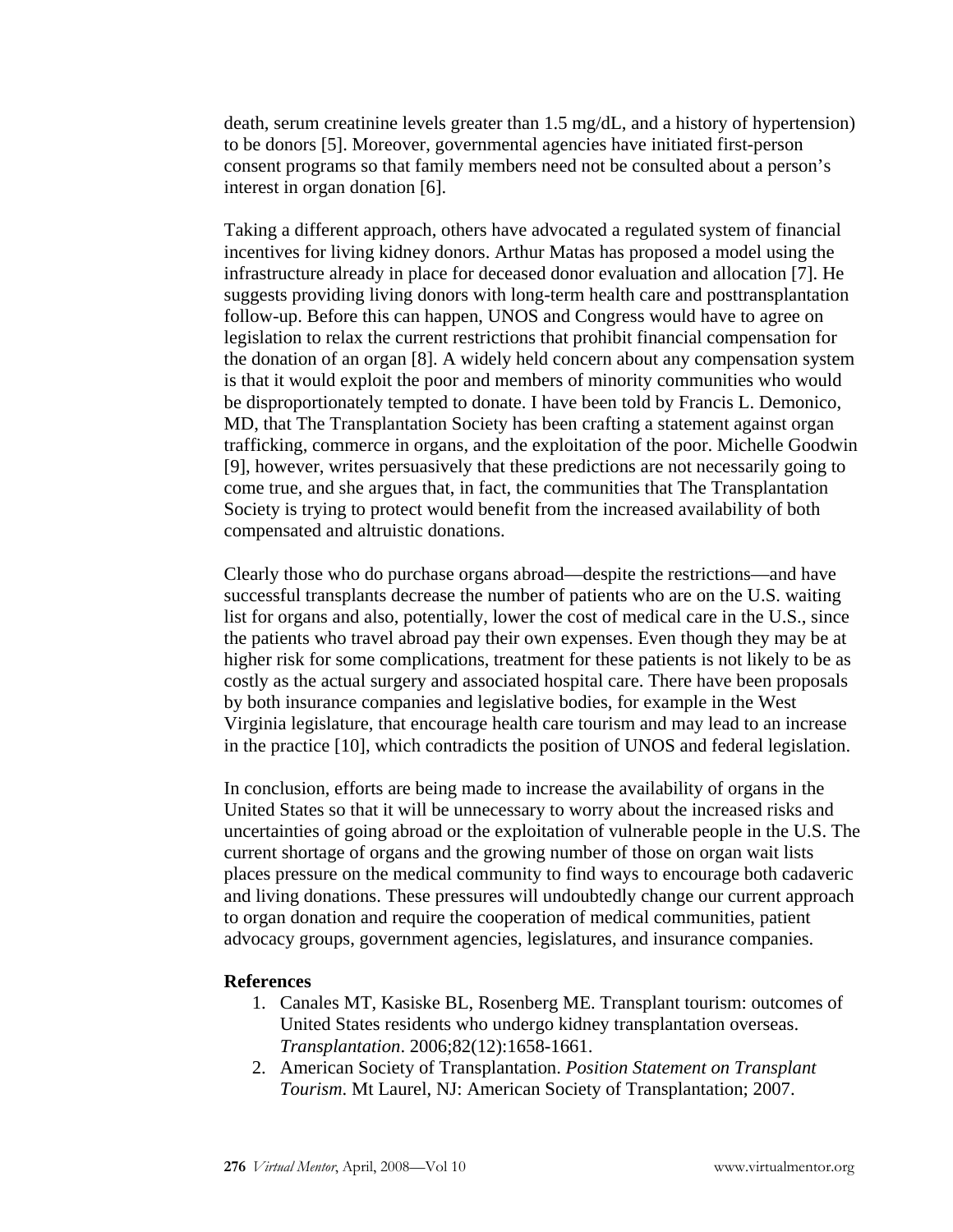http://www.a-s-

t.org/files/pdf/public\_policy/key\_position/Position\_Statement\_Transplant\_To urism.pdf. Accessed April 9, 2008.

- 3. United Network for Organ Sharing. US transplantation data. http://unos.org/data/default.asp?displayType=usData. Accessed April 9, 2008.
- 4. Xue JL, Ma JZ, Louis TA, Collins AJ. Forecast of the number of patients with end-stage renal disease in the United States to the year 2010. *J Am Soc Nephrol.* 2001;12(12):2753-2758.
- 5. Pomfret EA, Sung RS, Allan J, Kinkhabwala M, Melancon JK, Roberts JP. Solving the organ shortage crisis: the 7th Annual American Society of Transplant Surgeons' State-of-the-Art Winter Symposium. *Am J Transplant*. 2008;8(4):745-752.
- 6. Illinois Secretary of State. *Life Goes On—New Organ/Tissue Donor Registry*. https://www.ilsos.gov/organdonorregister/. Accessed March 4, 2008.
- 7. Matas AJ. Design of a regulated system of compensation for living kidney donors. *Clin Transplant*. February 13, 2008 (epub ahead of print).
- 8. National Organ Transplantation Act. Organ procurement organizations, sec 273. http://www.optn.org/sharedcontentdocuments/nota\_as\_amended\_- \_jan\_2008.pdf. Accessed April 9, 2008.
- 9. Goodwin M. *Black Markets: The Supply and Demand of Body Parts*. New York, NY: Cambridge University Press; 2006.
- 10. Bramstedt KA, Xu J. Checklist: passport, plane ticket, organ transplant. *Am J Transplant*. 2007;7(17):1698-1701.

Andrew J. Aronson, MD, MBA, MPH, is director of inpatient pediatrics and pediatric nephrology in the Department of Pediatrics at Advocate Illinois Masonic Hospital in Chicago. He is a professor of clinical pediatrics and an attending pediatric nephrologist at the University of Illinois Chicago. Dr. Aronson is also a lecturer in pediatrics at Loyola University in Maywood, Illinois, and at Rush University in Chicago, and is a voluntary attending physician at John H. Stroger, Jr. Hospital of Cook County in Chicago.

## **Related in VM**

[Immigrants and Organ Sharing: A One Way Street,](http://virtualmentor.ama-assn.org/2008/04/msoc1-0804.html) April 2008 [The Waiting List for Organs is Not Necessary,](http://virtualmentor.ama-assn.org/2005/09/pfor1-0509.html) September 2005 [To Donate or Not: Is That the Question?](http://virtualmentor.ama-assn.org/2005/09/msoc1-0509.html) September 2005

*The people and events in this case are fictional. Resemblance to real events or to names of people, living or dead, is entirely coincidental.* 

*The viewpoints expressed on this site are those of the authors and do not necessarily reflect the views and policies of the AMA.* 

Copyright 2008 American Medical Association. All rights reserved.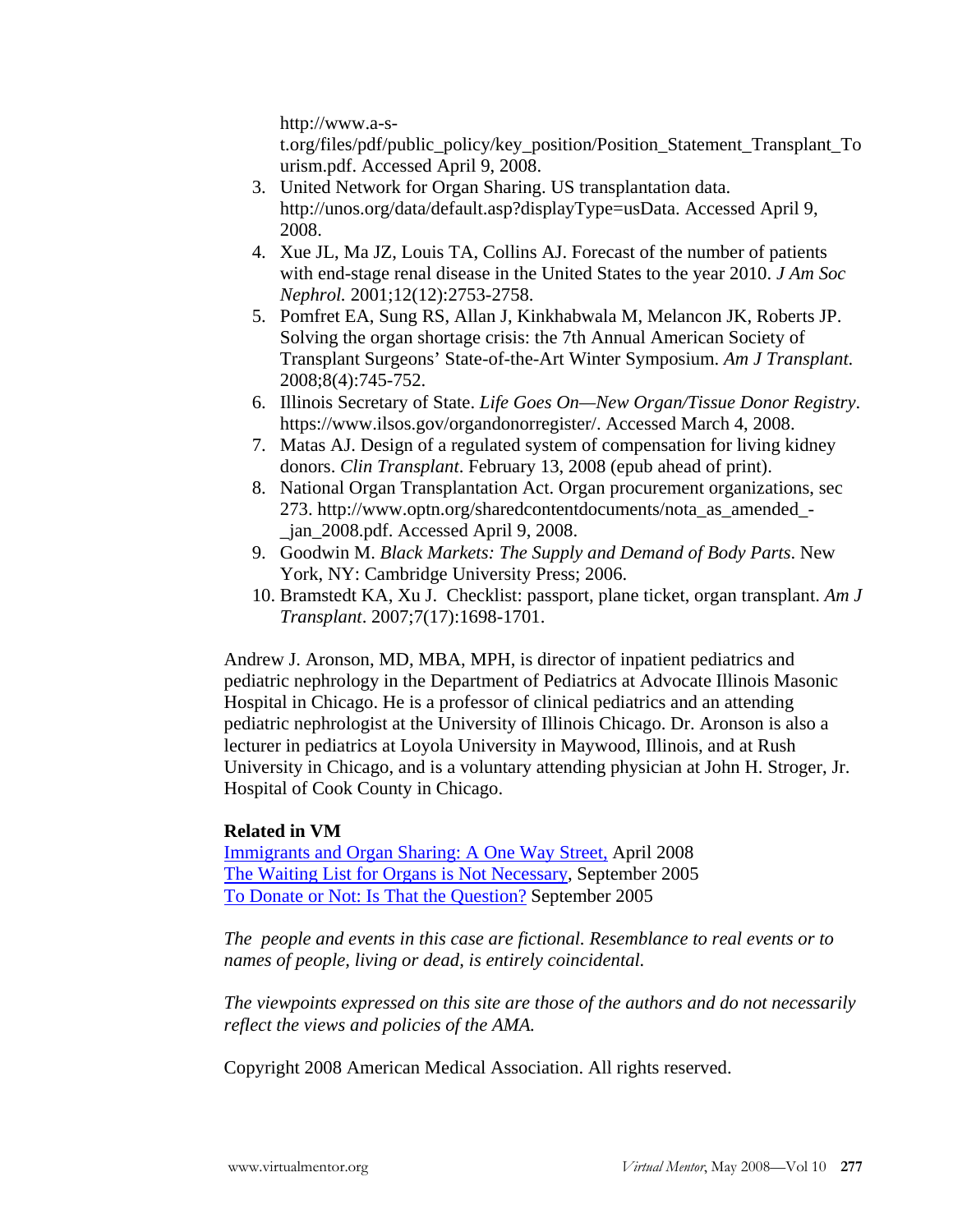American Medical Association Journal of Ethics May 2008, Volume 10, Number 5: 278-281.

## **CLINICAL CASE 3 Securing Diagnostic Services within System Constraints**  Commentary by Bruce Patsner, MD, JD

Dr. Simpson was performing ultrasound-guided amniocentesis on Mrs. Clark, a 36 year-old woman in her 16th week of pregnancy. She had been trying for several years to conceive a child but had had two previous miscarriages, both during the first trimester. Due to her age and a remote history of trisomy 18 in her family, she had undergone amniocentesis with each pregnancy to assess chromosomal abnormalities.

While using ultrasound to guide the amniotic fluid collection needle, Dr. Simpson thought he saw a complex lesion behind Mrs. Clark's uterus. With ultrasound, he could see that the mass was approximately 11cm; it was predominately cystic but had some debris, septations, and possibly a solid component. Further evaluation was needed to determine the composition of the mass with certainty.

Normally, Dr. Simpson would have sent his patient for Doppler ultrasound to help distinguish an inflammatory from a malignant process. He knew that the hospital he was affiliated with did not provide radiology services to patients on Medicaid for workup of asymptomatic conditions. If he referred Mrs. Clark to a public hospital where she would not be responsible for the cost of the test, the wait time could be months. Dr. Simpson was concerned that, if his patient had to wait that long, her condition would be significantly more advanced and far more likely to threaten her health and her pregnancy. Furthermore, if surgical resection ultimately were required, the delay would put that surgery in the third trimester of pregnancy when it would be technically more difficult due to the size of the uterus. The ideal time to resect a pelvic mass during pregnancy is in the second trimester, when the uterus is not too big and the threat of spontaneous abortion is much lower than in the first trimester.

Dr. Simpson was aware that, if the patient were complaining of symptoms caused by this condition, the test would be given a different procedure code. Because the state Medicaid program offered satisfactory reimbursement for therapeutic radiology procedures, his hospital would accept Mrs. Clark for the procedure. Dr. Simpson asked Mrs. Clark if she had any pain in her pelvis, lower back, or bladder. She replied, "A little pressure around my pelvis and lower back from time to time, and I definitely have to urinate more often than normal." Dr. Simpson reasoned that Mrs. Clark's description could well apply to the normal symptoms associated with pregnancy. Yet if he did not categorize her as having symptoms that qualified her for the higher-level ultrasound at his hospital, she might go untreated for months. He was concerned that the lesion he saw could be either an infectious or neoplastic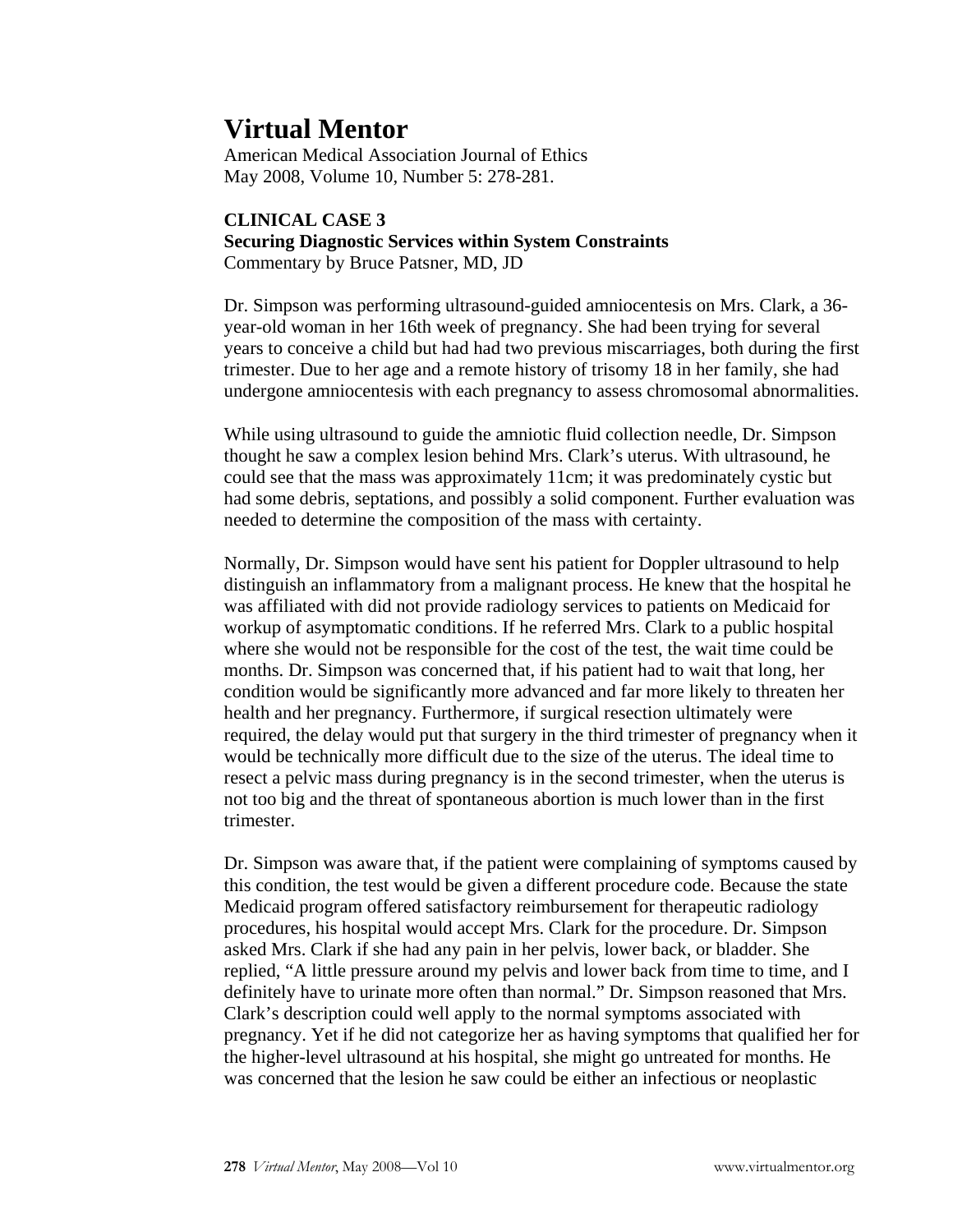process, and either case could have potentially dangerous consequences for Mrs. Clarke's pregnancy and her general health. He thought about how he could get the radiology department in his hospital to perform the procedure.

#### **Commentary**

As a physician, Dr. Simpson is under no legal obligation to provide care to a particular patient unless he has agreed to do so [1]. But once treatment has been initiated, indicated by entering into a patient-physician relationship, Dr. Simpson's ethical and legal responsibilities are clear: he has a duty to preserve and protect the health of his pregnant patient, Mrs. Clark, and her unborn child. This fiduciary relationship is characterized by the highest duty of care towards both patients. The same duty—and the same standard of care—bind the physician, even if payment is going to be reduced or services provided free of charge [2].

Because Dr. Simpson has discovered a condition that might compromise the health of his patient, her fetus, or both, he is obligated to investigate further. He has two clear legal responsibilities here. One is to practice medicine that complies with national standards of care, i.e., to not commit medical malpractice. The second is to comply with federal and state law. He might break these laws if he were to bill Medicaid for a higher level of services than actually provided, a practice known as "upcoding." Another way in which Dr. Simpson could break the law would be to misrepresent the patient's condition as one for which Medicaid provides reimbursement when, in fact, it does not. Both actions have the potential to produce more profit, and, although the latter appears to be in the patient's best interest, both actions are illegal and unethical.

#### **Medicaid Coverage**

Medicaid is a combined state-federal health coverage program for low-income individuals enacted in 1965 as Title XIX of the Social Security Act. At the present time, Medicaid covers 1 in 7 Americans, more than any other public or private insurer in the United States, including Medicare [3].

Maternity costs, particularly for inpatient medical care, comprise a significant percentage of Medicaid charges. Medicaid pays for routine prenatal visits, prenatal vitamins, ultrasound and amniocentesis screening, delivery services, and two months of post-partum care. Most state Medicaid programs outline in great detail which obstetrical and ancillary services are covered, which conditions might be compensated at a higher rate, and the proper coding for services and procedures.

Unlike Medicare, which is one large system, Medicaid is actually 50 different state systems and thus more vulnerable to fraud. According to the Government Accountability Office, up to \$20 billion worth of fraud against Medicaid programs occurs annually [4]. Medicaid fraud can take many forms, including but not limited to billing for services not rendered or products not delivered, performing and billing for unnecessary medical services, double billing, or upcoding.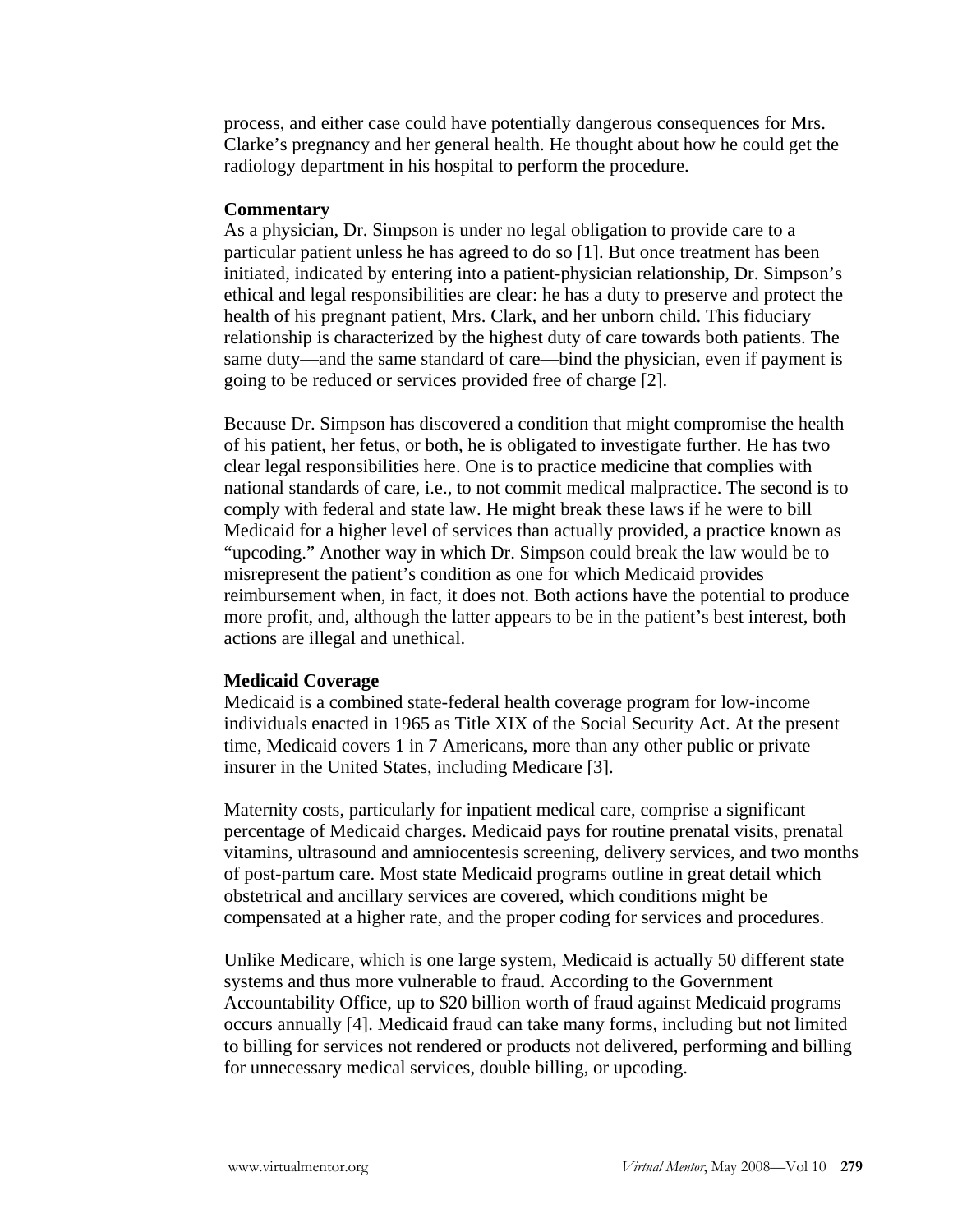Submission of a fraudulent bill for Medicaid services is a violation of the False Claims Act. Individual states and the federal government have Medicaid Fraud Control Units to investigate and prosecute illegal acts related to Medicaid funds.

Medicaid fraud has potentially serious consequences for both physicians and hospitals. Depending on the severity of the infraction and the amount of money defrauded from state and federal funds, penalties may range from civil fines to exclusion from participation in Medicare and Medicaid. Penalties also include possible imprisonment [5]. For hospitals or hospital systems, a criminal conviction for Medicaid fraud can lead to collapse due to loss of revenue, funding for medical education loans, and operating licenses [6]. In lieu of costly corporate criminal trials, prosecutors have begun using Deferred Prosecution Agreements [7], which may impose far-reaching penalties and obligations on health care organizations in exchange for avoiding loss of Medicaid eligibility.

#### **Dr. Simpson's Choices**

Dr. Simpson's financial responsibilities are undefined in the present clinical scenario. We do not know about his contractual relationship with the hospital. He should disclose to all patients any financial interests he has in the radiology unit where Mrs. Clark is being seen and in any radiology center to which she might be referred. Dr. Simpson must be familiar with anti-kickback regulations and hospital and medical staff bylaws that might subject him to disciplinary action. These concerns aside, Dr. Simpson must do what is medically appropriate and necessary to properly evaluate his patient and face the financial consequences of his decision later. To send Mrs. Clark to the public hospital, thus delaying necessary, timesensitive services (in this case the work-up of a suspicious pelvic mass) simply to minimize financial loss for himself or the hospital is malpractice and unethical.

Dr. Simpson must find a legal, ethically acceptable way to get Mrs. Clark the more advanced radiological services she needs at his private hospital rather than risk complicating any treatment because of the certain delay at the public hospital. In the case scenario as written, Dr. Simpson has two acceptable options. First, because he cannot know definitely that Mrs. Clark's symptoms are *not* due to the unsuspected retro-uterine mass, he can legitimately refer her as a symptomatic patient; he need not misrepresent her condition in order to obtain Medicaid payment. Second, Dr. Simpson might be able to refer her to the private hospital without financial penalty because she has an unrelated, new medical condition that was found incidentally at the time of planned amniocentesis and requires further evaluation. In some states this is sufficient indication for more advanced radiological evaluation, different coding, and higher payment, depending on the options available for Medicaid obstetrical patients. Both options avoid either upcoding a lesser service or performing a more expensive service that is not indicated and therefore not reimbursable.

In light of the possible serious consequences of delaying Mrs. Clark's work-up, Dr. Simpson should accurately report his secondary finding and the patient's symptoms on the Medicaid bill and schedule the Doppler ultrasound at the private hospital.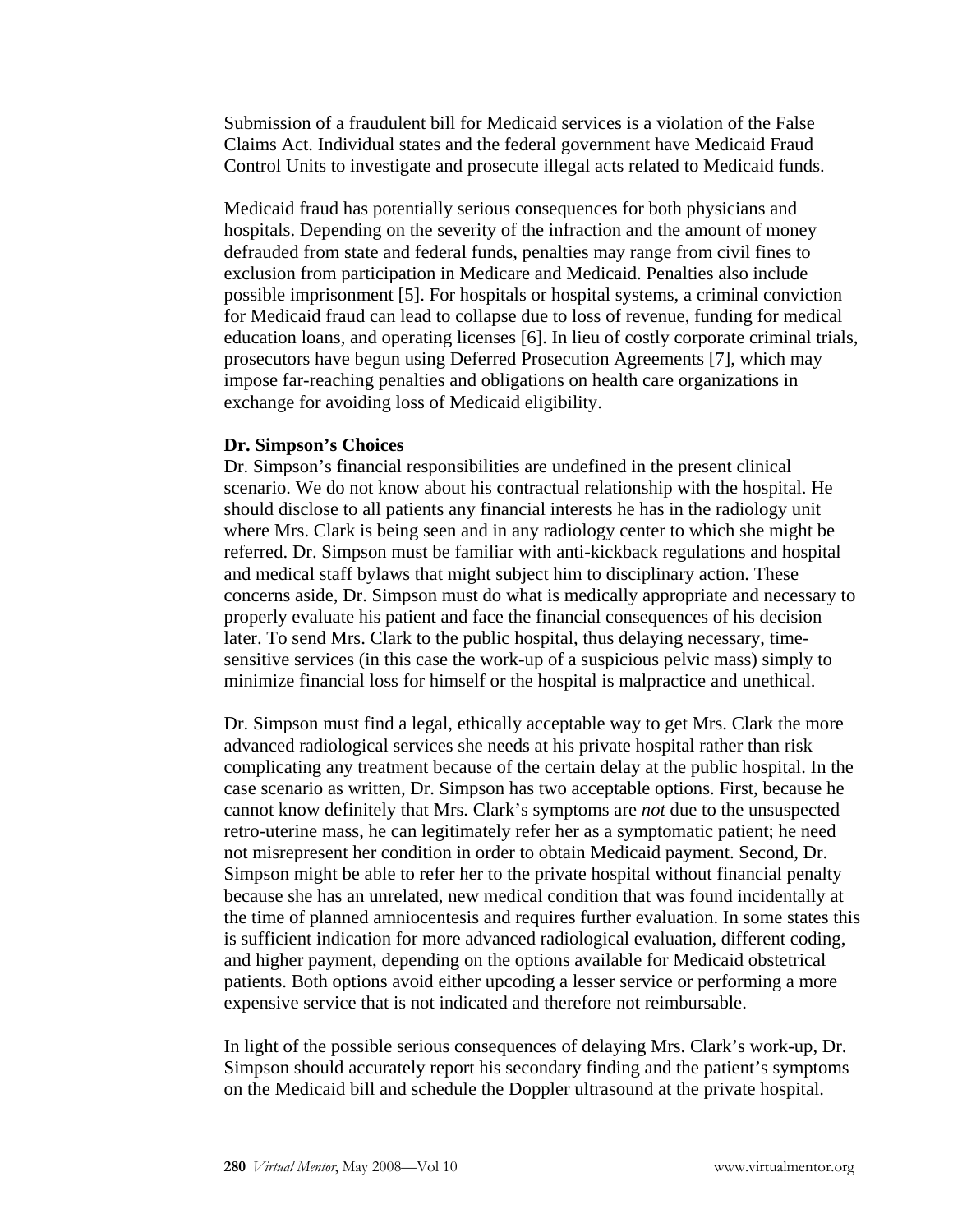Doing anything less than securing the timely and appropriate care for his patient would be an ethical, and possibly legal, failing on Dr. Simpson's part.

### **Notes and References**

- 1. American Medical Association. Opinion 1.02 The relation of law and ethics. *Code of Medical Ethics*. Chicago, IL: American Medical Association; 2006. http://www.ama-assn.org/ama/pub/category/8312.html. Accessed January 24, 2008. "Ethical values and legal principles are usually closely related, but ethical obligations typically exceed legal duties." The absence of a legal duty to treat aside, physicians have greater ethical obligations to treat, for example in emergency situations.
- 2. Hall MA, Bobinski MA, Orentlicher D. *Medical Liability and Treatment Relationships*. New York, NY: Aspen Publishers, Inc; 2005:72-176.
- 3. Kaiser Commission on Medicaid and the Uninsured. *Medicaid: A Primer*. Washington, DC: Henry J. Kaiser Family Foundation; 2005. http://www.kff.org/medicaid/upload/7334%20Medicaid%20Primer\_Final%2 0for%20posting-3.pdf. Accessed April 1, 2008.
- 4. *Hearing Before the Committee on Finance, U.S. Senate,* 109th Congress, 1st Sess (2005) (testimony of Leslie G. Aronovitz, director, health care, GAO). http://www.gao.gov/new.items/d05855t.pdf. Accessed April 1, 2008.
- 5. False, fictitious, or fraudulent claims. 18 USC sec 287. http://www.law.cornell.edu/uscode/18/usc\_sec\_18\_00000287----000-.html. Accessed April 1, 2008.
- 6. See, for example, *United States v. The University of Medicine and Dentistry of New Jersey* No 050CR-3134 (D NJ 2005).
- 7. Shaw PW, Welch BM. The use of deferred prosecution agreements in healthcare fraud cases*. Health Lawyers News.* November 2007:27-34.

Bruce Patsner, MD, JD, is a research professor of law in the health law and policy group at the University of Houston Law Center in Texas. His major areas of scholarship are food and drug law and regulation of the medical profession.

## **Related in VM**

[Amniocentesis: Indications and Risks,](http://virtualmentor.ama-assn.org/2008/05/cprl1-0805.html) May 2008

*The people and events in this case are fictional. Resemblance to real events or to names of people, living or dead, is entirely coincidental.* 

*The viewpoints expressed on this site are those of the authors and do not necessarily reflect the views and policies of the AMA.* 

Copyright 2008 American Medical Association. All rights reserved.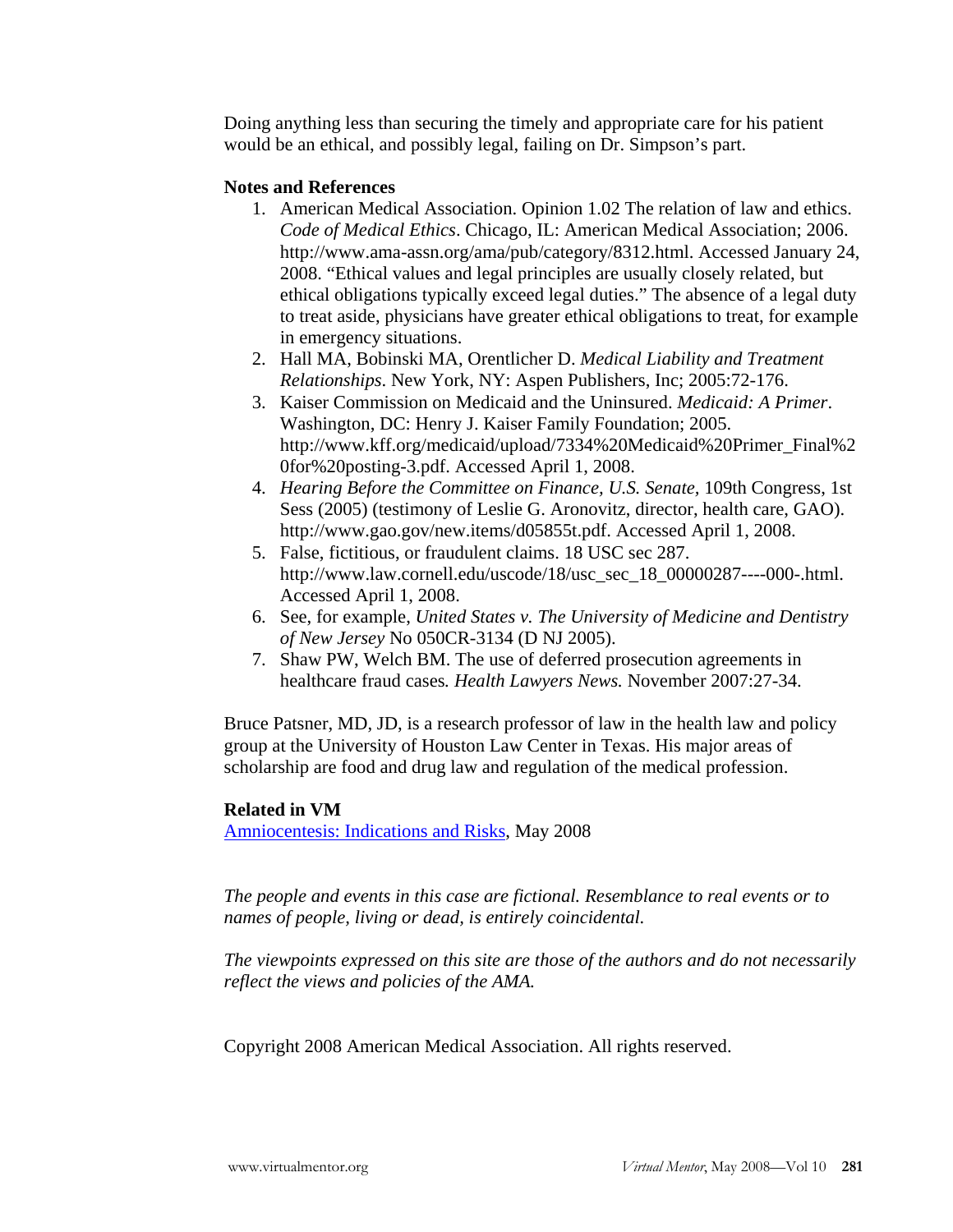American Medical Association Journal of Ethics May 2008, Volume 10, Number 5: 282-287.

## **CLINICAL CASE Medical Culture and Error Disclosure**  Commentary by Amy G. Lehman, MD, MBA

Dr. Jackson and his resident, Kim, were performing surgery on Mr. Frank, a patient with recurrence of a metastatic germ cell tumor. The standard of care for this surgery includes retroperitoneal lymph node dissection. Before the surgery, Dr. Jackson told Mr. Frank about the procedure and its risks, benefits, and alternatives. Mr. Frank was made aware that the surgery carried significant risk of bleeding and the need for blood transfusions; his informed consent to the surgery was documented and placed in the medical record.

During the lymph node dissection, several small blood vessels were inadvertently severed, and Mr. Frank lost enough blood to require a transfusion of one unit of red blood cells. Although Mr. Frank's blood pressure was borderline low for several minutes during surgery, the procedure was completed without other complications, the remaining tumor and lymph nodes were removed, and Mr. Frank emerged from anesthesia in good condition.

Before Kim left the operating room, she told Dr. Jackson she would speak with the patient's family and let them know that the surgery went well and that Mr. Frank had received a blood transfusion because several vessels had been cut.

Dr. Jackson responded, "There's no need to inform them of the nicked vessels. Patients know that bleeding and blood transfusions are a risk of the surgery, and Mr. Frank was no exception. He signed the consent saying he was aware of these risks. If we told patients every time something unplanned happened in medicine, we would spend all our time defending lawsuits. Patients simply aren't capable of understanding the idiosyncrasies of medicine. I've talked to my malpractice insurance company and a malpractice attorney about these types of situations. They both advised me that when something happens like this that's not a black-and-white error there's no need to tell the whole story unless there's some lasting effect, or I think it's in the best interest of patient care. All that we need to do is tell Mr. Frank and his family that he lost a lot of blood and needed a transfusion."

Kim spoke with the family immediately after the procedure and informed them that the surgery went well, with only a minor complication that involved some blood loss and the need for a transfusion. Several hours later, Dr. Jackson gave Mr. Frank the same explanation.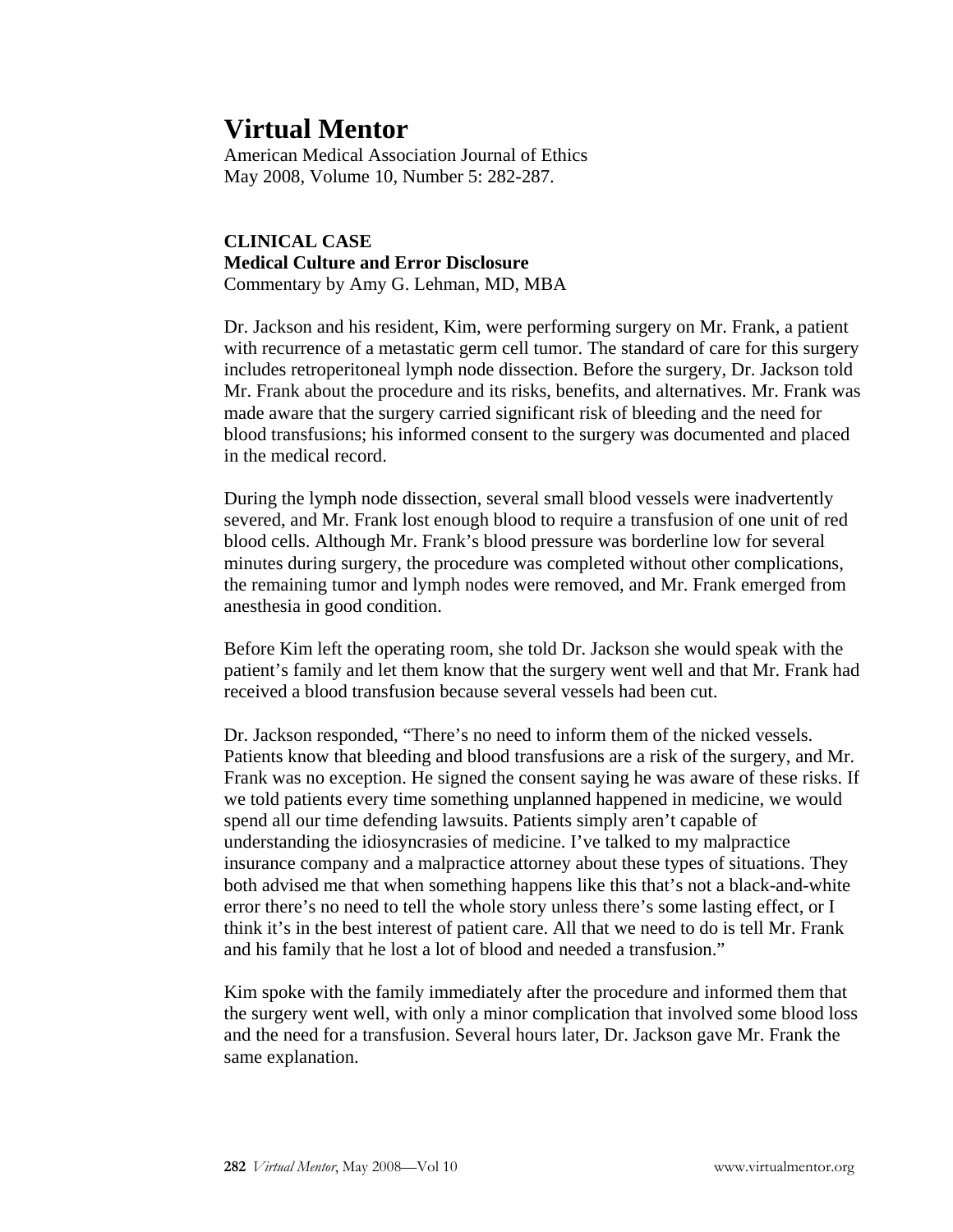Having recently attended a training session with the hospital risk management department, Kim knew that the hospital had a policy of full disclosure when there were clear medical errors. She had even heard that lawsuits might occur less frequently if physicians disclosed their errors and apologized. But she was not sure that this situation qualified as a clear error, whether she was obligated to contact risk management, what the consequences might be for her and Dr. Jackson if she didn't report this, or whether she might face a lawsuit if the patient found out about the nicked vessels.

When Kim saw Mr. Frank the next day, she reiterated what Dr. Jackson had said about the surgery. Mr. Frank asked her if he would recover from the blood loss okay, and Kim stated that he might feel a little more tired than usual for a few days and that the blood loss might delay his recovery by a day or two, but that the blood loss would not affect his ability to make a full recovery.

#### **Commentary**

Kim, the surgery resident in this vignette, is put in a difficult moral and professional position, one that many medical students and residents have experienced [1]. On one hand, physicians and physicians-in-training are expected to tell the truth. On the other hand, the institution of medicine has created an entirely separate and mostly unspoken culture built around secrecy and nondisclosure [2, 3]. Often, students and residents choose to ignore their ethical concerns in order to fit in with this culture, believing their grades and professional success depend upon it.

Many of the strategies employed by malpractice litigators and risk managers reinforce secrecy, creating containment-like mindsets in physicians and adversarial relationships between patients and patients' families and physicians. Physicians' and hospitals' fear of lawsuits is widespread, and much has been written about "defensive medicine" [4-7], i.e., physicians' attempts to ward off lawsuits by ordering excessive diagnostic testing and performing invasive procedures. This approach can subject patients to unnecessary risk and inflate costs. Attending physicians are likely to experience more direct pressure from medical malpractice and institutional risk-management systems than are residents, and clinical experience among attending physicians changes their perception of risk [8]. Thus, an institutionwide disconnect is created between the physicians' concerns and goals at different points along the training spectrum. Generational differences in opinions about how to handle conflict resolution may also pose a barrier to a more transparent risk management system. All of these systemic factors become more complex when medical errors occur.

#### **Deciding to Disclose**

Mr. Frank's case creates a particular conflict for Kim. The medical culture tells her that it is her duty to obey Dr. Jackson's decision not to discuss the reasons behind Mr. Frank's need for a blood transfusion. This same culture teaches physicians that they should not question the actions of their colleagues [9]. Her own moral sense and the enlightened policies of her hospital's risk management department guide her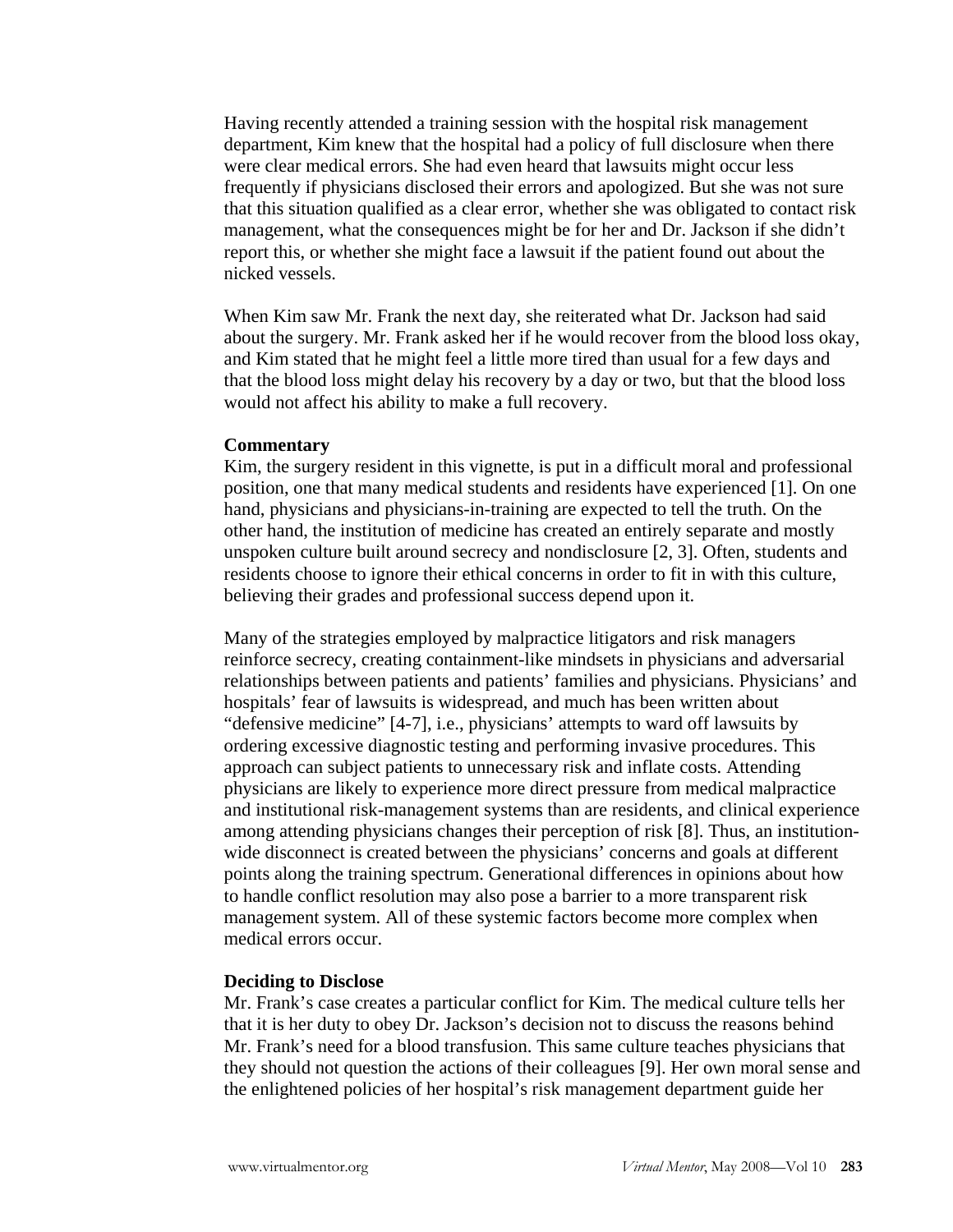towards telling Mr. Frank that Dr. Jackson's nicking of the blood vessel led to his needing a blood transfusion. Kim's initial response, validated by risk management, reflects a change that is slowly transforming how doctors and hospitals deal with disclosure of errors. This case also depicts the difficult position residents find themselves in when their more recent education conflicts with long-standing policies and attitudes among more senior physicians.

Another change is taking place. Patients, on the whole, used to be obedient and passive participants in their medical care; if doctors prescribed a treatment plan, they would follow it. Patients rarely complained to their practitioners about the "service" they were getting and rarely questioned medical decisions. Patients today are far more likely to express dissatisfaction with their physician, challenge clinical recommendations, and share their experiences with others [10, 11]. This new patient behavior makes nondisclosure by physicians a risky strategy: if patients or families are suspicious or undergo unexpected treatments, they are more likely to press for information. Cagey or incomplete responses from physicians only inflame suspicion and distrust.

Kim, a product of more recent medical education, has a heightened appreciation of these new patient-doctor dynamics. She wants to preserve the trusting relationship she and Dr. Jackson have with Mr. Frank by discussing the outcome of the operation fully, including the nicking of several blood vessels. She also wants to apologize because an error in technique has occurred. A number of recent studies have lent support to the effectiveness of this strategy, and several institutions have adopted programs that require disclosure of error [12-15].

Current evidence suggests that disclosure does not necessarily result in a higher rate of malpractice suits [13, 14, 16, 17]. While "the jury is still out" [18], this conclusion continues to be analyzed from several perspectives [19-21]. Nevertheless, what seems clear is that disclosure creates a better relationship between doctors and their patients, whatever the legal consequences [22]. Moreover, patient safety advocates believe that telling patients about medical errors is an integral part of root-cause analysis, which can help identify system-level problems and individual responsibility in the commission of the error [16, 23].

In certain cases, it is difficult to determine whether an error has actually occurred. When physicians and surgeons treat severe or complex diseases, the complication rate is often higher. Experts in their respective fields must determine what the acceptable rates and types of complications are for various operations and procedures. If, in this case, the cutting of small vessels is a known and likely complication of retroperitoneal lymph node dissection, then Dr. Jackson's error was not the cutting of the vessels but neglecting to tell Mr. Frank during the consent process that cutting of small vessels was a known and likely complication of his surgery. Bleeding and infection are a risk of any operation; surgeons have the professional and ethical responsibility to disclose those specific, known risks. In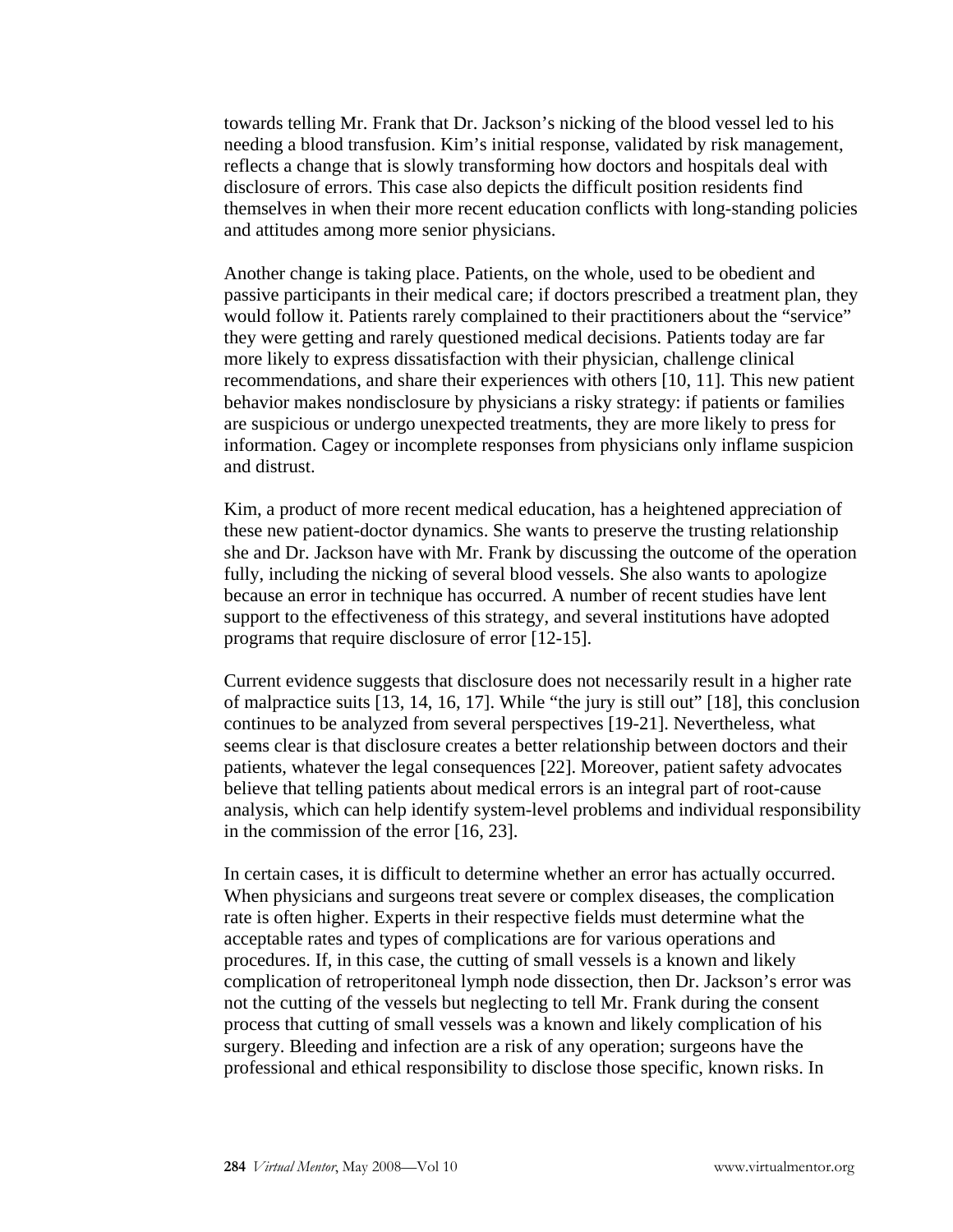cases of complex illness, clear communication and trust between health care professionals and patients is even more crucial.

How will these new policies and attitudes be communicated to the medical profession at large, and how can we determine if physicians are actually fully disclosing errors to their patients [24]? Ultimately, regulatory bodies like JCAHO (the Joint Commission on the Accreditation of Healthcare Organizations) or governmental oversight via the Medicare program may have to enforce the change in practice. The Center for Medicare and Medicaid Services has already initiated a nonpayment policy for avoidable hospital complications [25], but this may not be enough to change the culture of medicine. The best way to transform the medical profession into one that embraces disclosure and open communication is for the change to come from within. Many medical school curricula are beginning to address this topic by spending more time on ethics, patient safety, and medical error disclosure. If medical students and residents are educated to identify normative errors and are empowered to ask questions about specific errors that require advanced knowledge, than perhaps the frequency of situations such as the one Kim is faced with in this scenario will decrease.

#### **Conclusion**

Trust between a physician and his or her patient is at the very core of the patientdoctor relationship. Hiding from, obscuring, or omitting facts and details in conversations with patients, particularly in the face of a medical error, erodes that trust. Full disclosure, whether it increases malpractice liability or not, is the appropriate ethical path. While hospitals wait for more conclusive data on the effect that truth-telling and apologizing have on medical malpractice claims, patients and their families who have been harmed by medical errors continue to suffer with no explanation about how they ended up in their current predicaments. The trust between patient and doctor, however, demands disclosure even in cases where obvious or lasting harm has not occurred. Patients should not feel that their doctors are their adversaries. If they do, medical practice as we know it will be in serious jeopardy, and the only winners will be malpractice litigators.

### **References**

- 1. Hafferty FW, Franks R. The hidden curriculum, ethics teaching, and the structure of medical education. *Acad Med*. 1994;69(11):861-871.
- 2. Ginsburg S, Regehr G, Lingard L. The disavowed curriculum: understanding students' reasoning in professionally challenging situations. *J Gen Intern Med*. 2003;18(12):1015-1022.
- 3. Waring JJ. Beyond blame: cultural barriers to medical incident reporting. *Soc Sci Med*. 2005;60(9):1927-1935.
- 4. Rodriguez RM, Anglin D, Hankin A, et al. A longitudinal study of emergency medicine residents' malpractice fear and defensive medicine. *Acad Emerg Med*. 2007;14(6):569-573.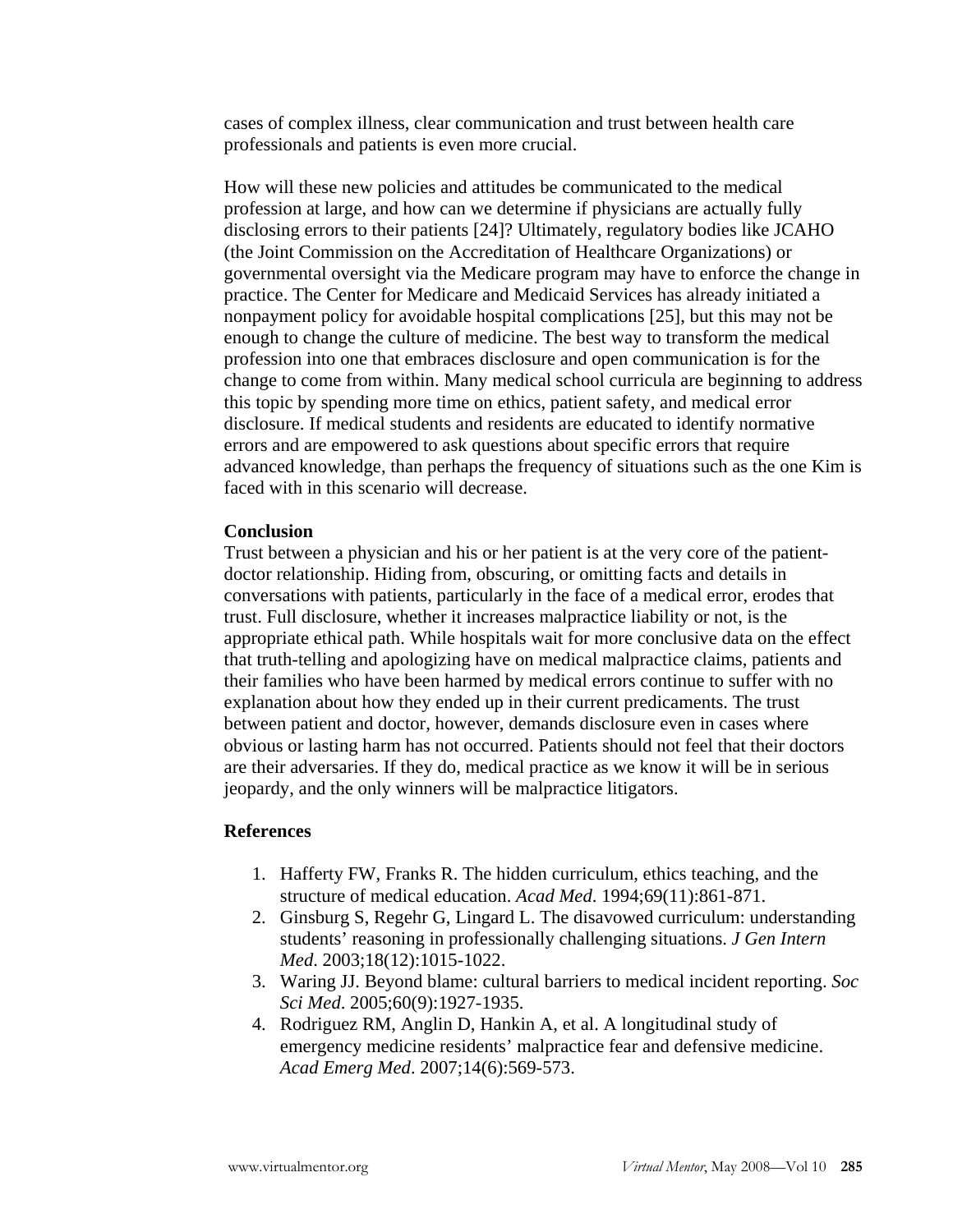- 5. Baicker K, Buckles KA, Chandra A. Geographic variation in the appropriate use of cesarean delivery. *Health Aff (Millwood)*. 2006;25(5):w355-367. http://content.healthaffairs.org/cgi/content/full/25/5/w355. Accessed April 8, 2008.
- 6. Dunnick NR, Applegate KE, Arenson RL The inappropriate use of imaging studies: a report of the 2004 Intersociety Conference. *J Am Coll Radiol.* 2005;2(5):401-406.
- 7. Katz DA, Williams GC, Brown RL, et al. Emergency physicians' fear of malpractice in evaluating patients with possible acute cardiac ischemia. *Ann Emerg Med*. 2005;46(6):525-533.
- 8. Kaldjian LC, Jones EW, Wu BJ, Forman-Hoffman VL, Levi BH, Rosenthal GE. Disclosing medical errors to patients: attitudes and practices of physicians and trainees. *J Gen Intern Med*. 2007;22(7):988-996.
- 9. Liang BA, Ren L. Medical liability insurance and damage caps: getting beyond band aids to substantive systems treatment to improve quality and safety in healthcare. *Am J Law Med*. 2004;30(4):501-541.
- 10. Wasson JH, MacKenzie TA, Hall M. Patients use an internet technology to report when things go wrong. *Qual Saf Health Care.* 2007;16(3):213-215.
- 11. Pear R. Study finds many patients dissatisfied with hospitals. *New York Times*. March 29, 2008.
- 12. Wei M. Doctors, apologies, and the law: an analysis and critique of apology laws. *J Health Law*. 2007;40(1):107-159.
- 13. Boothman RC. Apologies and a strong defense at the University of Michigan Health System. *Physician Exec*. 2006;32(2):7-10.
- 14. Wojcieszak D, Banja J, Houk C. The Sorry Works! Coalition: making the case for full disclosure. *Jt Comm J Qual Patient Saf*. 2006;32(6):344-350.
- 15. Liebman CB, Hyman CS. A mediation skills model to manage disclosure of errors and adverse events to patients. *Health Aff (Millwood)*. 2004;23(4):22- 32.
- 16. Clinton HR, Obama B. Making patient safety the centerpiece of medical liability reform. *N Engl J Med*. 2006;354(21):2205-2208.
- 17. Stewart RM, Corneille MG, Johnston J, et al. Transparent and open discussion of errors does not increase malpractice risk in trauma patients. *Ann Surg.* 2006;243(5):645-649, discussion 649-651.
- 18. Kachalia A, Shojania KG, Hofer TP, Piotrowski M, Saint S. Does full disclosure of medical errors affect malpractice liability? The jury is still out. *Jt Comm J Qual Saf.* 2003;29(10):503-511.
- 19. Rice B. Malpractice: are you making your case worse? *Med Econ*. 2007;84(11):74-78.
- 20. Studdert DM, Mello MM, Gawande AA, Brennan TA, Wang YC. Disclosure of medical injury to patients: an improbable risk management strategy. *Health Aff (Millwood).* 2007;26(1):215-226.
- 21. Wendin SR. The role of risk management in reducing costs and increasing patient safety. *World Hosp Health Serv.* 2006;42(2):17-20.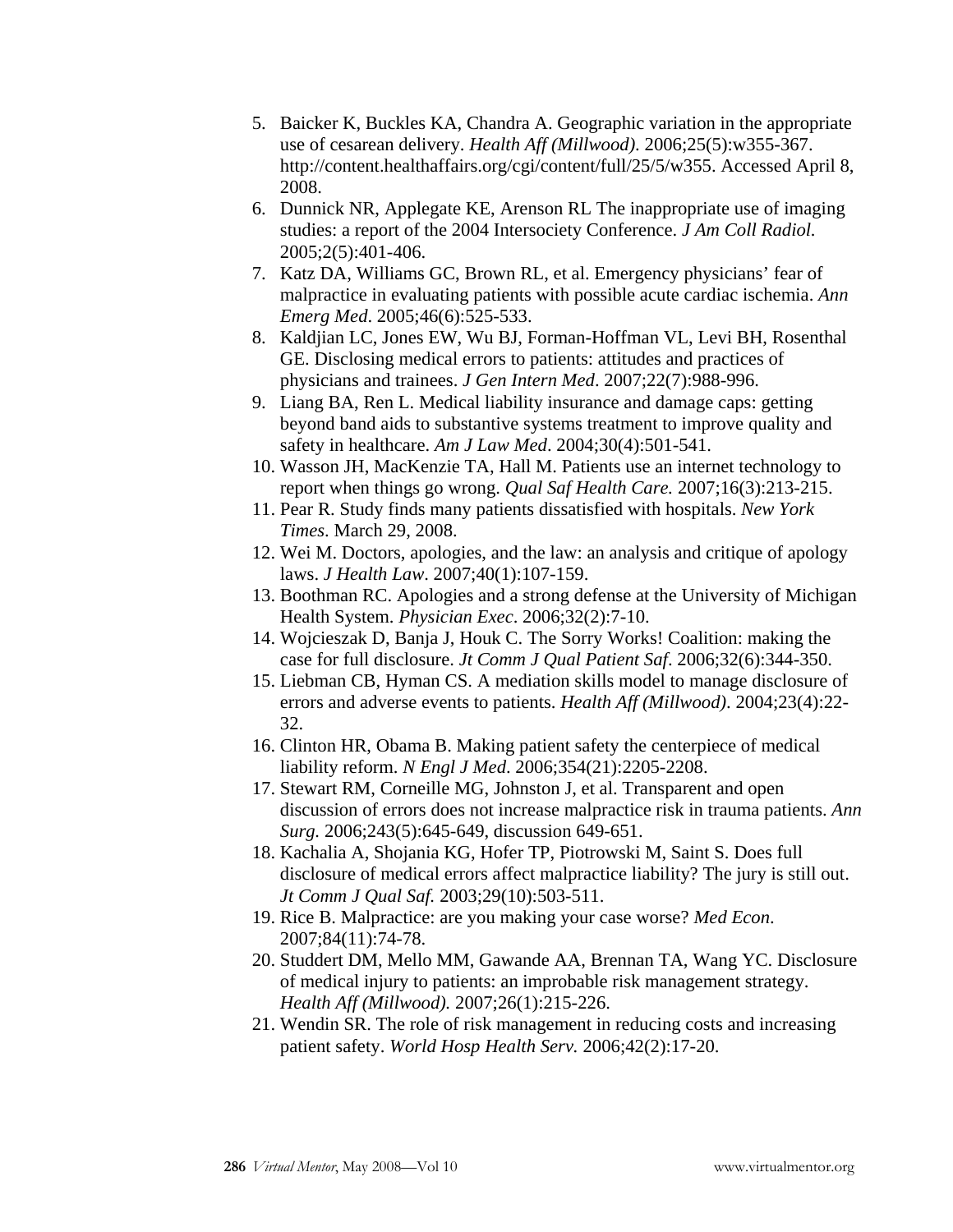- 22. Mazor KM, Reed GW, Yood RA, Fischer MA, Baril J, Gurwitz JH. Disclosure of medical errors: what factors influence how patients respond? *J Gen Intern Med.* 2006;21(7):704-710.
- 23. Levinson W, Gallagher TH. Disclosing medical errors to patients: a status report in 2007. *CMAJ*. 2007;177(3):265-267.
- 24. Campbell EG, Regan S, Gruen RL, et al. Professionalism in medicine: results of a national survey of physicians. *Ann Intern Med*. 2007;147(11):795-802.
- 25. Wald HL, Kramer AM. Nonpayment for harms resulting from medical care: catheter-associated urinary tract infections. *JAMA*. 2007;298(23):2782-2784.

Amy G. Lehman, MD, MBA, is a resident in general surgery at the University of Chicago Medical Center and is a fellow in the MacLean Center for Clinical Medical Ethics at the University of Chicago. Dr. Lehman is a 2005 graduate of the University of Chicago Pritzker School of Medicine and is interested in clinical decision making from both physician and patient perspectives.

#### **Related in VM**

[Disagreement over Error Disclosure,](http://virtualmentor.ama-assn.org/2004/03/ccas1-0403.html) March 2004 2004/03/ccas1-0403 [I'm Sorry Laws and Medical Liability,](http://virtualmentor.ama-assn.org/2007/04/hlaw1-0704.html) April 2007 2007/04/hlaw1-0704 [Content of Medical Error Disclosure,](http://virtualmentor.ama-assn.org/2004/03/pfor1-0403.html) March 2004 /2004/03/pfor1-0403

*The people and events in this case are fictional. Resemblance to real events or to names of people, living or dead, is entirely coincidental.* 

*The viewpoints expressed on this site are those of the authors and do not necessarily reflect the views and policies of the AMA.* 

Copyright 2008 American Medical Association. All rights reserved.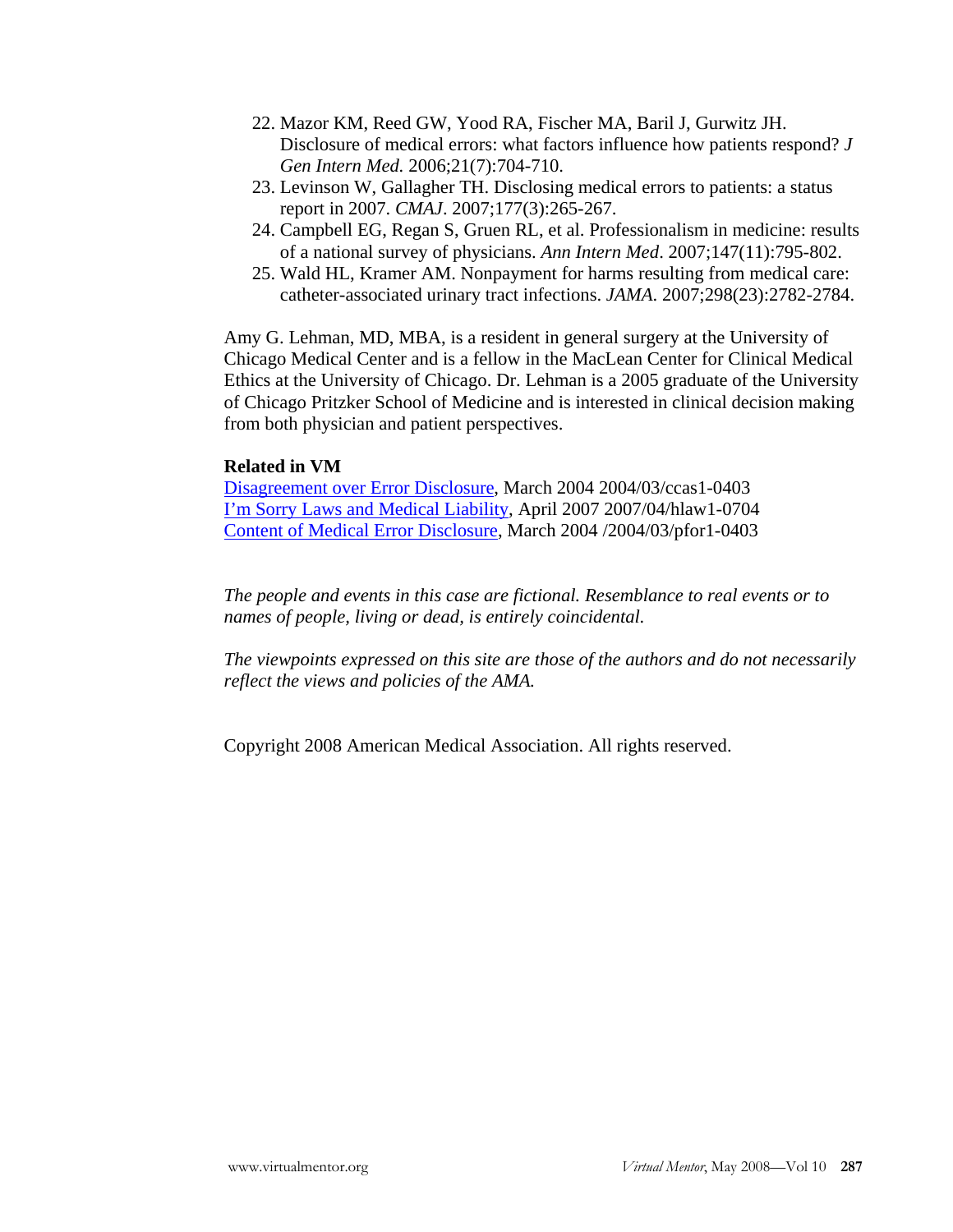American Medical Association Journal of Ethics May 2008, Volume 10, Number 5: 288-294.

## **CLINICAL CASE Do Secret Shoppers Have a Place in Medicine?**  Commentary by James C. Loden, MD, and Richard C. Frederick, MD

The staff at Urban Clinic had gathered for a morning meeting. Jim, the executive director, waited until everyone had coffee and had found a place to sit. Then he began, "Today I want to brief you on a new quality program. We're going to try a mystery shopper technique starting as soon as we can. You've probably heard about how this works in retail stores. I think it could help us improve patient satisfaction and office efficiency.

"What happens is, some trained market researchers will call the office to see how the phone system works and how the staff handles the calls. They'll make appointments and they'll arrive early and observe the staff and the environment. A few of them pretty good actors I might add—will actually go through with a physician encounter.

"When we get the results from all this, we'll know a lot more about how to improve the quality of our patient experience. Any questions or comments?"

George, one of the internists, said, "It sounds okay Jim, but we're not exactly running a Wal-Mart here, are we?"

"Well, we aren't the first to try this. Massachusetts General has been running a similar quality improvement program for 8 years," said Jim.

"I'm still skeptical; we haven't got the money that some large institutions have, and it doesn't seem totally fair to be so devious," George mused.

Other staffers worried about the additional time it would take and who would be blamed or even fired if the results were bad.

Jim closed the meeting by saying he'd take all the comments into account before they rolled out the final version of the program. "Thanks for your input. Remember, we're in a competitive marketplace. And we owe it to our patients to do our best on all fronts."

### **Commentary 1**

by James C. Loden, MD

For the last 2 years I have employed "secret shoppers" to evaluate Loden Vision Centers, a Nashville-based practice that employs three ophthalmologists and two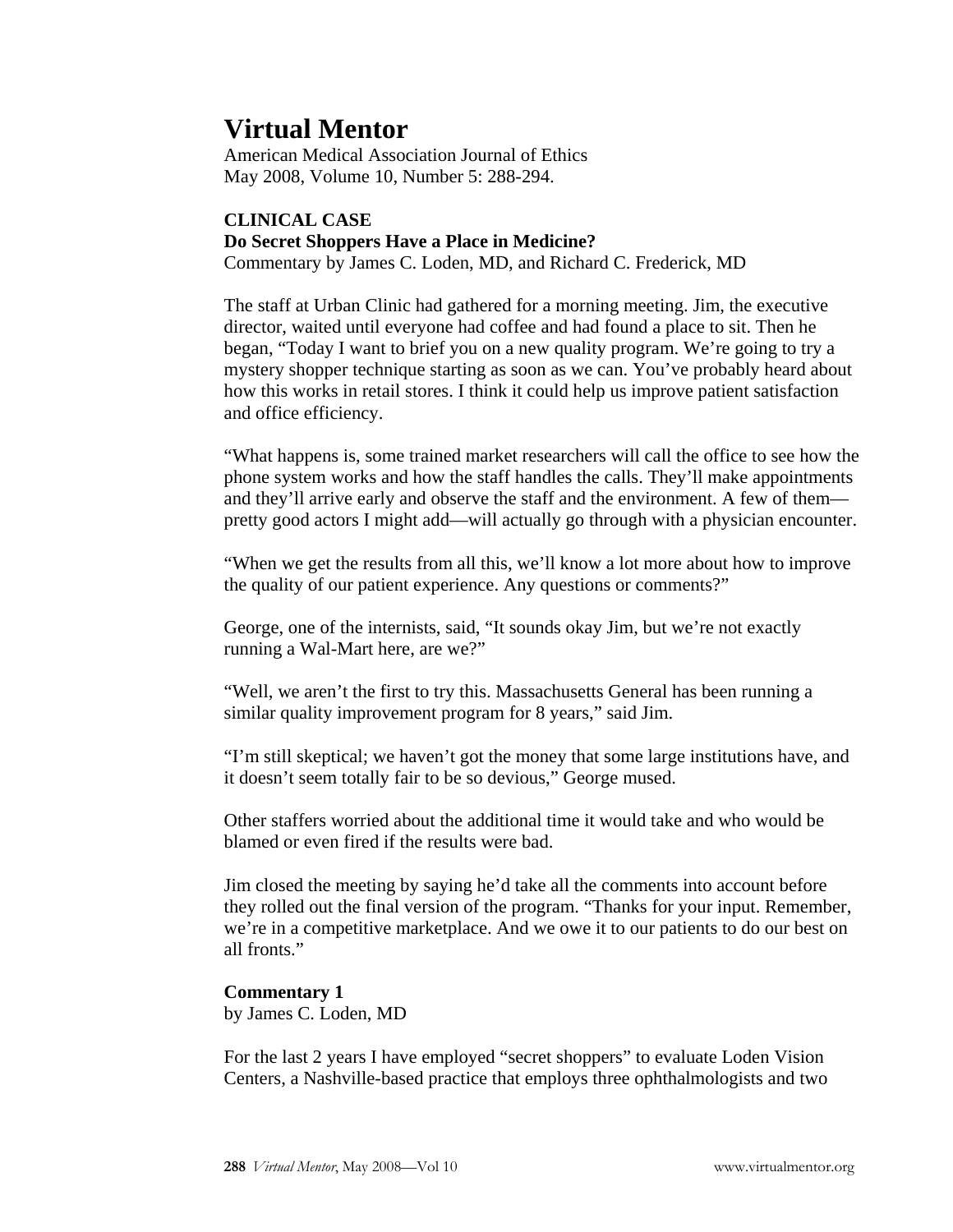optometrists. Sixty percent of the practice revenue comes from insurance and Medicare, and 40 percent, from elective refractive surgery. There are approximately 53 other physicians in the area with whom we compete for clients.

Given this competitive practice environment, we are constantly looking for ways to improve our client-to-client referrals. Many ophthalmology journals discuss marketing and practice growth strategies. One article that particularly caught my attention was about a company that conducted ghost-shopping in medical settings. As founder and managing partner for Loden Vision Centers, I had had suspicions that the staff was not always as mindful about service and other patient satisfaction markers when a supervisor was not present. I questioned whether we—and I include myself in this—were really delivering the high-quality care that I perceived we were. These nagging concerns led me to try a ghost-shopping program. After we were assessed, several deficiencies (and several successes) were identified. In one instance, I thought we were weak in a particular area, but this was not borne out in the evaluation.

#### **Results of Our Experience**

There were a couple of areas we learned we could improve on, and at least one where no change was needed.

- 1. *Directions*. More than 50 percent of our secret shoppers reported difficulty or great difficulty finding our offices. Although it is easy for me to get there—I drive to work everyday—we found that many people struggled just to locate the building. In response, we made our maps easier to read, improved Internet directions to the facilities, and posted pictures of the offices on our web site.
- 2. *Employees don't always perform as trained.* Some of my suspicions were validated. The secret shoppers found that employees did not always wear name tags, introduce themselves, explain how or why tests were being performed, or tell clients in the exam room who would be coming in next and the approximate time of the doctor's or technician's return before leaving the room. I learned that I consistently left the exam room without asking clients whether they had any questions.
- 3. *A few positives*. We learned, for example, that we didn't need to upgrade our reception area. We had contemplated a major renovation of this space and it was estimated to cost at least \$50,000. Before proceeding with these plans, we asked our secret shoppers for their recommendations. We found that our facility more than met expectations for our type of practice, and no facility upgrades were recommended.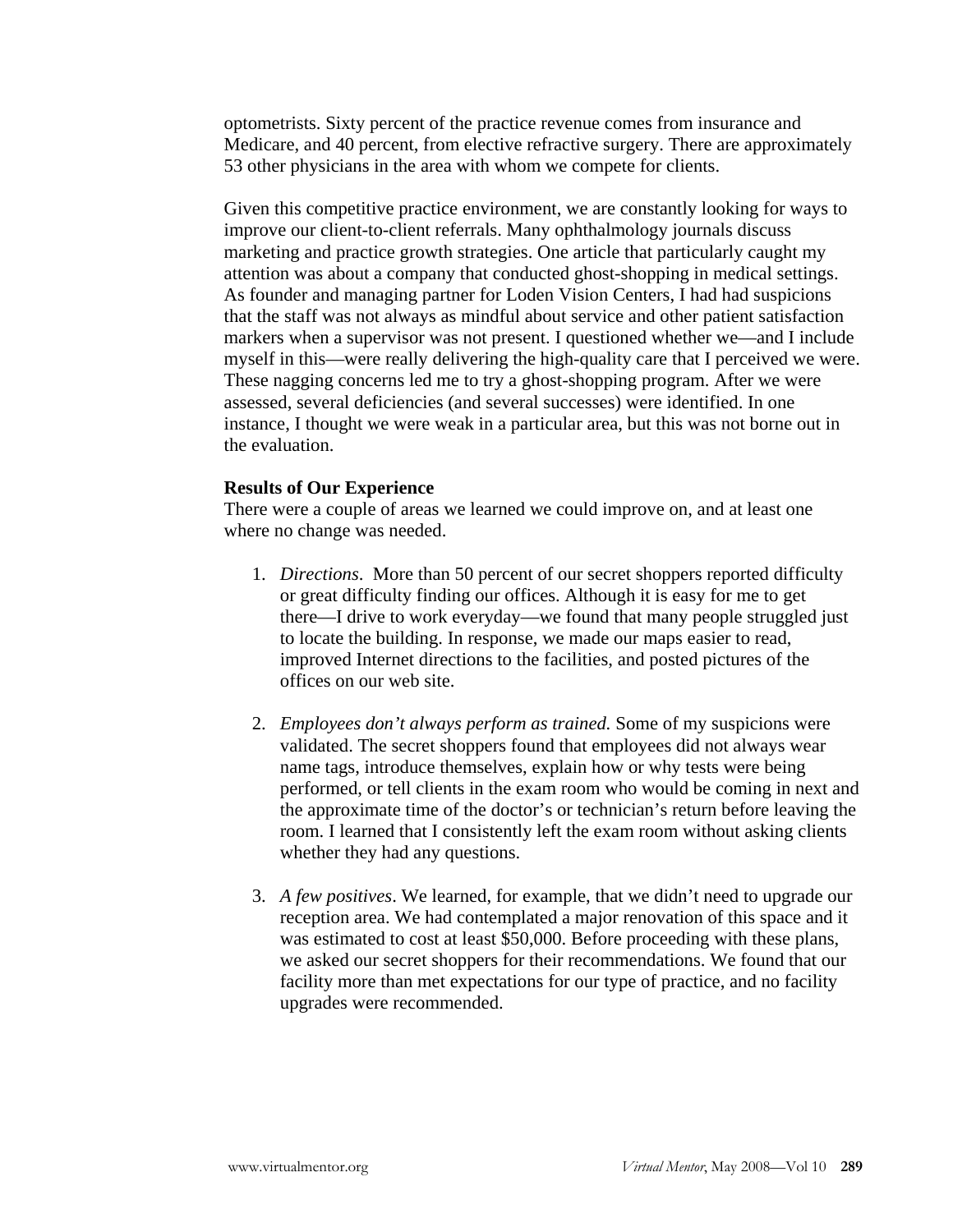#### **Making the Decision to Use Ghost Shoppers**

In our case scenario, we see a confrontation between Jim and George. Jim wishes to improve patient care and the patient experience, but George is skeptical of using secret shoppers to achieve this goal.

I believe that the decision to employ a secret shopper should not be a group decision but one made by the practice manager and senior managing partner who alone should know that secret shopping is going to occur. I would also suggest that the office manager not be told the times and dates of the visit so that a true evaluation of dayto-day operations can be made. It is our experience that when staff are told they are going to be assessed within a certain time frame, they maintain a high level of care for that period and then gradually return to their old habits.

When the results of the secret shopping visits are available, the initial evaluations should be discussed in a staff meeting and presented in a positive light. During this meeting, the areas where improvement is needed should be talked about and corrective steps decided upon. A second round of secret shopping should be performed to see whether the staff has implemented the changes that came about after the initial assessment. Punitive action should not be considered unless there is repeated failure to act in accordance with established performance guidelines.

I do not believe that words such as "devious" and "spying" are accurate in describing secret shopping. *Employees, including doctors, are paid to do specific tasks; if they choose to perform at a level that is less than acceptable, they need to improve or find other jobs.* It is the responsibility of management to assure a quality client experience—and this experience is affected by all employees, from the one with the lowest salary rank to the most senior partner. In fact, I think it is more devious to allow an underperforming facility to make health care decisions for a client than to use secret shoppers as a quality improvement tool. I side with Jim, who says we owe it to our clients to do our best.

### **Assessing the Case**

The complaints lodged by George are typical of comments made by uninformed, noncompetitive physicians and employees. The fees charged by secret shopping companies are nominal compared to the gross income lost due to poor client experiences. During the entire shopping process, a practice may lose three to five billable patient encounters per physician. This is a miniscule amount of time and it can help you to serve your clients significantly better in the long term. To use time and money as an excuse not to engage in secret shopping is short-sighted behavior.

George's comment that "we're not running a Wal-Mart here, are we?" shows the lack of business acumen that I see in so many of my fellow physicians. No, we aren't and shouldn't be a discount store, but we *are* a business. If we can't make money, we can't keep the doors open. In these days of declining reimbursement fees, if we want to run a successful medical practice, we must provide better, more efficient care than the physicians we are "competing" against. We must look to the retail industry at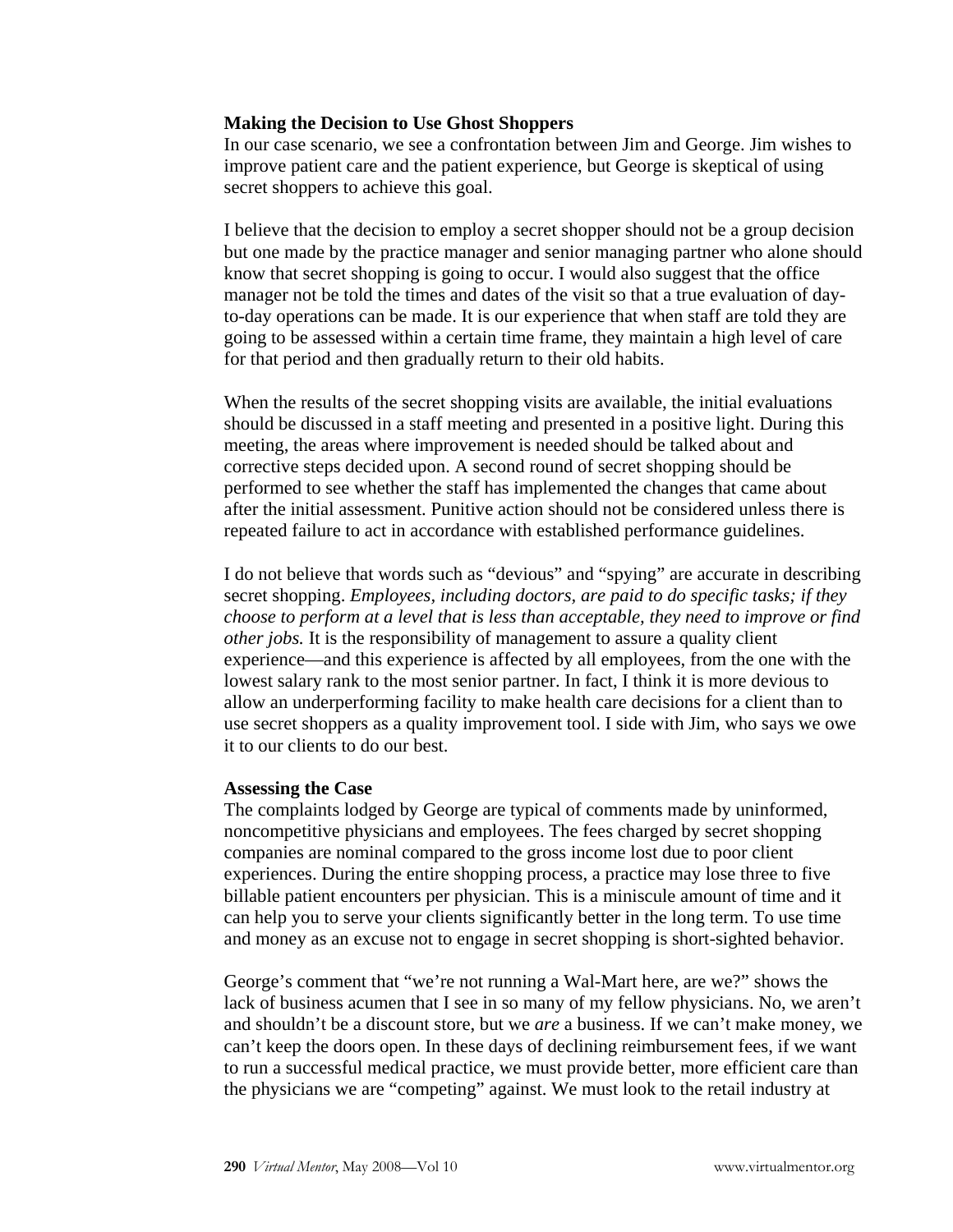times for ideas on how to judge whether doctors and staff alike are delivering the care that clients, partners, and other staff members deserve.

The number of elective surgery procedures I perform has increased by 100 percent since instituting secret shopping because our client-to-client referrals have increased. I credit much of this to the experience of secret shoppers, which helped our office improve client experiences before, during, and after their operative procedures.

For practices and facilities that are not in competition for potential clients, secret shopping still makes ethical and financial sense. Overhead costs are quickly driven up by employees who perform their job inefficiently. In fact, there are times when employees may take histories and perform tests and labs in a way that could adversely affect diagnosis and outcomes. From a physician standpoint, even if you have a line of clients or patients at the door, do you really want a physician partner who is either short and curt with them or inefficiently verbose?

No matter the size or the makeup of your practice, I think you will find the experience of using secret shoppers rewarding and insightful rather than unethical and devious, as many who are uninformed about the practice predict.

James C. Loden, MD, is the founder and president of Loden Vision Centers in Nashville. He is a board-certified member of the American Academy of Ophthalmology and is a member of the Society of Excellence in Eyecare (SEE).

#### **Author Disclaimer**

Dr. Loden has granted permission to the secret shopper company he employed to post a statement of his satisfaction with, and intent to continue using, their services on their web site. He received and will receive no payment or discounted services for this testimonial.

#### **Commentary 2**

by Richard C. Frederick, MD

The use of a secret shopper to assess the delivery of patient care raises many ethical dilemmas, including the effect that this practice has on the patient-physician relationship, the stewardship of scarce health care resources, impact on the care given to patients, and exposures (e.g., to radiation, blood products, etc.) for physicians, staff, and the sham patient. This practice highlights the crisis of medical professionalism—failure to view the physician as a professional. Finally there is the huge question about the consequences of using deceit in a field where truthfulness is a core virtue. Introducing this competitive market tactic reduces the practice of medicine to a business model and will imperil both the members of the profession and its patients.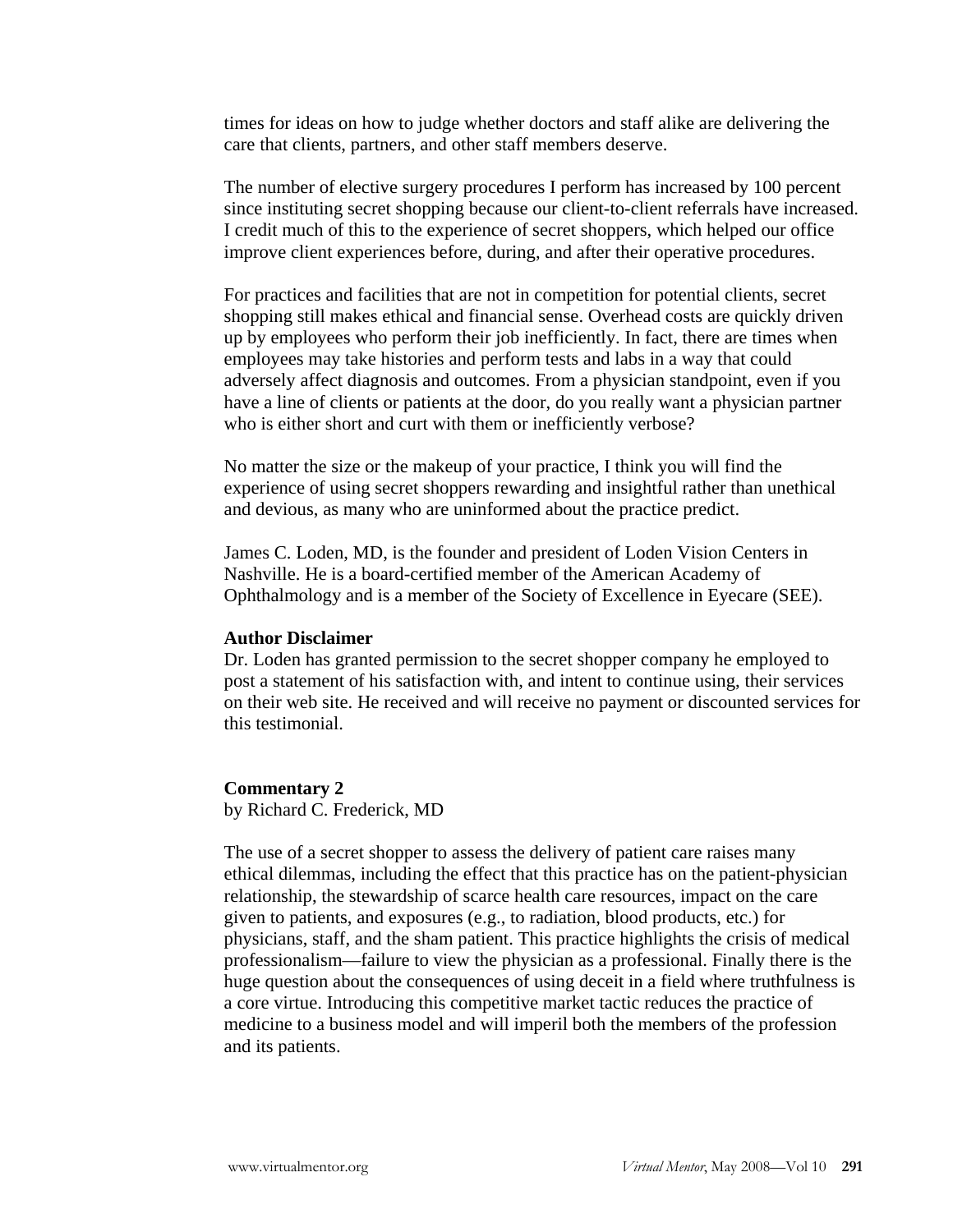#### **Trust**

The traditional patient-physician relationship requires that both parties be open and honest. Edmund Pelligrino has defined the patient-physician relationship as a healing relationship that places a much higher fiduciary responsibility on the parties involved than a simple agreement or business contract [1]. The labels that we give to the parties involved reflect this; we are patients and physicians, not customers and providers. The difference is more than semantic [2]. The business adage "let the buyer beware" is reprehensible if applied to medical care. Trust and honesty on the part of both patient and physician are implicit in that covenantal relationship.

In our case scenario, appointments and time will be taken away from real people with real needs and illnesses so that sham patients can be seen. In some instances sham patients have presented to overcrowded emergency rooms with chest pain [3]. This type of complaint mobilizes a rapid and coordinated response from the entire health care team, leading to others' being triaged to lesser importance. How could the hospital administration defend this exercise to someone who suffers an adverse outcome while waiting his turn behind the person who is only pretending to be sick? Moreover, how would we justify using a hospital bed with all its attendant resources for a fake illness [4]? Again, what if that bed or the primary care nurse or respiratory tech were needed for a real patient waiting for care? The medical-legal implications are not inconsequential. Radiologic and laboratory testing are an integral part of our diagnostic tools. Consider the scenario where a nurse or lab tech gets a needle stick while treating this "planted" patient and develops hepatitis or HIV.

Institutional Review Boards (IRBs) are in place to protect our patients when human subjects research is proposed. The use of any form of deceit in medical research has been looked at with some suspicion by IRBs because of the history of ethical abuses in research [5]. I believe that the same level of concern should apply to this sort of patient encounter tool.

#### **Medical Professionalism**

Medical professionalism is in crisis [6], and the situation will only get worse if we use deceit in daily practice. Ethics in business is desirable. Ethics in medicine is essential. Patient advocacy is not an option for physicians; it is a necessity. Society recognizes this and has allowed the profession to be largely self-regulating. It is interesting—and sad—that in our case, this same level of autonomy is not granted intraprofessionally.

The executive director in our scenario informs the staff physicians that the "secret shopper" program is going to happen with or without their assent. These types of top-down declarations reduce physicians to tradespeople, and not professionals, and the distinction between the two is significant [7].

Concerns about the use of secret shoppers have led the Illinois State Medical Society to ask the American Medical Association to further explore these practices [8]. Assessing our effectiveness in real patient encounters is important, and it is being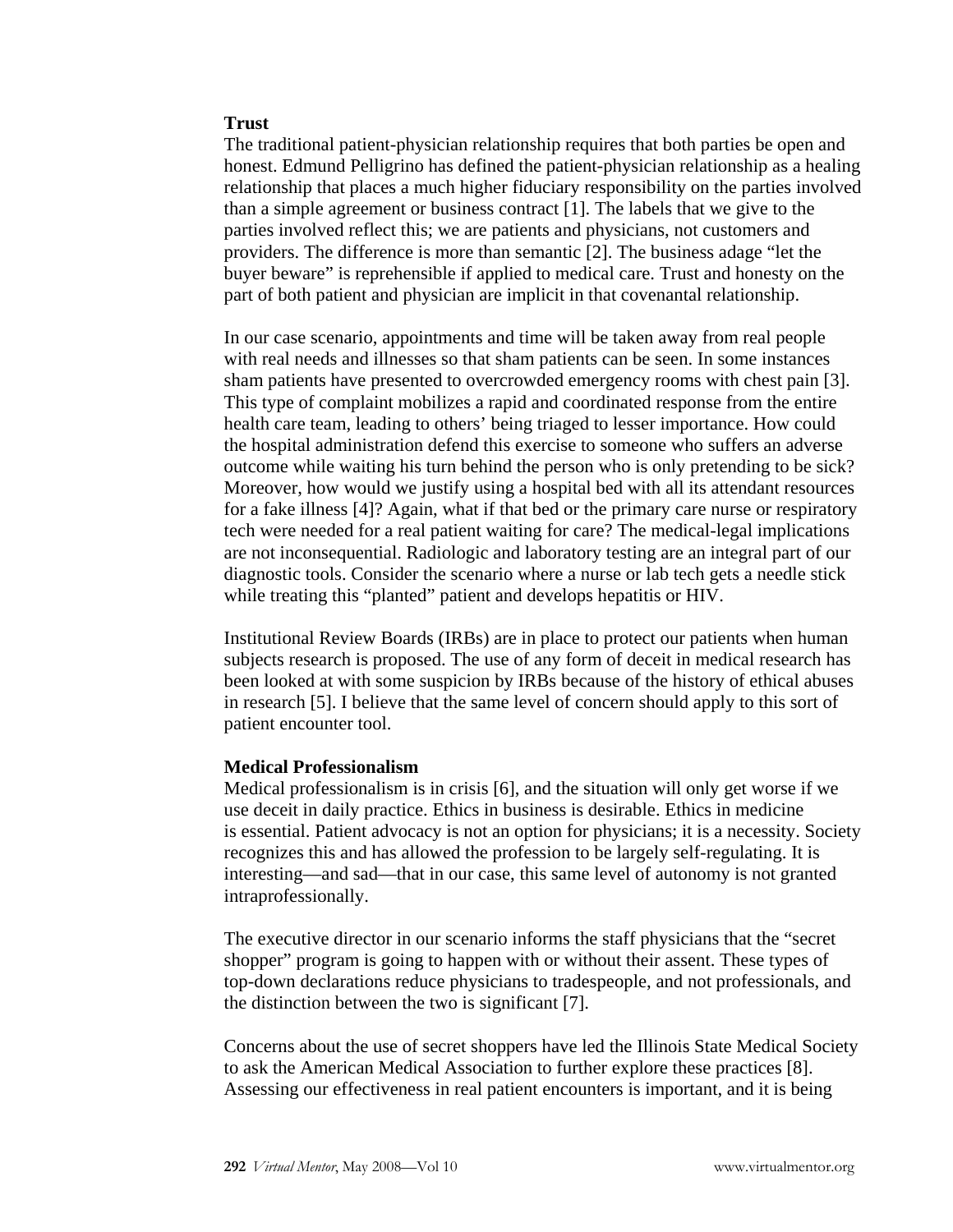done in a variety of ways that have proved effective and that do not endanger patient welfare. Peer QA, feedback from colleagues, and post-encounter surveys such as the Press Ganey questionnaires are helpful evaluation tools. In Peer QA, patient charts are routinely reviewed by other physicians, both internal and external, to asses the quality of care given. The Press Ganey survey allows institutions to assess the same concerns that secret shoppers assess, but relies on real patients. Use of these measures has resulted in behavior changes and has positively affected market share in this competitive environment [9].

One wonders how effective the secret shopper can be in assessing physicians' most important roles. If these people are not sick, frightened, tired, and vulnerable like real patients, how helpful is their appraisal to the physician whose patients *are* frightened and vulnerable? Although it is becoming a lost art, our response to real suffering continues to be an essential part of our care [10].

Finally, we teach our residents and medical students that when we are not truthful with our patients, we violate their trust. We also put into question the next physician's truthfulness. We have all heard a patient say, "Those doctors at that institution lied to me, so I trust none of them." In reality maybe only one physician lied, but all are tarred with the same brush. Trust is fragile, and, once violated, it is hard to restore. But trust goes both ways. Are we physicians not human too? Once we are fooled by these "good actors," will there be an element of doubt about the legitimacy of the next patient with a similar complaint? I work in an emergency room and have been lied to frequently, but not by my administration or the executive director of my group. Cynicism, already a problem in medicine, will only be made worse by the use of official deceit. As physicians in a profession where high ethical standards are essential, deceit, however well meaning, is not a tool we should use.

#### **References**

- 1. Pelligrino ED, Thomasma DC. *The Virtues in Medical Practice.* New York, NY: Oxford University Press; 1993.
- 2. Malone RE. Policy as product: morality and metaphor in health policy discourse. *Hastings Cent Rep*. 1999;29(3):16-22.
- 3. Komarek AG. Professional shopping of hospital services: an analysis of sub rosa investigative methods in determination of quality. *J Nurse Care Qual*. 1996;11(1):44-45.
- 4. Downey C. The spies who… *Hospital & Health Network*. July 1999:47-52.
- 5. Wendler D, Miller FG. Deception in the pursuit of science. *Arch Intern Med*. 2004;164(6):597-600.
- 6. Medical Professionalism Project. Medical professionalism in the new millennium. *Ann Intern Med*. 2002;136(3):243-246.
- 7. Frederick R. Professionalism and ethics in the emergency department. *Emergency Medicine Specialty Reports*. October 2003.
- 8. American Medical Association. Resolution 11 "Secret shopper" patients. *American Medical Association House of Delegates Resolutions, Annual Meeting 2007.* Chicago, IL: American Medical Association; 2007.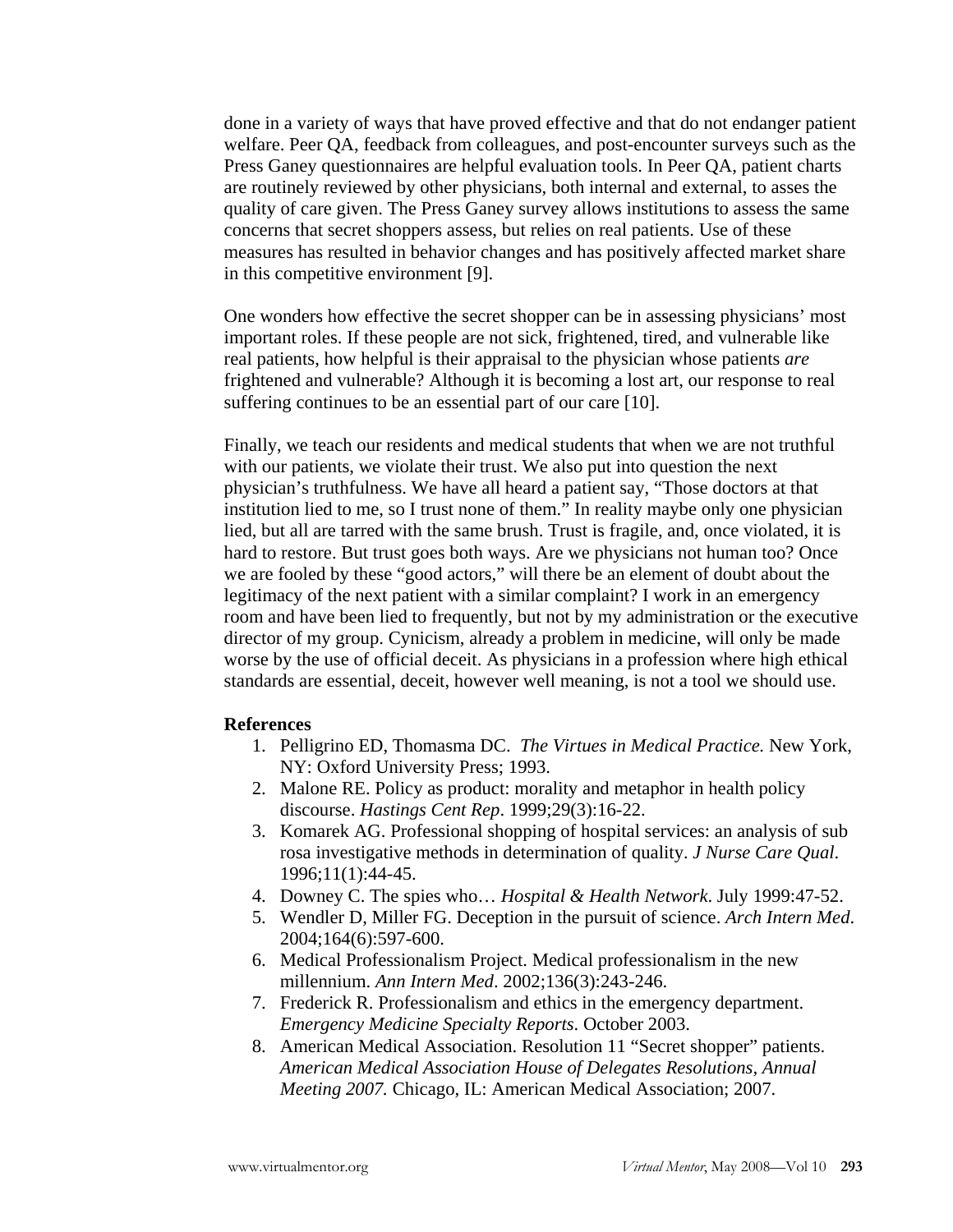http://www.ama-assn.org/ama1/pub/upload/mm/38/a07res.pdf. Accessed April 9, 2008.

- 9. Garman AN, Garcia J, Hargreaves M. Patient satisfaction as a predictor of return-to-provider behavior: analysis and assessment of financial implications. *Qual Manag Health Care*. 2004;13(1):75-80.
- 10. Bulger RJ. The quest for mercy: the forgotten ingredient in health care reform. *West J Med*. 1997;167(6):443-456.

Richard C. Frederick, MD, is a clinical associate professor of medicine at the University of Illinois College of Medicine at Peoria (UICOMP). Dr. Frederick is the vice chairman of the Department of Emergency Medicine and is the director of the ethics curriculum for all residency programs at UICOMP.

*The people and events in this case are fictional. Resemblance to real events or to names of people, living or dead, is entirely coincidental.* 

*The viewpoints expressed on this site are those of the authors and do not necessarily reflect the views and policies of the AMA.* 

Copyright 2008 American Medical Association. All rights reserved.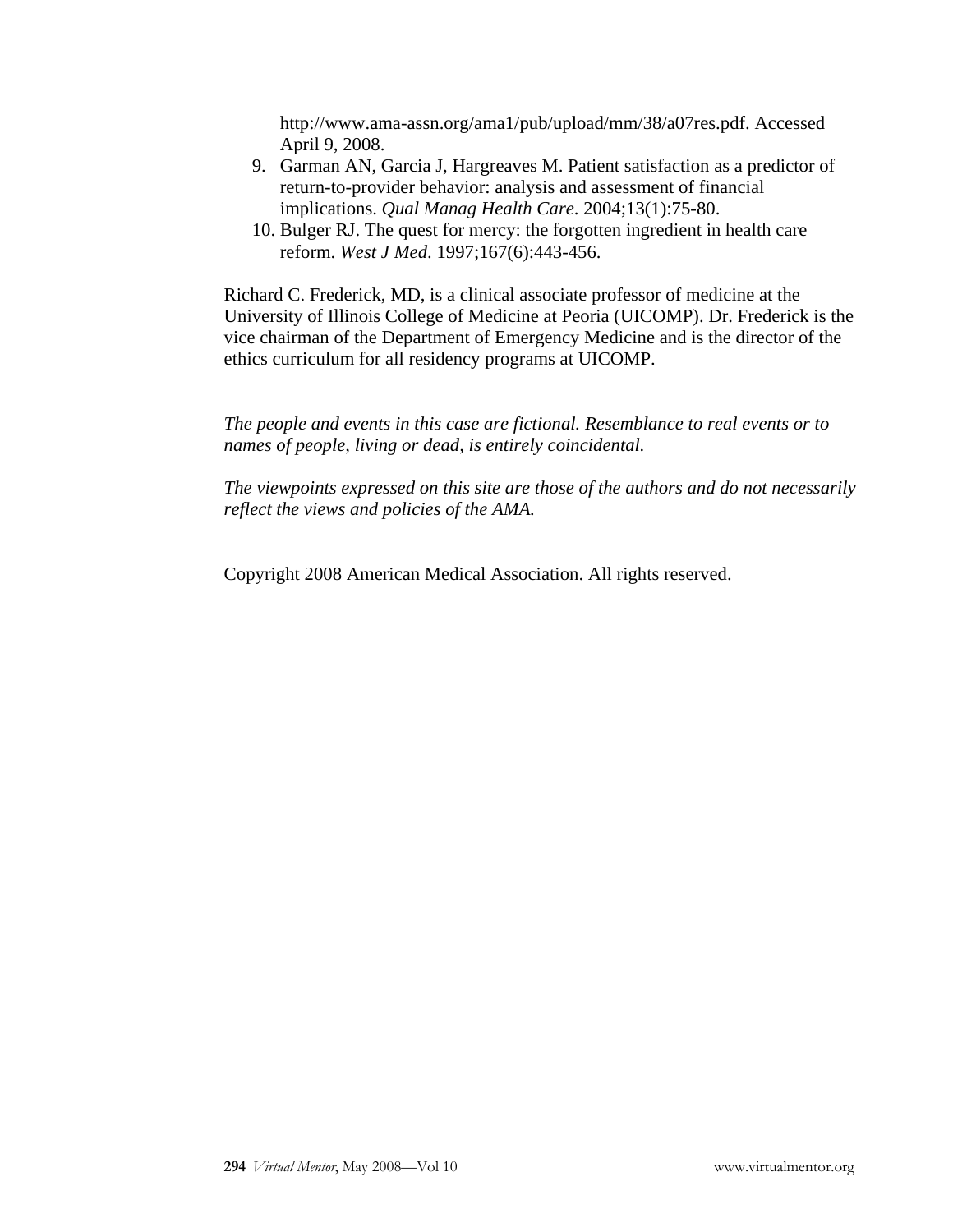American Medical Association Journal of Ethics May 2008, Volume 10, Number 5: 295-299.

## **MEDICAL EDUCATION**

**The Ambulatory Long Block: A Systems-Based Practice Innovation**  Eric J. Warm, MD

Everyone in healthcare really has two jobs when they come to work every day: to do their work and to improve it [1]. —*Paul Batalden and Frank Davidoff* 

The Accreditation Council for Graduate Medical Education (ACGME) has defined competency in systems-based practice as "an awareness of and responsiveness to the larger context and system of health care, as well as the ability to call effectively on other resources in the system to provide optimal health care" [2]. Applying this definition, residents are expected to:

- 1. Work effectively in various delivery settings and systems relevant to their clinical specialty;
- 2. Coordinate patient care within the system relevant to their clinical specialty;
- 3. Incorporate cost awareness and risk-benefit analysis in patient care or population-based care, as appropriate;
- 4. Advocate for quality patient care and optimal patient-care systems;
- 5. Work in interprofessional teams to enhance patient safety and improve quality of care; and
- 6. Participate in identifying systems errors and in implementing potential systems solutions [2].

Many residency programs are located in complex, poorly coordinated medical centers that lack the tools, incentives, or freedom from regulatory pressure to address systems-based practice competency fully [3-5]. Over the past 3 years the University of Cincinnati Department of Internal Medicine has improved systems-based practice training in the ambulatory setting through our involvement with the Academic Chronic Care Collaborative (ACCC) [6] and ACGME's Educational Innovations Project [7].

Our residency program consists of 108 residents (69 of whom are categorical, i.e., with the University of Cincinnati Department of Internal Medicine for the duration of their residency), based in a large academic health center. The categorical resident ambulatory setting is an urban safety-net practice with approximately 19,000 patient visits per year located next to the main teaching hospital. After our participation in the ACCC, we adopted the chronic care model—a primary care-based framework that identifies four essential interdependent components (self-management support, delivery-system design, decision support, and information technology) within the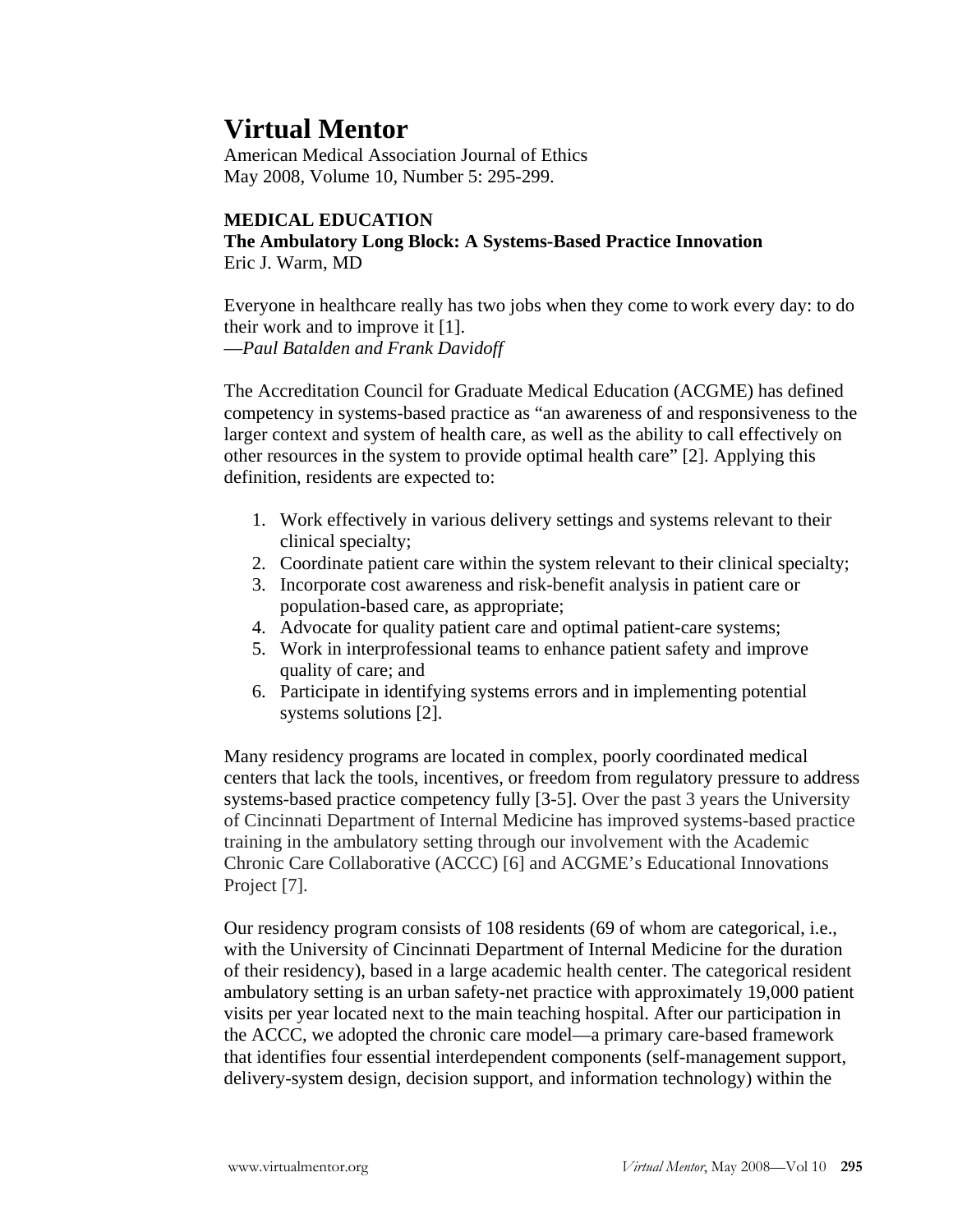broader context of the community and health care system [8-11]. We transformed our practice to incorporate these essential components by (1) instituting a disease registry to track process and outcome measures (information technology); (2) creating weekly interprofessional team meetings that include residents, faculty, nurses, social workers, pharmacists, administrators, office staff, and patients (delivery-system design); (3) imbedding evidence-based guidelines, such as insulin titration flowsheets, directly into daily workflow (decision support); (4) training our residents and staff to help patients make behavior changes (self-management support techniques); and (5) learning how to engage our leaders and the community to aggressively pursue scarce resources for patients who cannot do so themselves.

Initial results were promising but quickly reached a plateau. Although willing to participate in the improvement process, residents were effectively excluded from doing so due to the traditional demands of a heavy inpatient load. We believed it would benefit both their education and patient care to include them in a more meaningful way, so we redesigned our residency program as part of the ACGME's Educational Innovations Project (EIP) [7], a program that provides flexibility with traditional accreditation requirements to encourage the development of innovative training models.

The centerpiece of our EIP is a year-long ambulatory practice experience combined with elective and clinical research time called the "long-block." From November of their second year to October of their third year, residents move from working primarily on inpatient and ICU services to an expanded outpatient experience. During this long-block, residents see patients in the general medicine practice for three 4-hour clinic sessions per week, but they are expected to make an appearance (e.g., to answer messages, etc.) every day. One half-day per week is reserved for ambulatory education topics, a quality improvement curriculum, and the interprofessional team meetings. During quality improvement sessions, residents are instructed on how to enhance organizational performance by using improvement models [12] and learn how to run plan-do-study-act cycles. They also learn how to create a problem statement, construct a fishbone diagram of contributing causes, and prioritize problems and solutions.

At the team meetings, residents and staff track aggregate clinical process and outcome measures in reports generated from the disease registry database. Each resident receives a quarterly personal score and rank on each outcome measure, comparing his or her performance to that of peers and the group as a whole. The long-block format allows us to assign responsibility and accountability for a given population of patients to each resident. In this way residents begin to look beyond the simple dyad of the patient-doctor relationship to the broader realm of their patient population and the society surrounding them. Residents use clinical data to prioritize personal and group-wide improvement projects. Overall resident evaluations include personal quality data as well as participation levels in longitudinal improvement projects.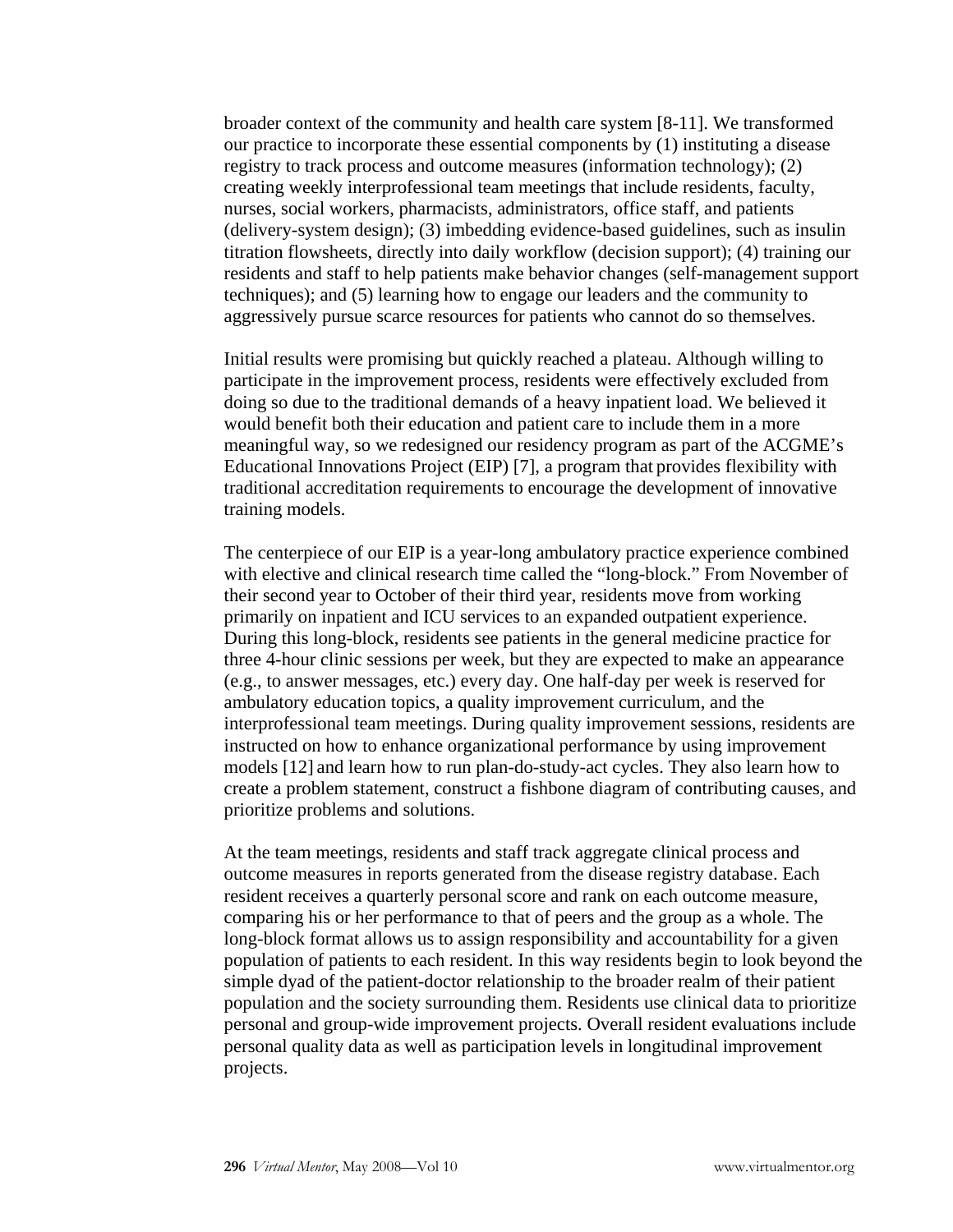An example of such a project began when residents found that only 19.5 percent of eligible women over 65 had received a bone densitometry (DEXA) scan. It was also discovered that a prominent endocrinologist had recently set up a private DEXA scanner and had diverted much of the hospital's bone scan business. Residents and staff struck a deal with the hospital that allowed eligible women seen in the practice to go for same-day DEXA appointments in the hospital's radiology department. The DEXA scan rates increased quickly and significantly. The same technique was then used to arrange same-day mammograms.

In another example, residents reviewed the registry data on influenza vaccines and determined that, despite an equal offer rate, black patients accepted vaccinations at a lower rate than white patients. They also found that black nurses offered the vaccine less frequently than white nurses. Residents then designed projects (currently ongoing) to understand the reasons for patients' refusal of flu shots and nurses' neglect in offering them in hopes of designing interventions to close these gaps. Our influenza vaccination rate reached all-time highs this year with the coordinated efforts of our residents, staff, and hospital administration. We printed flu season educational materials in the fall, created and advertised special flu shot clinics for our patients, electronically called all of our patients in October and reminded them to get vaccinated, and in late January used the registry to identify patients who had not yet received vaccinations and called them personally to offer one. As of March 8, 82.9 percent of all patients with diabetes, and 74 percent of all patients over the age of 50 in our practice had received or been offered influenza vaccinations.

A third example of a longitudinal improvement project was instigated at one of our team meetings. Review of the disease registry showed that only 29 percent of our patients with diabetes had received a dilated eye exam in the past year. Residents had already reviewed this problem and, using a fishbone diagram, had developed an extensive list of reasons for the low rate. At first the problem seemed insurmountable because it appeared there were not enough ophthalmologic resources to serve our predominantly low-income patients. After learning of this at the team meeting, one of the nurses thought she could solve the problem. She called the benefits managers of Ohio Medicaid HMOs and created a list of eye care resources for our patients. We are now working on a specialized referral sheet that includes addresses and bus lines that our patients can use to arrange dilated eye exams.

At the beginning of the year each resident was assigned to follow one of our measures of process or outcome (e.g., eye and foot exams for those with diabetes, tetanus shots every 10 years) and then asked to perform an evidence-based literature search on that measure. Residents presented their findings to the group and argued to keep the measure the same, change it, or drop it all together. A group discussion followed, and consensus was reached regarding each measure.

These examples demonstrate the tremendous coordination and effort it takes for members of the health care team with different skills and expertise to change a system as complex as ours. We have seen significant improvement in many process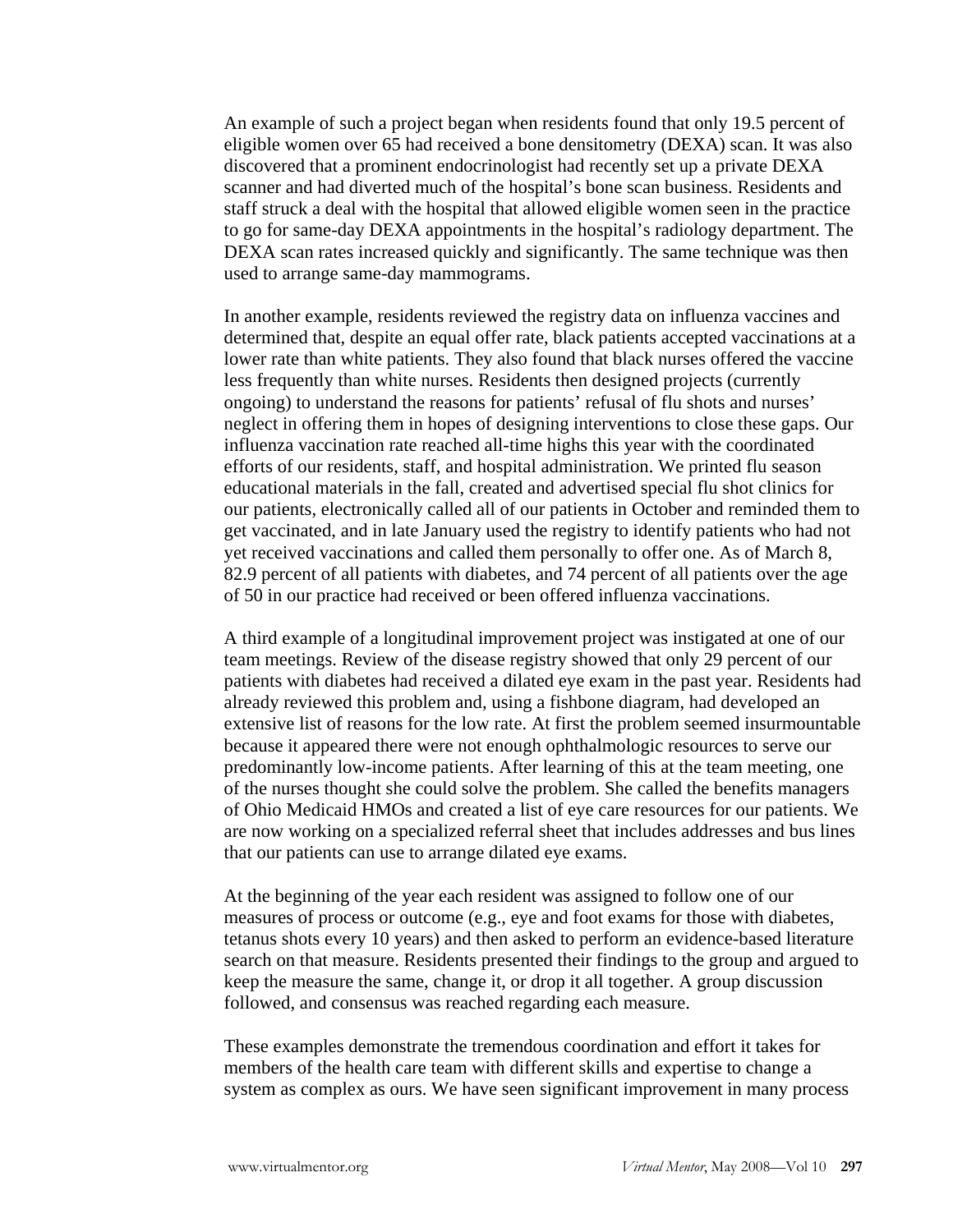and outcome measures of care and in patient, resident, and staff satisfaction [13]. We believe our residents are succeeding with their systems-based practice competency because, rather than simply adding quality improvement to already busy schedules, we put the new curriculum "in the water." Every day while they are on the longblock, residents assess and improve quality of care within a cohesive team.

Our specific model may not be generalizable to every residency program, but we believe important aspects of it may be. Good care requires interprofessional teams driven by clinical data. Residents must be an integral part of these teams to achieve optimal success, and they should be given protected time in which to learn systemsbased practice skills. Finally, improvement efforts are best when they are continuous rather than intermittent or one-offs, and they should directly impact the patients for whom the residents care.

#### **References**

- 1. Batalden PB, Davidoff F. What is "quality improvement" and how can it transform healthcare? *Qual Saf Health Care*. 2007;16(1):2-3.
- 2. Accreditation Council for Graduate Medical Education. Systems-based practice. http://www.acgme.org/outcome/e-learn/introduction/SBP.html. Accessed March 15, 2008.
- 3. Cassel CK. Quality of care and quality of training: a shared vision for internal medicine? *Ann Intern Med*. 2004;140(11):927-928.
- 4. Dyne PL, Strauss RW, Rinnert S. Systems-based practice: the sixth core competency. *Acad Emerg Med*. 2002;9(11):1270-1277.
- 5. Kirsh SR, Aron DC. Integrating the chronic-care model and the ACGME competencies: using shared medical appointments to focus on systems-based practice. *Qual Saf Health Care*. 2008;17(1):15-19.
- 6. Stevens DP, Wagner EH. Transform residency training in chronic illness care—now. *Acad Med*. 2006;81(8):685-687.
- 7. Accreditation Council for Graduate Medical Education. *Educational Innovation Project*. http://www.acgme.org/acWebsite/RRC\_140/140\_EIPindex.asp. Accessed March 15, 2008.
- 8. Wagner EH, Austin BT, Von Korff M. Organizing care for patients with chronic illness. *Milbank Q*. 1996;74(4):511-544.
- 9. Wagner EH. Chronic disease management: What will it take to improve care for chronic illness? *Eff Clin Pract*. 1998;1(1):2-4.
- 10. Bodenheimer T, Wagner EH, Grumbach K. Improving primary care for patients with chronic illness. *JAMA*. 2002;288(14):1775-1779.
- 11. Bodenheimer T, Wagner EH, Grumbach K. Improving primary care for patients with chronic illness: the chronic care model, part 2. *JAMA*. 2002;288(15):1909-1914.
- 12. Langley GL, Nolan KM, Norman CL, Provost LP, Nolan TW. *The Improvement Guide: A Practical Approach to Enhancing Organizational Performance.* New York, NY: Jossey-Bass Publishers; 1996.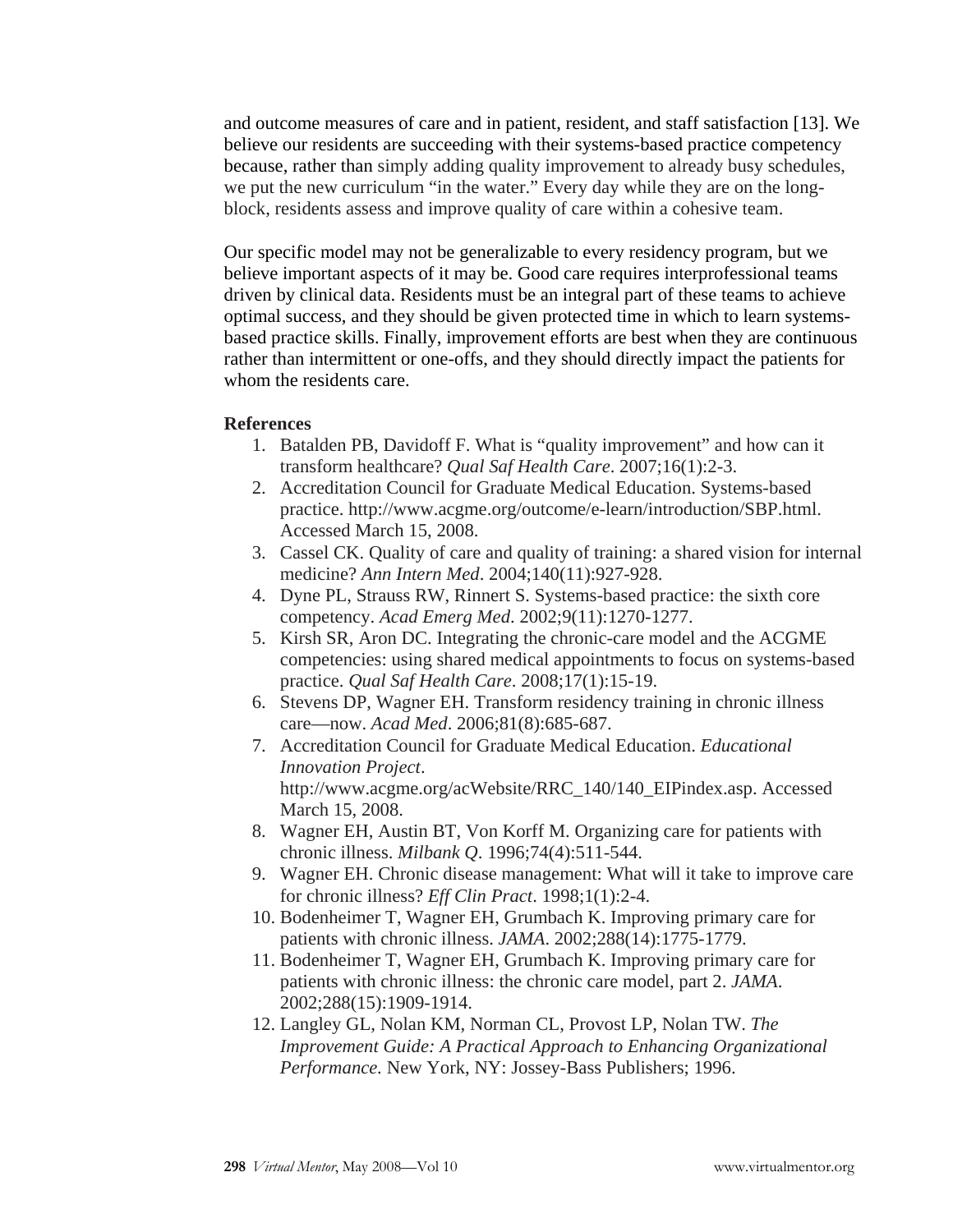13. Warm EJ, Schauer DP, Diers T, et al. The ambulatory long-block: an Accreditation Council for Graduate Medical Education (ACGME) educational innovations project (EIP). *J Gen Intern Med.* In press.

Eric J. Warm, MD, is an associate professor and the associate residency program director in the Department of Internal Medicine at the University of Cincinnati College of Medicine in Ohio.

*The viewpoints expressed on this site are those of the authors and do not necessarily reflect the views and policies of the AMA.*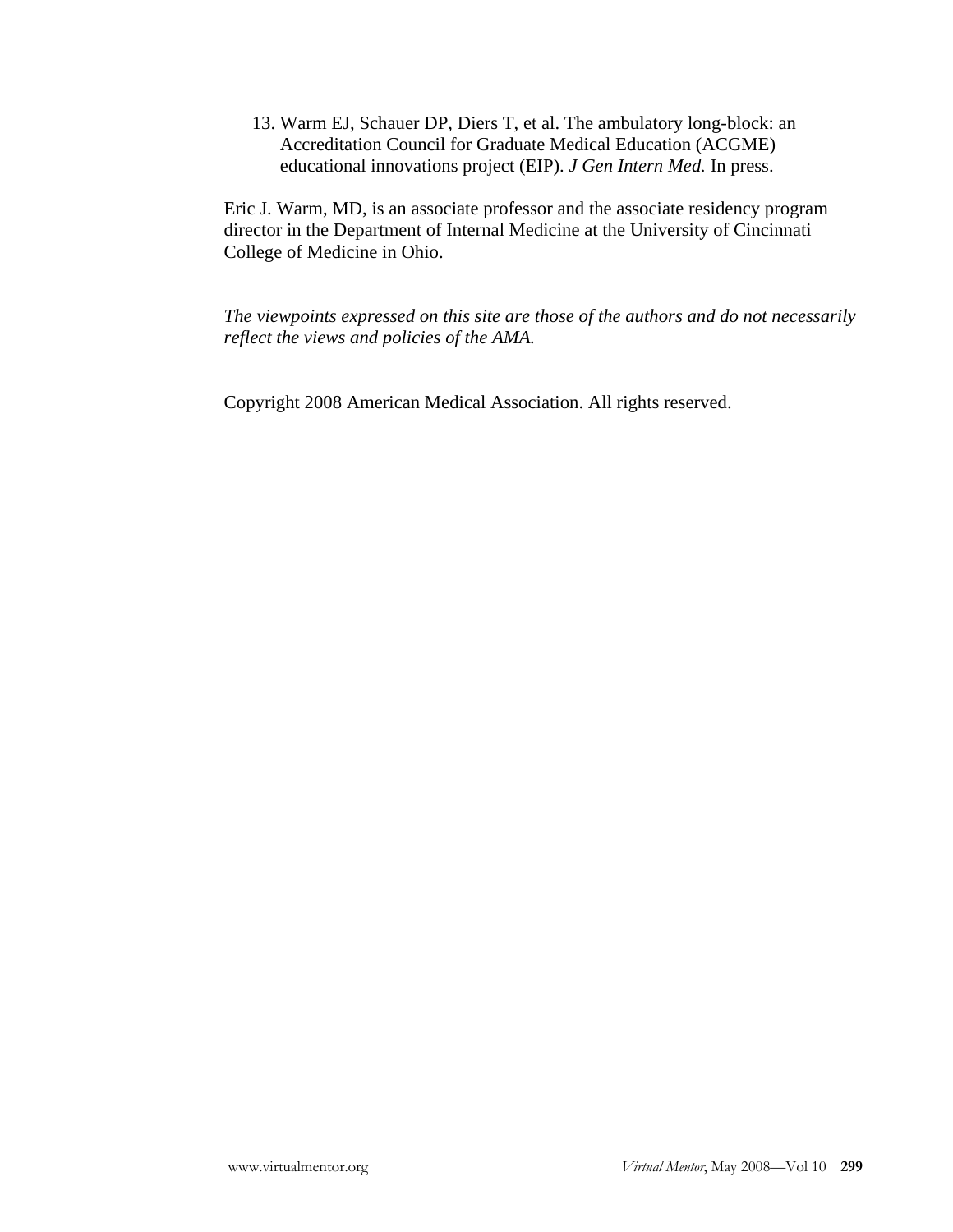American Medical Association Journal of Ethics May 2008, Volume 10, Number 5: 300-303.

## **JOURNAL DISCUSSION**

**Keeping Patients Safe: The Ethics of Quality Improvement**  Sara Platte, MD

## **Lynn J, Baily MA, Bottrell M, et al. The ethics of using quality improvement methods in health care.** *Ann Intern Med***. 2007;146(9):666-673.**

The quality improvement (QI) movement is not unique to health care. An essential part of business, manufacturing, and engineering, the theories and practice of QI have become incorporated into American medicine out of necessity. Like any complex, multifaceted procedure, health care delivery is not without error or need for improvement. In its 2001 report *Crossing the Quality Chasm*, the Institute of Medicine (IOM) identified six characteristics of quality health care: it is safe, effective, patient-centered, timely, equitable, and efficient [1]. Most QI activities aim to achieve these characteristics by changing either clinical practice itself or the systems of care delivery within which clinical practice occurs. QI has become so critical to medical practice that it is one of the core competencies required of residency training programs by the ACGME (Accreditation Council for Graduate Medical Education) [2]. Further, the American Board of Internal Medicine and other certification organizations require physicians to self-evaluate their practice performance [3].

What could be ethically controversial about quality improvement? Implicit in what I have said so far is that improvement in how medicine is practiced and delivered must be *measured*. And it is the methods by which quality improvements are measured that cause the controversy. Many believe that the distinction between human subject research and QI has not been adequately delineated, and this lack of clarity can lead to ethically complex situations.

In 2003 the Hastings Center convened a panel of experts to set up guidelines for the ethical conduct of QI. Their recommendations were published in the *Annals of Internal Medicine* in 2007 [4]. In this consensus statement, three main questions were addressed [5]:

- 1. What is QI and what is its role in health care?
- 2. What ethical standards should QI activities meet?
- 3. What arrangements must be made to ensure that QI research is conducted ethically?

Clearly defining the purpose and role of QI in health care is the starting point for determining the ethical standards for research. The group defined QI as "systematic,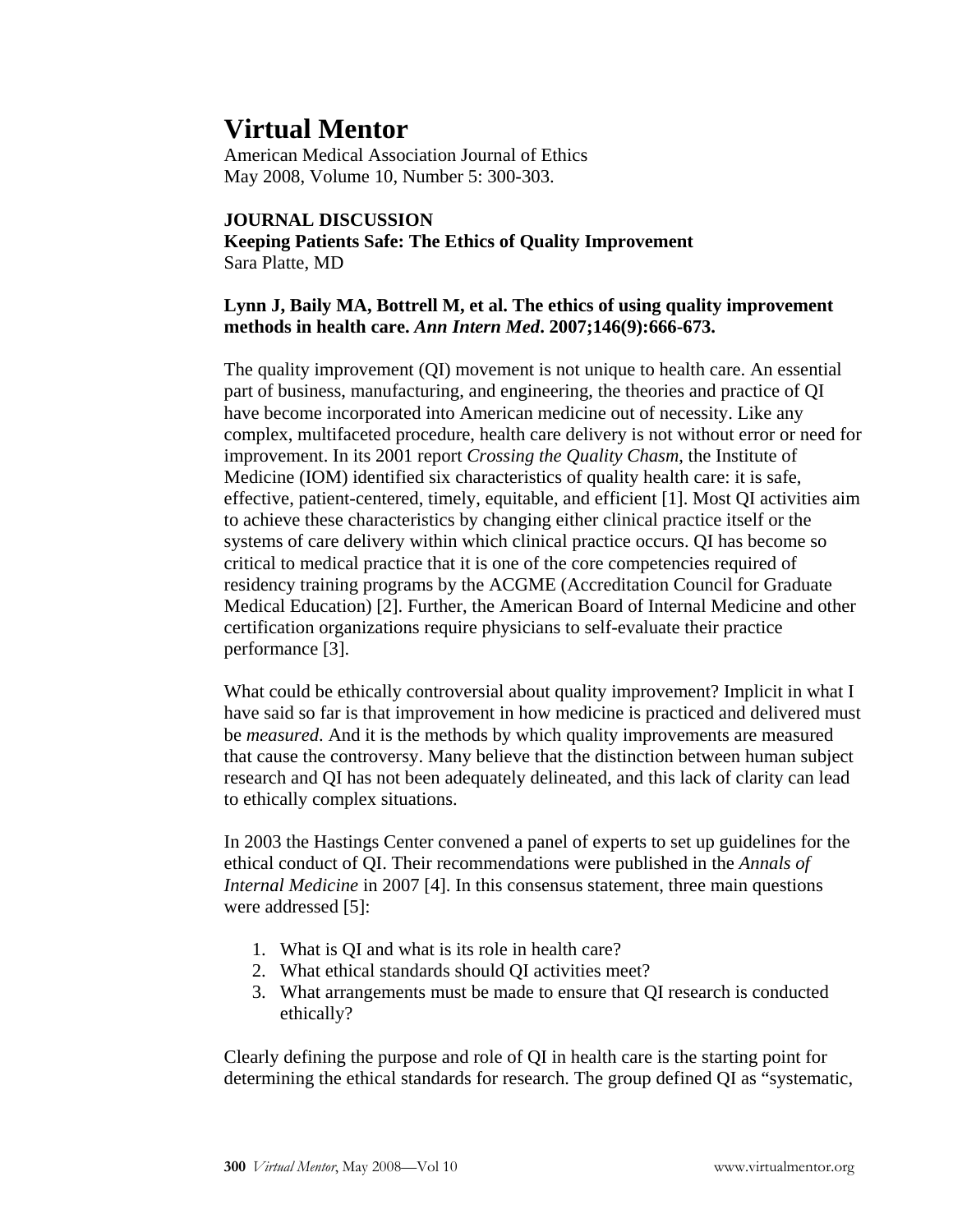data-guided activities designed to bring about immediate improvements in health care delivery in particular settings" [6]. They also referred to it as "a form of experiential learning" that "always involves deliberate actions expected to improve care, guided by data reflecting the effects" [6]. This definition makes clear that QI is not a search for new knowledge about a subject but an attempt to apply proven standards to existing procedures. And, as highlighted by the authors, QI has long been a part of health care—although not always formally—and has successfully improved many areas of care [6].

One of the major concerns some have about QI methodology is that, because it observes and documents the effects of newly implemented changes on patients, it should be held to the ethical requirements that the Office for Human Research Protection has set forth for human subjects research; that is, that Institutional Review Boards (IRBs) approve the research methodology. The members of the Hastings Center working group, however, stated that QI should not be held to the same review process as human subjects research because of its inherent alignment with patients' interests and low potential for patient harm. They write, "QI generally aligns with patients' interests, presents lower risks than continuing with usual care…, demands the participation of all to be effective, arises from a responsibility of professionals and patients alike and has no history of ethics scandals" [7]. Instead, they suggest that the ethical oversight of QI should become "part of an enhanced accountability system for professional responsibility and the supervision and management of care" [7].

While the group recommended that this system of professional responsibility remain separate from traditional IRB regulation, health care organizations must have systems in place to monitor the ethical conduct of QI and to recognize when extra precautions, such as specific informed consent from participants or formal protocol submissions to the IRB, might be warranted [8]. The Hastings Center group concluded that, because most QI activities apply existing knowledge to local situations, they do not qualify as research [9]. In situations in which an activity is designed to *both* improve local care and produce broadly generalizable knowledge, however, the more rigorous standards of research ethics should rightfully be applied [9].

Ultimately, the authors advocate further discussion and review by regulatory agencies of the ethical requirements arising from QI activities to ensure that these activities are both ethical and feasible [10]. The group specifically recommended that:

- 1. Professional organizations and educational leaders emphasize the responsibility of health professionals to engage in QI;
- 2. Health care organizations clarify the role of QI activities to patients and explain their participation;
- 3. Leading QI groups develop guidance on methodology and dissemination of results;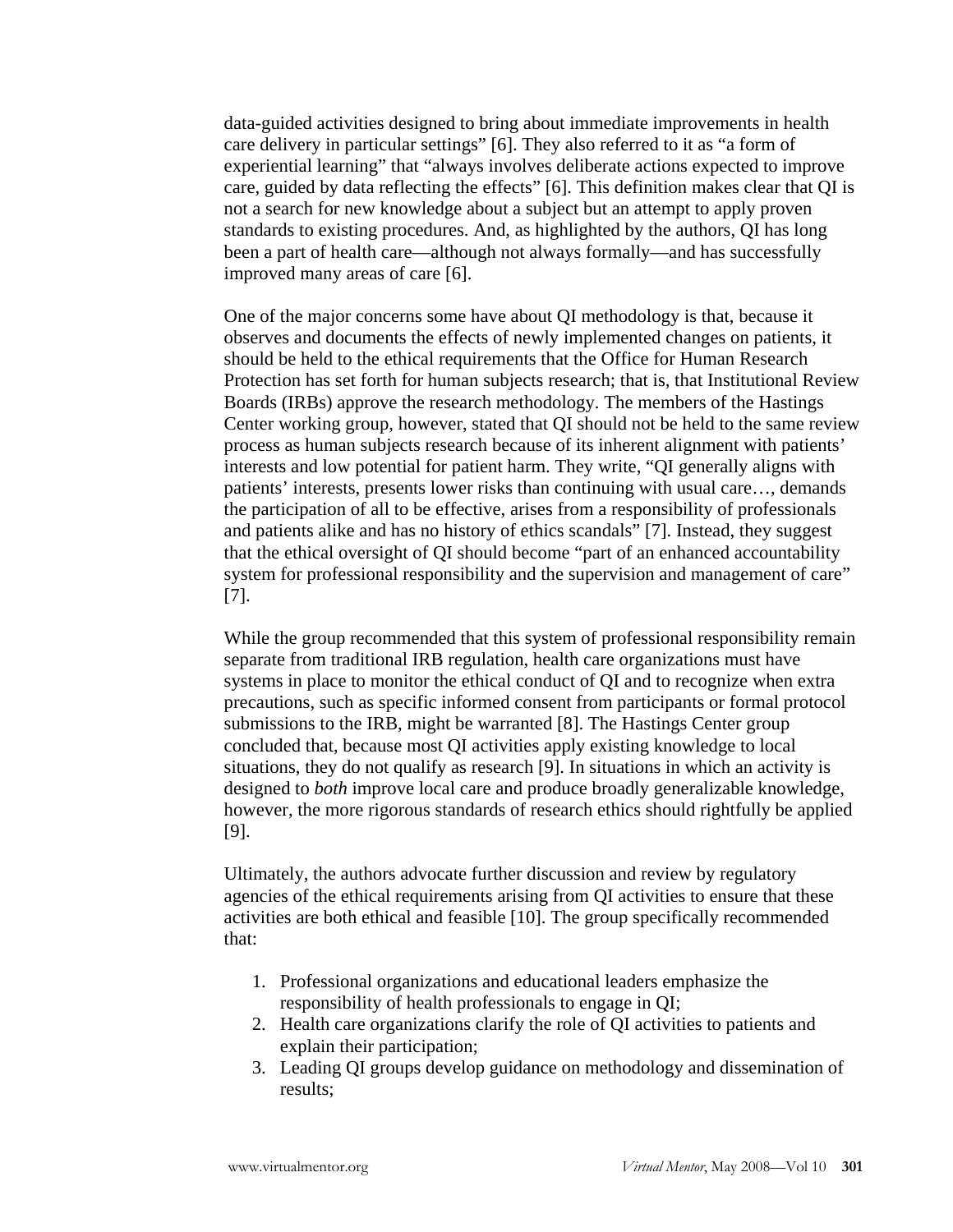- 4. Health care organizations develop internal management and supervision of QI and overlap projects; and
- 5. Accrediting bodies expand external accountability for QI and help ensure that it meets ethical standards [10].

This consensus statement continues to provide clear guidelines on the ethical requirements QI activities should meet and is timely because QI activities are becoming a standard requirement of clinical practice. The Centers for Medicare and Medicaid Services started its Physician Quality Reporting Initiative in 2007, offering payment incentives to participating physicians [11]. Although QI activities are becoming a certification requirement, there is still some uncertainty about their implementation. In January 2008, controversy was reported in both the lay and academic presses when an op-ed in the *New York Times* publicized the use of checklists to decrease rates of hospital-acquired infections in ICUs at Johns Hopkins University and the Michigan Health and Hospital Association [12]. Some characterized this form of QI as human research and therefore subject to IRB approval and federal regulation.

Investigation by the Department of Health and Human Services concluded that the Johns Hopkins and Michigan Health and Hospital Association activities had not violated any laws or government standards because "regulations [for human subjects research] do not apply when institutions are only implementing practices to improve the quality of care" [13, 14]. Some areas of the checklist activity *did* require IRB approval, and the checklist controversy remains a prominent example of the confusion that these activities have generated. It illustrates how the Hastings Center group's article can alleviate some befuddlement.

QI is an essential part of clinical practice and, as such, must be held to the ethical standards used to guide patient care. Whether it also must be held to human subjects research standards will be further debated by regulatory organizations. The Hastings Center group has presented a much-needed consensus statement on how health care organizations should approach QI activities. The group's arguments for protecting QI activities from additional external regulation are robust and compelling. Quality improvement activities are at the heart of improving health care delivery, and physicians and organizations should be encouraged to participate in them while adhering to ethical standards. Ultimately, QI is about keeping patients healthy and safe.

## **References**

- 1. Committee on Quality of Health Care in America. *Crossing the Quality Chasm: A New Health System for the 21st Century*. Washington, DC: National Academy Press; 2001.
- 2. ACGME Outcome Project. Core competencies. http://www.acgme.org/outcome/comp/compMin.asp. Accessed March 4, 2008.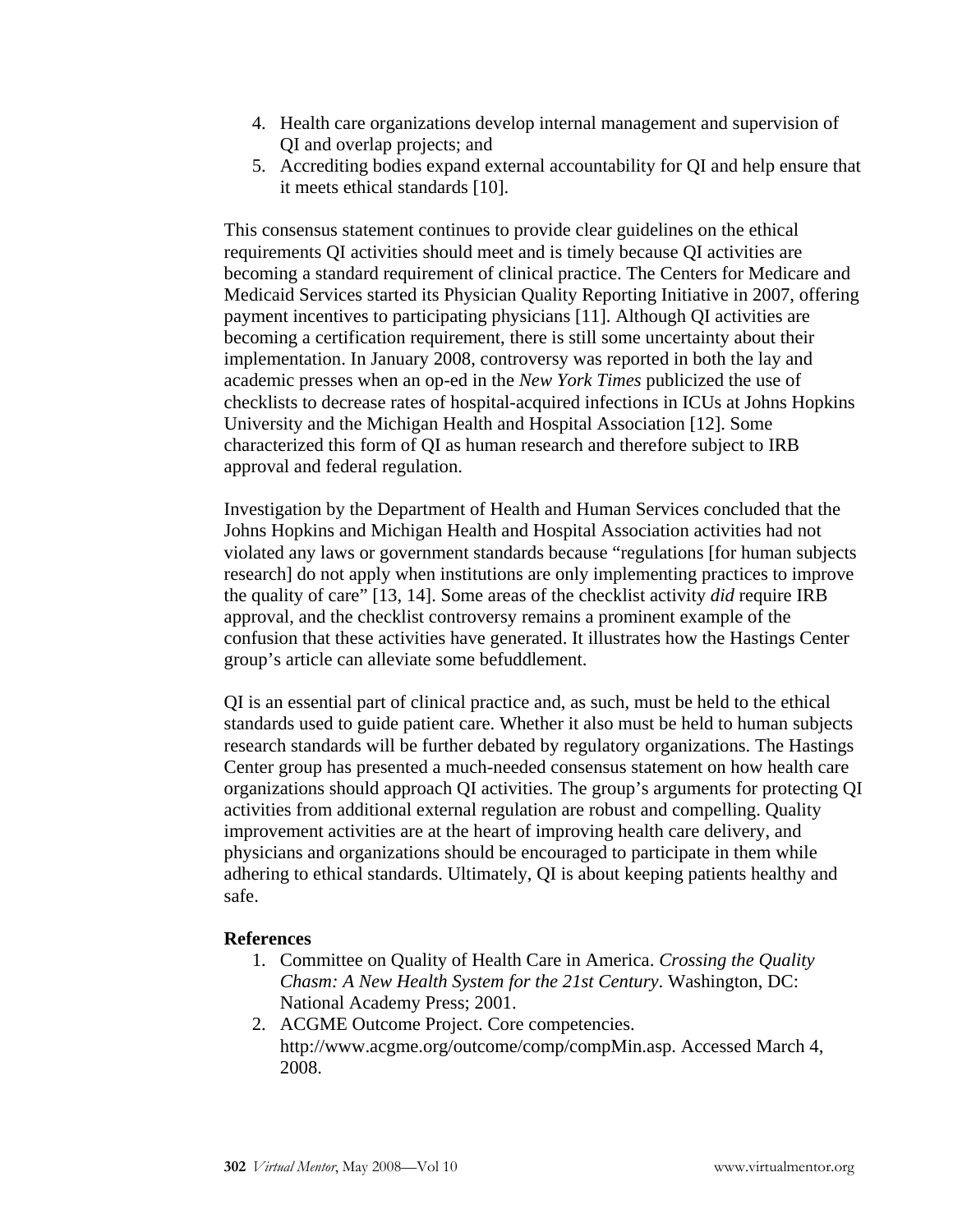- 3. American Board of Internal Medicine. Self-evaluation of practice performance. http://www.abim.org/moc/mocsepp.aspx. Accessed March 4, 2008.
- 4. Lynn J, Baily MA, Bottrell M, et al. The ethics of using quality improvement methods in health care. *Ann Intern Med*. 2007;146(9):666-673.
- 5. Lynn, 666.
- 6. Lynn, 667.
- 7. Lynn, 668.
- 8. Protection of human subjects. 45 CFR 46 sec 102(d). http://www.hhs.gov/ohrp/humansubjects/guidance/45cfr46.htm. Accessed March 4, 2008.
- 9. Lynn, 669-670.
- 10. Lynn, 671-672.
- 11. Centers for Medicare and Medicaid Services. *2008 PQRI Statutory Authority*. http://www.cms.hhs.gov/PQRI/05\_StatuteRegulationsProgramInstructions.as p#asp#TopOfPage. Accessed March 4, 2008.
- 12. Gawande A. A lifesaving checklist. *New York Times*. December 30, 2007.
- 13. OHRP statement regarding the *New York Times* op-ed entitled "A Lifesaving Checklist" [press release]. Washington, DC: Department of Health and Human Services, Office for Human Research Protections; January 15, 2008.
- 14. OHRP concludes case regarding Johns Hopkins University research on hospital infections [press release]. Washington, DC: Department of Health and Human Services, Office for Human Research Protections; February 15, 2008.

Sara Platte, MD, is a clinical associate in the Department of Pediatrics at the University of Chicago. Trained in internal medicine-pediatrics, she is a primary care physician at a federally qualified health care center in Chicago. Her clinical interests are in preventive medicine and transitional care of young adults with chronic health conditions. Dr. Platte is active in resident education and quality improvement in the med-peds resident continuity clinic setting.

## **Related in VM**

[Do Secret Shoppers Have a Place in Medicine?](http://virtualmentor.ama-assn.org/2008/05/ccas5-0805.html) May 2008

*The viewpoints expressed on this site are those of the authors and do not necessarily reflect the views and policies of the AMA.*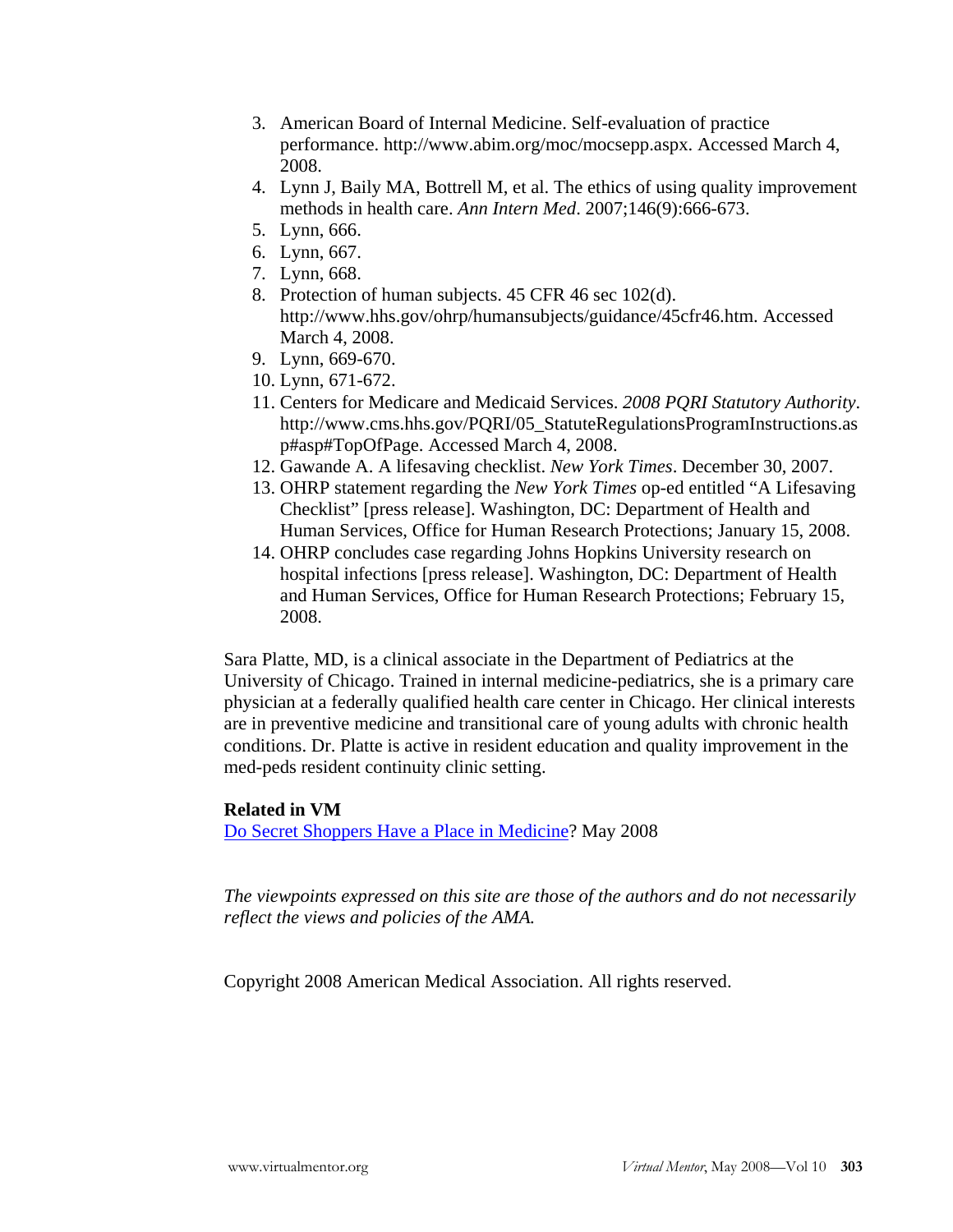American Medical Association Journal of Ethics May 2008, Volume 10, Number 5: 304-306.

## **CLINICAL PEARL Amniocentesis: Indications and Risks**  Maura Parker Quinlan, MD, MPH

Amniocentesis is an invasive procedure that requires removing a sample of amniotic fluid to obtain fetal cells for chromosome analysis. Generally not performed earlier than 15 weeks gestation, the procedure is done under ultrasound guidance. Although some pain is associated with amniocentesis, it is generally well tolerated without the need for anesthesia. Five to 10 percent of pregnant women choose to have the test [1, 2]. Maternal age over 35 is the most common current indication for amniocentesis [3].

Amniocentesis was developed in the 1960s, and until 2007 it was offered almost exclusively to women with an identified risk for carrying a fetus with a genetic disorder that could be detected by traditional karyotyping. This included women over 35, those with a previously affected child, those with a family history of a genetic disorder, and those with a serum screening positive for Down syndrome or trisomy 18. Amniocentesis was also offered to women who showed fetal structural irregularities on ultrasound that could be markers for chromosomal abnormalities.

Counseling a patient about the risks and limitations of the test is essential, both before and after the procedure. Some women—those who, for example, would not choose to terminate their pregnancy under any circumstances—may feel that an invasive test is unnecessary, particularly if they see no advantage to knowing about a genetic disease before the baby's birth. Other women may want to proceed with an amniocentesis to prepare for the care of an affected child, even if they would not choose to terminate the pregnancy.

The indications for offering amniocentesis were revised by the American College of Obstetricians and Gynecologists (ACOG) in a 2007 practice bulletin that included a new recommendation for Down syndrome screening [4]. The new standard of care no longer uses maternal age as the basis for deciding whether to offer genetic screening or other invasive tests like amniocentesis. Rather, ACOG's goal is to offer screening tests with high detection and low false positive rates to all women [5]. The 2007 bulletin advises physicians to counsel patients of all ages about the risks and benefits of genetic testing and to let the patient decide whether the benefits of obtaining the test results are worth the risks. In short, the goal is to make all tests for fetal chromosome abnormalities more accessible to all women. On a practical level, physicians should inform their patients that not all health insurance companies cover procedures like amniocentesis for women under 35 who have no risk factors.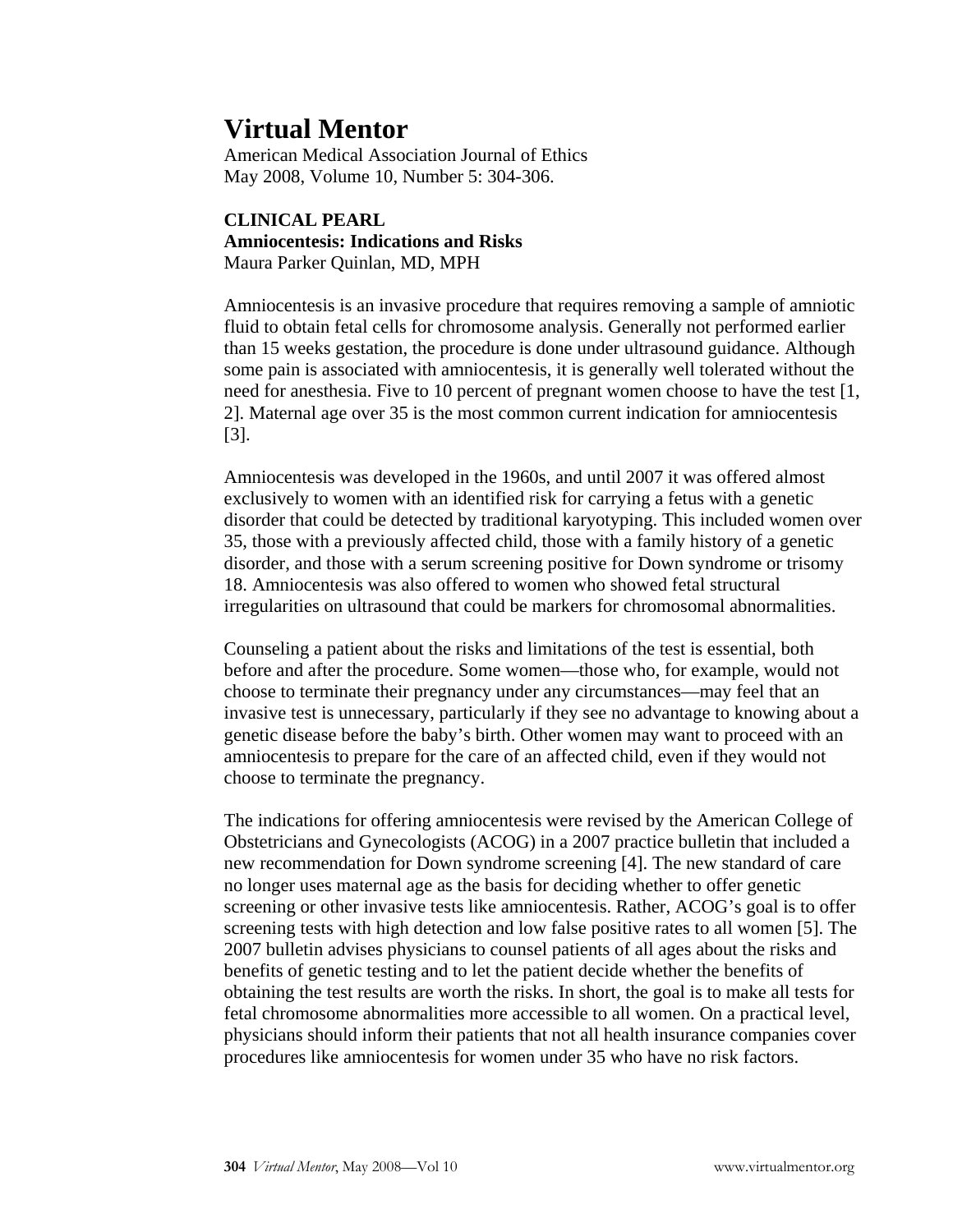### **Risks Associated with Amniocentesis**

Amniocentesis was not offered to all women in the past because the increased risk of pregnancy loss after the invasive procedure did not seem balanced by the potential for benefit among women at low risk for having a fetus with an abnormal karyotype. As recently as 10 years ago, the risk for pregnancy loss after amniocentesis was thought to be approximately the same as the baseline probability that a 35-year-old woman would have a child with Down syndrome—about 0.5 percent or 1 in 200 [6]. The risk of injury to the mother or fetus during amniocentesis is extremely low. The primary concern that should be conveyed to patients is the risk of miscarriage after the procedure, but that risk is difficult to calculate because studies with adequate controls are lacking and because risk of miscarriage is already higher for most of the women who choose to undergo amniocentesis.

A 2007 systematic review of data compiled from 29 studies of amniocentesis found that the risk of miscarriage within 14 days of the procedure was 0.6 percent, pregnancy loss before 24 weeks (the age when a fetus is considered to be viable) was 0.9 percent, and the total pregnancy loss at any point following amniocentesis was 1.9 percent [7]. Even with these general percentages, the authors of the review article caution that the "lack of adequate controls tends to underestimate the true added risk of prenatal invasive procedures" [8]. A Cochrane review of 14 randomized studies that compared the safety of amniocentesis and chorionic villus sampling (another form of prenatal diagnosis) found that amniocentesis increased the already-known 2 percent risk of pregnancy loss by 1 percent [9]. The controversy continues with a 2008 report from a single institution documenting more than 50,000 cases (with controls) over 16 years and indicating an amniocentesis-related pregnancy loss of 0.13 percent [10].

## **Benefits of Amniocentesis**

The benefits of amniocentesis are numerous. The results may reassure an anxious couple that the fetus has normal chromosomes. Conversely, it may confirm a suspicion raised by ultrasound or serum screening and help the couple decide whether to terminate the pregnancy or continue and prepare for the unique needs of the child. Genetic testing performed on the cells extracted during amniocentesis does not eliminate the possibility of significant or lethal structural anomalies, but the latter are easily found on a detailed anatomy ultrasound.

Amniocentesis has an essential place in prenatal genetic diagnosis, although it is not without risk. Obstetricians should offer screening to all patients and have a frank discussion about how the knowledge will help the couple and about the small, but real, risks involved in acquiring that knowledge.

## **References**

1. Nicolaides KH, Chervenak FA, McCullough LB, Avgidou K, Papageorghiou A. Evidence-based obstetric ethics and informed decision-making by pregnant women about invasive diagnosis after first-trimester assessment of risk for trisomy 21. *Am J Obstet Gynecol*. 2005;193(2):322-326.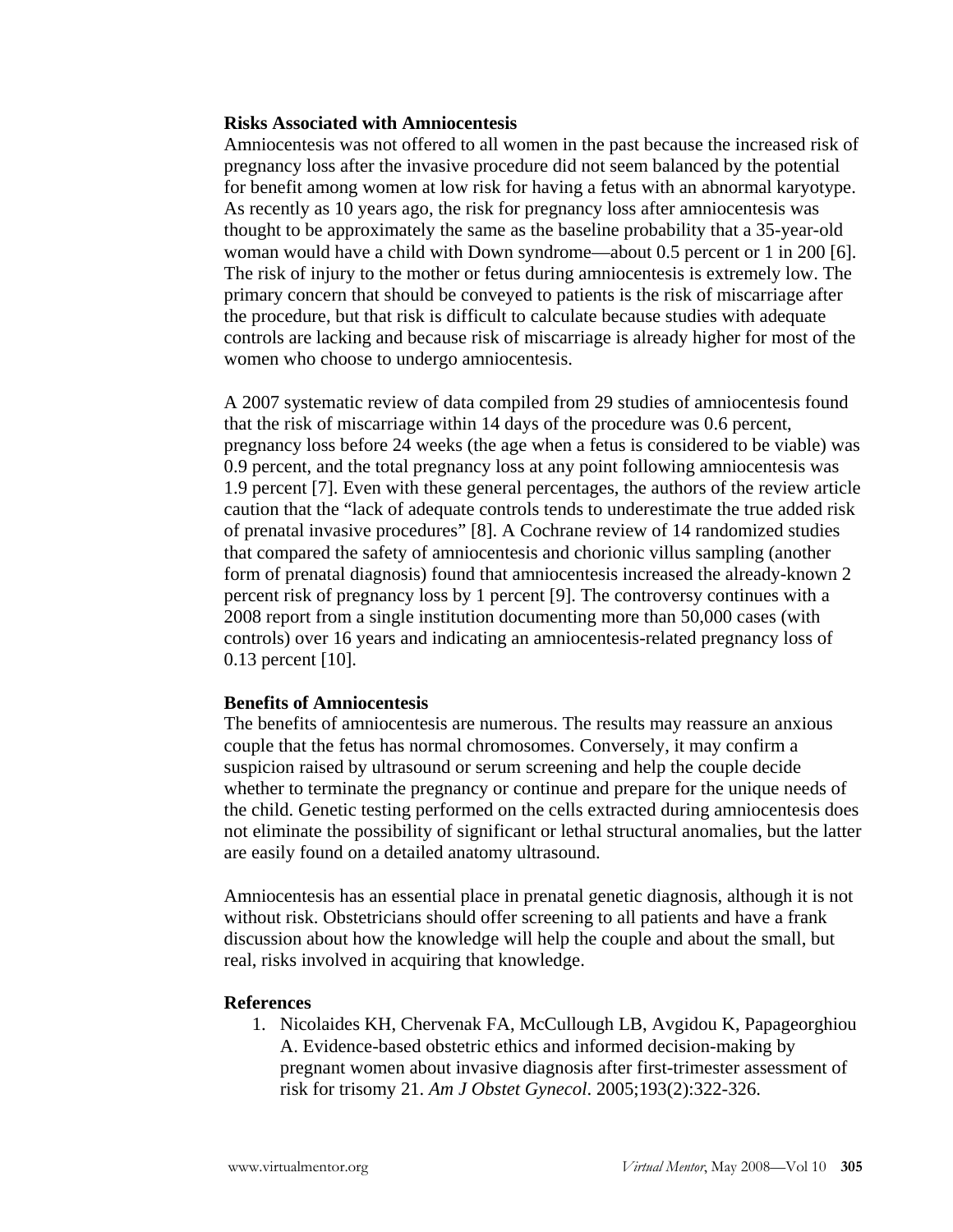- 2. Steele MW, Berg WR Jr. Chromosome analysis of human amniotic fluid cells. *Lancet*. 1966;1(7434):383-385.
- 3. Papp C, Papp Z. Chorionic villus sampling and amniocentesis: what are the risks in current practice? *Curr Opin Obstet Gynecol*. 2003;15(2):159-165.
- 4. ACOG Committee on Practice Bulletins. ACOG Practice Bulletin No. 77: Screening for fetal chromosomal abnormalities. *Obstet Gynecol.* 2007;109(1):217-228.
- 5. ACOG, 222.
- 6. Centers for Disease Control and Prevention. Chorionic villus sampling and amniocentesis: recommendations for prenatal counseling. *MMWR Recomm Rep*. 1995;44:1-4.
- 7. Mujezinovic F, Alfirevic Z. Procedure-related complications of amniocentesis and chorionic villus sampling: a systematic review. *Obstet Gynecol*. 2007;110(3):687-694.
- 8. Mujezinovic, 687.
- 9. Alfirevic Z, Sundberg K, Brigham S. Amniocentesis and chorionic villus sampling for prenatal diagnosis. *Cochrane Database Syst Rev*. 2003;3:CD003252.
- 10. Odibo AO, Gray DL, Dicke JM, Stamilio DM, Macones GA, Crane JP. Revisiting the fetal loss rate after second-trimester genetic amniocentesis: a single center's 16-year experience. *Obstet Gynecol*. 2008;111(3):589-595.

Maura Parker Quinlan, MD, MPH, is a clinical associate professor in obstetrics and gynecology at the University of Chicago, and is the academic director of ob/gyn at MacNeal Hospital, also in Chicago. Her academic interests include pediatric and adolescent gynecology, legal issues in ob/gyn, and medical education.

## **Related in VM**

[Securing Diagnostic Services within Systems Constraint,](http://virtualmentor.ama-assn.org/2008/05/ccas3-0805.html) May 2008

*The viewpoints expressed on this site are those of the authors and do not necessarily reflect the views and policies of the AMA.*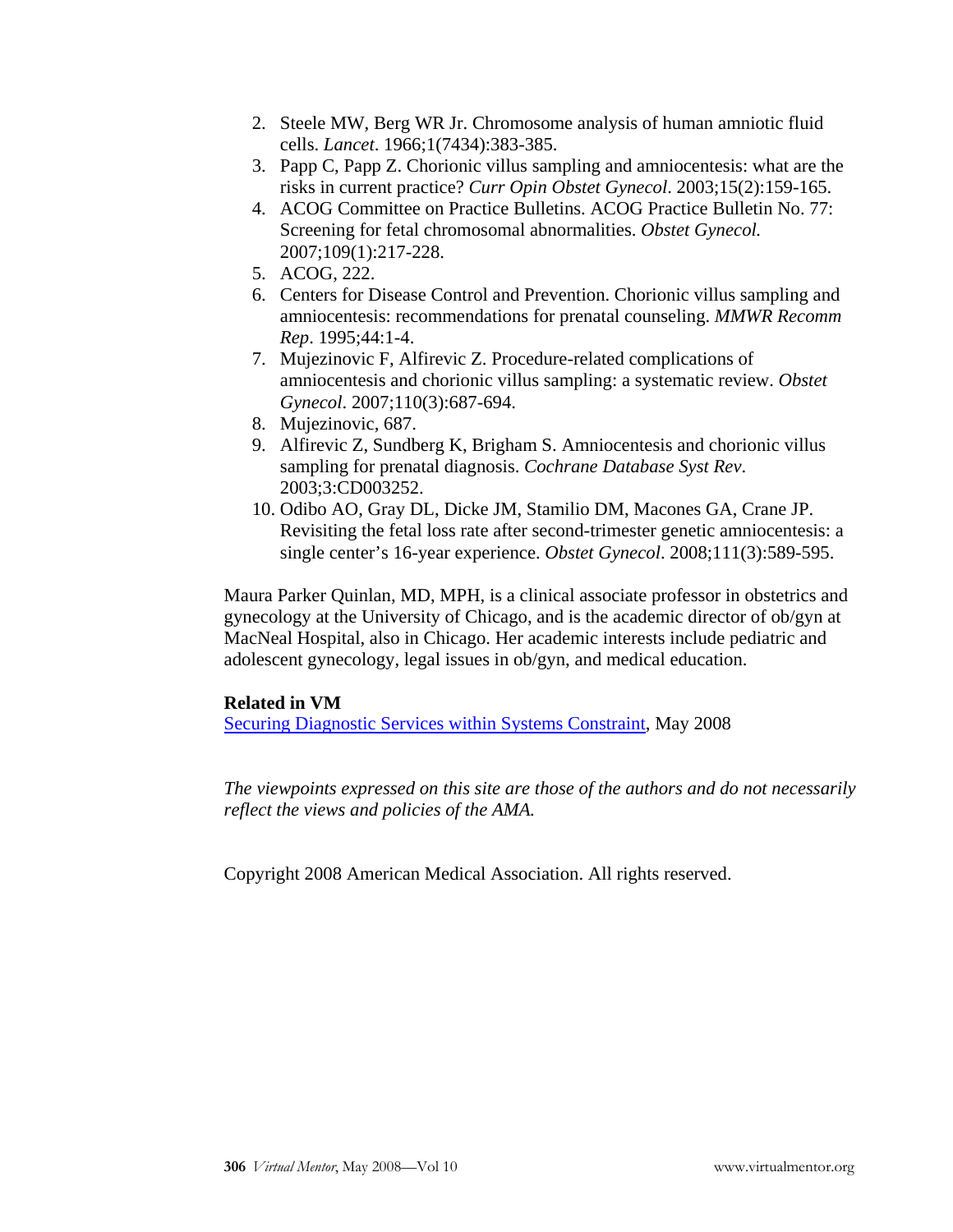American Medical Association Journal of Ethics May 2008, Volume 10, Number 5: 307-311.

### **HEALTH LAW ERISA: A Close Look at Misguided Legislation**  Lee Black, JD, LLM

The Employee Retirement Income and Security Act (ERISA) was enacted in 1974 primarily to address concerns about the solvency of pension funds and whether employees would get the retirement benefits their employers had promised [1]. There was an additional worry that those responsible for investing the funds did not always act in the best interests of employees and that state laws did not provide uniform remedies.

Although pension funds were ERISA's primary target, the legislation was broad and incorporated "employee *welfare* benefit plans" into its regulations, thereby including "medical surgical, or hospital care or benefits, or benefits in the event of sickness, accident, disability, death or unemployment…" [2]. The reason for incorporating health benefits into the law was to ensure that these funds were also safeguarded and that employees had access to information about them.

The protection of employer-sponsored health benefits to ensure adequate coverage of medical expenses is a worthy aim. When ERISA was enacted, employers were routinely offering health benefits to entice employees. Regulation of insurers, however, differed from state to state, so one objective of the legislation was to place employer-sponsored benefit plans under a single regulatory scheme—and ERISA did that. The effect of the law, though, was to exclude these health benefit plans from much of the state law enforcement that would otherwise apply to them, and this exclusion turned out to have unintended consequences that I will explain shortly.

## **Preemption, Savings, and Deemer Clauses**

ERISA is a complex law that uses somewhat ambiguous language to set up what is, essentially, a skeletal regulatory system for employer-sponsored health plans. There are three provisions that are most important in determining whether state law or the federal scheme regulates an insurer. The first states that "the provisions of [ERISA] shall supersede any and all State laws [that] relate to any employee benefit plan" [3]. The savings clause is next, and provides that "nothing in [ERISA] shall be construed to exempt or relieve any person from any law of any State which regulates insurance…." [4]. Finally, the "deemer" clause prevents an employee benefit plan covered by ERISA from being deemed an insurance company for the purposes of submitting that plan to governance by state laws that regulate insurance companies or contracts (note that laws that regulate insurance *companies* are different from laws that regulate insurance) [5].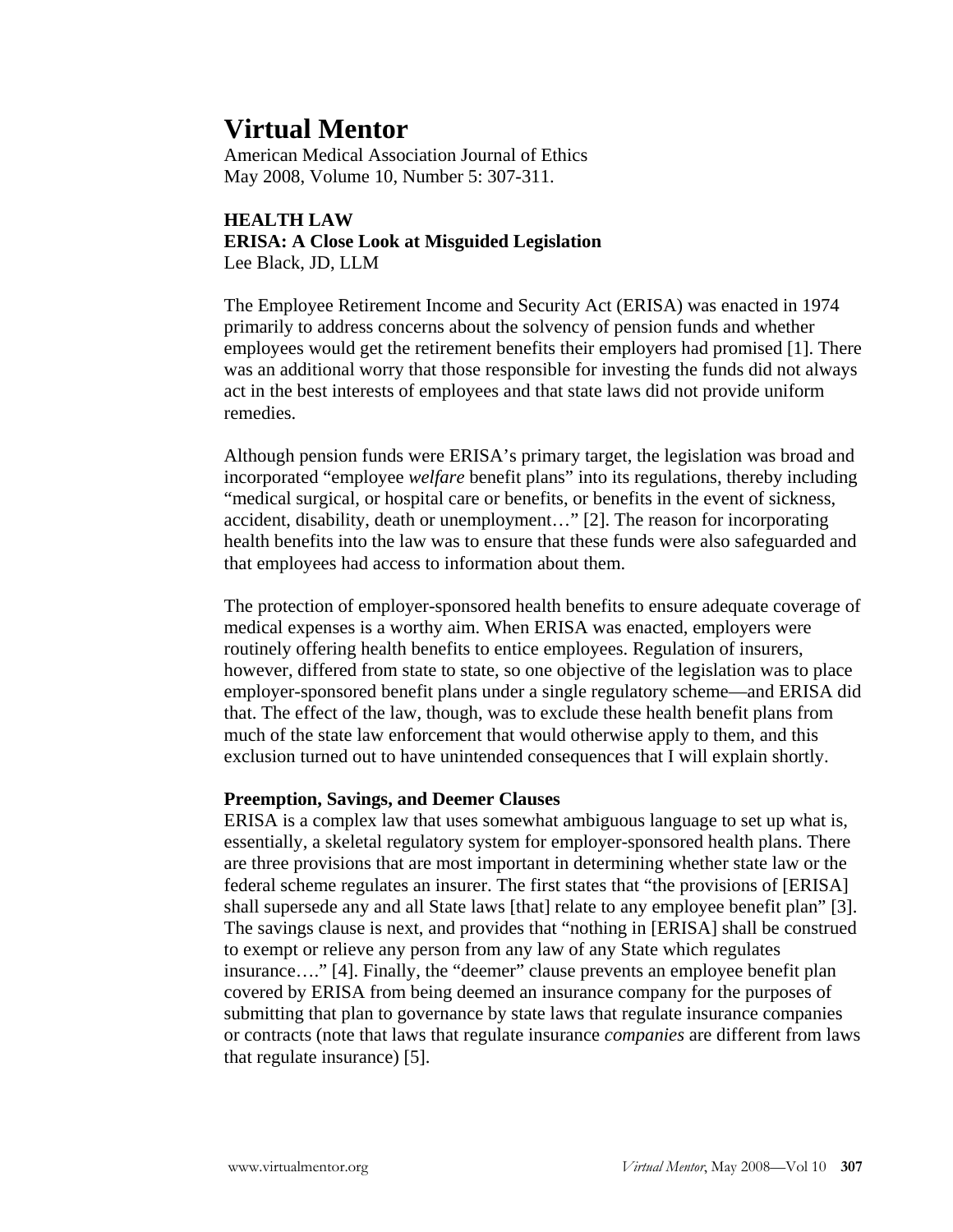What does all this mean? Most state contract and tort laws are superseded by ERISA. State laws that specifically regulate insurance, however, generally still apply to benefit plans covered by ERISA. For patients, this means that most meaningful redress for harms caused by decisions of a benefit plan are unavailable.

Congress intended for ERISA to help employees by protecting their benefits. Yet, discussion about ERISA provisions as they pertained to health benefits was sparse. Originally narrow in scope, the language of the legislation was broadened to preempt "state law relating to 'any employee benefit plan'" [6]. There is virtually no evidence of how Congress intended ERISA to relate to health benefits. Consequently, courts have had to provide their own interpretations about when ERISA supersedes state laws, and these interpretations have changed dramatically over the years.

#### **ERISA and Managed Care Organizations**

When ERISA was enacted, the health insurance system primarily reimbursed care that was delivered on a fee-for-service basis; that is, insurers paid physicians *retrospectively* for services that had been rendered at rates set by the physicians. In the ensuing decades, managed care organizations (MCOs) emerged as a reimbursement alternative to fee-for-service. Under managed care, physicians are paid *prospectively*, with insurers generally paying physicians a specified amount per *patient* per year, rather than by *service*. This system was designed to control costs by giving physicians an incentive to limit services to those that are truly necessary. The managed care system generated many disputes over which specific procedures the insurer would reimburse, and when these disputes went to court, ERISA was often invoked.

In early ERISA benefits decisions, courts took an expansive view of ERISA's preemption clause, deciding that Congress must have envisioned the broadest scope for the federal law in order to prevent health plans from having to deal with conflicting state laws. The seminal case of *Pilot Life Insurance Co. v. Dedeaux* in 1987, based on Pilot Life's decision to terminate disability benefits, provided the Supreme Court with an opportunity to examine the full extent of the ERISA preemption clause [7]. Mr. Dedeaux claimed that Pilot Life breached its contract by improperly denying coverage. Breach of contract is a state common law claim. The court decided that the common law breach of contract claim, because it applied to all contracts and not just insurance, was not a law "which regulates insurance" [8], hence Dedeaux could not seek redress under state laws. The result of the ruling was that lawsuits related to improper processing of benefits claims (benefits decisions) fell entirely within the scope of ERISA preemption and were subject only to the civil remedies ERISA provided, and not to state law remedies [9].

The real effect of *Dedeaux* when applied to MCOs is that they are liable only for the cost of the denied treatment and, possibly, for attorney fees. Even if the insurer denies coverage for a procedure or service that is explicitly covered and the insured is injured because of the denial, there can be no damages for pain and suffering, and no wrongful death claims if the insured dies while waiting for treatment.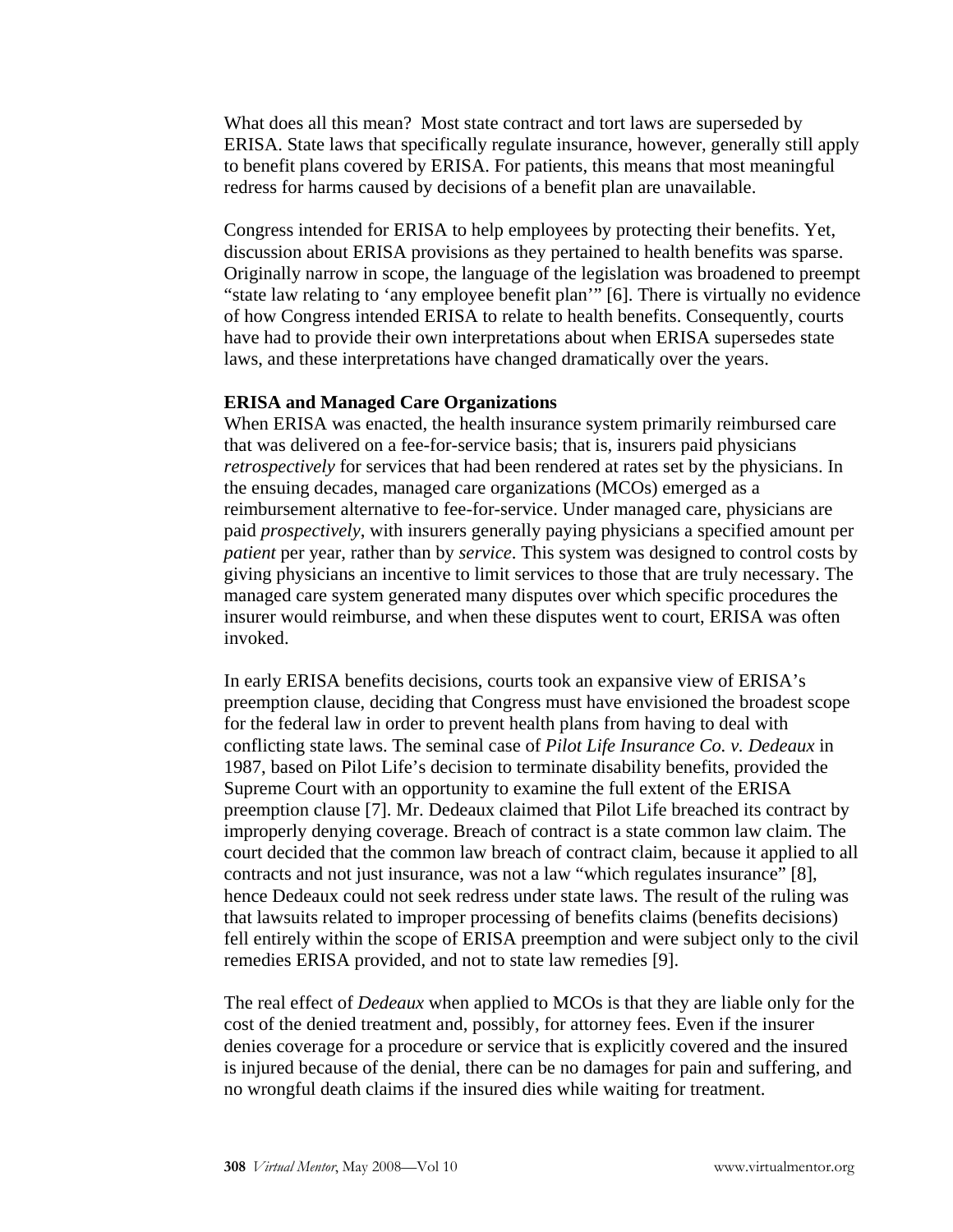The immunity from state law claims still stands for employer-funded health plans that wrongfully deny benefits. Some court decisions, however, have created a subtle distinction between wrongful denial of benefits and treatment decisions. If an *insurer* denies benefits on grounds that a particular treatment is not appropriate, claims filed by the insured are still primarily subject to state laws. If the decision to deny coverage is made by a *treating physician* employed by an MCO, the Supreme Court has ruled that these are "mixed benefit-treatment decisions" and are covered under ERISA [10].

The exact scope of MCO liability under ERISA is still in flux. A 2002 Supreme Court decision upheld an Illinois statute that required independent medical review of a denial by an insurer [11]. According to the court, this law regulated insurance and therefore was not preempted by ERISA. Two years later, however, the Supreme Court found that claims filed under the Texas Health Care Liability Act alleging that MCOs improperly refused to cover a specific drug in one case and additional days of hospitalization in another were entirely superseded by ERISA [12].

Clearly the law on MCO liability is not settled. One judgment held that certain decisions made by insurers could be litigated under state law [11], but lawsuits based on that decision were overridden 2 years later [12]. Overall, judicial decisions holding that MCO liability is limited to remedies provided in ERISA protects insurers substantially, but at some potential risk to physicians.

### **ERISA and Physicians**

ERISA does not protect physicians from state law liability for malpractice or other claims related to medical care. ERISA applies only to health plans and not to the basic decision maker in the patient-physician relationship. This may be because physicians were generally independent of insurers at the time the law was passed.

Today, however, the financial structure of physician-insurer relationships greatly limits the autonomy of physicians. MCOs are much more involved in treatment decisions than were fee-for-service insurers. The Supreme Court has recognized that financial incentives may play a role in physicians' decisions, but it has chosen not to expand the scope of ERISA health plan liability on this basis [10]. Even if the incentives tempt physicians to limit care, the Court has reasoned that, "the check on this influence…is the professional obligation to provide covered services with a reasonable degree of skill and judgment in the patient's interest" [13].

What this means for physicians is that they may be the only truly liable party in a claim for malpractice if a health plan covered under ERISA denies coverage. As stated earlier, if a patient is injured because of a denial of a claim for benefits, the remedy from the MCO is to pay the insured what the procedure would have cost if it had been approved. In malpractice, however, damages can be both compensatory (such as economic loss) and punitive, and physicians may have to bear the costs of litigating and paying these claims.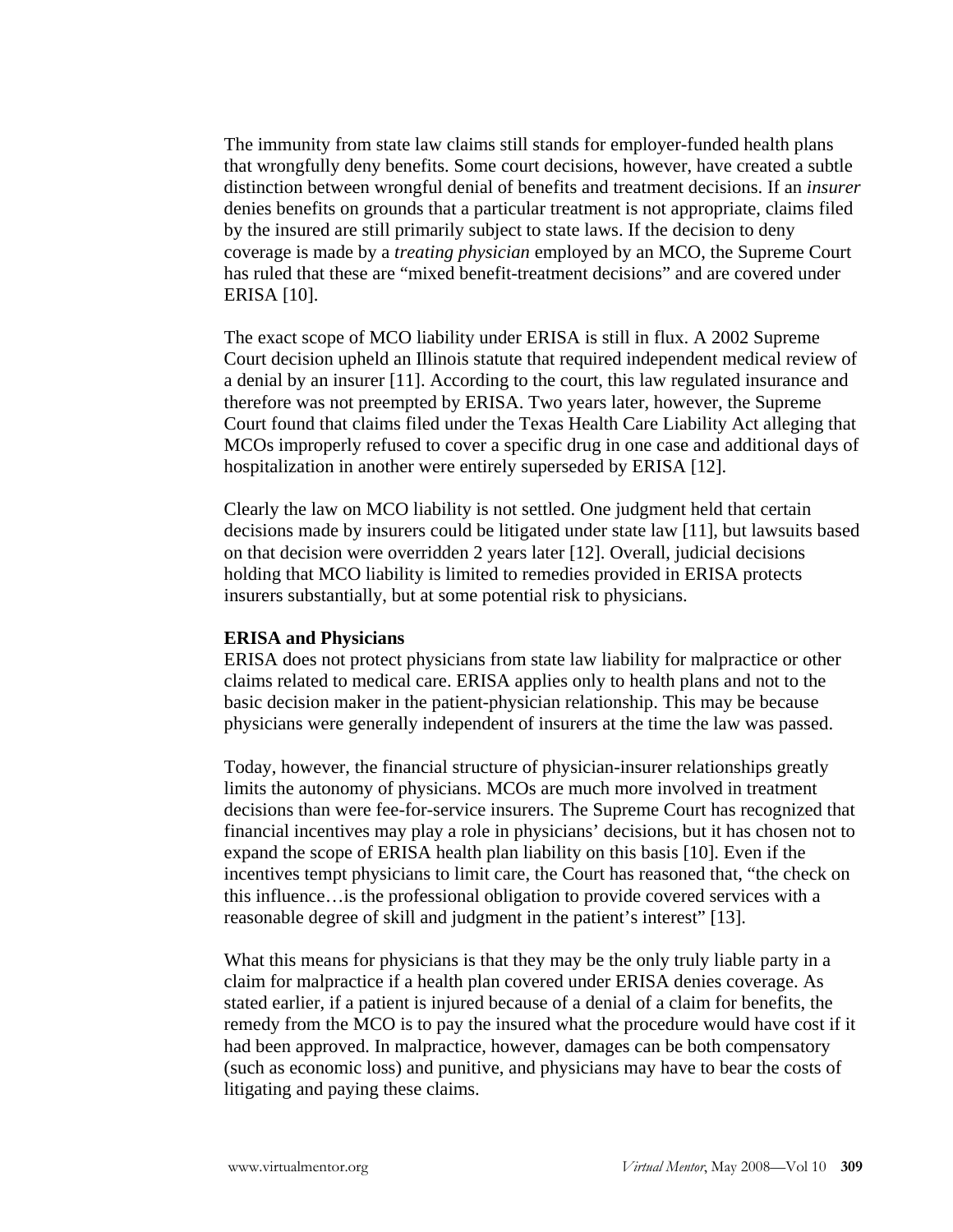### **Conclusion**

The Employee Retirement Income Security Act has an innocuous title; for those in fear of loss of retirement benefits, the law has provided some reassurances that benefit managers will be held to account. But the limited language concerning health benefits has had far-reaching, broad effects on medical liability—and on the health care system—that are not as beneficial as the title of the act makes it seem.

One objective of the medical malpractice system, whether or not one believes it works, is to ensure that those who make poor decisions are accountable for their mistakes. In the past, physicians were the primary decision makers in medicine and generally faced sole responsibility for any injury to their patients. In the world of managed care, plan administrators infringe upon the traditional autonomy of physicians by reviewing and determining whether the care a physician recommends is covered by the plan and whether it is necessary. Under ERISA, though, liability risk for MCOs and physicians may not be proportional to their respective roles in determining care.

ERISA has the effect of diminishing liability expertise for health plans and, along with it, the responsible decision making that medical malpractice is intended to encourage. This in turn may affect how physicians make decisions (for example, electing more conservative treatments or only those deemed permissible by the insurer) and permit insurers to act less conscientiously and less in the interest of patient care.

It will be up to the courts to define further how ERISA impacts traditional remedies and up to Congress to provide more specific guidelines. In an industry as heavily regulated as health care, it takes more than the basic standards provided in ERISA to ensure the safe and effective care of patients.

### **References**

- 1. Rhodes S. ERISA strikes back: Aetna Health, Inc. v. Davila's use of ERISA to strike down the Texas Health Care Liability Act. *Baylor L Rev*. 2005;57:481-506.
- 2. Definitions. 29 USC sec 1002(1)(A).
- 3. Supersedure; effective date. 29 USC sec 1144(a).
- 4. Construction and application. 29 USC sec 1144(b)(2)(A).
- 5. Construction and application 29 USC sec 1144(b)(2)(B).
- 6. Strain JK, Kinney ED. The road paved with good intentions: problems and potential for employer-sponsored insurance under ERISA. *Loyola U Chi Law J.* 1999;31:29-68.
- 7. *Pilot Life Insurance Co. v Dedeaux*, 481 US 41 (1987).
- 8. *Pilot Life* at 50.
- 9. Persons empowered to bring a civil action. 29 USC sec 1132(a).
- 10. *Pegram v Herdrich*, 530 US 211 (2000).
- 11. *Rush Prudential HMO, Inc. v Moran*, 536 US 355 (2002).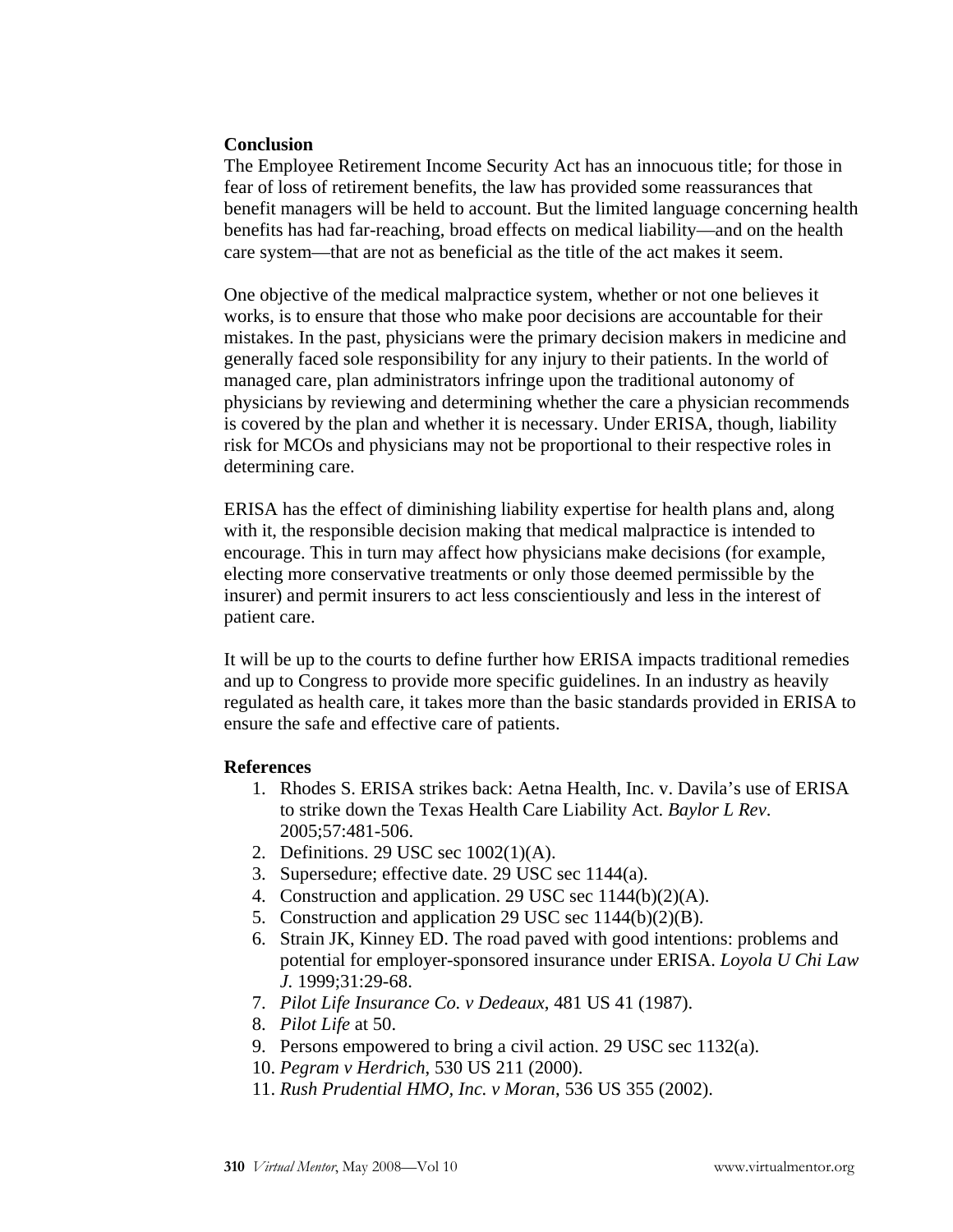- 12. *Aetna Health, Inc. v Davila*, 542 US 200 (2004).
- 13. *Pegram* at 219.

Lee Black, JD, LLM, is a senior research associate for the Council on Ethical and Judicial Affairs at the American Medical Association in Chicago. Prior to joining the AMA, he was a staff attorney with the Legislative Reference Bureau in Springfield, where he drafted legislation for the Illinois General Assembly.

*The viewpoints expressed on this site are those of the authors and do not necessarily reflect the views and policies of the AMA.*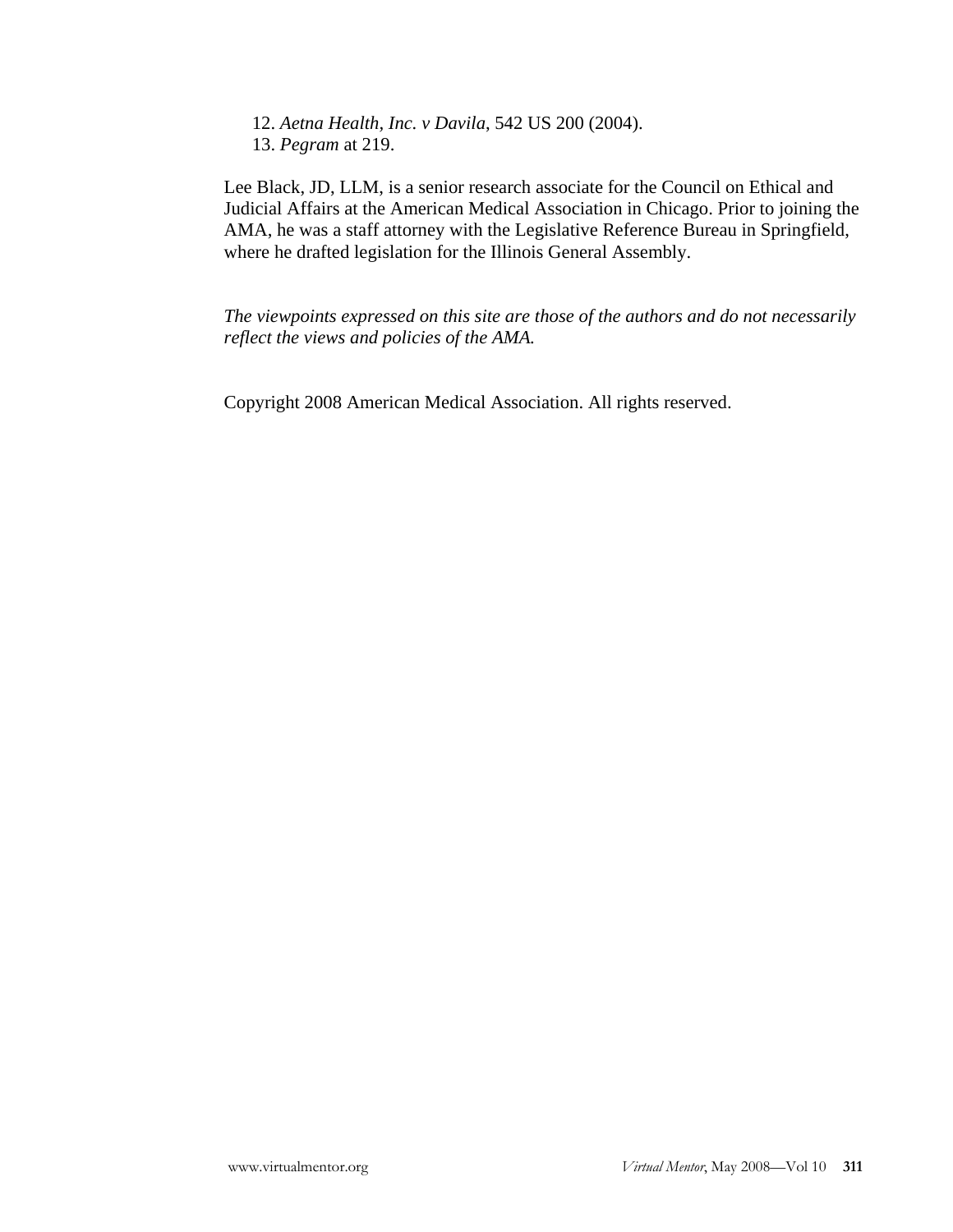American Medical Association Journal of Ethics May 2008, Volume 10, Number 5: 312-316.

## **POLICY FORUM Medicare's "Never-Event" Initiative**  Jared Hossack, MD, MBA

A 47-year-old man had been noticing changes in his left testicle for a few months, specifically that the testicle was becoming painful and atrophied. After tests determined that a malignant growth was causing the changes, the man was scheduled for surgery to remove the testicle. When he awoke after surgery, the patient discovered that his right testicle, the normal one, had been removed [1]. How could this have happened?

In their 1999 report, *To Err is Human: Building a Safer Health System*, the Institute of Medicine estimated that between 44,000 and 98,000 deaths occurred annually in the U.S. due to preventable medical errors [2]. The Centers for Disease Control and Prevention (CDC) reported that, in 2002, 99,000 deaths resulted from mostly preventable hospital-acquired infections [3]. It has also been reported that medical errors may account for 2.4 million extra hospital days and \$9.3 billion in excess charges (for all payers) [4]. Due to these alarming statistics and shocking medical errors like the one described above, there have been efforts nationwide to improve medical care delivery and enhance reporting of and accountability for adverse events caused by the health care system.

One such effort is sponsored by the National Quality Forum (NQF), a nonprofit organization with diverse stakeholders across the public and private health sectors. This voluntary, consensus-based, standard-setting organization was established in 1999 with a mission to improve the quality of American health care through a variety of means. In 2002, the NQF endorsed a list of 27 (later changed to 28) largely preventable, serious adverse events deemed to be "of concern to both the public and healthcare professionals and providers; clearly identifiable and measurable; and of a nature such that the risk of occurrence is significantly influenced by the policies and procedures of the healthcare organization" [5]. The events were categorized as being related to surgery, products or devices, patient protection, care management, environment, or criminal acts.

In 2003, the state of Minnesota adopted this list of so-called "never events" and has since required that all state-licensed health care facilities publicly report the occurrence of these events. The state also mandates that health care facilities investigate each occurrence, report its underlying cause, and take action to prevent similar events. Finally, the state provides a forum for hospitals to share reported information and to learn from one another.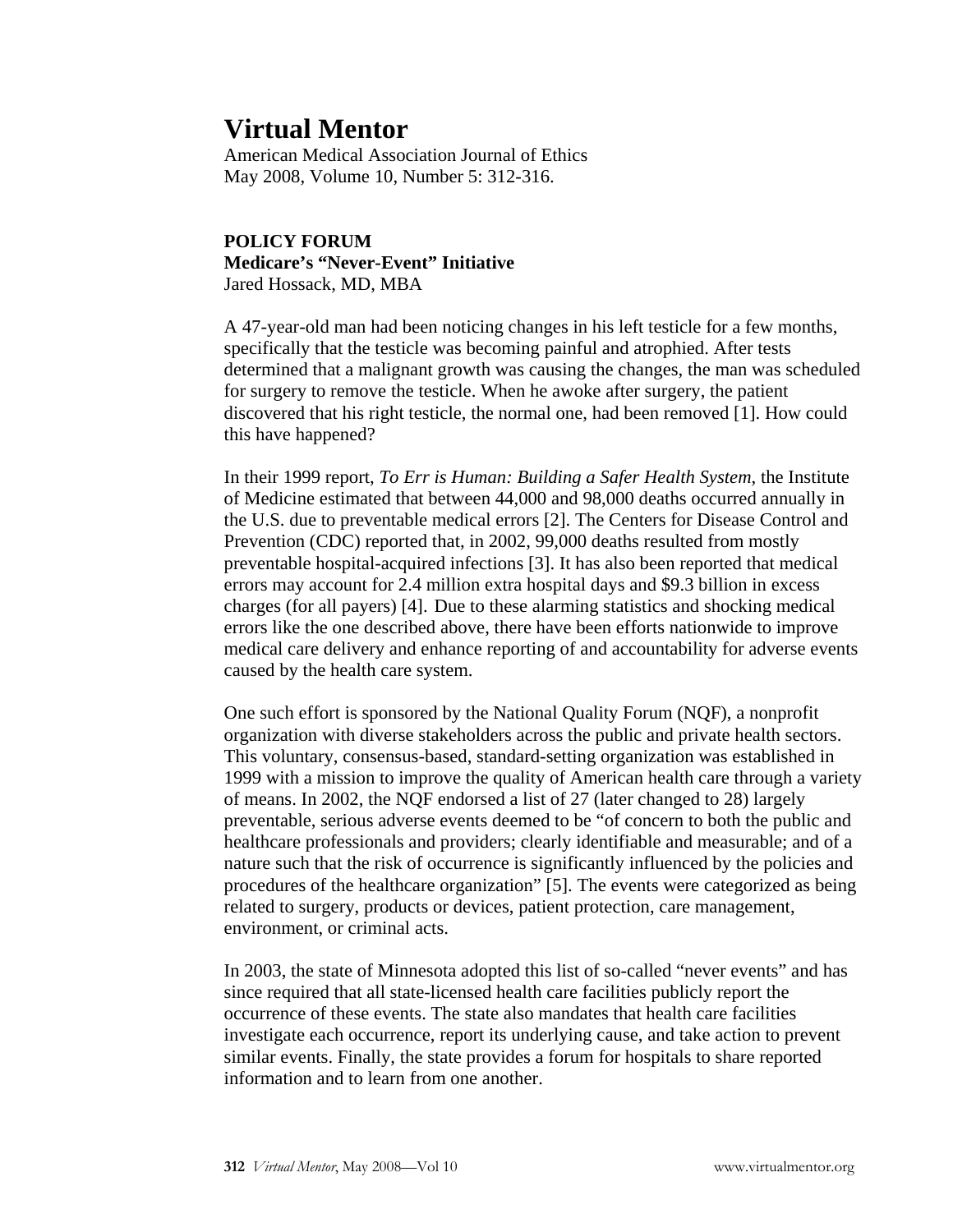The Minnesota experience has shown that there are consistently between 100-150 never events statewide each year [6]. Ten other states now require hospitals to track, analyze, and publicly report some or all of the NQF "never events." Although reporting is a step in the right direction, stronger incentives may be needed—public reporting has been shown to be less effective at initiating change than the combination of reporting and financial punishments [7]. Aetna and other private insurers have adopted this dual strategy by refusing to pay for services billed as a result of never events. The Centers for Medicare and Medicaid Services (CMS), is also making patient safety and accountability a priority by initiating its own neverevent program.

The current Medicare reimbursement system, which is used by most other insurers, is based on a perverse payment scheme that provides incentives for unwanted behavior. In this system, hospitals and other care facilities are paid for all conditions for which a patient is treated during a hospital stay, including those that develop as a result of a preventable harm. Hospital payments for Medicare patients are based on Diagnosis Related Groups (DRGs). A Medicare patient's hospitalization is assigned to one of 538 DRGs, determined by the principal diagnosis, additional diagnoses, and the procedures performed on the patient. Patients within the same DRG are expected to use, on average, the same amount of hospital resources. The DRG system provides increased reimbursement for certain comorbid conditions and complications, regardless of whether the complication or comorbidity was present at admission or acquired in the hospital [8].

To eliminate some of these perverse financial incentives, and in response to a mandate in the Deficit Reduction Act (DRA) of 2005, the CMS devised a plan to prevent hospitals from getting paid for the additional costs of treating patients who acquire conditions as a result of a hospital stay. When this rule takes effect on October 1, 2008, Medicare will no longer pay the extra cost of treating eight "largely preventable" medical harms [8]. This list includes three of the NQF's serious preventable events, in addition to bed sores, falls, and three hospital-acquired injuries and infections (see figure 1). In 2009, CMS plans to add hospital-acquired blood infections, blood clots in the legs and lungs, and pneumonia contracted from a ventilator to the list. Under this new rule, hospitals will not be paid for treatment of any of these conditions unless it was present when the patient was admitted. To facilitate the identification of pre-existing conditions, CMS has developed a "present-on-admission" indicator code that hospitals are required to enter for secondary conditions in patients discharged on or after January 1, 2008.

Figure 1. Hospital-acquired conditions selected for fiscal year 2008 Final Rule [8]

- 1. Serious preventable event—object left in place during surgery
- 2. Serious preventable event—air embolism
- 3. Serious preventable event—blood incompatibility
- 4. Catheter-associated urinary tract infections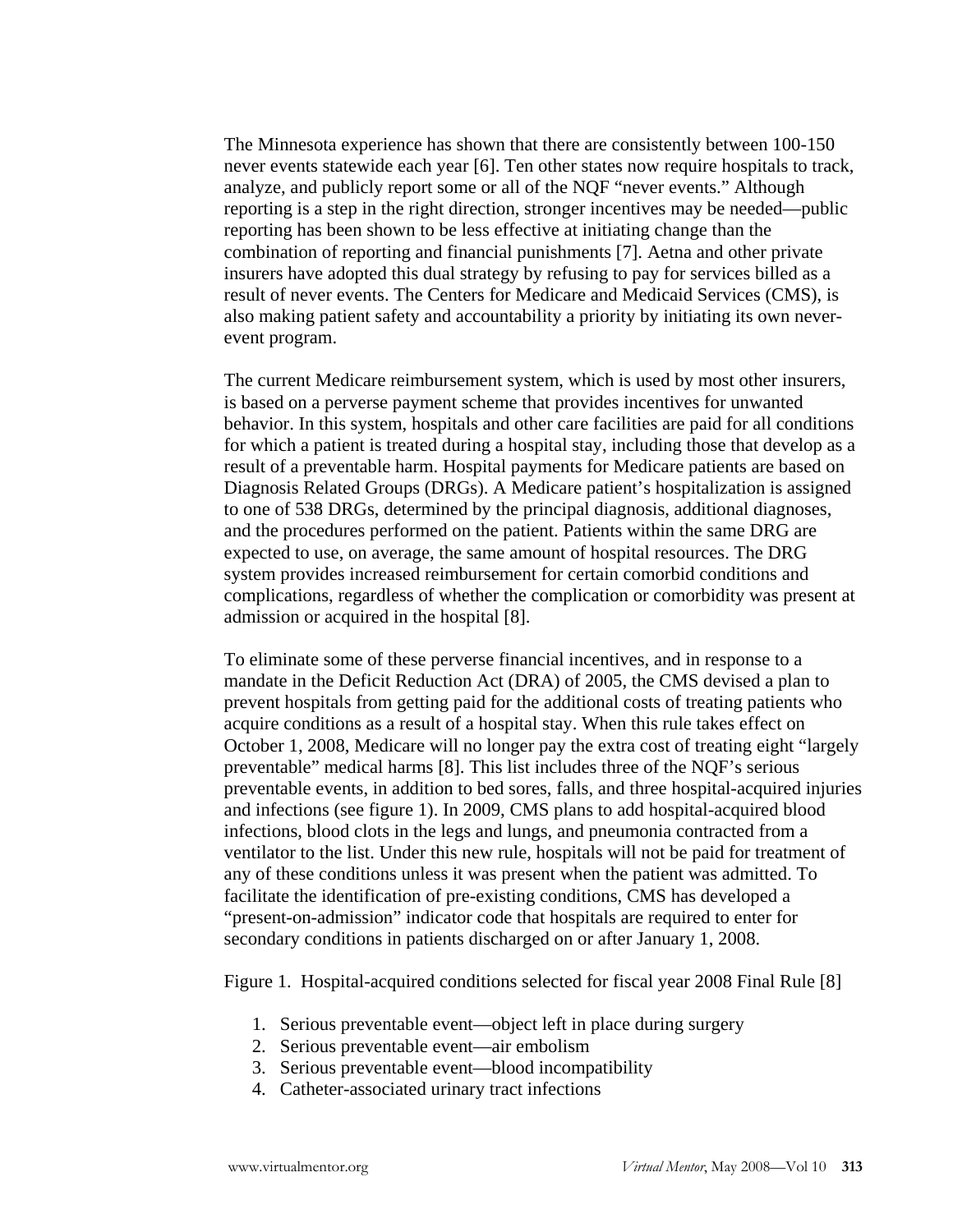- 5. Pressure ulcers (decubitus ulcers)
- 6. Vascular catheter-associated infection
- 7. Surgical site infection—mediastinitis after coronary artery bypass graft surgery
- 8. Hospital-acquired injuries—falls, fractures, dislocations, intracranial injury, crushing injury, burn, and other unspecified effects of external causes

Pay-for-performance reimbursement programs designed to attach *positive* financial incentives to better quality health care have been gaining in popularity among health care purchasers—insurance companies, employers, the government, and other groups that pay physician salaries and reimburse care. These programs, however, have evoked ambivalent responses. Proponents argue that the programs will increase accountability among physicians and organizations that provide care and make value-based purchasing possible. Opponents warn of the potential unintended consequences of such plans [9-11], e.g., attempts by physicians and health care facilities to avoid more complex patient cases.

The CMS never-event initiative is based on a concept similar to pay-for-performance but functions punitively. Because both depend on financial incentives, many of the unintended effects of incentive plans are likely to apply to the CMS penalty plan. For example, a major concern with both the CMS initiative and pay-for-performance is the potential diversion of resources from needed services to implementation costs. This may in turn raise overall costs as hospitals try to integrate strategies and programs that meet the proposed requirements.

Catheter-related urinary tract infections, one of the hospital-acquired conditions listed on the CMS no-payment plan, can be used as an example to demonstrate the potential for increased cost or diversion of resources under this program. In response to the no-payment rule, hospitals and physicians may increase urinalysis testing, when not medically indicated, to identify urinary tract infections prior to admission.

New policies that withhold reimbursement also carry the risk of encouraging "gaming" of the system. Despite the intent to make health care more transparent and accountable, the CMS never-event initiative may be a disincentive to the reporting of adverse events. Is a health care worker more likely to report a mistake if the result is praise or punishment? A punitive environment obviously results in less reporting than one that is neutral or rewarding. The executive vice president of the American Medical Association, Michael D. Maves, warned Medicare that the CMS no-pay plan may result in "significant unintended consequences," including the denial or delay of care to certain at-risk patients [12]. Hospitals may also be penalized unfairly if these so-called "preventable" adverse events are in fact not preventable but unavoidable and occur at some rate, regardless of whether safe, standard practices are followed.

All agree that preventable errors should be eliminated from medical care. How to best accomplish this goal, however, remains unclear. The CMS and others are taking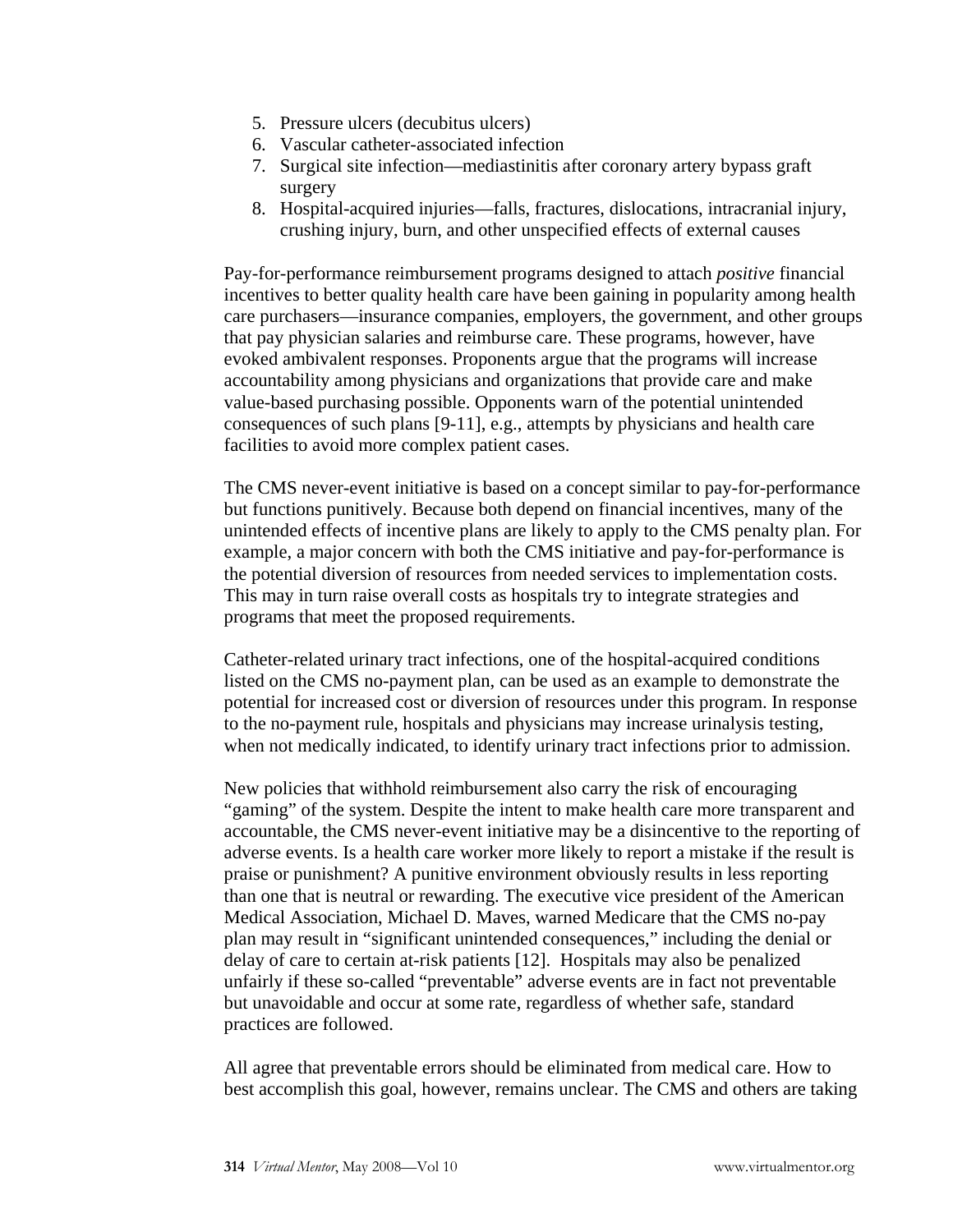steps to improve the situation but these are not the final answer either. Each plan should be carefully scrutinized, monitored, and adjusted to avoid undesirable or unfair results. Since each interested party will be affected differently, all stakeholders should participate in the feedback and monitoring process. In Minnesota, where never-events monitoring has existed since 2003, monthly "town hall" meetings take place at which hospital officials share ideas about how best to avoid future occurrences. The CMS has employed the services of the non-profit think tank RAND Corporation in several projects, including the revamping of the DRG system. Town hall-type feedback meetings with representative stakeholders and objective, unbiased analysis from a group like the RAND Corporation may limit the unintended consequences and ease the implementation of the CMS' never events plan.

### **References**

1. Associated Press. VA patient has wrong testicle removed. *CBS News.* April 4, 2007.

http://www.cbsnews.com/stories/2007/04/04/ap/strange/main2649954.shtml. Accessed April 2, 2008.

- 2. Kohn LT, Corrigan JM, Donaldson MS, eds. *To Err is Human: Building a Safer Health System*. Washington, DC: National Academy Press; 2008.
- 3. Klevens RM, Edwards JR, Richards CL Jr, et al. Estimating health careassociated infections and deaths in U.S. hospitals, 2002. *Public Health Rep.* 2007;122(2):160-166.
- 4. Zhan C, Miller MR. Excess length of stay, charges, and mortality attributable to medical injuries during hospitalization. *JAMA.* 2003;290(14):1868-1874.
- 5. National Quality Forum. *Serious Reportable Events in Healthcare. 2006 Update.* Washington, DC: National Quality Forum; 2007. http://www.qualityforum.org/pdf/reports/sre/txsrepublic.pdf. Accessed April 2, 2008.
- 6. Minnesota Department of Health. *Adverse Health Events in Minnesota.* St. Paul, MN: Division of Health Policy; 2007. http://www.health.state.mn.us/patientsafety/ae/aereport0107.pdf. Accessed April 2, 2008.
- 7. Lindenauer PK, Remus D, Roman S, et al. Public reporting and pay for performance in hospital quality improvement. *N Engl J Med.* 2007;356(5):486-496.
- 8. Centers for Medicare and Medicaid. *Proposed Changes to the Hospital Inpatient Prospective Payment Systems and Fiscal Year 2008 Rates.*  Washington, DC: Department of Health and Human Services, Center for Medicare and Medicaid Services; 2007. http://www.cms.hhs.gov/AcuteInpatientPPS/downloads/CMS-1533-P.pdf. Accessed April 2, 2008.
- 9. Casalino LP. The unintended consequences of measuring quality on the quality of medical care. *N Engl J Med.* 1999;341(15):1147-1150.
- 10. Casalino LP, Elster A, Eisenberg A, Lewis E, Montgomery J, Ramos D. Will pay-for-performance and quality reporting affect health care disparities? *Health Aff.* 2007;26(3):w405-414.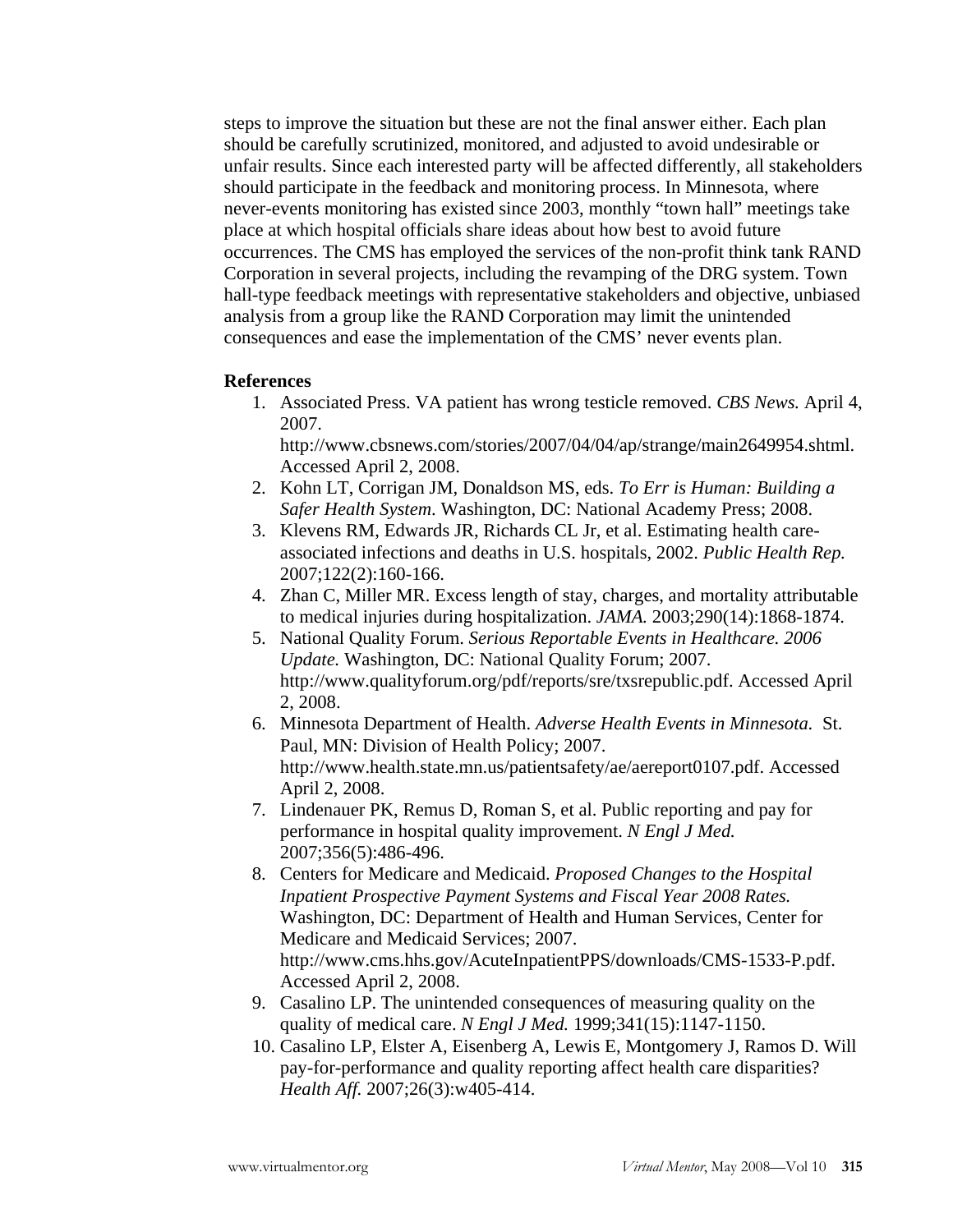http://content.healthaffairs.org/cgi/content/abstract/hlthaff.26.3.w405. Accessed April 1, 2008.

- 11. Snyder L, Neubauer RL; American College of Physicians Ethics, Professionalism and Human Rights Committee. Pay-for-performance principles that promote patient-centered care: an ethics manifesto. *Ann Intern Med.* 2007;147(11):792-794.
- 12. RE: Medicare inpatient prospective payment system (IPPS) proposed rule [memo]. Chicago, IL: American Medical Association; June 12, 2007. http://www.ama-assn.org/ama1/pub/upload/mm/16/medicare\_ipps.pdf. Accessed April 1, 2008.

Jared Hossack, MD, MBA, is a board-certified internal medicine physician and the chief fellow in the Section of Gastroenterology, Hepatology, and Nutrition at the University of Chicago Medical Center. He has a particular interest in researching ways to improve the quality of care provided to patients with gastrointestinal disorders.

### **Related in VM**

[Physician's Accountability for System Failure,](http://virtualmentor.ama-assn.org/2008/05/ccas1-0805.html) May 2008

*The viewpoints expressed on this site are those of the authors and do not necessarily reflect the views and policies of the AMA.*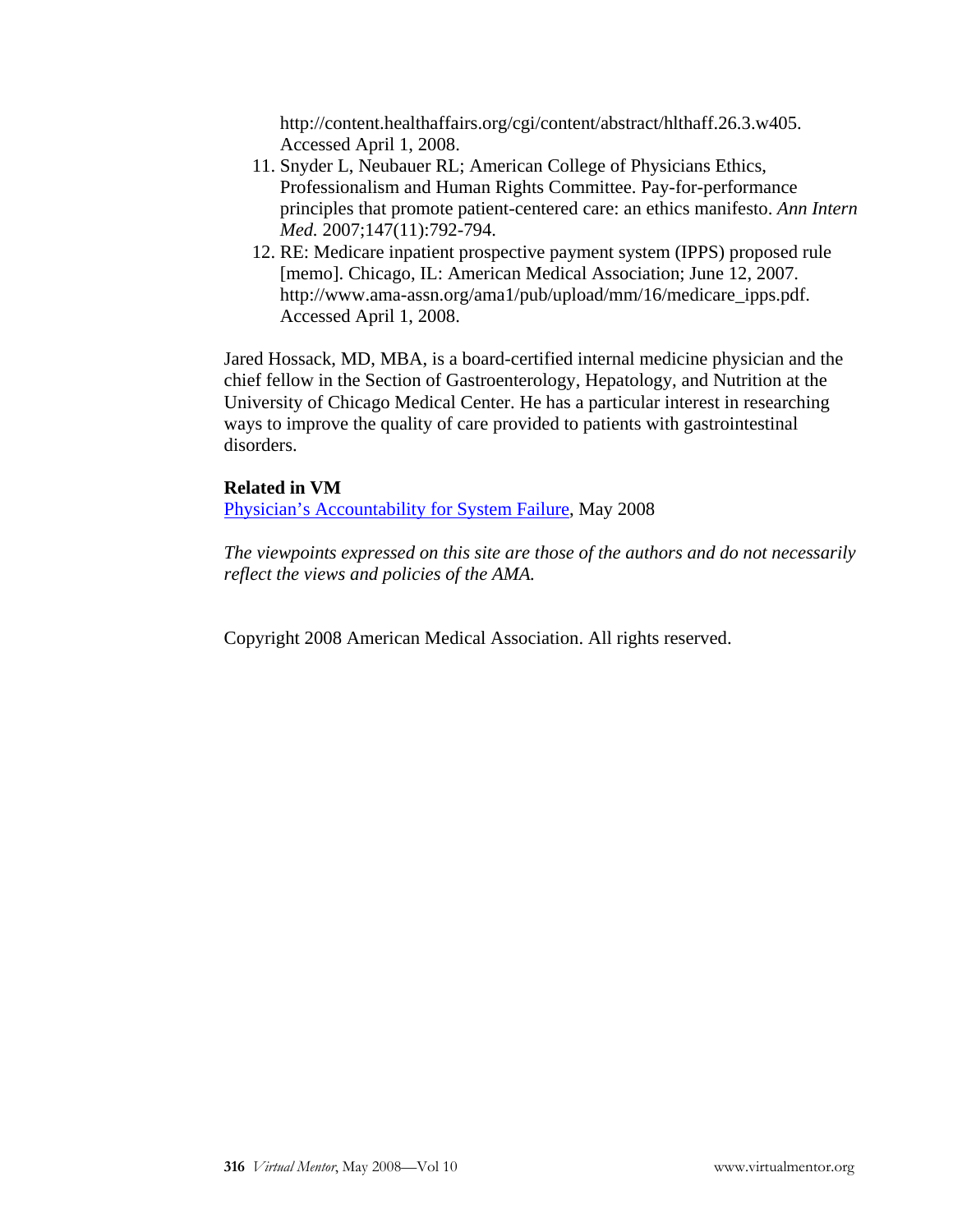American Medical Association Journal of Ethics May 2008, Volume 10, Number 5: 317-319.

## **MEDICINE AND SOCIETY Can Health Care Engineering Fix Health Care?**  Peter J. Fabri, MD, PhD

Start with the assumption that U.S. health care is badly broken and very expensive, plagued by inefficiency, waste, error, and duplication, and that this all is further compounded by inequities in distribution and access, safety issues, and disruptive behavior. In some ways this is like having an old, expensive car that you really like. It fits your self-image. It's quick and agile. But it constantly requires adjustment, goes through tires quickly, has only two seats, gets poor gas mileage, and costs a lot to insure. For a while, it might make sense to keep finding the money to deal with the problems and limitations, but eventually it makes sense to get a car that actually meets your needs and not your memories. Since we can't just get rid of our health care system—the socioeconomic cost would be crippling—and replace it with a new one, the only rational alternative is to roll up our sleeves and actually fix it.

By fix the health care system, I mean improve efficiency, minimize waste and error, limit duplication and unnecessary redundancy, develop "supply chain" approaches to distribution and access, design with safety in mind, and change the culture of the workplace. If this hadn't already been done in many U.S. industries, it might sound specious. But in fact health care is one of the holdouts, protected in its "cottage industry" safehouse, veiled in an aura of professionalism—individual doctors have professionalism, whereas "health care" is a trillion dollar industry—and, much like the quality and computerization movements within health care, is at least a decade behind the times.

How can I make these claims? A practicing academic physician for 35 years, I finally recognized that I was spending more and more of my time "making up" for the failures of the system, while becoming increasingly worried about safety. Then, I suddenly became a patient and directly witnessed how bad the system actually was. After recovering from my illness, I decided that I needed to do something. As I attempted to analyze the situation, I realized that the problems with health care were not primarily managerial and financial in nature but were systems and process problems, the domain of the industrial engineer. So I went back to school and earned a PhD in industrial engineering.

As I sat in class or worked on projects in manufacturing, assembly lines, statistical quality control, computer simulation, optimization, project management, and the like, I didn't see machine components traveling down assembly lines or robots assembling cars. I saw hospitals and clinics and operating rooms. Instead of the black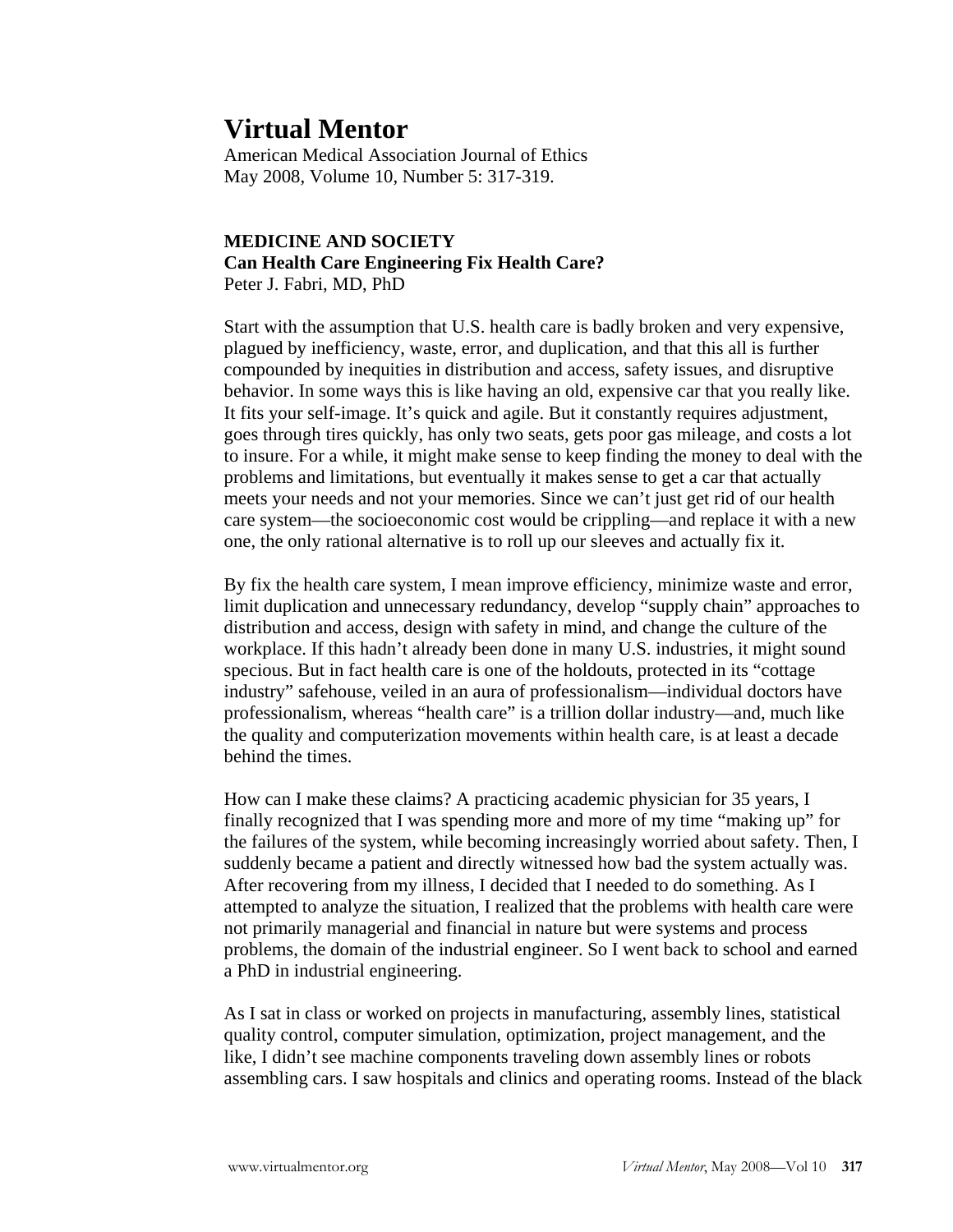and white, right and wrong world I had known in medicine, I saw probability distributions, uncertainty, and decision analysis. And I learned about just-in-time inventory systems and Lean-Six Sigma [1]. While relearning calculus, differential equations, and several new computer languages, I envisioned new ways to interpret lab results, sequence imaging procedures, and decrease individual variability. As I memorized the equations for bottleneck analysis, down time, and throughput, I saw outpatient clinics and emergency departments.

Fixing health care will largely be a re-education process before it can become a reengineering process. Much of the inertia and resistance to change is a matter of the culture and attitudes of medicine, carefully mentored during medical school and residency. Fixing health care will require individuals who are "bilingual" in health care and in systems engineering. It will require training highly visible and credible physicians and nurses to become analytical problem solvers and systems thinkers, while at the same time acclimating systems engineers to the culture, values, and terminology of the hospital and of the physician and recognizing how different they often are. And it will require training an entire cohort of individuals in new competencies that have either slipped through the cracks of current education (for example, where does one actually learn how a hospital works?) or represent new territory, like designing safe systems for new technology.

I realize that I have had two unique opportunities: I was a graduate student with tenure, and I started a sabbatical shortly after graduation. On sabbatical at a major university with a college of medicine and a college of engineering, I clarified the competencies of a health care engineer and drafted a curriculum that might allow them to be learned. I also had the opportunity to meet with leaders of the American Medical Association, the Joint Commission on the Accreditation of Healthcare Organizations, the Accreditation Council for Graduate Medical Education, the American Board of Medical Specialties, the American College of Surgeons, and the Department of Veterans Affairs. After initial skepticism, each organization seemed to develop an enthusiastic interest in the concept of fixing health care. I spoke with leaders in industry and found a similar acceptance. There appeared to be a general realization that something needed to be done, and a willingness to consider that health care engineering could be the route.

I am not alone. The University of South Florida Colleges of Medicine and Engineering, where I serve on the faculty and completed my graduate training in health care engineering, has been asked to participate in a multi-university proposal for a National Science Foundation grant. Our proposal, which has made the cut for serious consideration, would create the first officially recognized Health Care Engineering Research Center, distributed over five major universities. The grant focuses on developing programs in three areas (advancing data-driven predictive modeling, enabling the care cycle, and catalyzing transformational changes) and in three domains (discovery, development, and deployment).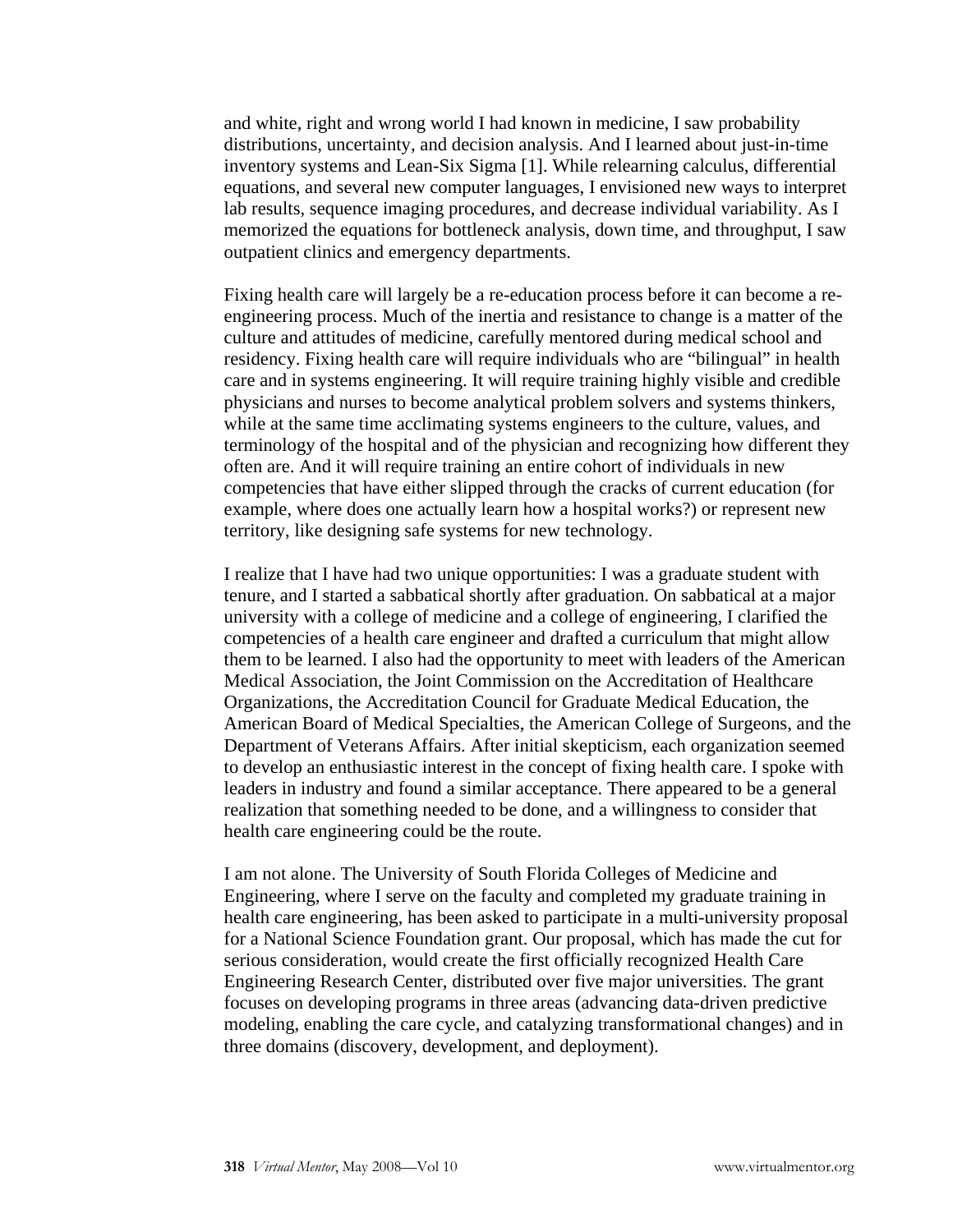Every journey begins with a single step. So, too, this journey must start somewhere—not everywhere—and must achieve some tangible, early success. Patient safety, which no card-carrying health care professional can reasonably ignore, is the natural starting point. Formal, structured programs in patient safety should be mandated in undergraduate medical education, graduate medical education, and continuing medical education. Understanding human error, the contributions of system design, and the need for human factors engineering should be as important in medical education as the Krebs cycle and the distribution of the coronary arteries. The University of South Florida is launching a broad-based program in patient safety for all residents and fellows; an innovative course in patient safety for fourth-year medical students, graduate nursing students, graduate public health students, and graduate engineering students; and a workshop on patient safety for residency program directors. Our masters-prepared graduate medical education librarian is creating a virtual library on patient safety immediately accessible to all of our faculty, residents, and students.

Once a beachhead has been established, the next steps might address the processes by which care is delivered and the processes by which professionals are educated and trained. The opportunities are limitless. But it will depend on the willingness of physicians and nurses to accept responsibility to fix the system, to roll up their sleeves, and to lead the march. In the words of George Bernard Shaw "Some men see things as they are and ask why. Others dream things that never were and ask why not."

### **Note**

1. Lean is a manufacturing tool that has the major benefit of minimizing inventory and waste. Six-Sigma is a system of measuring the number of defects per million operations in a statistical way and using that information to drive performance improvement. The popular combination of the programs is known as Lean-Six Sigma.

Peter J. Fabri, MD, PhD, is a professor of surgery and associate dean for graduate medical education at the University of South Florida College of Medicine in Tampa.

*The viewpoints expressed on this site are those of the authors and do not necessarily reflect the views and policies of the AMA.*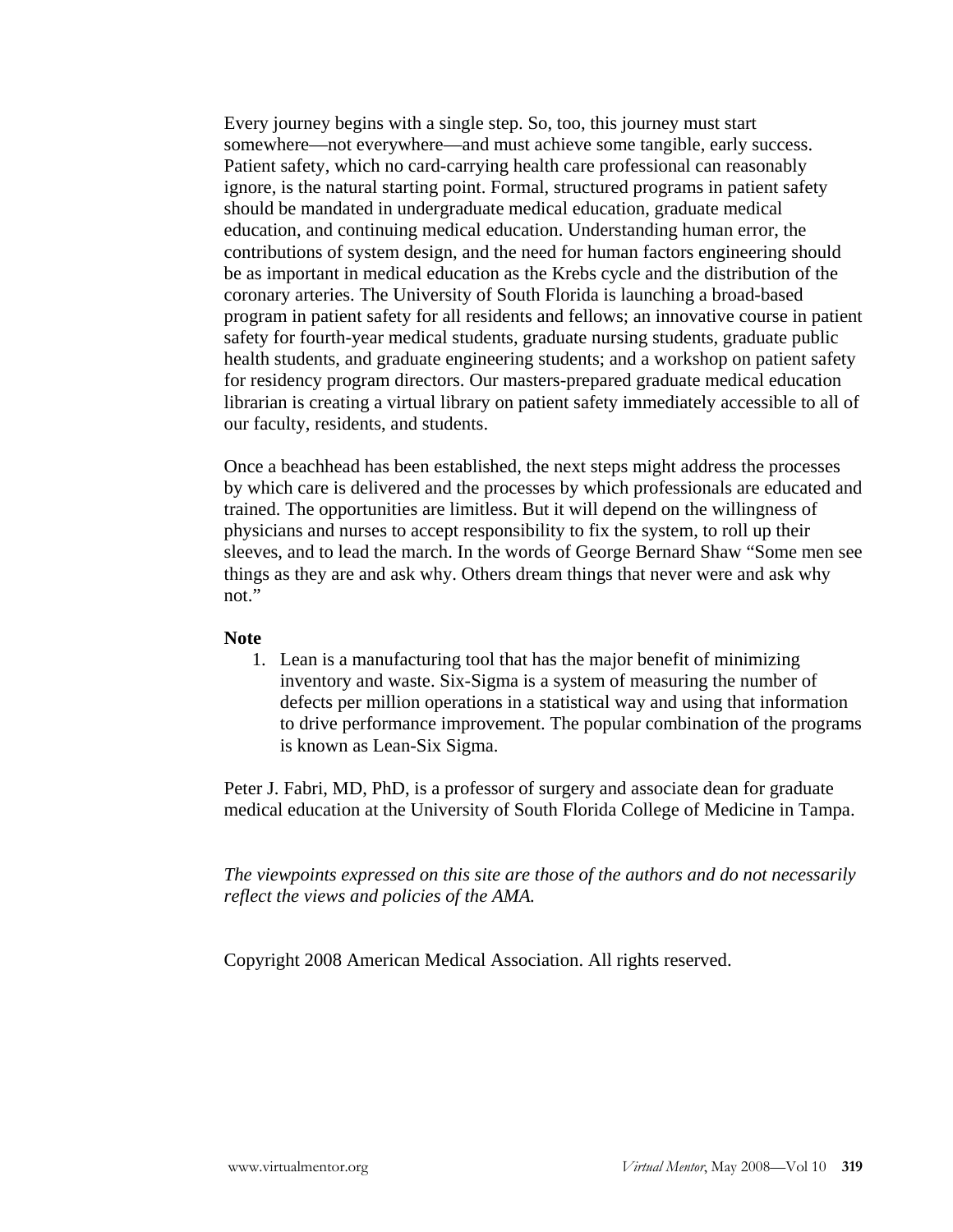American Medical Association Journal of Ethics May 2008, Volume 10, Number 5: 320-323.

## **MEDICAL HUMANITIES Equity in Medical Care: An Aristotelian Defense of Imperfect Rules and Bending Them**  Geoffrey Rees, PhD

To the chagrin of some people, and the relief of most, doctors are not robots. As important as technological and bureaucratic systems have become for many aspects of contemporary medical practice, the bedrock of optimal care remains the clinical judgment of individual doctors. Good clinical judgment made possible by rigorous training and experience cannot be programmed. Instead, it constantly arises in an epistemological space between universals and particulars. On the one hand, rules and regulations, procedures, and technologies all provide the systematic structures that ensure stable medical practice. On the other hand, well-trained practitioners are constantly assessing the particular details that define any actual clinical situation. Clinical judgment is the cultivated capacity to work between these poles, to bring them together in the determination of appropriate decisions—appropriate because they join the general guidance of systems with the particulars of specific patients and clinical situations.

To ensure the justice of clinical judgment, and to make sure that systems do not harm people who need medical care, it is necessary to allow room to adjust the fit between universal and particular according to the judgment of the practitioner. The concept of "equity," originally explicated by Aristotle in the *Nicomachean Ethics*, accounts for this adjustment [1]. Equity is especially important because it recognizes that the justice of systems of medical care depends, ultimately, on the individual moral agency of health care professionals.

When all goes well, medical care proceeds more or less seamlessly in the space between the general and the particular, so much so that doctors and other caregivers are not aware of the unifying activity of their practical judgment, nor do they question the justice of their activity. Tension is often present, however, and moments of crisis arise wherein a caregiver seems forced to choose between two conflicting courses of action, one defined by adherence to the strict requirements of a system, the other defined by the immediate and particular medical circumstances. In such conflicts adherence to an impersonal system often appears to entail unjust treatment of an actual person in need, so that the system itself appears unjust. Many worry, for instance, that strict enforcement of work hour rules requires residents to abandon their patients. The concept of equity helps to illuminate how even systems that are just nevertheless sometimes require correction to achieve equity. Aristotle explains: "What causes the problem is that the equitable is not just in the legal sense of 'just' but as a corrective of what is legally just. The reason is that all law is universal, but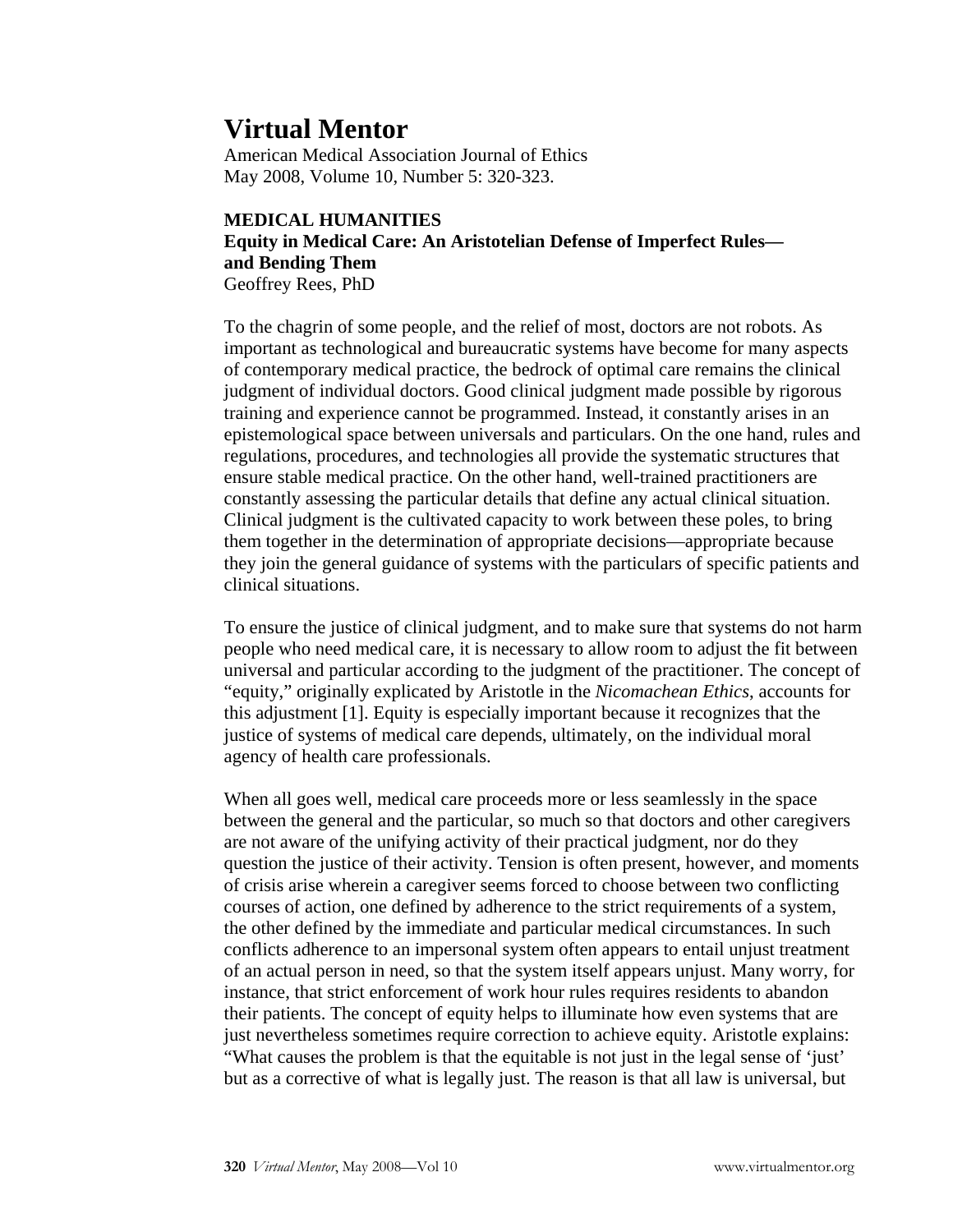there are some things about which it is not possible to speak correctly in universal terms" [2].

Aristotle's basic point is that to function properly any system must generalize. But generalization entails the admission that systems cannot prescribe in advance a correct course of action for every possible contingency. A truly perfect system, in this sense, would be an absurdity, as it would require so much specification of possible contingencies that the system itself would become unwieldy and practically unthinkable. What Aristotle calls "legally just" can therefore be interpreted in contemporary terms as "procedurally just." A health care system is procedurally just when it generally facilitates the provision of appropriate and fair medical care.

Following Aristotle's account of equity, it is a mistake to assume that whenever a practitioner is caught between a general requirement and a particular circumstance, the system in question at the moment must, by definition, be unfair. Even the most "procedurally just" system sometimes will not fit an actual clinical situation. The requirement for informed consent, for example, sometimes seems to conflict with medical necessity, so that confusion ensues about how to proceed because it is not clear whether adherence to one guiding rule—act to save a person's life—requires breaking a different rule—treatment without consent is battery. Equity in such situations does not require that an actor "break" a rule or act "against" a system. Instead Aristotle introduces the image of a special "rule" necessary to adjust the requirements of ordinary rules:

And this is the very nature of the equitable, a rectification of law where law falls short by reason of its universality. There are some things about which it is impossible to enact a law, so that a special decree is required. For where a thing is indefinite, the rule by which it is measured is also indefinite…. Just as this rule is not rigid but shifts with the contour of the stone, so a decree is adapted to a given situation [3].

Equity, in effect, improvises a rule so specific that it only holds for the particular instance of its application. Equity pushes a system forward where it otherwise falls short. Equitable action thus completes or perfects the application of general directives where they conflict or do not reach. In cases where a person who seems to lack decisional capacity refuses life-saving intervention, doctors typically improvise a way to construe consent that both facilitates good care and honors the requirement to obtain informed consent.

### **Distinguishing the Imperfect from the Unjust**

A crucial benefit of Aristotle's account for contemporary medical ethics is that it distinguishes procedurally just systems that are imperfectly able to guide decision making in a particular situation from systems that are in fact unjust. Put another way, Aristotle's account of equity teaches that there is a profound difference between "shifting" a rule or working at the margins of a system and breaking a rule or acting against a system. To provide optimal medical care, doctors and other health care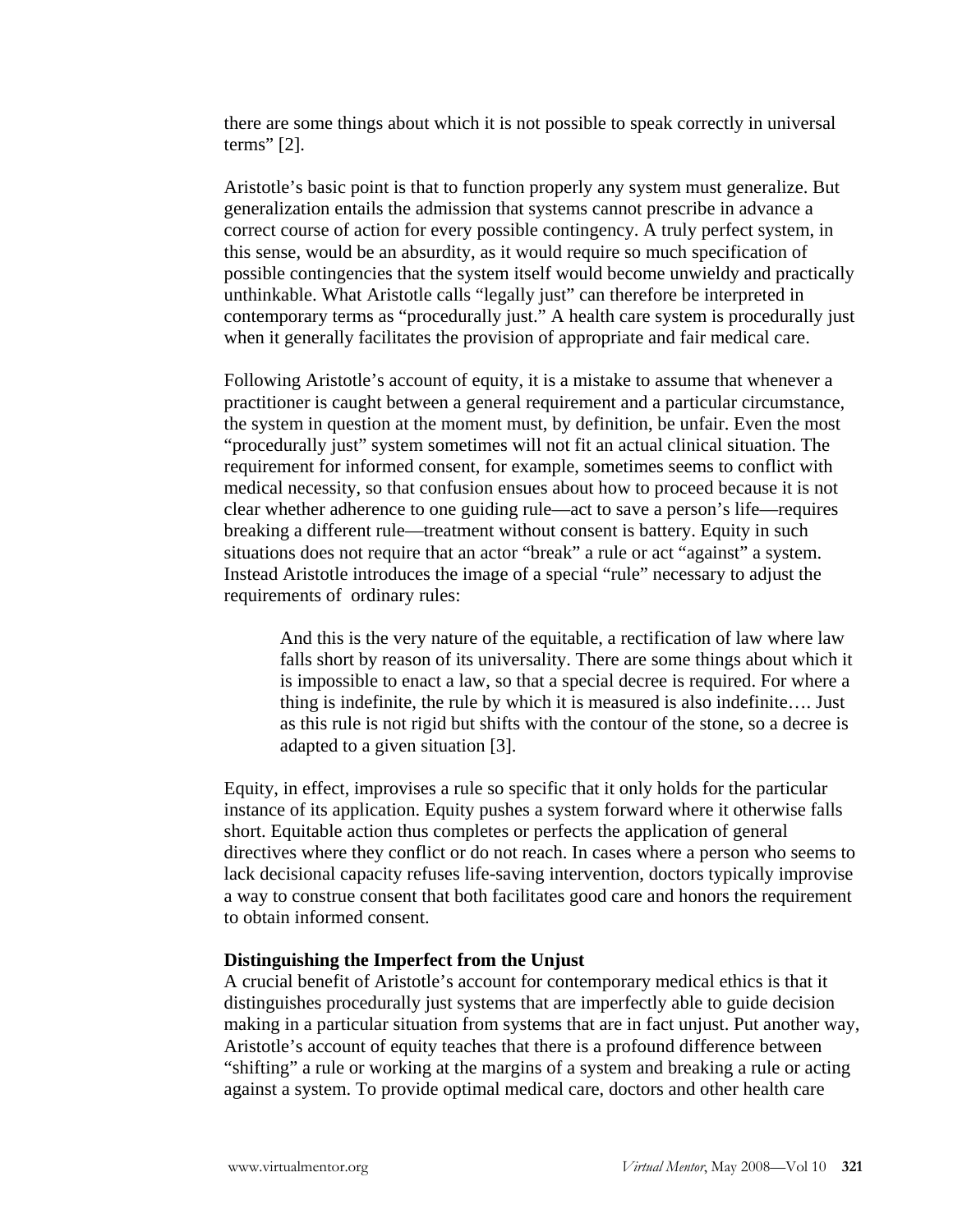providers therefore need to be able to wield the contemporary equivalent of an indefinite rule. They must retain the freedom to individualize the care they provide according to the unique details of each clinical situation.

This is not to say that *every* medical situation is so unique that it defies description within a system, nor is it to say that such situations are exceptional. Doctors therefore must reflect upon the difference between "shifting" a rule to achieve a good end that is not opposed to the system of general care and breaking a rule because the system itself cannot accommodate good care. In the former case the practitioner can claim in good conscience that her actions are equitable and ultimately conform to the system whose rules they shift. In the latter case, by contrast, the practitioner in good conscience must accept that she is breaking a rule and also accept responsibility for her actions accordingly. Many doctors, for example, choose to share medical information with immediate family members of persons receiving emergency medical care, in violation of HIPAA (Health Insurance Portability and Accountability Act) regulations. In doing so they break a federal law and must accept the unlikely but real possibility that when they breach the confidentiality of their patients they can face legal consequences.

A further implication of Aristotle's description of equity is that, rather than attempt to determine the justice of a system based on whether it conflicts sometimes with the requirements of a particular circumstance, one should attempt to determine whether the system significantly impedes equitable improvisations. Applied in this way, the concept of equity helps define realistic expectations for what a system can justly accomplish and, at the same time, recognizes that heath care professionals are empowered to exercise their own practical judgment in providing just and fair medical care. The imperfection of a system when rigidly applied to a particular case is therefore not a cause for distress, but rather celebration, since even the most just system possible depends for its perfection on the moral freedom of discerning individuals.

At their best, good systems allow space for the practical judgment of health care professionals to achieve a kind of perfection of justice in the particular actions of their daily practice. At their worst, they constrain persons from acting equitably. Conflict between the requirements of rules and particular situations is not itself an indication that a system has gone wrong. Instead, a truly "bad" system is one that does not allow practitioners to make adjustments—i.e., to shift rules—in order to attain equitable ends. To optimize medical care it is not necessary to seek to eliminate, in advance, the possibility of conflict between general and particular requirements. Such an attempt would itself be likely to institute a rigid general rule that would then generate further conflict. Rather than regard instances of apparent conflict between systematic and particular demands as failures of medical care, it makes sense to regard them as opportunities for equitable action.

When evidence accumulates that a system unduly constrains adjustments of equity, and so unduly constrains its own reformation, then there is reason to consider the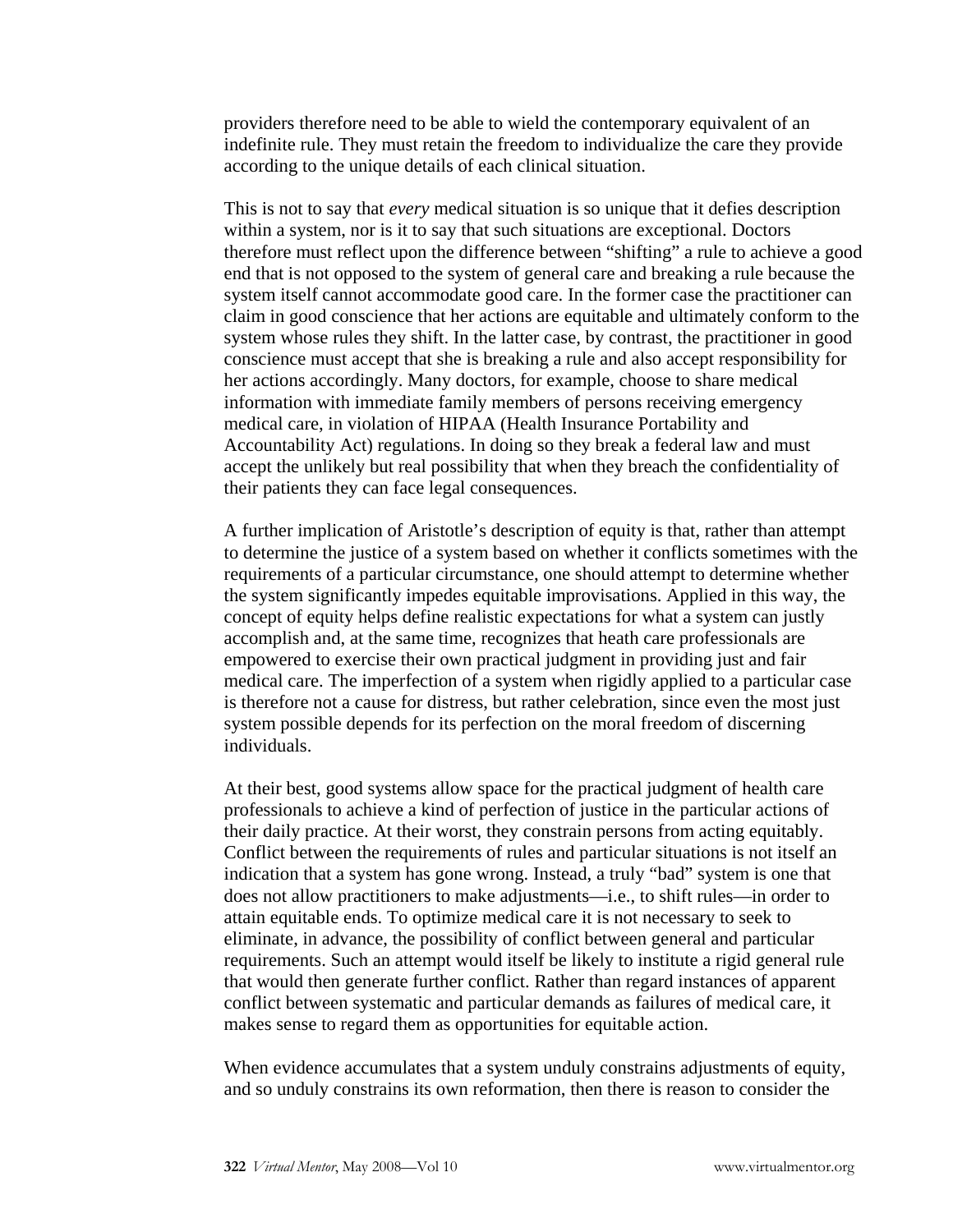system as actually unjust. In those instances where equity is not possible, when the limits of a system obstruct good practice, then the responsibility of doctors is not to keep breaking the rules that define the system, but to seek to modify the system. If enough doctors repeatedly feel compelled to disregard certain aspects of HIPAA, then an appropriate implication is to explore whether the legislation itself is due for change.

Should it ever become possible to design and implement a perfectly just system of rules that comprehends every possible individual clinical occurrence, then indeed robots could become doctors, or doctors, robots. But in the meantime the possibility of optimal medical care will remain a work in progress, achieved in the equitable exercise of clinical judgment by well-trained and conscientious doctors.

### **References**

- 1. Aristotle. *Nicomachean Ethics*. Martin Ostwald, tr. Upper Saddle River, NJ: Prentice Hall; 1999:141-142.
- 2. Aristotle, 141.
- 3. Aristotle, 142.

Geoffrey Rees, PhD, is a Harper Fellow and collegiate assistant professor of humanities at the University of Chicago, where he is also a senior fellow at the MacLean Center for Clinical Medical Ethics. He received his PhD in religious ethics from the Yale University Department of Religious Studies, in New Haven, Connecticut, in May 2004.

### **Acknowledgement**

Thanks to Keiki Hinami, MD, for helpful personal discussion of rules that guide clinical practice.

*The viewpoints expressed on this site are those of the authors and do not necessarily reflect the views and policies of the AMA.*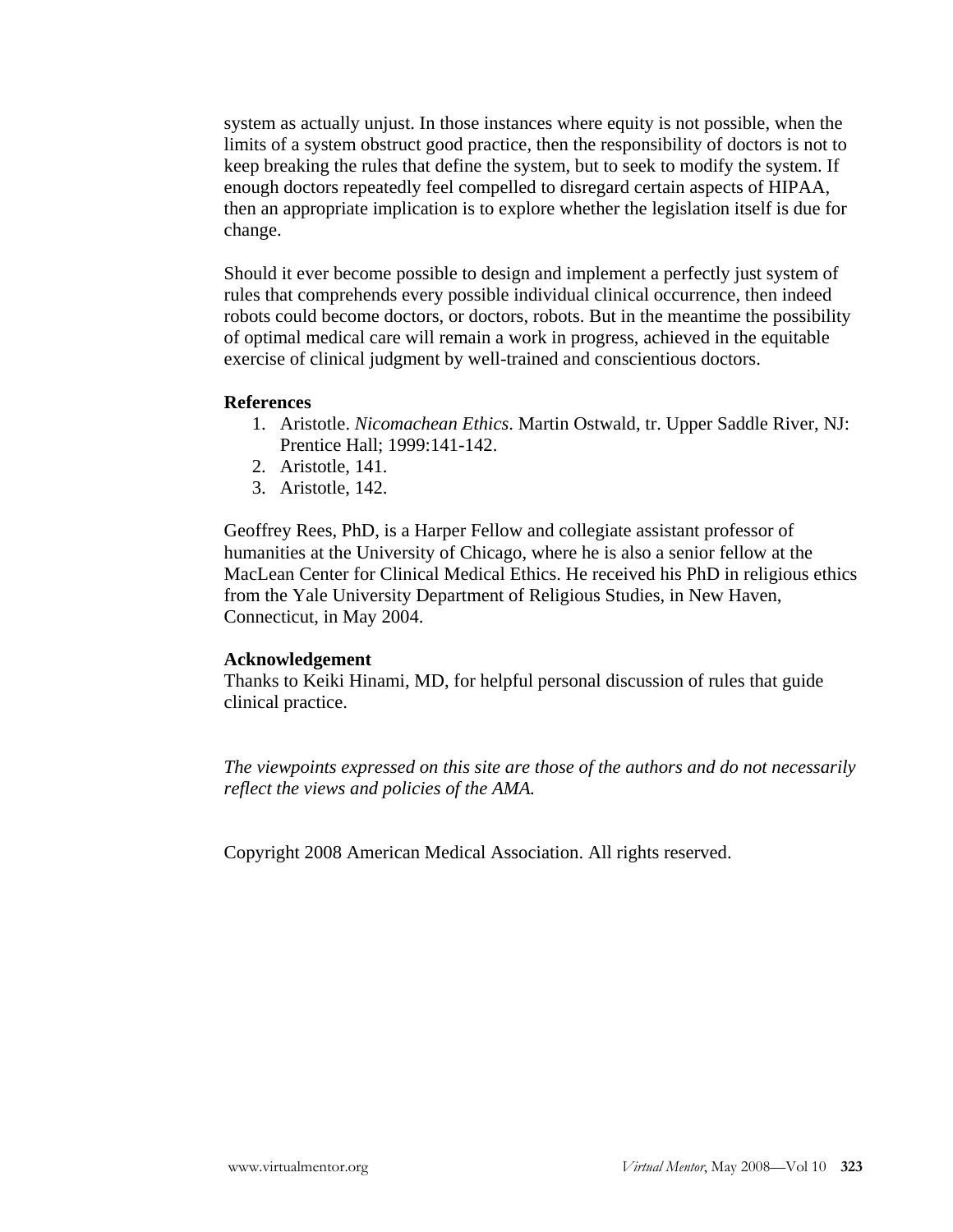American Medical Association Journal of Ethics May 2008, Volume 10, Number 5: 324-331.

## **HISTORY OF MEDICINE The U.S. Health Care Non-System, 1908-2008**  George B. Moseley III, JD, MBA

One hundred years ago, in 1908, health care was virtually unregulated and health insurance, nonexistent. Physicians practiced and treated patients in their homes. The few hospitals that existed provided minimal therapeutic care. Both physicians and hospitals were unregulated. When patients saw a physician, they paid their modest fees out-of-pocket; they were more concerned about the wages they would lose if illness kept them out of work than about the cost of their medical care.

Medical science and technology were primitive, and there was little that physicians could do to treat most illnesses. It had been only 40-50 years since the first understanding of bacteriology, antisepsis, and immunology; 21 years since the invention of a blood pressure measurement device; and 13 years since the discovery of X-ray technology. It would not be until 1910 that the first drug treatment to destroy disease—and not the patient—would emerge or that surgery would become common for conditions like tumors, infected tonsils, and appendicitis.

Commercial insurance companies did not write health insurance policies in 1908; they saw no way to avoid the risks of adverse selection (those who were sick would seek coverage, and those who were healthy would not) and moral hazard (coverage would encourage the insured to seek unnecessary services), and they lacked the means to calculate risks accurately and set appropriate premiums. Within the next 10 years, many European nations would adopt some form of compulsory national health insurance, but similar proposals in the U.S. were rejected because of lack of interest and resistance from physicians and commercial insurers [1].

Yet it was in the early 1900s that regulation and organization of health professions began to take hold. Membership in the American Medical Association (AMA) increased from 8,000 in 1900 to 70,000 in 1910 [2]. In 1904, the AMA formed the Council on Medical Education to establish physician licensure standards. The 1910 Flexner Report on medical education recommended stricter entrance requirements, better facilities, higher fees, and tougher standards for medical students [3]. By 1920, the cultural influence of the medical profession was growing as physicians' incomes and prestige increased.

During the 1920s, the cost of medical care rose due to growing demand and higher quality standards for physicians and hospitals. Families had more money to spend but less room in their homes to care for sick family members. Advances in medical technology, tougher licensing criteria, and the growing acceptance of medicine as a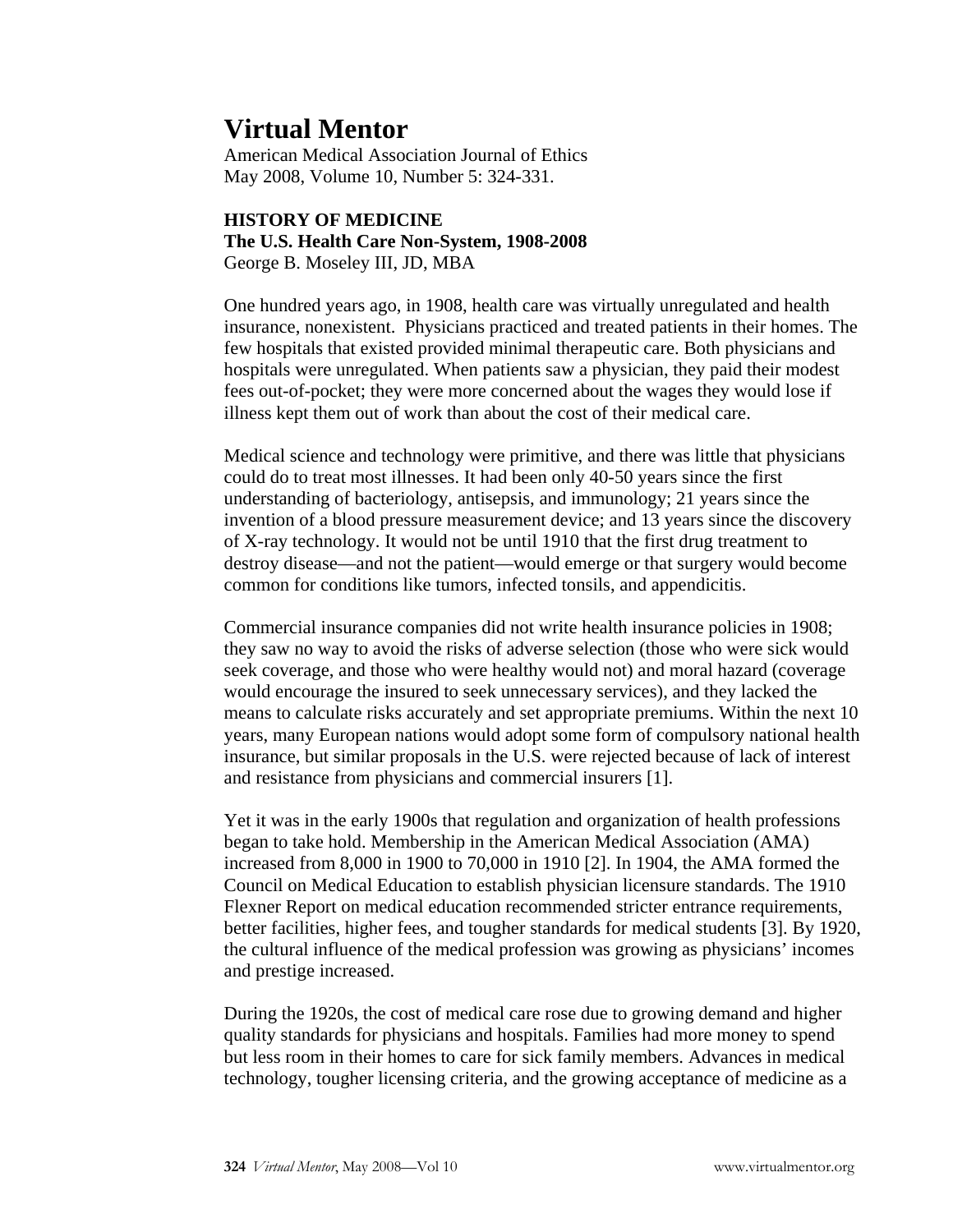science led to the emergence of hospitals as credible centers for treatment. They were now modern scientific institutions that valued antiseptics and cleanliness and used medications for the relief of pain. When the American College of Surgeons was founded in 1913, it was the first body to accredit hospitals [4]. Of the 692 hospitals examined in 1918, only 13 percent received accreditation. By 1932, the percentage had grown to 93 percent of the 1,600 hospitals surveyed [5]. In 1929, the average American family had medical expenses of about \$103—roughly 5 percent of the average annual income of \$1,916. Typically 14 percent of these expenses were for hospital care [6].

In 1929, a group of Dallas school teachers contracted with Baylor University Hospital to receive up to 21 days of inpatient care a year for regular monthly payments of 50 cents [7]. Similar prepaid service plans, many involving more than one hospital, were formed during the Depression years. While they gave consumers an affordable way to pay for inpatient care, their primary purpose was to assure hospitals a steady income stream during a period of declining revenues. By 1937, there were 26 such plans with more than 600,000 members total. These combined under the auspices of the American Hospital Association (AHA) to form the Blue Cross network of plans, the first of which had been established in 1932 in Sacramento. The creation of these plans was facilitated by state legislation that allowed them to organize as nonprofit corporations, enjoy tax-exempt status, and avoid the onerous insurance regulations (particularly financial reserve requirements) that applied to commercial insurers.

In the 1930s, physicians became concerned about proposals for compulsory national health insurance and the threat of insurance competition from Blue Cross [8]. Specifically, doctors worried that third-party payers would lower their incomes by restricting their ability to set their own fees. In response, physicians established a network of their own insurance plans covering physician services. These plans, known as Blue Shield, preempted the hospital-oriented Blue Cross plans from entering into the primary care sector. Meanwhile, in 1935, the Social Security Act was passed without a health insurance component.

The success of the Blue Cross and Blue Shield plans showed commercial insurers that adverse selection could be overcome by focusing on insuring groups of young, healthy, employed workers. The commercial plans also benefited from a legal advantage: as non-profit entities, the Blues had to "community rate" their policyholders, while the for-profit commercial plans (strictly regulated insurance companies) were free to engage in experience rating [9]. As a result the market for health insurance of all kinds increased dramatically during the 1940s, from a total enrollment of 20,662,000 in 1940 to 142,334,000 in 1950.

Another spur to health insurance sales came during World War II, when wage and price controls prevented employers from using higher salaries to attract workers. They were, however, allowed to offer fringe benefits like health insurance for up to 5 percent of a worker's wages [10]. In addition, the National Labor Relations Board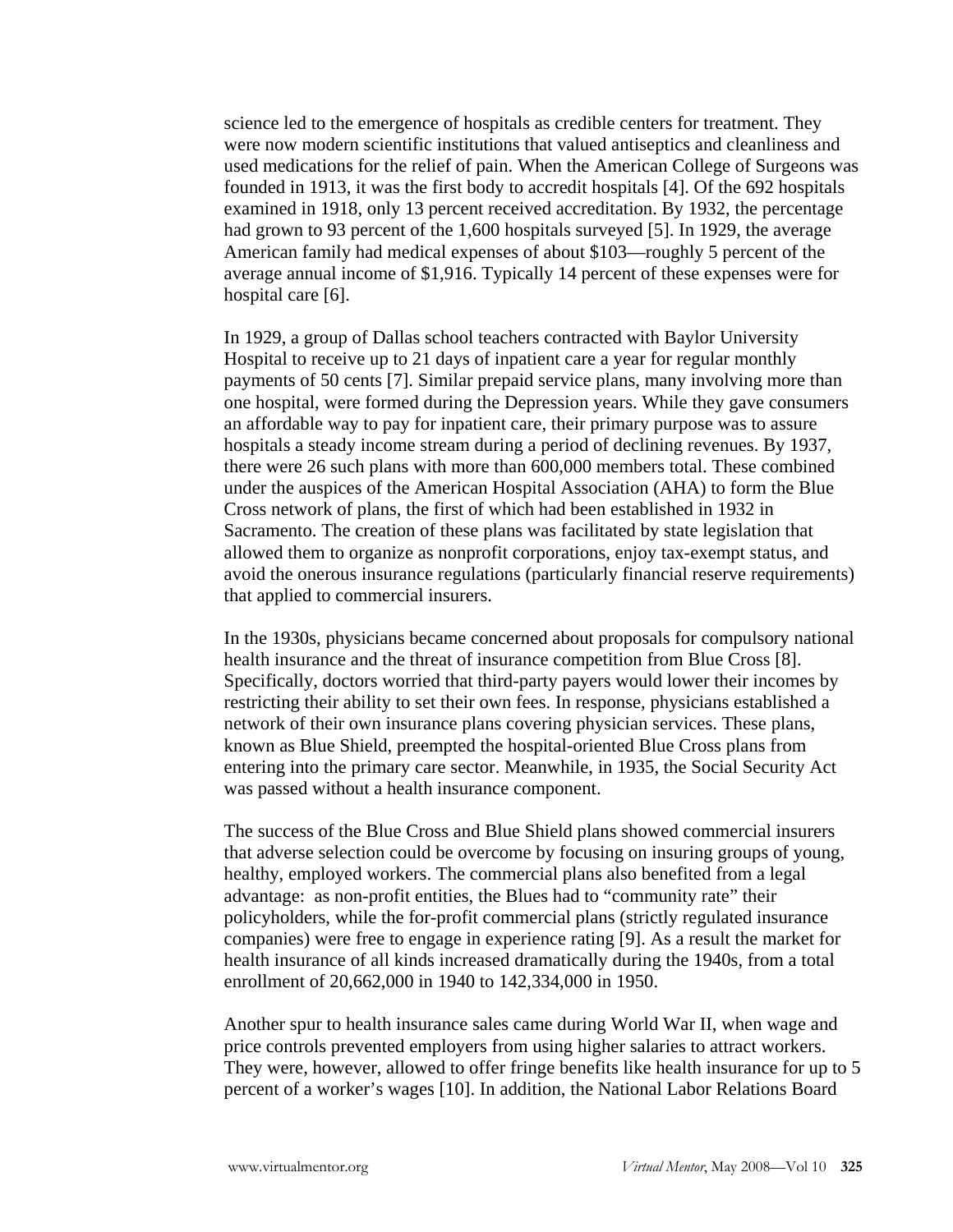ruled that health insurance benefits were a legitimate subject of labor-management negotiations. Lastly, the IRS determined that employers could deduct the cost of employee health benefits from taxable business income, and employees did not have to include the value of those benefits in calculating their taxable income. The role of employers as the primary source of health insurance coverage was now firmly entrenched [11].

#### **A New Way to Pay for Health Care**

The Blue Cross and Blue Shield plans used a reimbursement methodology called "cost plus." In this payment scheme, physicians were compensated according to "reasonable and customary charges" that they themselves set, and hospitals were reimbursed on a percentage of their actual costs plus a percentage of their working and equity capital. This allowed doctors to charge whatever they wanted and encouraged hospitals to increase costs so their cost-based income would be greater. This methodology was replicated by commercial insurers and the subsequent government health insurance programs, Medicare and Medicaid.

As hospitals became the center of medical care delivery, it became apparent that many communities lacked adequate access to them. The Hill-Burton Act was passed in 1946 to provide loans and grants for the construction of new hospitals and improvements in the physical plants of existing ones [12].

Over the years many legislative proposals for different approaches to health insurance were introduced and failed. In 1944 President Roosevelt asked Congress for an "Economic Bill of Rights" that included a right to adequate medical care, but this request was never fulfilled. President Truman proposed a national health insurance program that would have created a system covering all Americans, but it was denounced by the AMA and called a "communist plot" by members of Congress [13]. By 1950, national health care expenditures equaled 4.5 percent of the GNP (gross national product) and were continuing to rise [14].

During the 1950s, the price of hospital care doubled, and medical breakthroughs were coming at a fast pace. Medications became available to treat infections and conditions like glaucoma and arthritis, and new vaccines were developed to prevent childhood diseases like polio. The first successful organ transplant was performed in 1954.

Entering the 1960s, the health care system was fiscally unrestrained. There were no external controls on the cost of medical therapies delivered or the resources consumed. There were, by then, more than 700 companies selling health insurance, yet people who were unemployed, like the elderly, were having difficulty paying for it. Realizing that proposals for total reform of the system were not working, advocates turned to a more incremental approach. In 1965, Congress created the Medicare and Medicaid programs to provide health care coverage to the elderly and poor [15]. Overnight the federal government became the largest single purchaser of health care services, but these two public programs adopted the same reimbursement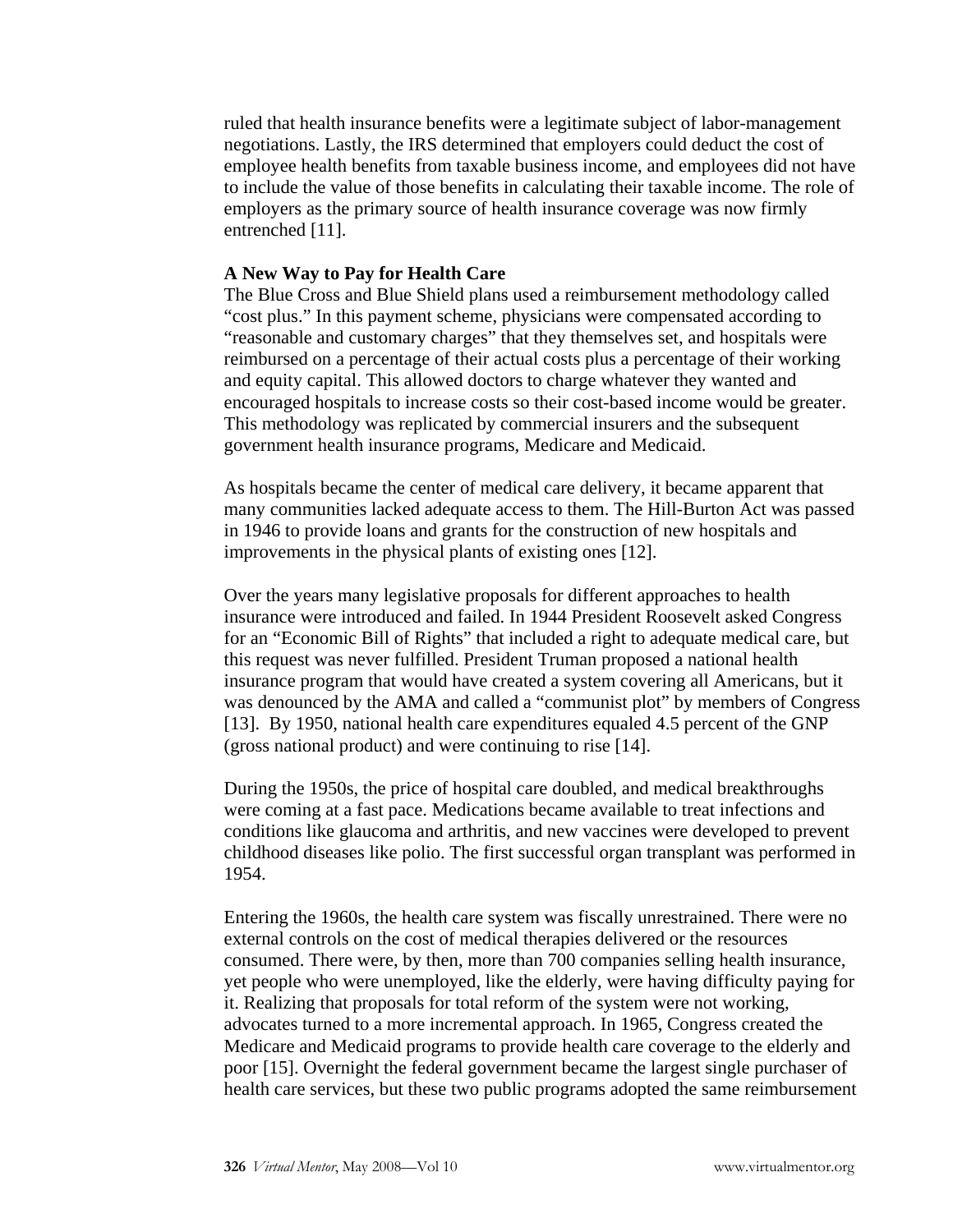defects that were found in the private health insurance industry, accelerating the rate of health care price inflation.

During this same period, there was concern about a doctor shortage and the need for additional manpower in other health professions. One result was the enactment of the Health Professions Educational Assistance Act of 1963, which provided direct financial assistance to medical, dental, nursing, pharmacy, and other health professional schools and their students [16].

### **The Advent of HMOs and Other Payment Plans**

In 1929, the Ross-Loos Medical Group had established a prepaid health plan that provided medical services to Los Angeles city and county employees for \$1.50 a month [17]. In retrospect, this is considered to be the first HMO (health maintenance organization). In 1945, the Kaiser Foundation Health Plan was founded to provide prepaid health benefits to workers in Kaiser shipyards; it has come to be viewed as a model for HMOs. Yet from 1945 until the 1970s, these plans, which combined the financing and delivery functions of health care, were idiosyncratic players in the health care market.

In 1970, Paul Elwood coined the phrase "health maintenance organization" to emphasize the clinical prevention role of plans like Kaiser's [18]. At a time of soaring health care costs, it was noticed that HMOs were able to reduce resource utilization rates, particularly hospital admissions and lengths of stay. The Health Maintenance Organization Act of 1973 was passed to encourage HMO growth in the marketplace [19]. This law provided grants and loans to start or expand HMOs, removed state restrictions on federally certified HMOs, and required employers of 25 or more employees to offer this type of plan as a benefit option in addition to indemnity (or fee-for-service) plans. In the 1970s there were 26 plans with about 3 million subscribers nationwide; by 1991 the numbers had grown to 556 plans with 35 million enrollees.

In 1983, Medicare instituted a prospective payment system (PPS) for reimbursing hospitals [20]. It paid hospitals for services on the basis of 475 diagnosis-related groups (DRGs) of illnesses. Like most price control systems, the PPS caused hospitals to shift the patient cost burden to activities not covered by the controls. In 1992, the system for calculating reimbursements to physicians for services covered by Medicare was switched to one based on the cost of resources consumed in delivering a particular clinical service.

During the late 1980s and early 1990s, health spending increased at an even more rapid pace. This has been attributed to expensive new medical technologies (estimated to account for an average of one-third of annual cost increases) and the curtailing of the ambitious HMO-promoting programs of the 1970s. Another attempt at national health care reform was made in 1993 through the failed Clinton "managed competition" proposal.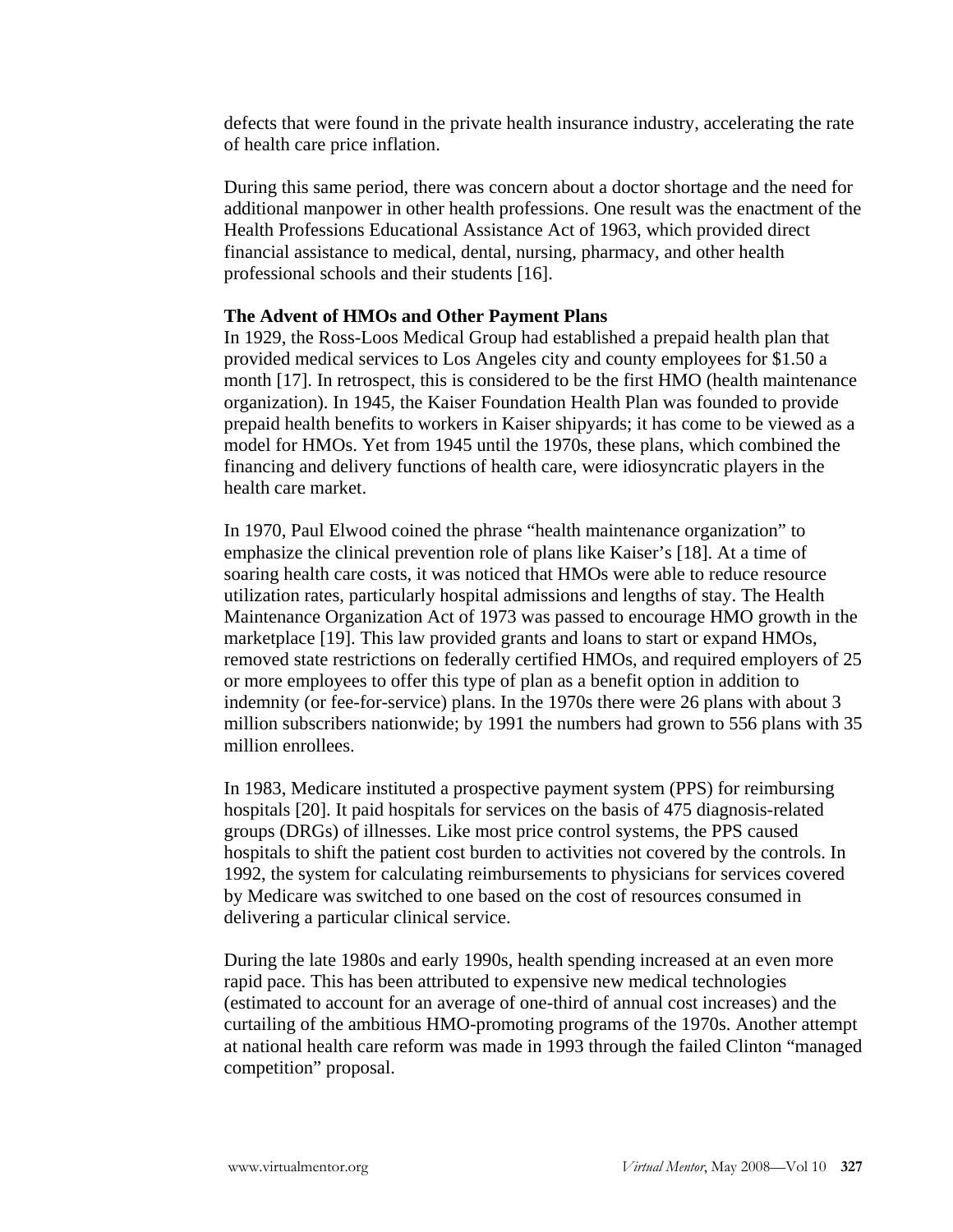Traditional HMO and fiscal management practices, such as gatekeeping, capitation reimbursement, utilization review, clinical practice guidelines, and selective physician contracting [21], lumped under the term "managed care," strengthened the power of the health care organizations that used them. Under these constraints, the growth in health care spending slowed noticeably in the mid-1990s, but the constraints provoked resistance from patients and physicians, who saw treatment decisions being taken from their hands and their clinical judgment being secondguessed.

All payers, private and public, gradually backed away from some of their more severe managed care policies (like capitation and physician choice limits) but have not replaced them with anything more effective in controlling costs. Not surprisingly, health care cost inflation picked up again in the late 1990s.

### **Controlling Costs in the 21st Century**

The current strategy for addressing the spending problems within the U.S. health care system is to introduce changes that will make it function more like a traditional "perfect market." This is based on the assumption that health care should be treated as a private consumable product rather than a public good. These changes are wrapped up in the "consumer-driven health care" movement. All consumers, including those under employer-based health plans, will assume greater responsibility for making decisions about many aspects of their health care: how much of their own money to spend on it, the type of insurance protection to buy, which providers (physicians and hospitals) to use, and what specific clinical procedures to receive. This initiative should be combined with greater transparency about the cost, quality, and other features of health care providers and products, much of it gathered through comprehensive electronic medical record and information systems.

There are no active proposals at the federal level for resolving the lack of access to health care experienced by 45 million uninsured Americans, 15 percent of the population. Ambitious efforts at universal coverage have been launched by a few individual states, namely Massachusetts, Maine, Hawaii, and California. Time will show the success of their approaches. Encouragingly, physician attitudes towards national health insurance have evolved to the point that, in April 2008, 59 percent of them supported legislation to create such a program [23]. Certainly the next U.S. president and Congress will be under pressure to give greater attention to many aspects of the health care delivery and financing systems.

For the moment, the U.S. continues to spend 50 percent more on health care as measured by its share of the GDP (gross domestic product), than any other developed country. In 2006, health care spending accounted for over 16 percent of the U.S. GDP [22]. At the same time, life expectancies are lower and infant mortality rates higher in the U.S. than in most of those other developed countries. The success of various approaches to systemic health care reform thus remains to be established.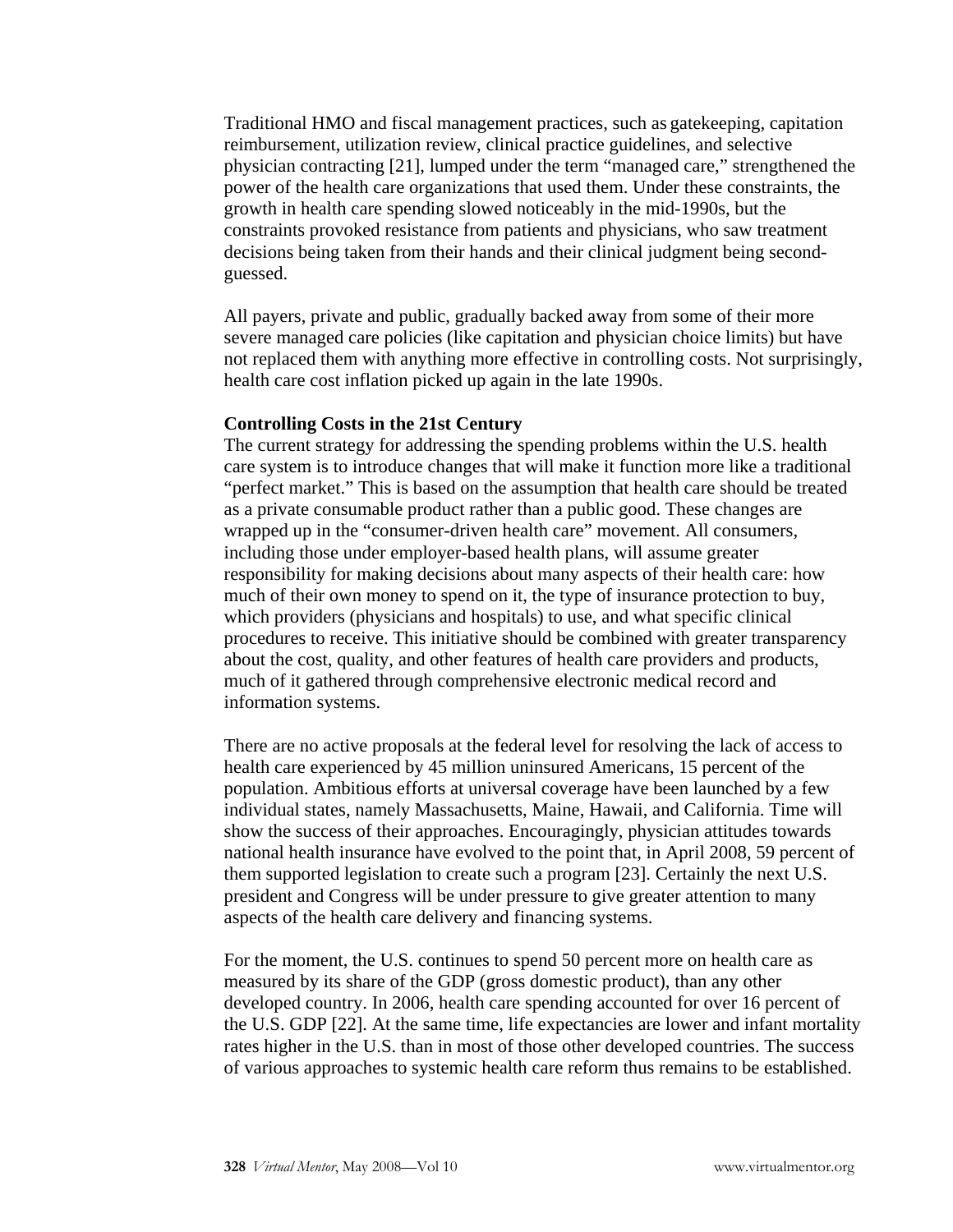## **Notes and References**

- 1. American Medical Association. Minutes of the House of Delegates. *JAMA*. 1920;74:1317-1328.
- 2. Garceau O. *The Political Life of the American Medical Association*. Cambridge, MA: Harvard University Press; 1941:132.
- 3. Flexner A. *Medical Education in the United States and Canada: A Report to the Carnegie Foundation for the Advancement of Teaching.* New York, NY: Foundation for the Advancement of Teaching; 1910.
- 4. Affeldt JE. Voluntary accreditation. *Proc Acad Polit Sci*. 1980;33(4):182- 191.
- 5. Shryock RH. *The Development of Modern Medicine.* Madison, WI: University of Wisconsin Press; 1979:348.
- 6. Falk IS, Rorem CR, Ring MD. *The Cost of Medical Care.* Chicago, IL: University of Chicago Press; 1933:89.
- 7. Beazley S. *Eight Decades of Health Care*. Chicago, IL: Hospital and Health Networks; 2007. http://www.hhnmag.com/hhnmag\_app/jsp/articledisplay.jsp?dcrpath=HHNM AG/Article/data/01JAN2007/0701HHN\_FEA\_80\_Anniv&domain=HHNMA G. Accessed April 10, 2008.
- 8. Leland RG. Prepayment plans for hospital care. *JAMA.* 1933;100:113-117.
- 9. Under community rating, an insurer charges the same premium to all policyholders in a particular group, without regard to any demographic characteristics or indicators of health status. Under experience rating, the insurer takes into account each individual policyholder's health status, prior experience with utilization of health care resources, or any other factors that might indicate their likelihood of requiring medical care and using their health insurance coverage.
- 10. Klein J. *For All These Rights: Business, Labor, and the Shaping of America's Public-Private Welfare State*. Princeton, NJ: Princeton University Press; 2003:204-257.
- 11. Scofea LA. The development and growth of employer-provided health insurance. *Mon Labor Rev*. 1994;117(3):3-10.
- 12. Brinker PA, Burley W. The Hill-Burton Act: 1948-1954. *Rev Econ Stat.*1962;44(2):208-212.
- 13. Quadango J. Why the United States has no national health insurance: stakeholder mobilization against the welfare state. *J Health Soc Behav*. 2004;45Suppl:25-44.
- 14. Kristein MM, Arnold CB, Wynder FL. Health economics and preventive care. *Science.* 1977;195(4277):457-462.
- 15. Centers for Medicare and Medicaid. *Key Milestones in CMS Programs*. http://www.cms.hhs.gov/History/Downloads/CMSProgramKeyMilestones.pd f. Accessed April 10, 2008.
- 16. Stevens R. *American Medicine and the Public Interest*. Los Angeles, CA: University of California Press; 1998.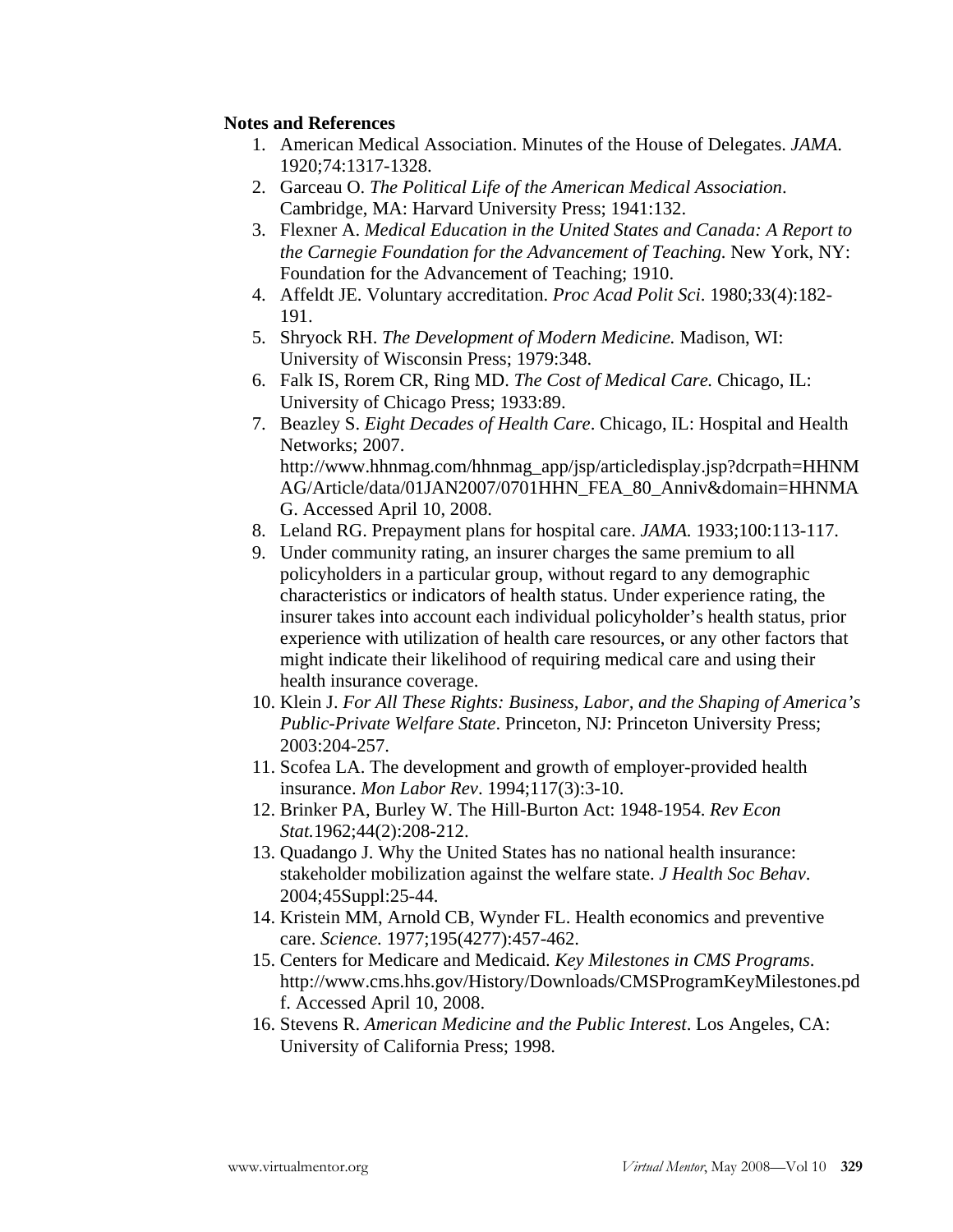- 17. Field MJ, Gray BH, eds. *Controlling Costs and Changing Patient Care? The Role of Utilization Management*. Washington, DC: National Academies Press; 1989.
- 18. Ellwood PM Jr, Anderson NN, Billings JE, Carlson RJ, Hoagberg EJ, McClure W. Health maintenance strategy. *Med Care.* 1971;9(3):291-298.
- 19. Uylhara EE, Thomas MA. *Health Maintenance Organization and the HMO Act of 1973.* Document number P-5554. Washington, DC: RAND Corporation; 1975.
- 20. Office of the Inspector General. *Medicare Hospital Prospective Payment System, How DRG Rates Are Calculated and Updated*. San Fransisco, CA: Office of Inspector General, Office of Evaluation and Inspections, Region IX; 2001. http://oig.hhs.gov/oei/reports/oei-09-00-00200.pdf. Accessed April 10, 2008.
- 21. Gatekeeping is a requirement that some health plans impose on their members. When first entering a plan facility with a medical problem, the member sees a "gatekeeper," typically a primary care physician or nurse practitioner, who assesses the problem and determines what additional services are called for. The gatekeeper may provide some care herself, make referrals to specialists, coordinate among numerous caregivers treating the member, and oversee the total program of care. The purpose of the gatekeeper is to ensure that the member is treated in the most expeditious manner possible without the excessive utilization of resources.

Utilization review encompasses a variety of mechanisms designed to assure that the resources consumed in treating patients, primarily by physicians, are medically necessary. Under this scheme, physicians are required to get a health plan's permission before admitting a patient to a hospital, and to obtain further permission to keep the patient in the hospital beyond a predetermined length of stay. In some cases, if the plan later concludes that a treatment or service was not warranted, it will deny reimbursement.

Capitation reimbursement was introduced in response to physician resentment at nonphysician micromanagement of clinical decision making. Physicians received advance payments of a fixed monthly amount per member under their ongoing care, whether a particular member was actually provided services in a given month or not. As long as the physician was responsible for a large enough pool of members, the total capitation payments (properly calculated) usually sufficed to cover the costs of treating the very few seriously ill and the modest number of more moderately ill among them. Proponents of capitation argue that it is an incentive for physicians to treat patients as efficiently as possible, using their own clinical judgment. Critics claim that it can result in the undertreatment of patients.

22. Catlin A, Cowan C, Hartman M, Heffler S; the National Health Expenditure Accounts Team. National health spending in 2006: a year of change for prescription drugs. *Health Aff*. 2008;27(1):14-29.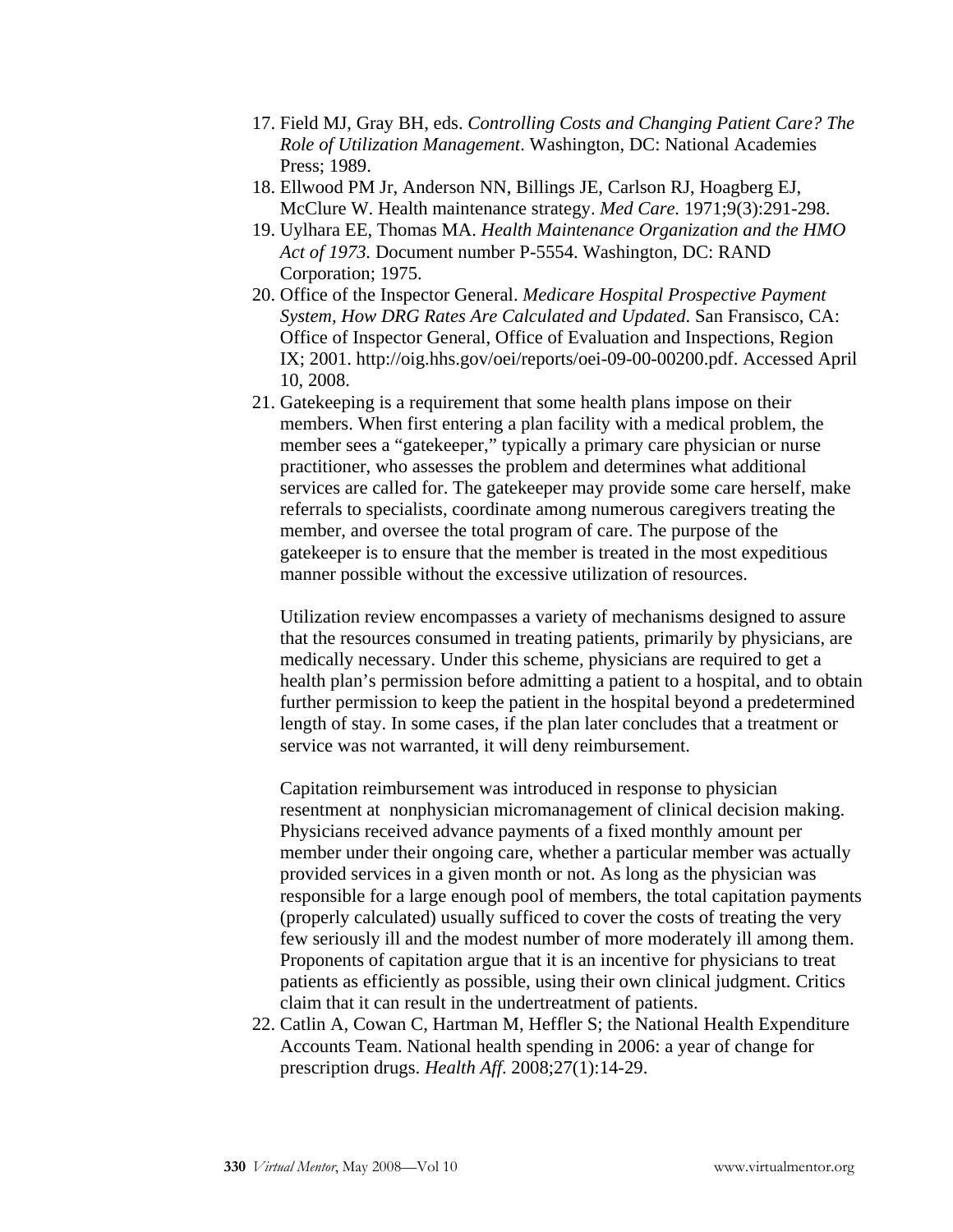http://content.healthaffairs.org/cgi/content/full/27/1/14. Accessed April 10, 2008.

23. Survey: More doctors now support national health insurance [press release]. Indianapolis, IN: Indiana University School of Medicine; April 1, 2008.

George B. Moseley III, JD, MBA, is a lecturer in health law and management in the Department of Health Policy and Management at the Harvard School of Public Health. He previously served as assistant general counsel in the Massachusetts Executive Office of Human Services and as special assistant attorney general. His research interests are in the areas of new technology adoption, strategic adaptation to rapidly changing market conditions, and revolutionary transformation of the health care industry.

*The viewpoints expressed on this site are those of the authors and do not necessarily reflect the views and policies of the AMA.*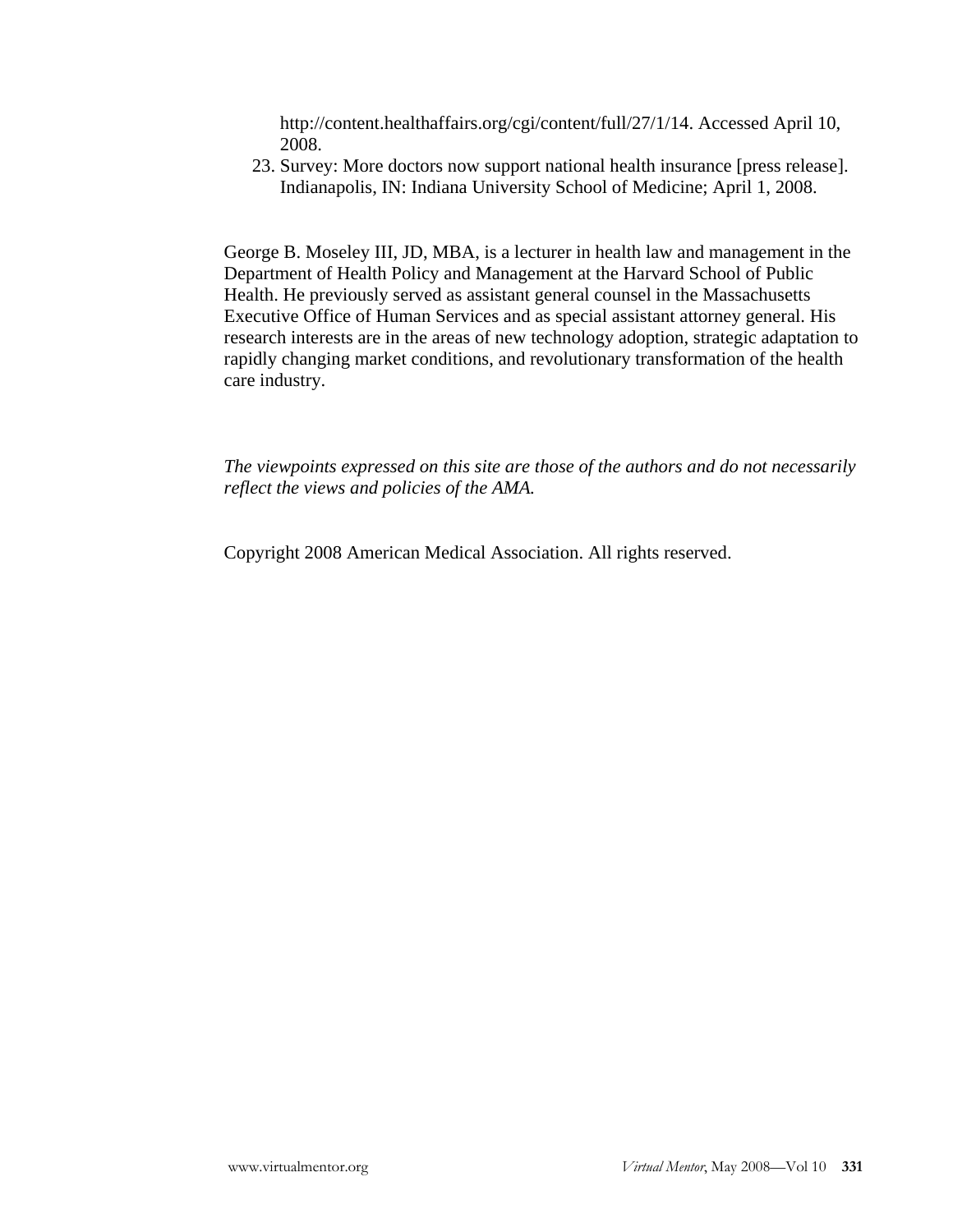American Medical Association Journal of Ethics May 2008, Volume 10, Number 5: 332-337.

## **Op-Ed The Teaching of Law in Medical Education**  Nirav D. Shah, JD

The influence of law on the practice of medicine in the United States has required physicians to become as skilled in understanding the regulatory nuances of Medicare as they are in treating diabetes. Today a physician must not only be able to communicate with patients and diagnose illness to be successful, he or she must also be well-versed at navigating the complex legal and regulatory systems that now govern what type of medical care will actually be delivered to a patient. Sadly, American medical education does an inadequate job of preparing physicians for these delivery system challenges.

Many of today's practicing physicians are ill-equipped to handle the legal, regulatory, and business realities of modern medical practice [1]. They struggle with complex reimbursement schemes and enter into contracts that are disadvantageous to their practice, at the least, and illegal at worst. Many report job dissatisfaction stemming from their confusion over Medicare statutes [2], and they frequently report feeling helpless when insurance companies deny payment for proposed care. Some surveys show that practicing physicians have a poor and often incomplete understanding of basic principles of malpractice law [3]. They often learn the bare necessities of managing a medical practice "on the job" or from colleagues who themselves have suffered first-hand from various pitfalls [4], and, as a result, they expose themselves to staggering liability. Physicians also report an inability to navigate the legal system and a persistent fear of lawsuits [5, 6]. Surveys show that physicians are ignorant of even basic risk-management principles such as when to disclose a patient's infectious disease status [7] and how to manage obligations to adolescent patients [8].

But physicians themselves are not solely to blame for this lack of knowledge. Much of the fault lies with the medical education system. Medical education in the United States does a poor job of training physicians about the legal realities of medical practice. Influenced by the bioethics movement of the last 3 decades, medical schools and residency programs have incorporated formal ethics education into the curriculum, but they have yet to formalize any instruction in the malpractice, business, and regulatory issues that dominate medicine. This tradeoff—emphasizing ethics rather than law—results in a system with precisely the wrong priorities. Few ethical dilemmas faced by physicians require specific ethics training to resolve, but every physician will face some legal dispute where an awareness of the issues and how to approach them would be invaluable.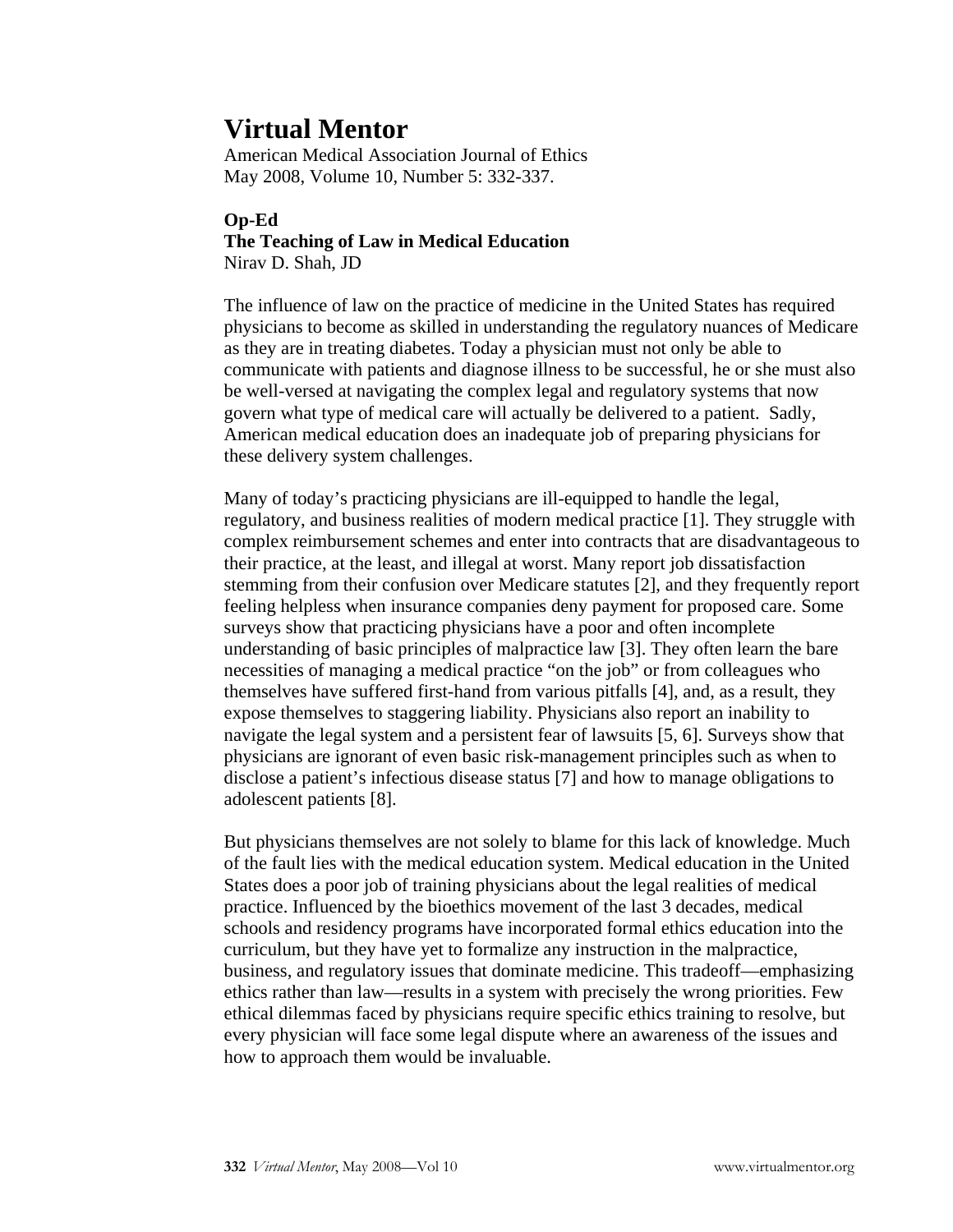Evidence that training in ethics changes medical students' behavior is weak [9, 10], whereas even a brief exposure to legal issues can improve physician compliance and, ultimately, professionalism. Medical schools and residency programs should consider law as the cornerstone for teaching ethics. To be sure, the goal is *not* to turn young doctors into amateur attorneys. Rather, it is to educate physicians about the legal backdrop of the regulatory, business, malpractice, and ethical questions they will surely face.

#### **The Current State of Legal Education in Medical Curricula**

Presently only 37 percent of U.S. medical schools offer formalized coursework dealing with the legal or regulatory issues in medicine [11]. Several schools incorporate "medical jurisprudence" into another course, typically the first-year ethics or a health economics course [11]. Yet even when law and legal issues are raised, the discussion focuses on malpractice as opposed to regulatory and enforcement issues.

Medical students are clamoring for more exposure to law and medicine [11]. The same survey that showed that less 37 percent of medical schools teach law and medicine in any formal way also found that 82 percent of medical students wished their medical school offered a class on "legal pitfalls in practice" [11]. Why the discrepancy between demand and supply? For one thing, it is difficult to find qualified health law professors to teach in medical schools. The field is highly specialized, and attorneys who possess the interest and professional qualifications are scarce. Further, it has been my experience that there is a reluctance within medicine to discuss practical legal and business realities of medicine—particularly when teaching medical students. For example, when the patient-physician relationship is discussed in ethics classes, the degree to which fear of malpractice might drive patient care is minimized.

#### **Consequences**

The lack of legal exposure in medical education carries consequences. For one, it leads to a deep suspicion and mistrust among physicians of the legal and regulatory systems. It has also been shown that physicians who don't understand the broad strokes of the legal landscape are prone to make risk-management decisions based on lore rather than fact—leading to the much-maligned practice of "defensive medicine" [12]. And defensive medicine carries its own costs, financial and otherwise. It leads to unnecessary testing, hospitalizations, and potentially harmful false-positives [13, 14]. In an era where evidence-based medicine is the basis for the standard of care, physicians who practice defensive medicine out of a misunderstanding of the law do a disservice to their patients.

Law, then, should form the framework for ethics education. Not everyone agrees. Sokol, for example, argues that "law often represents the lowest acceptable measure of morality" [15]. That is perhaps true, but it doesn't alter the argument for teaching law. If anything, the statement that law is the "lowest measure of morality" only means students should know about the law's contours so that they can strive for a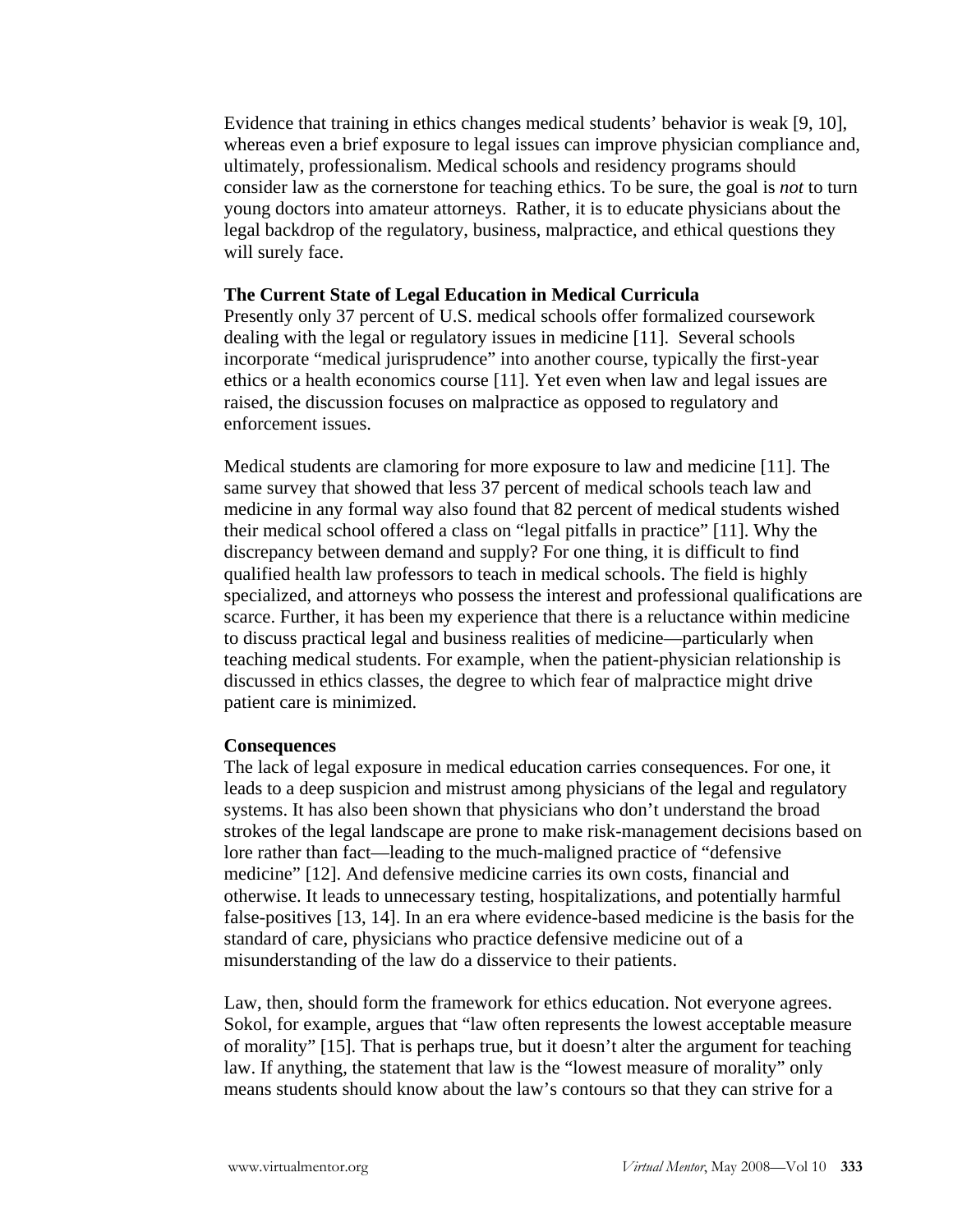higher mark. Law sets the floor of acceptable behavior, so talking about ethical responsibilities without knowing that minimum standard is unhelpful. To be sure, physicians should not equate ethical behavior solely with what the law allows. Rather, they should base their behavior on an ethical code they feel comfortable with—whether personal or professional. But without first knowing what the low point of acceptable behavior is, it's impossible to aim higher.

#### **Proposal**

A medical school curriculum that addresses the legal context of medical practice should focus on raising awareness of a wide range of subjects and should train students to recognize areas where medical practice and law can come into conflict. Such a curriculum should aim to give medical students concrete tools with which to enter medical practice, with the hope that these tools will help them avoid common legal pitfalls [16].

A legal medicine curriculum should be broadly divided into three main areas of interest: laws pertaining to the practice of medicine, laws pertaining to ethical conduct, and regulation.

*Laws pertaining to the practice of medicine*. This area includes topics such as negligence, standards of care, malpractice, and HIPAA (the Health Information Portability and Accountability Act). These subjects are the most relevant to physicians' daily practice and are also the areas where myth often parades as fact. An examination of the laws that pertain to medical practice should begin by introducing basic concepts from tort law, such as duty to patients, breach of duty, causation of injury, and damages, and then move on to more detailed topics such as risk management and documentation. The legal aspects of the patient-physician relationship should also be covered. In particular, this curriculum should address questions about when a patient-physician relationship legally begins, how to "fire" patients, and how to manage and disclose medical errors. In my experience as a teaching assistant for first-year medical student ethics courses, the concerns that give the students the most distress are, not surprisingly, the questions that ethics teaching poorly equips them to handle [17].

*Laws pertaining to ethical conduct.* By "the law of ethics" I refer to the jurisprudence behind prominent ethical debates. For example, it's difficult to fully appreciate a physician's role in the debates surrounding end-of-life care without first understanding the legal definitions of death, brain death, assisted suicide, and futility. These areas are deeply rooted in law, and, if they are viewed as purely ethical decisions, the role that courts and legislatures have played in their evolution is overlooked.

Topics that have a clear ethics component are often informed by a wide body of law ranging from legislative statutes and agency regulations to judicial opinions. Though the law does not answer many thorny dilemmas such as how transplantable organs should be distributed, it does provide parameters within which the debate should take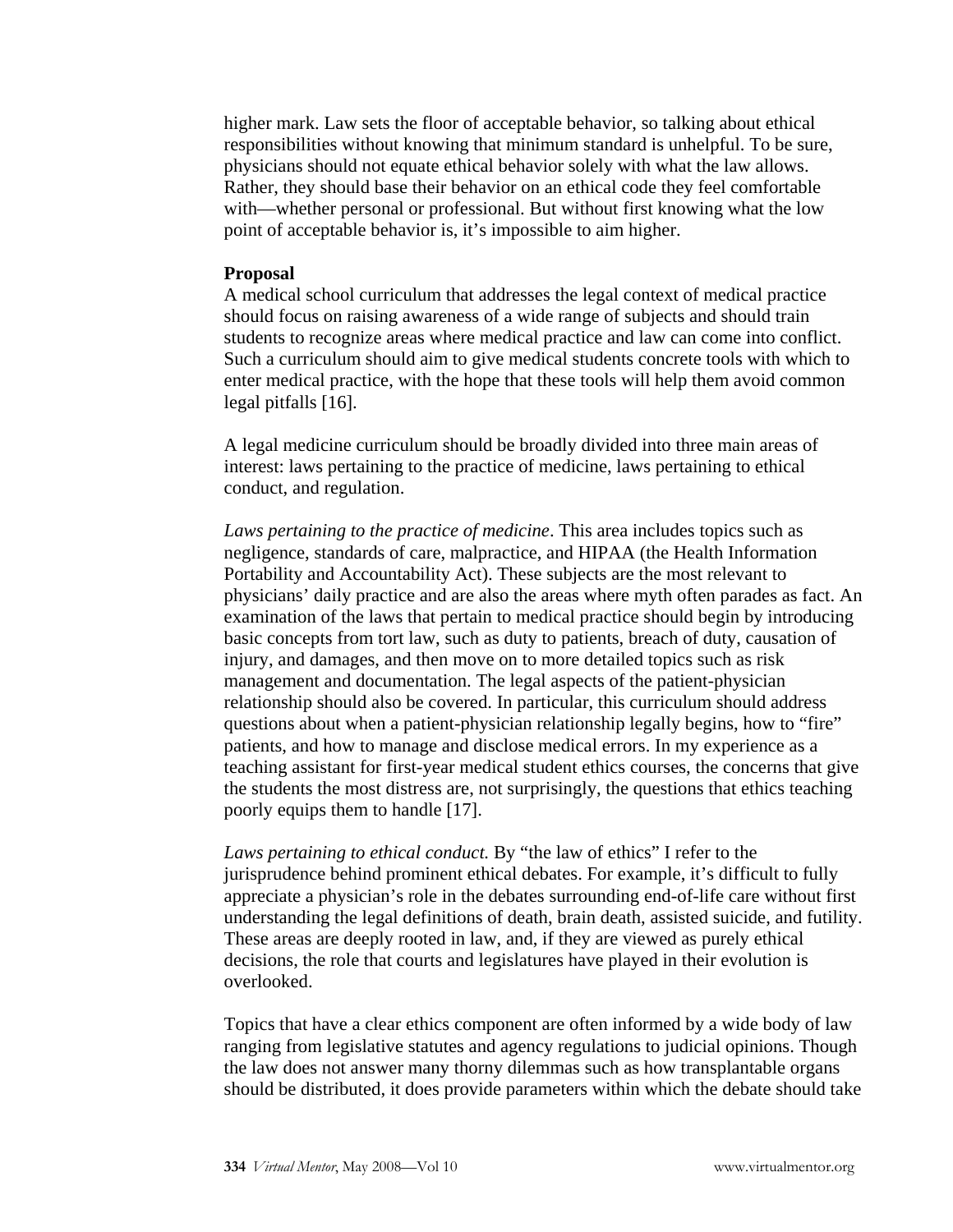place. For example, recent changes to the National Organ Transplant Act have legalized the previously contentious issue of "kidney swapping" [18]. While the legalization of such a swap doesn't eliminate the ethical question of whether such the swap *should* be allowed, it does refocus the debate on how the procedure might be carried out.

*Regulation.* Regulation cuts the broadest swath in medical jurisprudence, encompassing all areas where the government interacts with and regulates the practice of medicine [19]. While physicians typically conceive of "the law" mostly in terms of malpractice, the law that they will interact with most during their careers is in the form of regulation. Regulatory agencies from the FDA to the Department of Justice exercise great power over the practice of medicine in the United States. Statutes like the False Claims Act and the Stark Laws control billing and referral matters, antitrust laws govern physician practices and investment ventures, federal prescribing guidelines govern how physicians can prescribe controlled substances. Yet health law courses seldom address these topics, even though they are arguably more important than malpractice.

#### **Conclusions**

The current system of medical education fails medical students and trainees by not providing any systematic approach to thinking about the legal issues they will face. Many curricula focus, instead, on ethics, which leaves students without clear guidance on the legal matters they will certainly encounter. While ethics education is important, it should be taught in concert with law. Students should leave medical school with an appreciation for how the legal system works and how to navigate it. Such awareness may lead to fewer decisions made on the basis of myth and greater comfort in practicing evidence-based medicine over defensive medicine.

#### **Notes and References**

- 1. Horn C, Caldwell DH Jr, Osborn DC. *Law for Physicians: An Overview of Medical Legal Issues*. Chicago, IL: American Medical Association; 2000:1-4.
- 2. Leigh JP, Kravitz RL, Schembri M, Samuels SJ, Mobley S. Physician career satisfaction across specialties. *Arch Intern Med.* 2002;162(14):1577-1584.
- 3. Liang BA. Medical malpractice: do physicians have knowledge of legal standards and assess cases as juries do? *U Chicago Law School Roundtable*. 1996;3:59-111.
- 4. Noah L. Medical education and malpractice: what's the connection? *Health Matrix Clevel.* 2005;15(1):149-163.
- 5. Studdert DM, Mello MM, Sage WM, et al. Defensive medicine among highrisk specialist physicians in a volatile malpractice environment. *JAMA.*  2005;293(21)2609-2617.
- 6. Joint Commission on Accreditation of Healthcare Organizations. *Health Care at the Crossroads: Strategies for Improving the Medical Liability System and Preventing Patient Injury*. Oakbrook, IL: Joint Commission on Accreditation of Healthcare Organizations; 2005.

http://www.jointcommission.org/NR/rdonlyres/167DD821-A395-48FD-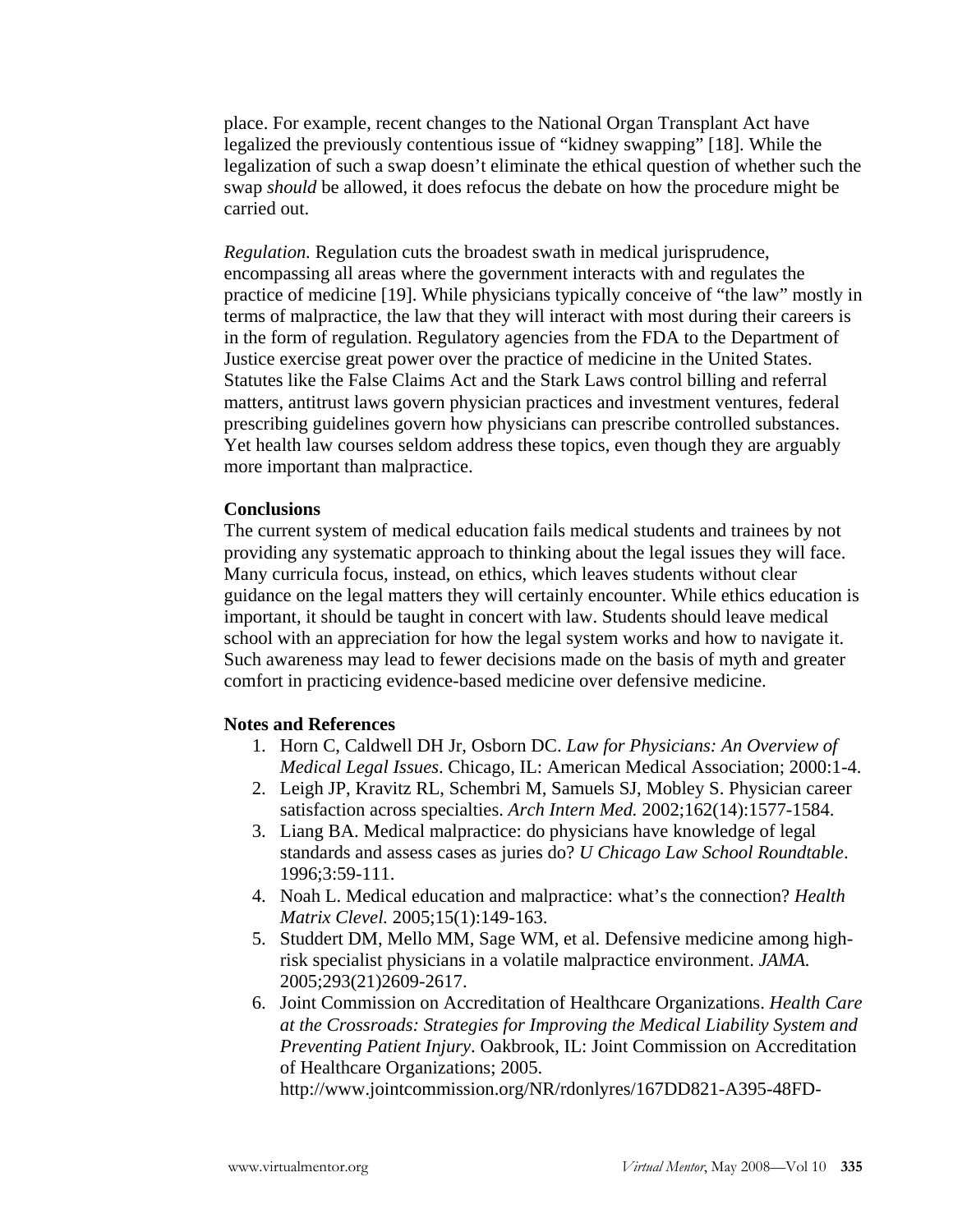87F9-6AB12BCACB0F/0/Medical\_Liability.pdf. Accessed April 16, 2008.

- 7. Thomas M, Rogers R, Maclean R. Physician perceptions and knowledge of the legal and ethical issues regarding HIV/AIDS confidential disclosure in managing persons with HIV/AIDS at an academic medical center (AMC)*. The Internet Journal of Law, Healthcare and Ethics.* 2003;1(2). http://www.ispub.com/ostia/index.php?xmlFilePath=journals/ijlhe/vol1n2/hiv .xml. Accessed April 16, 2008.
- 8. Rock EM, Simmons PS. Physician knowledge and attitudes of Minnesota laws concerning adolescent health care. *J Pediatr Adolesc Gynecol*. 2003;16(2):101-108.
- 9. Goldie J, Schwartz L, McConnachie A, Morrison J. The impact of three years' ethics teaching, in an integrated medical curriculum, on students' proposed behaviour on meeting ethical dilemmas. *Med Educ.* 2002;36(5): 489-497.
- 10. For a discussion of analysis of baseline professionalism criteria, see Phelan S, Obenshain SS, Galey WR. Evaluation of noncognitive professional traits of medical students. *Acad Med.* 1993;68(10):799-803. For a philosophical argument against the utility of ethics, see, Posner RA. *The Problematics of Moral and Legal Theory.* Cambridge, MA: Harvard University Press; 1999:3- 90.
- 11. Most med students vote for health care, tolerate drug reps. *The New Physician.* October 2007:6. For purposes of this article, the term "legal" is taken to include medical malpractice issues, the law of typical "ethics" issues such as end-of-life care and abortion, and regulatory training in areas such as reimbursement systems, the False Claims Act and anti-kickback legislation.
- 12. Studdert DM, Mello MM, Sage WM, et al. Defensive medicine among highrisk specialist physicians in a volatile malpractice environment. *JAMA.* 2005;293(21):2609-2617.
- 13. US Congress, Office of Technology Assessment. *Defensive Medicine and Medical Malpractice.* OTA-H-602. Washington, DC: US Government Printing Office; 2004. http://biotech.law.lsu.edu/policy/9405.pdf. Accessed April 16, 2008.
- 14. Joint Commission Perspectives on Patient Safety. Defensive medicine: physicians' fear of lawsuits may affect treatment. *Joint Commission Resources*. 2005;5(12):5-5(1).
- 15. Sokol D. Letter to a new medical student. *The Lancet Student.* November 22, 2007. http://www.thelancetstudent.com/2007/11/22/letter-to-a-new-medicalstudent/. Accessed April 16, 2008.
- 16. For a discussion of the link between medical education and malpractice, see Noah L. Medical education and malpractice: what's the connection? *Health Matrix Clevel*. 2005;15(1):149-163.
- 17. In one instance, a student reported to me that he was told that the physicianpatient relationship begins "as soon as the patient walks into your office" (not legally true). Another student said he was told that you can only terminate care after you find the difficult patient another physician (also not true). Finally, a group of students reported that they were told that "one should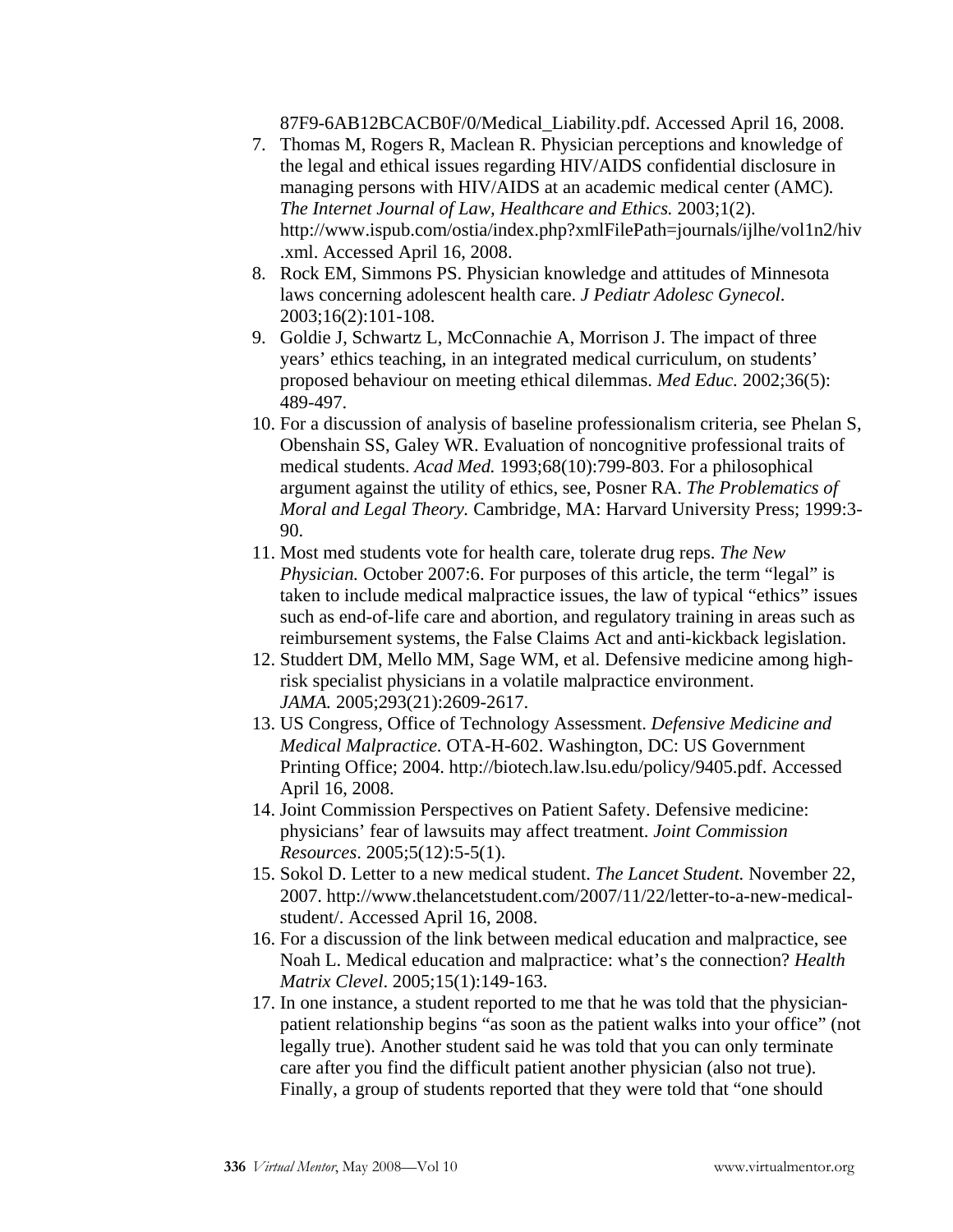always disclose all errors, no matter how small" (not necessarily legally required and, today, a matter of risk management policy and professional consensus). See, for example, Nguyen AVT, Nguyen DA. *Learning from Medical Errors: Legal Issues*. Abingdon, UK: Radcliffe Publishing LTD; 2005.

- 18. National Organ Transplantation Act. Organ procurement organizations, sec 273. http://www.optn.org/sharedcontentdocuments/nota\_as\_amended\_- \_jan\_2008.pdf. Accessed April 9, 2008.
- 19. Rosenbaum S. The impact of United States law on medicine as profession. *JAMA*. 2003;289(12):1546-1556.

Nirav D. Shah, JD, is a 2007 graduate of the University of Chicago Law School and will receive his MD from the University of Chicago Pritzker School of Medicine in June 2008.

*The viewpoints expressed on this site are those of the authors and do not necessarily reflect the views and policies of the AMA.* 

Copyright 2008 American Medical Association. All rights reserved.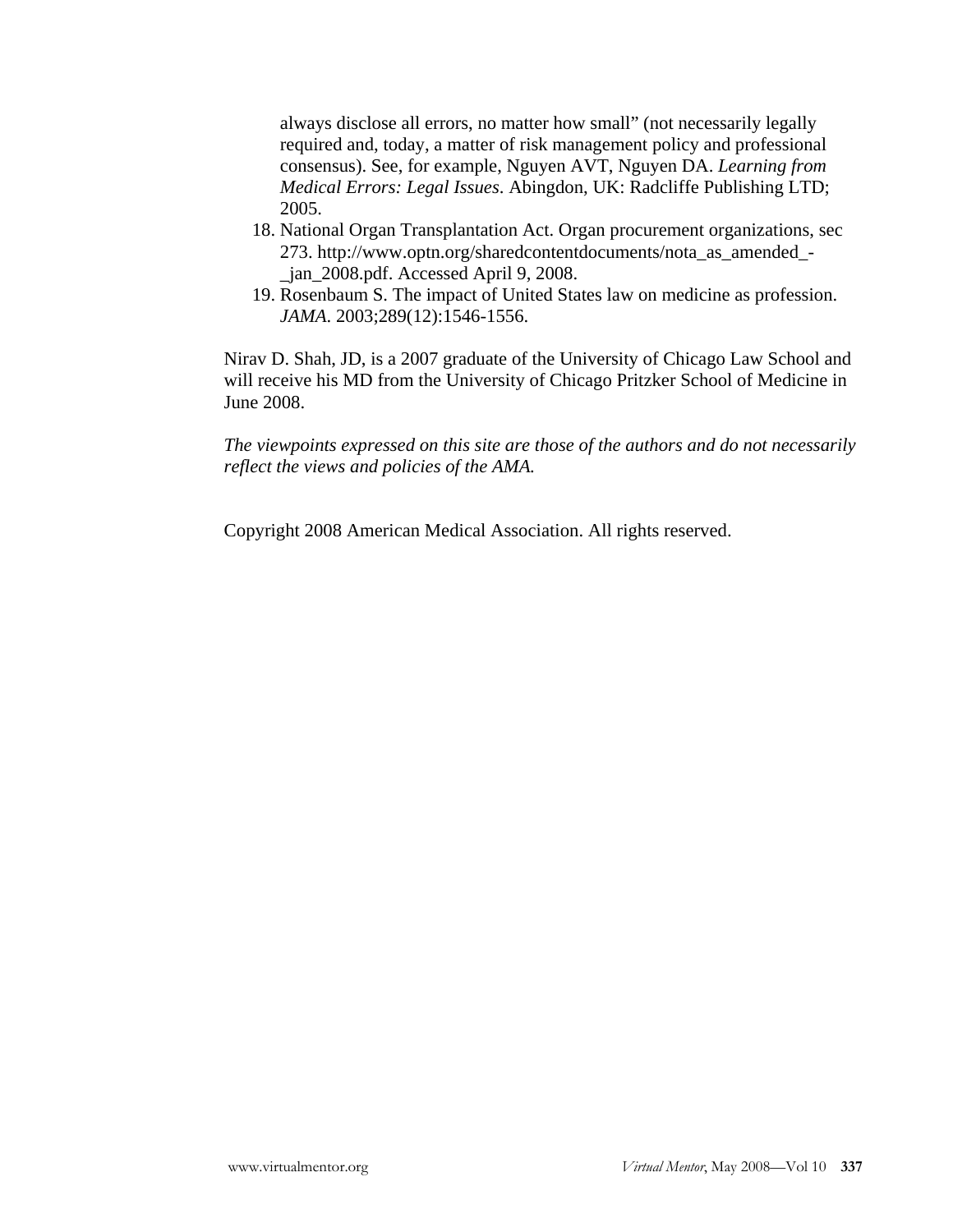# **Virtual Mentor**

American Medical Association Journal of Ethics May 2008, Volume 10, Number 5: 338-351.

### **Suggested Readings and Resources**

ACGME Outcome Project. Core competencies. http://www.acgme.org/outcome/comp/compMin.asp. Accessed March 4, 2008.

Accreditation Council for Graduate Medical Education. *Educational Innovation Project*. http://www.acgme.org/acWebsite/RRC\_140/140\_EIPindex.asp. Accessed March 15, 2008.

Accreditation Council for Graduate Medical Education. Systems-based practice. http://www.acgme.org/outcome/e-learn/introduction/SBP.html. Accessed March 15, 2008.

ACOG Committee on Practice Bulletins. ACOG Practice Bulletin No. 77: Screening for fetal chromosomal abnormalities. *Obstet Gynecol.* 2007;109(1):217-228.

*Aetna Health, Inc. v Davila*, 542 US 200 (2004).

Affeldt JE. Voluntary accreditation. *Proc Acad Polit Sci*. 1980;33(4):182-191.

Alfirevic Z, Sundberg K, Brigham S. Amniocentesis and chorionic villus sampling for prenatal diagnosis. *Cochrane Database Syst Rev*. 2003;3:CD003252.

American Board of Internal Medicine. Self-evaluation of practice performance. http://www.abim.org/moc/mocsepp.aspx. Accessed March 4, 2008.

American Medical Association. Minutes of the House of Delegates. *JAMA*. 1920;74:1317-1328.

American Medical Association. Opinion 1.02 The relation of law and ethics. *Code of Medical Ethics*. Chicago, IL: American Medical Association; 2006. http://www.amaassn.org/ama/pub/category/8312.html. Accessed January 24, 2008.

American Medical Association. Opinion 2.065 Court-initiated medical treatments in criminal cases. *Code of Medical Ethics*. Chicago, IL: American Medical Association; 2006.

American Medical Association. Opinion 8.121 Ethical responsibility to study and prevent error and harm. *Code of Medical Ethics*. Chicago, IL: American Medical Association; 2006.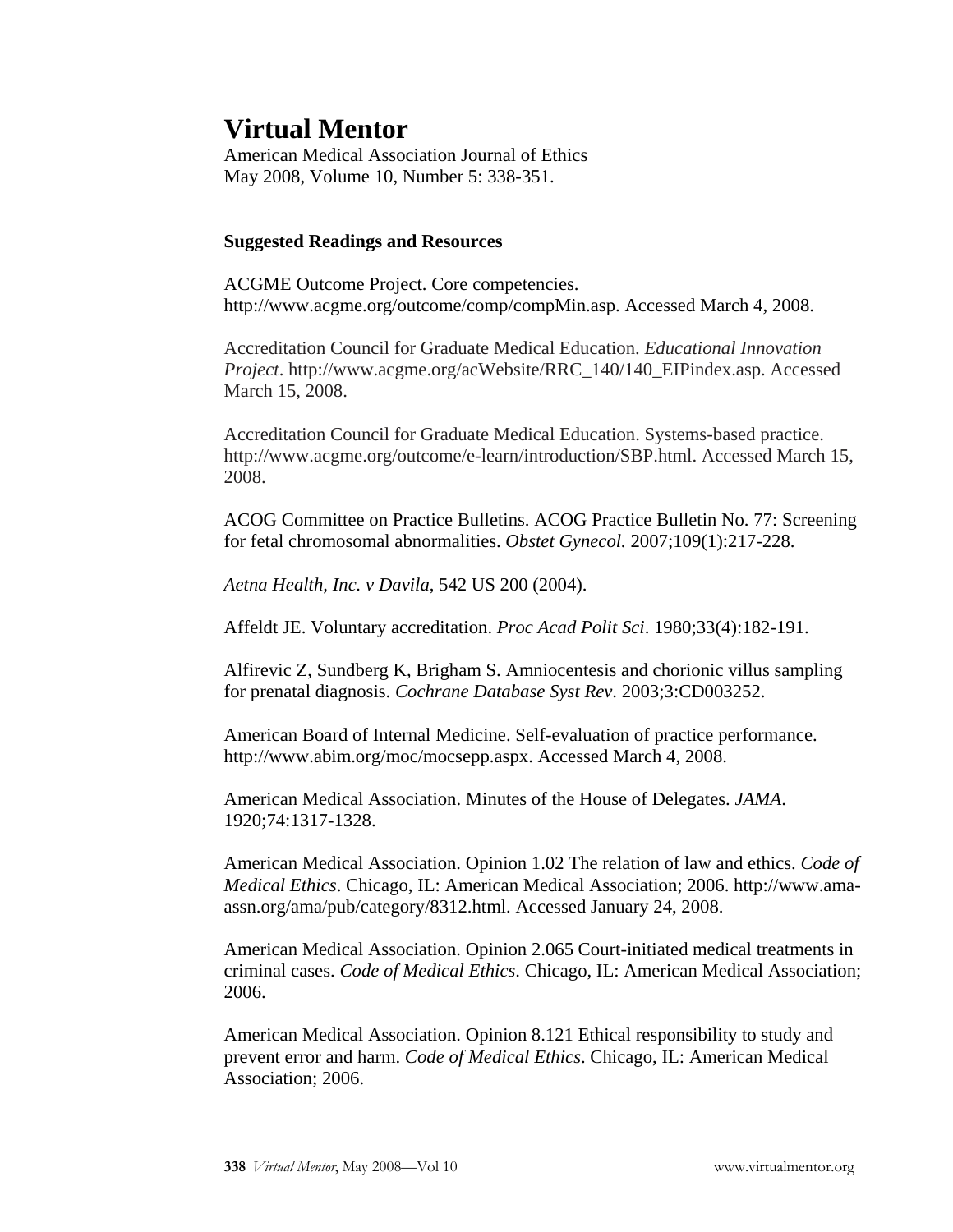American Medical Association. Resolution 11 "Secret shopper" patients. *American Medical Association House of Delegates Resolutions, Annual Meeting 2007.* Chicago, IL: American Medical Association; 2007. http://www.amaassn.org/ama1/pub/upload/mm/38/a07res.pdf. Accessed April 9, 2008.

American Medical Association. Standards of care for inmates of correctional facilities. *American Medical Association House of Delegates.* Chicago, IL: American Medical Association; 2006. http://www.amaassn.org/apps/pf\_new/pf\_online?f\_n=resultLink&doc=policyfiles/HnE/H-430.997.HTM&s\_t=H-430.997&catg=AMA/BnGnC&catg=AMA/DIR&catg=AMA/HnE&&nth=1&&st\_p  $=0$ &nth=1&. Accessed April 14, 2008.

American Society of Transplantation. *Position Statement on Transplant Tourism*. Mt Laurel, NJ: American Society of Transplantation; 2007. http://www.a-st.org/files/pdf/public\_policy/key\_position/Position\_Statement\_Transplant\_Tourism.p df. Accessed April 9, 2008.

Aristotle. *Nicomachean Ethics*. Martin Ostwald, tr. Upper Saddle River, NJ: Prentice Hall; 1999:141-142.

Associated Press. VA patient has wrong testicle removed. *CBS News.* April 4, 2007. http://www.cbsnews.com/stories/2007/04/04/ap/strange/main2649954.shtml. Accessed April 2, 2008.

Baicker K, Buckles KA, Chandra A. Geographic variation in the appropriate use of cesarean delivery. *Health Aff (Millwood)*. 2006;25(5):w355-367. http://content.healthaffairs.org/cgi/content/full/25/5/w355. Accessed April 8, 2008.

Batalden PB, Davidoff F. What is "quality improvement" and how can it transform healthcare? *Qual Saf Health Care*. 2007;16(1):2-3.

Bates DW, Teich JM, Lee J, et al. The impact of computerized physician order entry on medication error prevention. *J Am Med Inform Assoc*. 1999;6(4):313-321.

Beazley S. *Eight Decades of Health Care*. Chicago, IL: Hospital and Health Networks; 2007.

http://www.hhnmag.com/hhnmag\_app/jsp/articledisplay.jsp?dcrpath=HHNMAG/Art icle/data/01JAN2007/0701HHN\_FEA\_80\_Anniv&domain=HHNMAG. Accessed April 10, 2008.

Bodenheimer T, Wagner EH, Grumbach K. Improving primary care for patients with chronic illness. *JAMA*. 2002;288(14):1775-1779.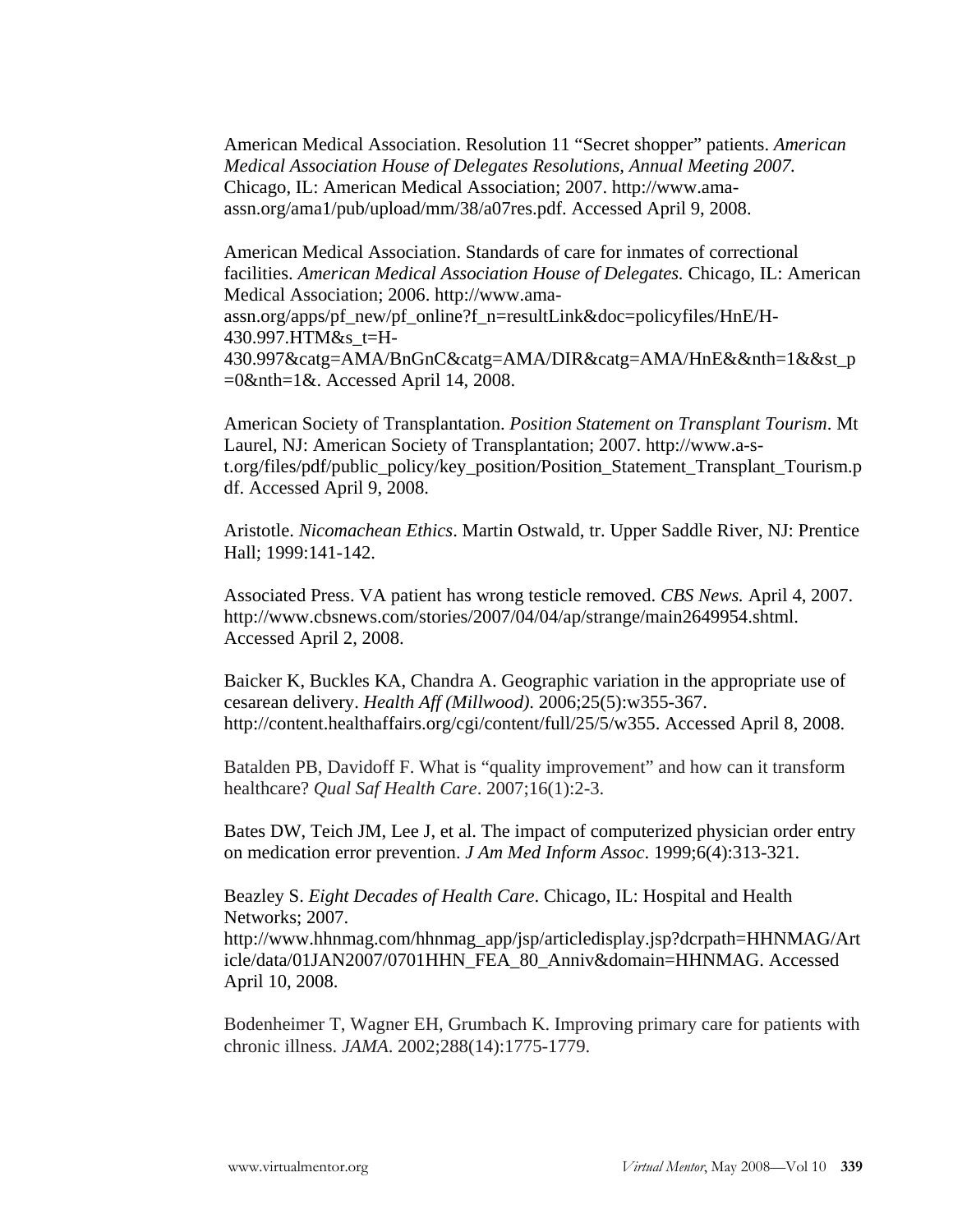Bodenheimer T, Wagner EH, Grumbach K. Improving primary care for patients with chronic illness: the chronic care model, part 2. *JAMA*. 2002;288(15):1909-1914.

Boothman RC. Apologies and a strong defense at the University of Michigan Health System. *Physician Exec*. 2006;32(2):7-10.

Bramstedt KA, Xu J. Checklist: passport, plane ticket, organ transplant. *Am J Transplant*. 2007;7(17):1698-1701.

Brennan TA, Leape LL, Laird NM, et al. Incidence of adverse events and negligence in hospitalized patients. Results of the Harvard Medical Practice Study I. *N Engl J Med*. 1991;324(6):370-376.

Brinker PA, Burley W. The Hill-Burton Act: 1948-1954. *Rev Econ Stat.*1962;44(2):208-212.

Bulger RJ. The quest for mercy: the forgotten ingredient in health care reform. *West J Med*. 1997;167(6):443-456.

Catlin A, Cowan C, Hartman M, Heffler S; the National Health Expenditure Accounts Team. National health spending in 2006: a year of change for prescription drugs. *Health Aff*. 2008;27(1):14-29. http://content.healthaffairs.org/cgi/content/full/27/1/14. Accessed April 10, 2008.

Campbell EG, Regan S, Gruen RL, et al. Professionalism in medicine: results of a national survey of physicians. *Ann Intern Med*. 2007;147(11):795-802.

Canales MT, Kasiske BL, Rosenberg ME. Transplant tourism: outcomes of United States residents who undergo kidney transplantation overseas. *Transplantation*. 2006;82(12):1658-1661.

Casalino LP. The unintended consequences of measuring quality on the quality of medical care. *N Engl J Med.* 1999;341(15):1147-1150.

Casalino LP, Elster A, Eisenberg A, Lewis E, Montgomery J, Ramos D. Will payfor-performance and quality reporting affect health care disparities? *Health Aff.*  2007;26(3):w405-414.

http://content.healthaffairs.org/cgi/content/abstract/hlthaff.26.3.w405. Accessed April 1, 2008.

Cassel CK. Quality of care and quality of training: a shared vision for internal medicine? *Ann Intern Med*. 2004;140(11):927-928.

Centers for Disease Control and Prevention. Chorionic villus sampling and amniocentesis: recommendations for prenatal counseling. *MMWR Recomm Rep*. 1995;44:1-4.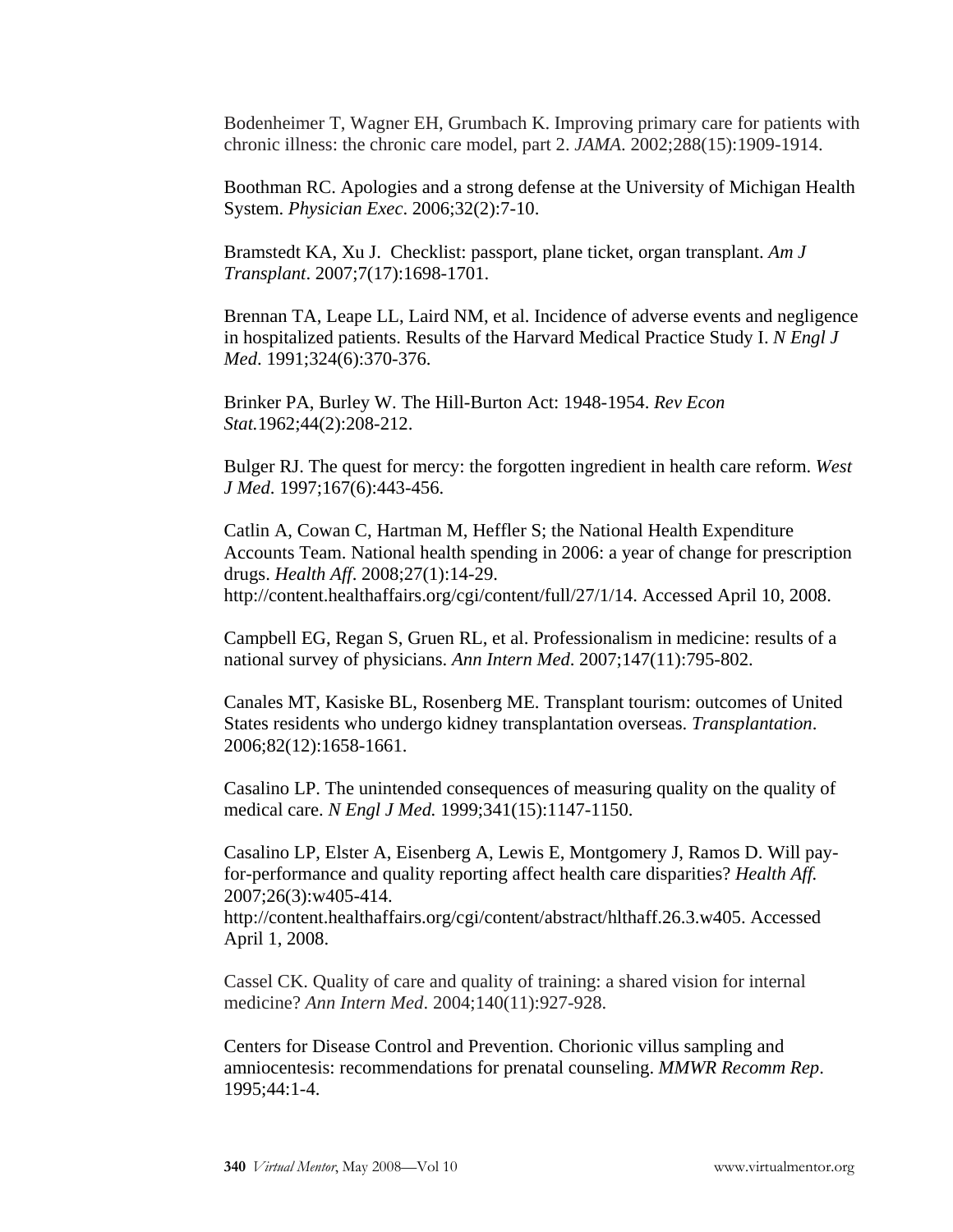Centers for Medicare and Medicaid Services. *2008 PQRI Statutory Authority*. http://www.cms.hhs.gov/PQRI/05\_StatuteRegulationsProgramInstructions.asp#asp# TopOfPage. Accessed March 4, 2008.

Centers for Medicare and Medicaid Services. *Key Milestones in CMS Programs*. http://www.cms.hhs.gov/History/Downloads/CMSProgramKeyMilestones.pdf. Accessed April 10, 2008.

Centers for Medicare and Medicaid Services. *Proposed Changes to the Hospital Inpatient Prospective Payment Systems and Fiscal Year 2008 Rates.* Washington, DC: Department of Health and Human Services, Center for Medicare and Medicaid Services; 2007. http://www.cms.hhs.gov/AcuteInpatientPPS/downloads/CMS-1533- P.pdf. Accessed April 2, 2008.

Clinton HR, Obama B. Making patient safety the centerpiece of medical liability reform. *N Engl J Med*. 2006;354(21):2205-2208.

Committee on Quality of Health Care in America. *Crossing the Quality Chasm: A New Health System for the 21st Century*. Washington, DC: National Academy Press; 2001.

Construction and application. 29 USC Chapter 18 Employee Retirement Income Security Program sec 1144(b)(2)(A).

Construction and application. 29 USC Chapter 18 Employee Retirement Income Security Program sec 1144(b)(2)(B).

Definitions. 29 USC Chapter 18 Employee Retirement Income Security Program sec  $1002(1)(A)$ .

Downey C. The spies who… *Hospital & Health Network*. July 1999:47-52.

Dunnick NR, Applegate KE, Arenson RL The inappropriate use of imaging studies: a report of the 2004 Intersociety Conference. *J Am Coll Radiol.* 2005;2(5):401-406. Dyne PL, Strauss RW, Rinnert S. Systems-based practice: the sixth core competency. *Acad Emerg Med*. 2002;9(11):1270-1277.

Ellwood PM Jr, Anderson NN, Billings JE, Carlson RJ, Hoagberg EJ, McClure W. Health maintenance strategy. *Med Care.* 1971;9(3):291-298.

Falk IS, Rorem CR, Ring MD. *The Cost of Medical Care.* Chicago, IL: University of Chicago Press; 1933:89.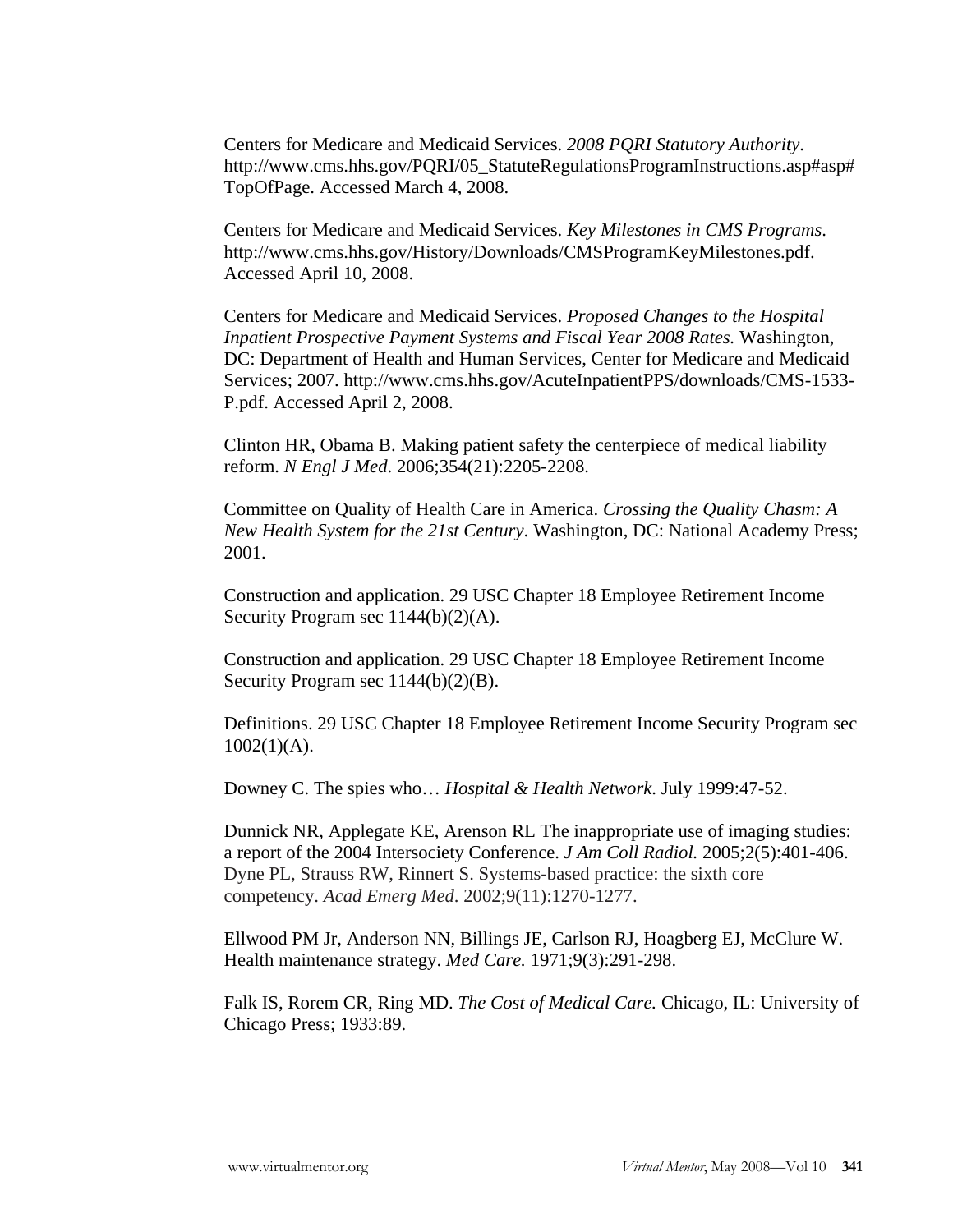False, fictitious, or fraudulent claims. 18 USC sec 287. http://www.law.cornell.edu/uscode/18/usc\_sec\_18\_00000287----000-.html. Accessed April 1, 2008.

Field MJ, Gray BH, eds. *Controlling Costs and Changing Patient Care? The Role of Utilization Management*. Washington, DC: National Academies Press; 1989.

Flexner A. *Medical Education in the United States and Canada: A Report to the Carnegie Foundation for the Advancement of Teaching.* New York, NY: Foundation for the Advancement of Teaching; 1910.

Frederick R. Professionalism and ethics in the emergency department. *Emergency Medicine Specialty Reports*. October 2003.

Gallagher TH, Studdert D, Levinson W. Disclosing harmful medical errors to patients. *N Engl J Med*. 2007;356(26):2713-2719.

Garceau O. *The Political Life of the American Medical Association*. Cambridge, MA: Harvard University Press; 1941:132.

Garman AN, Garcia J, Hargreaves M. Patient satisfaction as a predictor of return-toprovider behavior: analysis and assessment of financial implications. *Qual Manag Health Care*. 2004;13(1):75-80.

Gawande A. *Complications: A Surgeon's Notes on an Imperfect Science*. New York, NY; 2002:47-74.

Gawande A. A lifesaving checklist. *New York Times*. December 30, 2007.

Ginsburg S, Regehr G, Lingard L. The disavowed curriculum: understanding students' reasoning in professionally challenging situations. *J Gen Intern Med*. 2003;18(12):1015-1022.

Goldie J, Schwartz L, McConnachie A, Morrison J. The impact of three years' ethics teaching, in an integrated medical curriculum, on students' proposed behaviour on meeting ethical dilemmas. *Med Educ.* 2002;36(5): 489-497.

Goldmann D. System failure versus personal accountability—the case for clean hands. *N Engl J Med.* 2006;355(2):121-123.

Goodwin M. *Black Markets: The Supply and Demand of Body Parts*. New York, NY: Cambridge University Press; 2006.

Hafferty FW, Franks R. The hidden curriculum, ethics teaching, and the structure of medical education. *Acad Med*. 1994;69(11):861-871.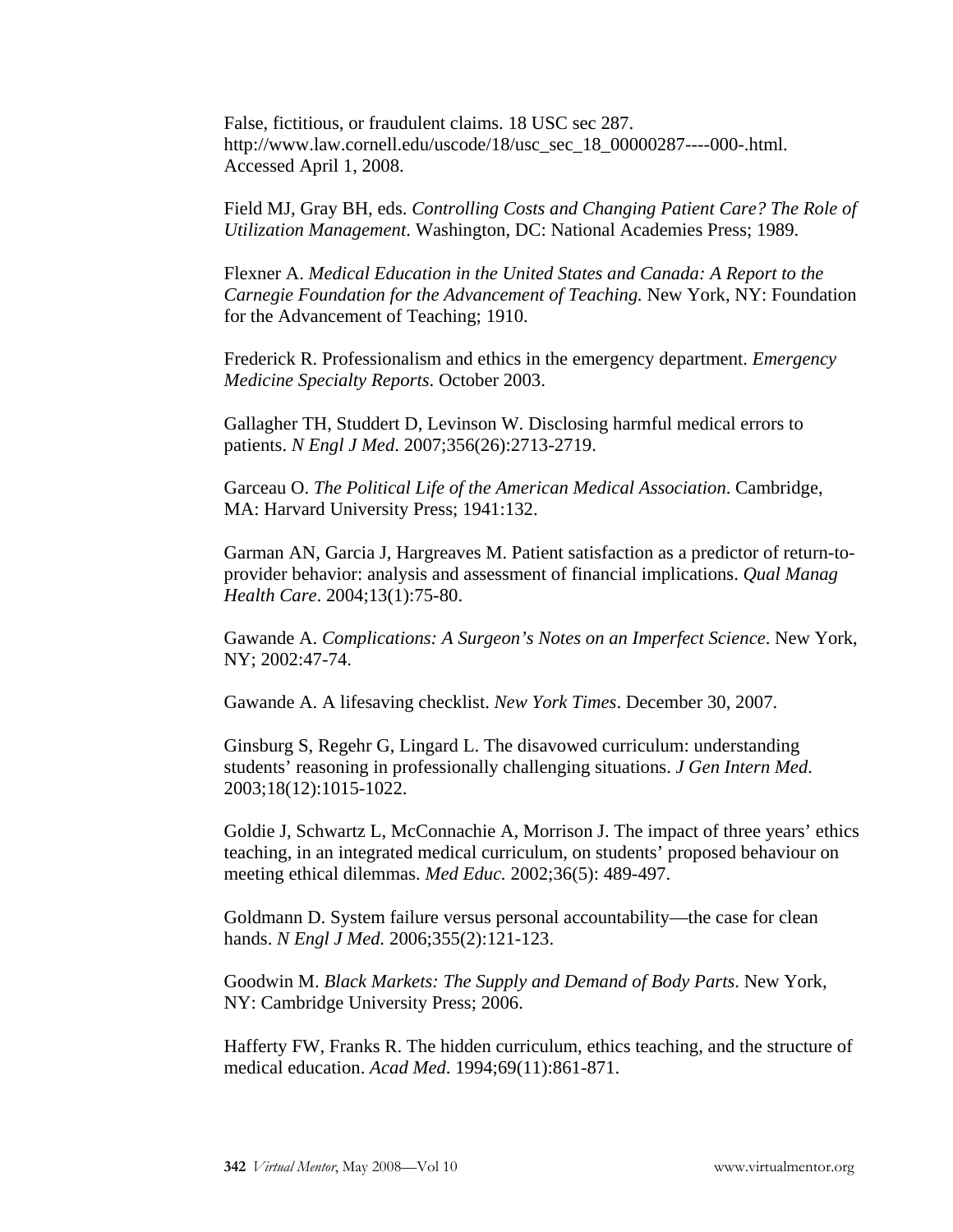Hall MA, Bobinski MA, Orentlicher D. *Medical Liability and Treatment Relationships*. New York, NY: Aspen Publishers, Inc; 2005:72-176.

Hayward RA, Hofer TP. Estimating hospital deaths due to medical errors: preventability is in the eye of the reviewer. *JAMA*. 2001;286(4):415-420.

*Hearing Before the Committee on Finance, U.S. Senate, 109th Congress, 1st Sess* (2005) (testimony of Leslie G. Aronovitz, director, health care, GAO). http://www.gao.gov/new.items/d05855t.pdf. Accessed April 1, 2008.

Horn C, Caldwell DH Jr, Osborn DC. *Law for Physicians: An Overview of Medical Legal Issues*. Chicago, IL: American Medical Association; 2000:1-4.

Illinois Secretary of State. *Life Goes On—New Organ/Tissue Donor Registry*. https://www.ilsos.gov/organdonorregister/. Accessed March 4, 2008.

Joint Commission on Accreditation of Healthcare Organizations. *Health Care at the Crossroads: Strategies for Improving the Medical Liability System and Preventing Patient Injury*. Oakbrook, IL: Joint Commission on Accreditation of Healthcare Organizations; 2005. http://www.jointcommission.org/NR/rdonlyres/167DD821- A395-48FD-87F9-6AB12BCACB0F/0/Medical\_Liability.pdf. Accessed April 16, 2008.

Joint Commission Perspectives on Patient Safety. Defensive medicine: physicians' fear of lawsuits may affect treatment. *Joint Commission Resources*. 2005;5(12):5-  $5(1)$ .

Kachalia A, Shojania KG, Hofer TP, Piotrowski M, Saint S. Does full disclosure of medical errors affect malpractice liability? The jury is still out. *Jt Comm J Qual Saf.* 2003;29(10):503-511.

Kaiser Commission on Medicaid and the Uninsured. *Medicaid: A Primer*. Washington, DC: Henry J. Kaiser Family Foundation; 2005. http://www.kff.org/medicaid/upload/7334%20Medicaid%20Primer\_Final%20for%2 0posting-3.pdf. Accessed April 1, 2008.

Kaldjian LC, Jones EW, Wu BJ, Forman-Hoffman VL, Levi BH, Rosenthal GE. Disclosing medical errors to patients: attitudes and practices of physicians and trainees. *J Gen Intern Med*. 2007;22(7):988-996.

Katz DA, Williams GC, Brown RL, et al. Emergency physicians' fear of malpractice in evaluating patients with possible acute cardiac ischemia. *Ann Emerg Med*. 2005;46(6):525-533.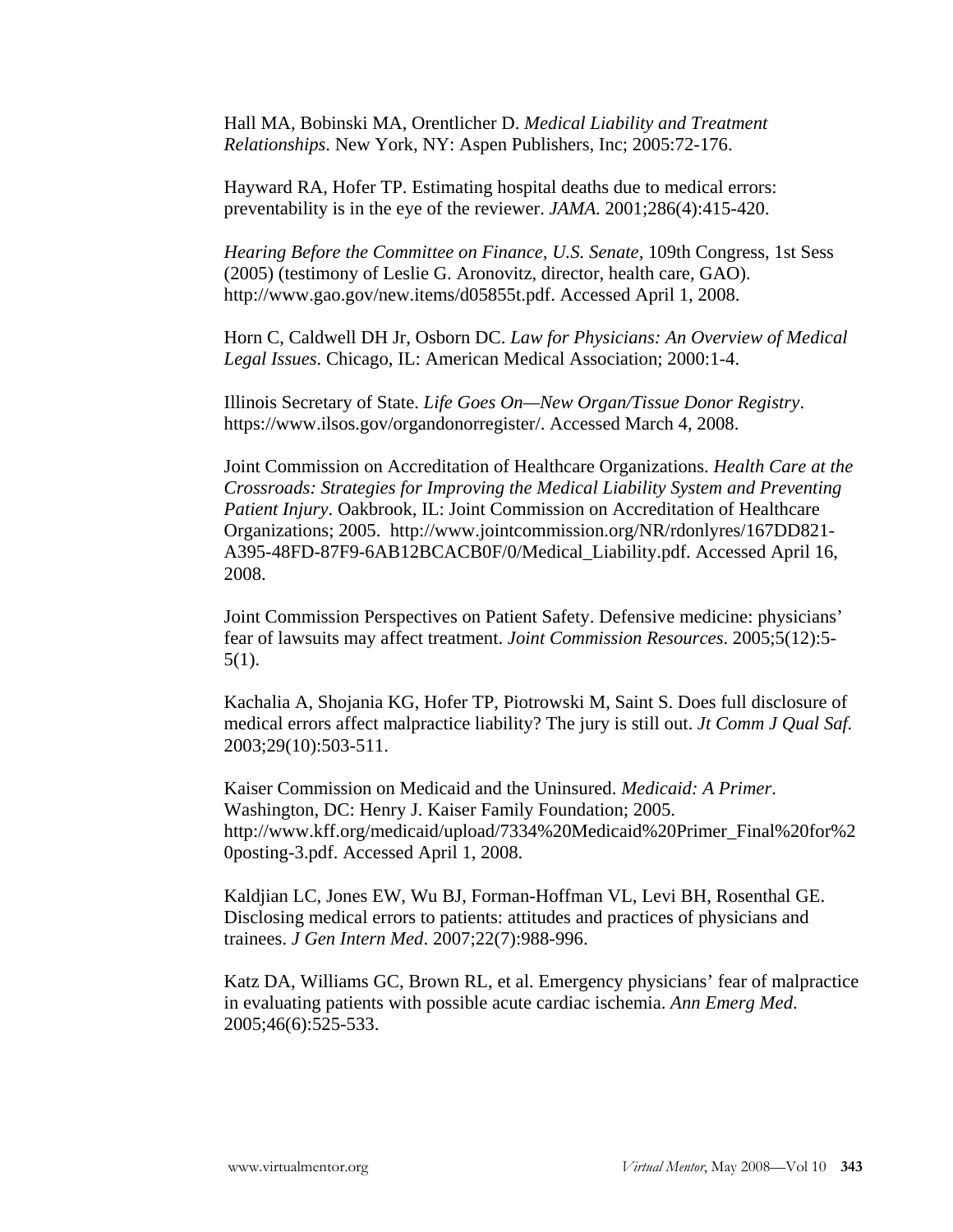Kimmel PL, Patel SS. Quality of life in patients with chronic kidney disease: focus on end-stage renal disease treated with hemodialysis. *Semin Nephrol*. 2006;26(1):68- 79.

Kirsh SR, Aron DC. Integrating the chronic-care model and the ACGME competencies: using shared medical appointments to focus on systems-based practice. *Qual Saf Health Care*. 2008;17(1):15-19.

Klevens RM, Edwards JR, Richards CL Jr, et al. Estimating health care-associated infections and deaths in U.S. hospitals, 2002. *Public Health Rep.* 2007;122(2):160- 166.

Kohn LT, Corrigan JM, Donaldson MS, eds. *To Err Human: Building a Safer Health System*. Washington, DC: National Academies Press; 2000.

Komarek AG. Professional shopping of hospital services: an analysis of sub rosa investigative methods in determination of quality. *J Nurse Care Qual*. 1996;11(1):44-45.

Kraman SS, Hamm G. Risk management: extreme honesty may be the best policy. *Ann Intern Med*. 1999;131(12):963-967.

Kristein MM, Arnold CB, Wynder FL. Health economics and preventive care. *Science.* 1977;195(4277):457-462.

Langley GL, Nolan KM, Norman CL, Provost LP, Nolan TW. *The Improvement Guide: A Practical Approach to Enhancing Organizational Performance.* New York, NY: Jossey-Bass Publishers; 1996.

Leape LL, Brennan TA, Laird NM, et al. Nature of adverse events in hospitalized patients. Results of the Harvard Medical Practice Study II. *N Engl J Med*. 1991;324(6):377-384.

Leigh JP, Kravitz RL, Schembri M, Samuels SJ, Mobley S. Physician career satisfaction across specialties. *Arch Intern Med.* 2002;162(14):1577-1584.

Leland RG. Prepayment plans for hospital care. *JAMA.* 1933;100:113-117.

Levinson W, Gallagher TH. Disclosing medical errors to patients: a status report in 2007. *CMAJ*. 2007;177(3):265-267.

Liang BA. Medical malpractice: do physicians have knowledge of legal standards and assess cases as juries do? *U Chicago Law School Roundtable*. 1996;3:59-111.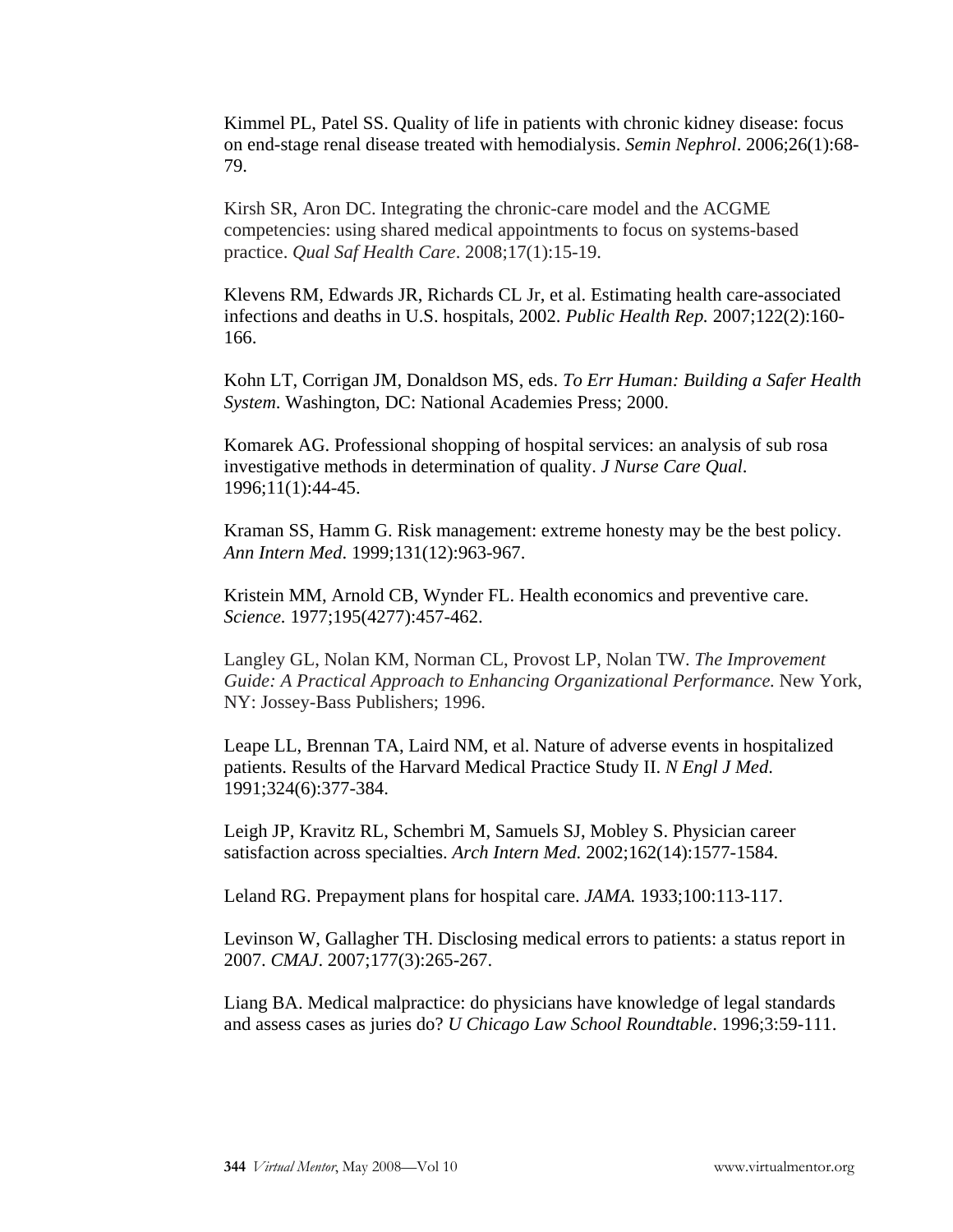Liang BA, Ren L. Medical liability insurance and damage caps: getting beyond band aids to substantive systems treatment to improve quality and safety in healthcare. *Am J Law Med*. 2004;30(4):501-541.

Liebman CB, Hyman CS. A mediation skills model to manage disclosure of errors and adverse events to patients. *Health Aff (Millwood)*. 2004;23(4):22-32.

Lindenauer PK, Remus D, Roman S, et al. Public reporting and pay for performance in hospital quality improvement. *N Engl J Med.* 2007;356(5):486-496.

Lynn J, Baily MA, Bottrell M, et al. The ethics of using quality improvement methods in health care. *Ann Intern Med*. 2007;146(9):666-673.

Klein J. *For All These Rights: Business, Labor, and the Shaping of America's Public-Private Welfare State*. Princeton, NJ: Princeton University Press; 2003:204- 257.

Malone RE. Policy as product: morality and metaphor in health policy discourse. *Hastings Cent Rep*. 1999;29(3):16-22.

Matas AJ. Design of a regulated system of compensation for living kidney donors. *Clin Transplant*. February 13, 2008 (epub ahead of print).

Matas AJ, Schnitzler M. Payment for living donor (vendor) kidneys: a costeffectiveness analysis. *Am J Transplant*. 2004;4(2):216-221.

Mazor KM, Reed GW, Yood RA, Fischer MA, Baril J, Gurwitz JH. Disclosure of medical errors: what factors influence how patients respond? *J Gen Intern Med.* 2006;21(7):704-710.

McDonald CJ, Weiner M, Hui SL. Deaths due to medical errors are exaggerated in Institute of Medicine report. *JAMA*. 2000;284(1):93-95.

Medical Professionalism Project. Medical professionalism in the new millennium. *Ann Intern Med*. 2002;136(3):243-246.

Minnesota Department of Health. *Adverse Health Events in Minnesota.* St. Paul, MN: Division of Health Policy; 2007.

http://www.health.state.mn.us/patientsafety/ae/aereport0107.pdf. Accessed April 2, 2008.

Most med students vote for health care, tolerate drug reps. *The New Physician.* October 2007:6.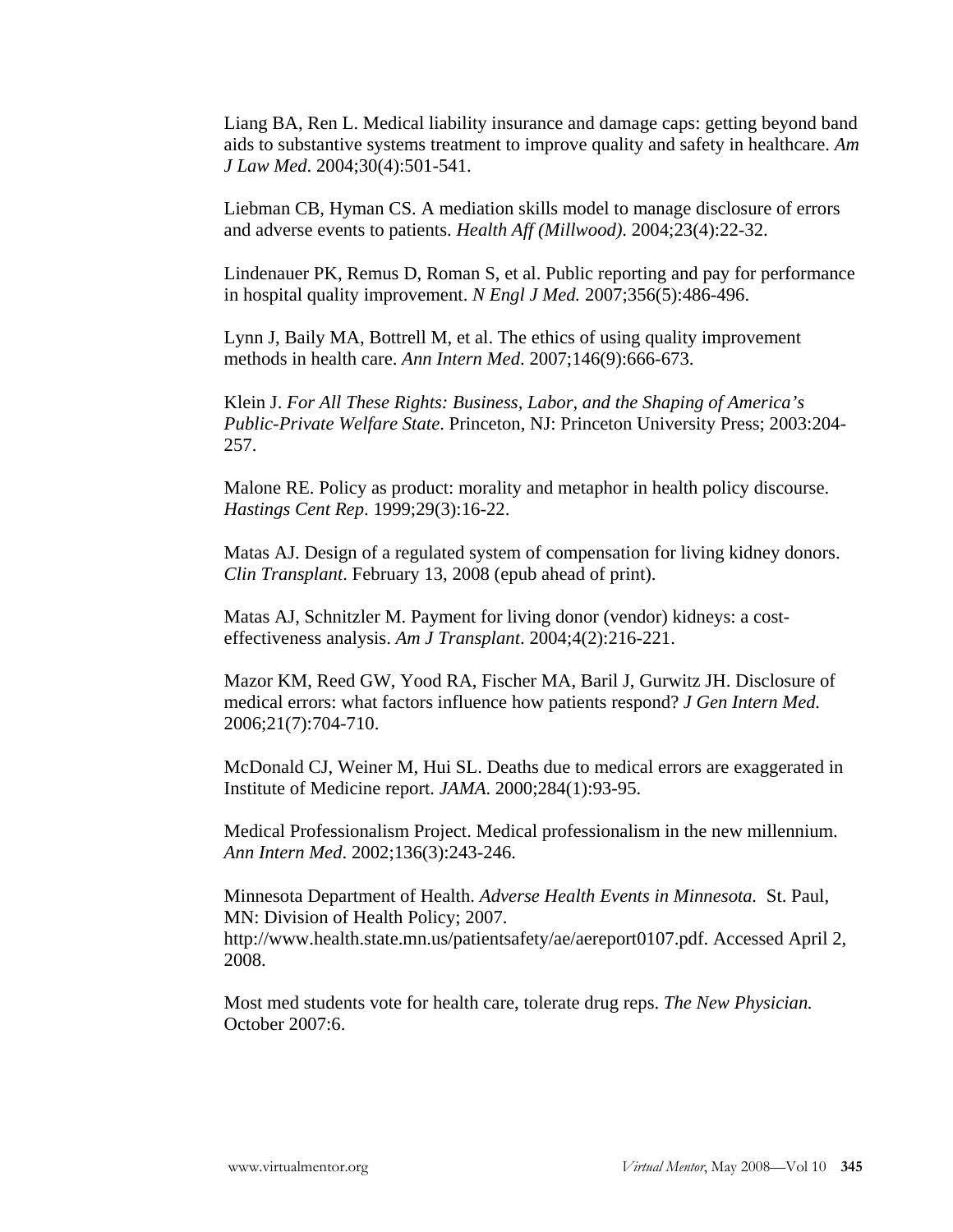Mujezinovic F, Alfirevic Z. Procedure-related complications of amniocentesis and chorionic villus sampling: a systematic review. *Obstet Gynecol*. 2007;110(3):687- 694.

National Kidney Foundation. *K/DOQI Clinical Practice Guidelines for Chronic Kidney Disease: Evaluation, Classification, and Stratification.*  http://www.kidney.org/professionals/Kdoqi/guidelines\_ckd/p6\_comp\_g12.htm. Accessed February 6, 2008.

National Organ Transplantation Act. Organ procurement organizations, sec 273. http://www.optn.org/sharedcontentdocuments/nota\_as\_amended\_-\_jan\_2008.pdf. Accessed April 9, 2008.

National Quality Forum. *Safe Practices for Better Healthcare: A Consensus Report*. Rockville, MD: The National Quality Forum; 2003.

National Quality Forum. *Serious Reportable Events in Healthcare. 2006 Update.* Washington, DC: The National Quality Forum; 2007. http://www.qualityforum.org/pdf/reports/sre/txsrepublic.pdf. Accessed April 2, 2008.

Noah L. Medical education and malpractice: what's the connection? *Health Matrix Clevel.* 2005;15(1):149-163.

Nguyen AVT, Nguyen DA. *Learning from Medical Errors: Legal Issues*. Abingdon, UK: Radcliffe Publishing LTD; 2005.

Noah L. Medical education and malpractice: what's the connection? *Health Matrix Clevel*. 2005;15(1):149-163.

Office of the United Nations High Commissioner for Human Rights. *Geneva Convention Relative to the Treatment of Prisoners of War.* Articles 30 and 31. August 12, 1949. http://www2.ohchr.org/english/law/prisonerwar.htm. Accessed February 4, 2008.

Nicolaides KH, Chervenak FA, McCullough LB, Avgidou K, Papageorghiou A. Evidence-based obstetric ethics and informed decision-making by pregnant women about invasive diagnosis after first-trimester assessment of risk for trisomy 21. *Am J Obstet Gynecol*. 2005;193(2):322-326.

Odibo AO, Gray DL, Dicke JM, Stamilio DM, Macones GA, Crane JP. Revisiting the fetal loss rate after second-trimester genetic amniocentesis: a single center's 16 year experience. *Obstet Gynecol*. 2008;111(3):589-595.

Office of the Inspector General. *Medicare Hospital Prospective Payment System, How DRG Rates Are Calculated and Updated*. San Fransisco, CA: Office of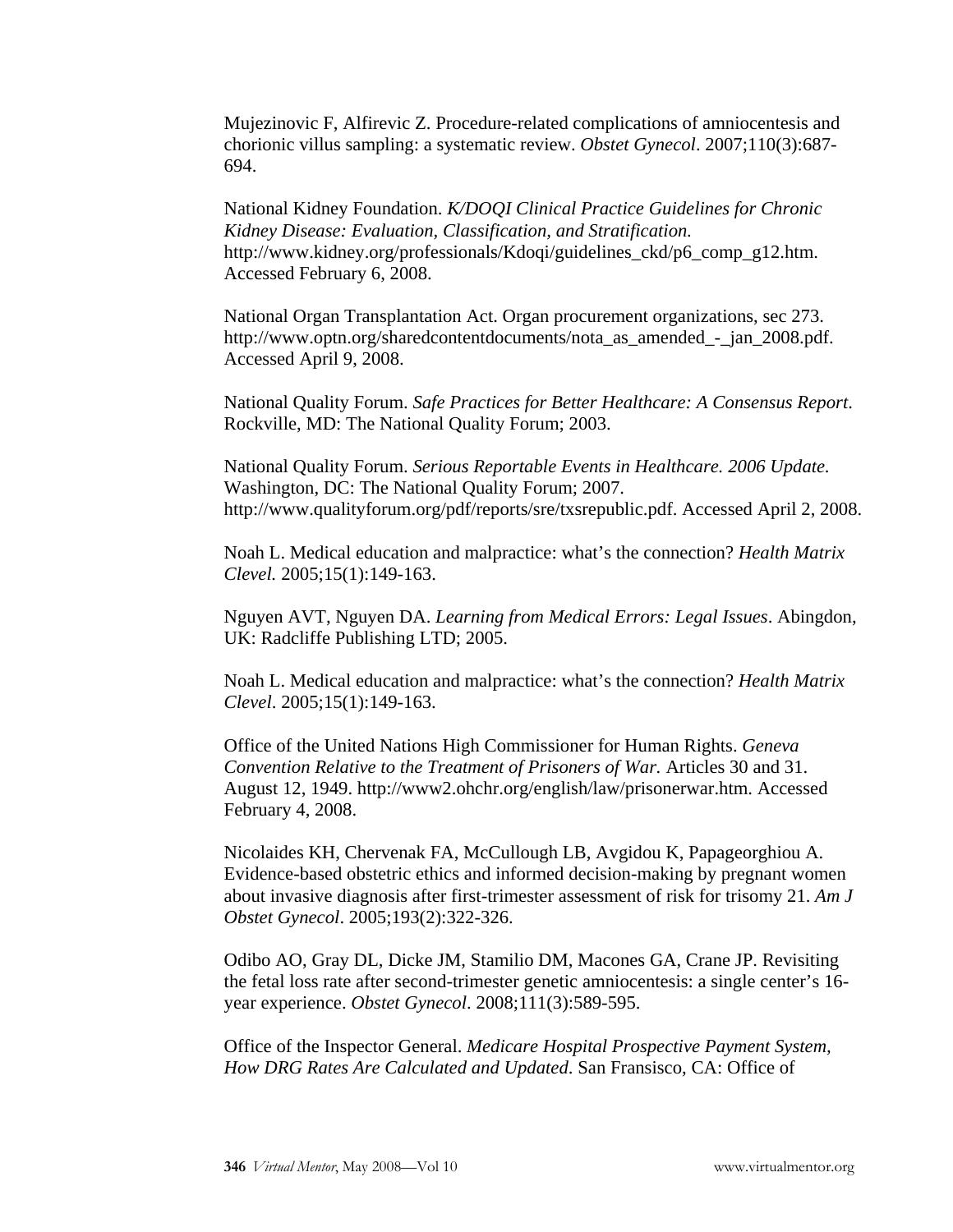Inspector General, Office of Evaluation and Inspections, Region IX; 2001. http://oig.hhs.gov/oei/reports/oei-09-00-00200.pdf. Accessed April 10, 2008.

OHRP concludes case regarding Johns Hopkins University research on hospital infections [press release]. Washington, DC: Department of Health and Human Services, Office for Human Research Protections; February 15, 2008.

OHRP statement regarding the *New York Times* op-ed entitled "A Lifesaving Checklist" [press release]. Washington, DC: Department of Health and Human Services, Office for Human Research Protections; January 15, 2008.

OPTN/UNOS Ethics Committee. OPTN/UNOS Committee Report Summary. *Report to the Board of Directors.* Richmond, VA: United Network of Organ Sharing; June 26, 2007.

http://www.optn.org/CommitteeReports/board\_main\_EthicsCommittee\_9\_4\_2007\_1 3\_1.pdf. Accessed February 7, 2008.

OPTN/UNOS board opposes "transplant tourism" [press release]. Atlanta, GA: Organ Procurement and Transplantation Network; June 30, 2006. http://www.optn.org/news/newsDetail.asp?id=641. Accessed February 6, 2008.

Papp C, Papp Z. Chorionic villus sampling and amniocentesis: what are the risks in current practice? *Curr Opin Obstet Gynecol*. 2003;15(2):159-165.

Pear R. Study finds many patients dissatisfied with hospitals. *New York Times*. March 29, 2008.

*Pegram v Herdrich*, 530 US 211 (2000).

Pelligrino ED, Thomasma DC. *The Virtues in Medical Practice.* New York, NY: Oxford University Press; 1993.

Persons empowered to bring a civil action. 29 USC sec 1132(a).

Phelan S, Obenshain SS, Galey WR. Evaluation of noncognitive professional traits of medical students. *Acad Med.* 1993;68(10):799-803.

*Pilot Life Insurance Co. v Dedeaux*, 481 US 41 (1987).

Pomfret EA, Sung RS, Allan J, Kinkhabwala M, Melancon JK, Roberts JP. Solving the organ shortage crisis: the 7th Annual American Society of Transplant Surgeons' State-of-the-Art Winter Symposium. *Am J Transplant*. 2008;8(4):745-752.

Posner RA. *The Problematics of Moral and Legal Theory.* Cambridge, MA: Harvard University Press; 1999:3-90.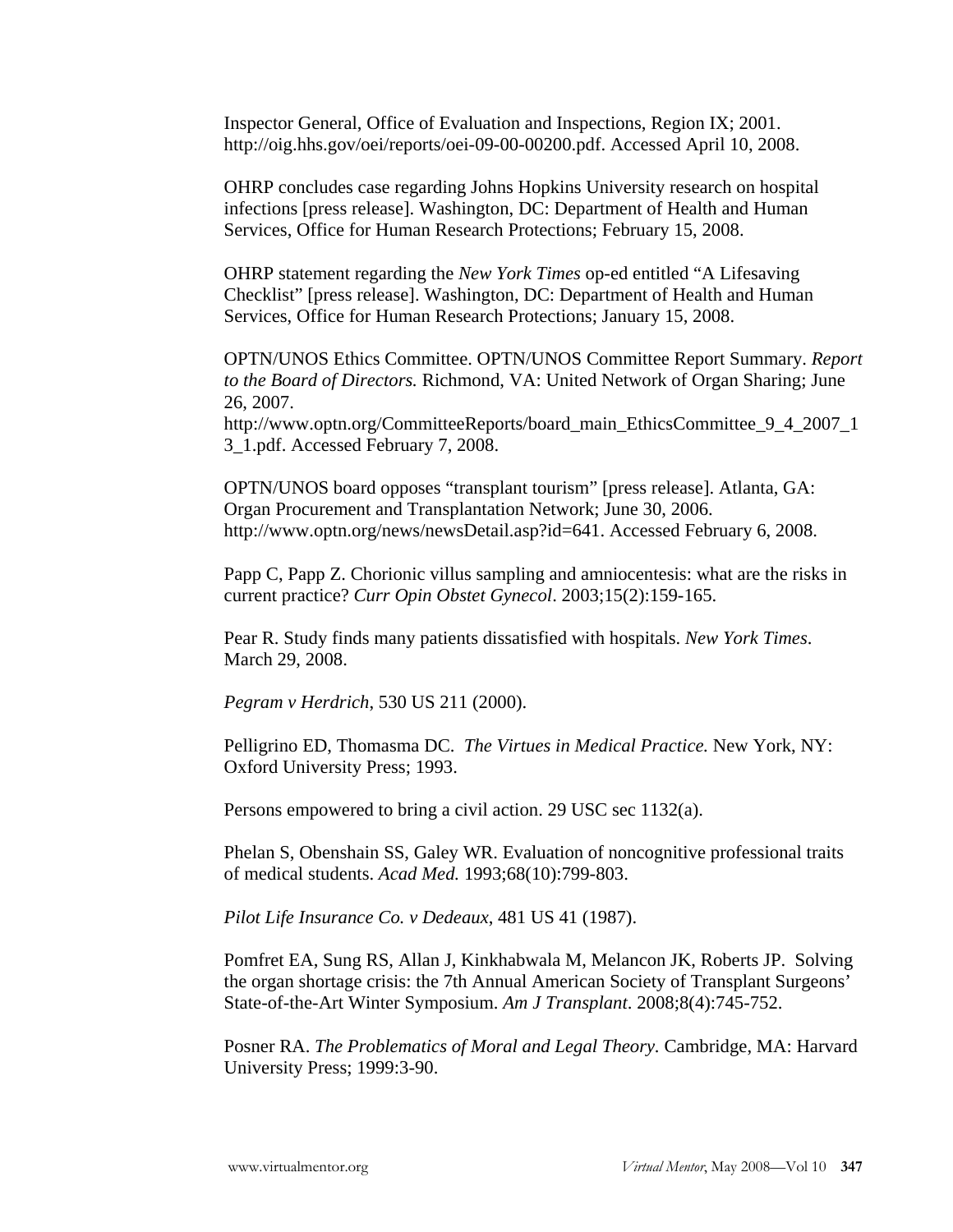Protection of human subjects. 45 CFR 46 sec 102(d). http://www.hhs.gov/ohrp/humansubjects/guidance/45cfr46.htm. Accessed March 4, 2008.

Quadango J. Why the United States has no national health insurance: stakeholder mobilization against the welfare state. *J Health Soc Behav*. 2004;45Suppl:25-44.

RE: Medicare inpatient prospective payment system (IPPS) proposed rule [memo]. Chicago, IL: American Medical Association; June 12, 2007. http://www.amaassn.org/ama1/pub/upload/mm/16/medicare\_ipps.pdf. Accessed April 1, 2008.

Rhodes S. ERISA strikes back: Aetna Health, Inc. v. Davila's use of ERISA to strike down the Texas Health Care Liability Act. *Baylor L Rev*. 2005;57:481-506.

Rice B. Malpractice: are you making your case worse? *Med Econ*. 2007;84(11):74- 78.

Rock EM, Simmons PS. Physician knowledge and attitudes of Minnesota laws concerning adolescent health care. *J Pediatr Adolesc Gynecol*. 2003;16(2):101-108.

Rodriguez RM, Anglin D, Hankin A, et al. A longitudinal study of emergency medicine residents' malpractice fear and defensive medicine. *Acad Emerg Med*. 2007;14(6):569-573.

Rosenbaum S. The impact of United States law on medicine as profession. *JAMA*. 2003;289(12):1546-1556.

*Rush Prudential HMO, Inc. v Moran*, 536 US 355 (2002).

Scofea LA. The development and growth of employer-provided health insurance. *Mon Labor Rev*. 1994;117(3):3-10.

Shaw PW, Welch BM. The use of deferred prosecution agreements in healthcare fraud cases*. Health Lawyers News.* November 2007:27-34.

Shryock RH. *The Development of Modern Medicine.* Madison, WI: University of Wisconsin Press; 1979:348.

Snyder L, Neubauer RL; American College of Physicians Ethics, Professionalism and Human Rights Committee. Pay-for-performance principles that promote patientcentered care: an ethics manifesto. *Ann Intern Med.* 2007;147(11):792-794.

Sokol D. Letter to a new medical student. *The Lancet Student.* November 22, 2007. http://www.thelancetstudent.com/2007/11/22/letter-to-a-new-medical-student/. Accessed April 16, 2008.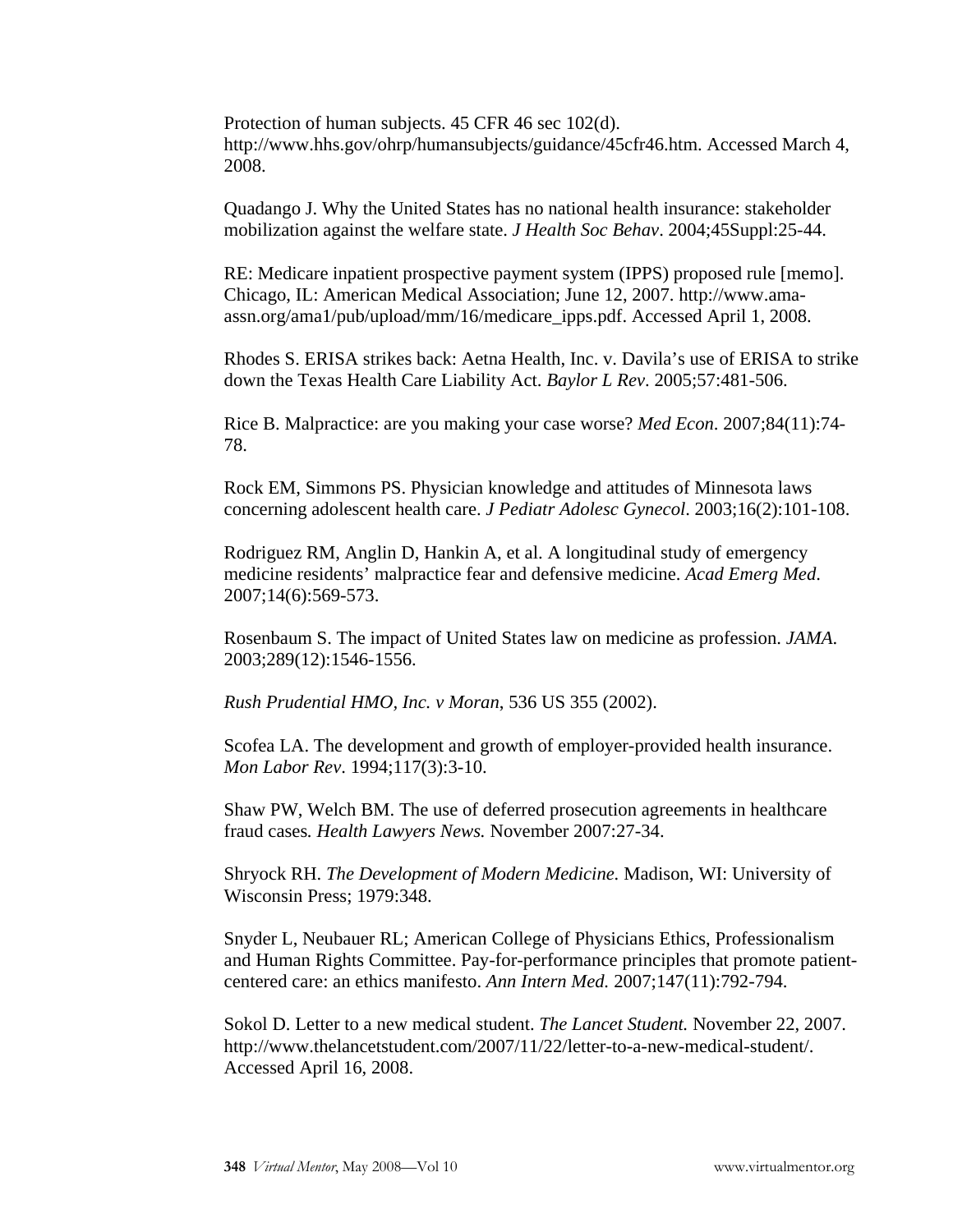Steele MW, Berg WR Jr. Chromosome analysis of human amniotic fluid cells. *Lancet*. 1966;1(7434):383-385.

Stevens DP, Wagner EH. Transform residency training in chronic illness care—now. *Acad Med*. 2006;81(8):685-687.

Stevens R. *American Medicine and the Public Interest*. Los Angeles, CA: University of California Press; 1998.

Stewart RM, Corneille MG, Johnston J, et al. Transparent and open discussion of errors does not increase malpractice risk in trauma patients. *Ann Surg.* 2006;243(5):645-651.

Strain JK, Kinney ED. The road paved with good intentions: problems and potential for employer-sponsored insurance under ERISA. *Loyola U Chi Law J.* 1999;31:29- 68.

Studdert DM, Mello MM, Gawande AA, Brennan TA, Wang YC. Disclosure of medical injury to patients: an improbable risk management strategy. *Health Aff (Millwood).* 2007;26(1):215-226.

Studdert DM, Mello MM, Sage WM, et al. Defensive medicine among high-risk specialist physicians in a volatile malpractice environment. *JAMA.*  2005;293(21)2609-2617.

Supersedure; effective date. 29 USC Chapter 18 Employee Retirement Income Security Program sec 1144(a).

Survey: More doctors now support national health insurance [press release]. Indianapolis, IN: Indiana University School of Medicine; April 1, 2008.

Thomas M, Rogers R, Maclean R. Physician perceptions and knowledge of the legal and ethical issues regarding HIV/AIDS confidential disclosure in managing persons with HIV/AIDS at an academic medical center (AMC)*. The Internet Journal of Law, Healthcare and Ethics.* 2003;1(2).

http://www.ispub.com/ostia/index.php?xmlFilePath=journals/ijlhe/vol1n2/hiv.xml. Accessed April 16, 2008.

United Network for Organ Sharing. US transplantation data. http://unos.org/data/default.asp?displayType=usData. Accessed April 9, 2008.

United States Renal Data System. *2005 Annual Data Report: Morbidity and Mortality*. http://www.usrds.org/2005/pdf/06\_morb\_and\_mort\_05.pdf. Accessed February 6, 2008.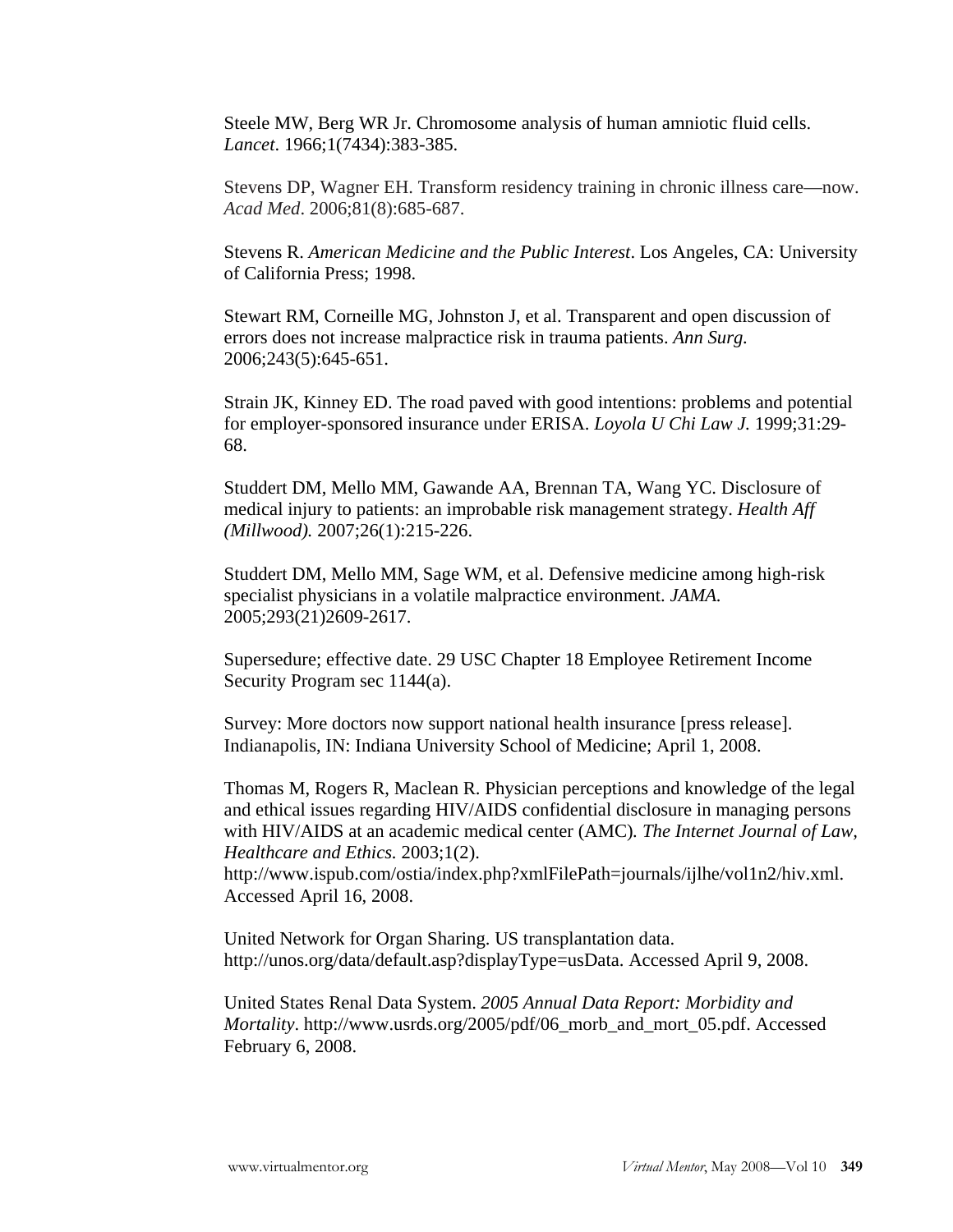*United States v The University of Medicine and Dentistry of New Jersey* No 050CR-3134 (D NJ 2005).

US Congress, Office of Technology Assessment. *Defensive Medicine and Medical Malpractice.* OTA-H-602. Washington, DC: US Government Printing Office; 2004. http://biotech.law.lsu.edu/policy/9405.pdf. Accessed April 16, 2008.

Uylhara EE, Thomas MA. *Health Maintenance Organization and the HMO Act of 1973.* Document number P-5554. Washington, DC: RAND Corporation; 1975.

Wagner EH. Chronic disease management: What will it take to improve care for chronic illness? *Eff Clin Pract*. 1998;1(1):2-4.

Wagner EH, Austin BT, Von Korff M. Organizing care for patients with chronic illness. *Milbank Q*. 1996;74(4):511-544.

Wald HL, Kramer AM. Nonpayment for harms resulting from medical care: catheter-associated urinary tract infections. *JAMA*. 2007;298(23):2782-2784.

Waring JJ. Beyond blame: cultural barriers to medical incident reporting. *Soc Sci Med*. 2005;60(9):1927-1935.

Warm EJ, Schauer DP, Diers T, et al. The ambulatory long-block: an Accreditation Council for Graduate Medical Education (ACGME) educational innovations project (EIP). *J Gen Intern Med.* In press.

Wasson JH, MacKenzie TA, Hall M. Patients use an internet technology to report when things go wrong. *Qual Saf Health Care.* 2007;16(3):213-215.

Wei M. Doctors, apologies, and the law: an analysis and critique of apology laws. *J Health Law*. 2007;40(1):107-159.

Wendin SR. The role of risk management in reducing costs and increasing patient safety. *World Hosp Health Serv.* 2006;42(2):17-20.

Wendler D, Miller FG. Deception in the pursuit of science. *Arch Intern Med*. 2004;164(6):597-600.

Wojcieszak D, Banja J, Houk C. The Sorry Works! Coalition: making the case for full disclosure. *Jt Comm J Qual Patient Saf*. 2006;32(6):344-350.

Xue JL, Ma JZ, Louis TA, Collins AJ. Forecast of the number of patients with endstage renal disease in the United States to the year 2010. *J Am Soc Nephrol.* 2001;12(12):2753-2758.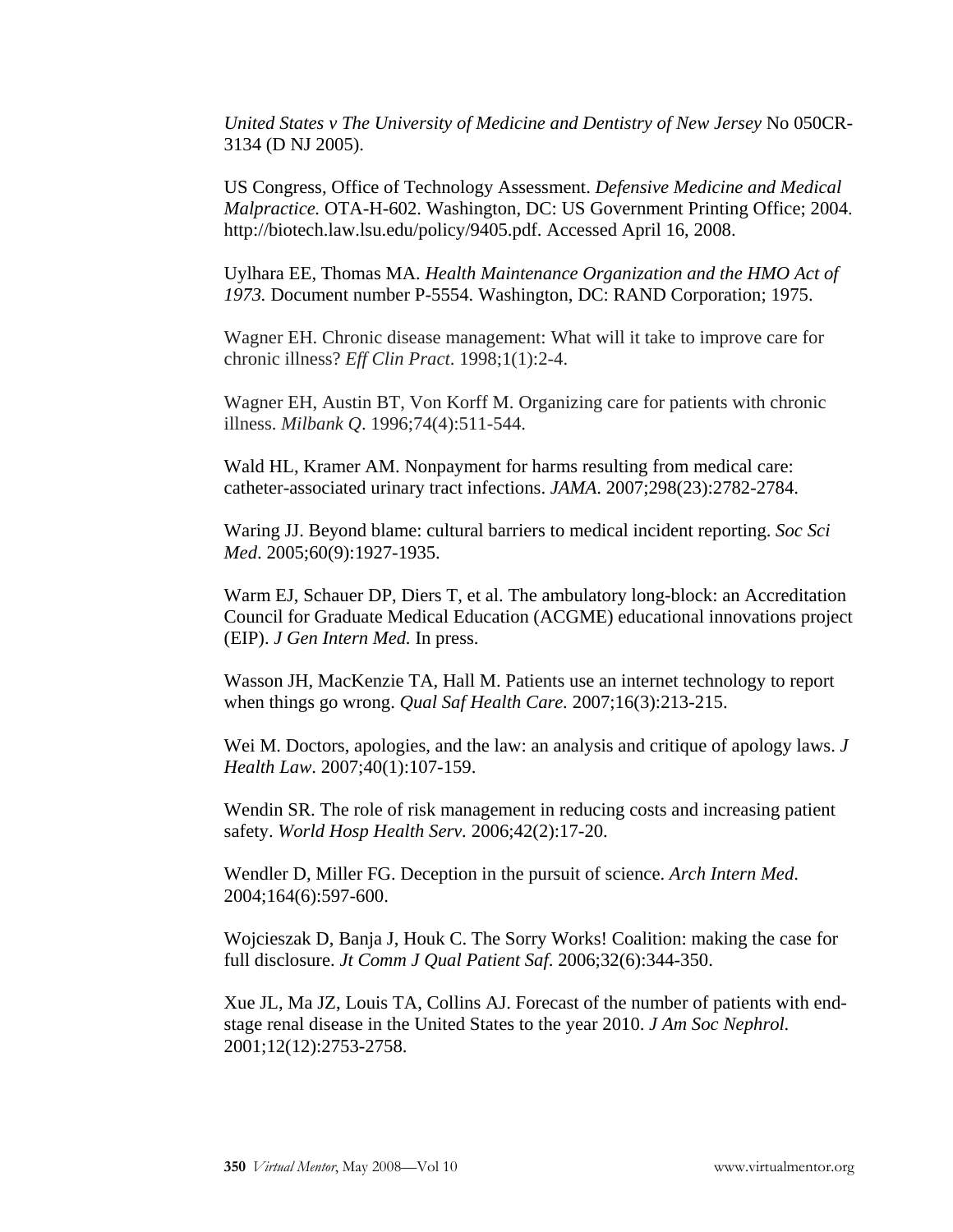Zhan C, Miller MR. Excess length of stay, charges, and mortality attributable to medical injuries during hospitalization. *JAMA.* 2003;290(14):1868-1874.

Copyright 2008 American Medical Association. All rights reserved.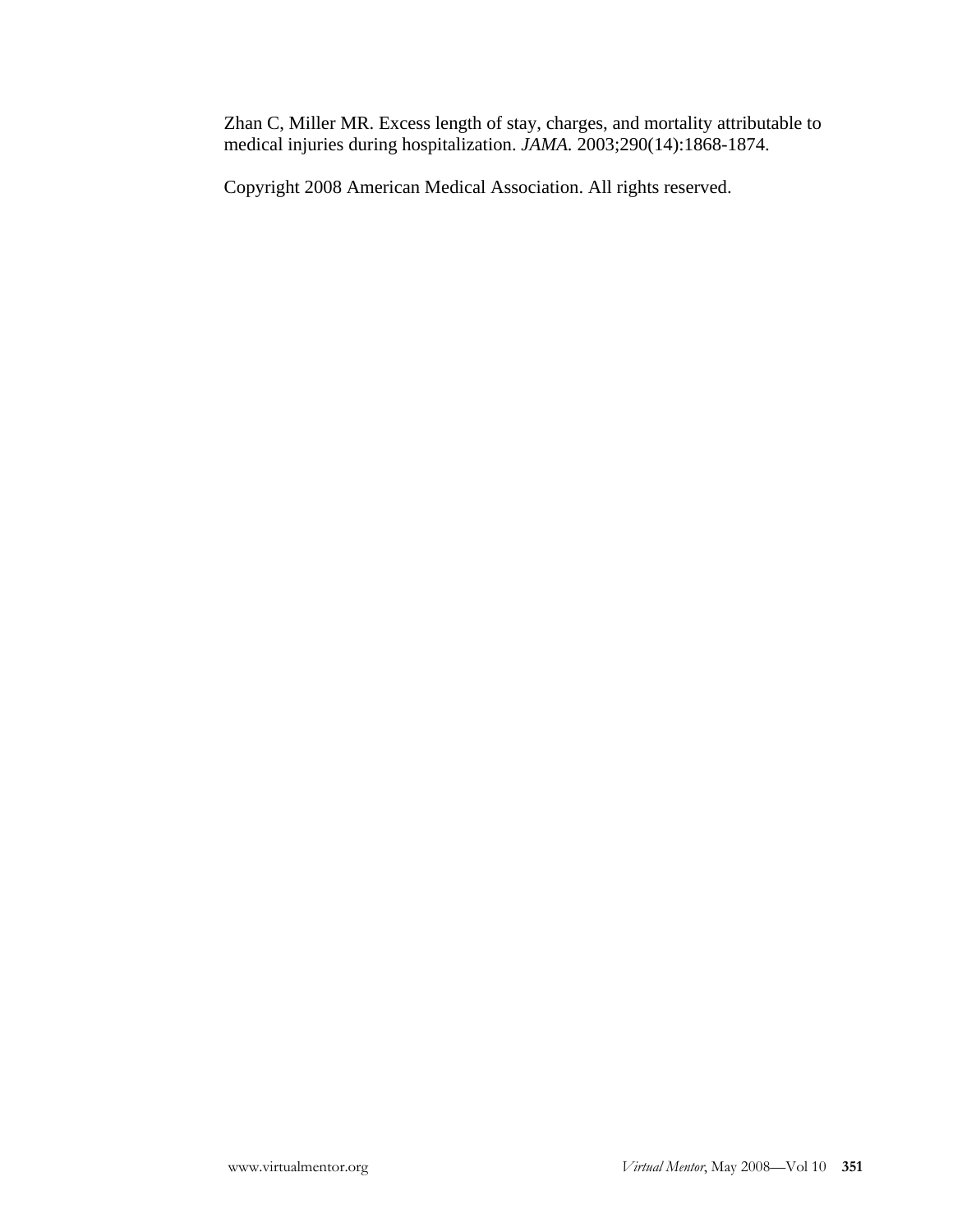# **Virtual Mentor**

American Medical Association Journal of Ethics May 2008, Volume 10, Number 5: 352-354.

## **May 2008 Contributors**

## **Theme Issue Editor**

**Laura Sigman, JD,** will receive her MD from University of Chicago's Pritzker School of Medicine in June 2008. She will continue her medical training in pediatrics at Johns Hopkins Hospital in Baltimore. Prior to medical school, she received a JD from Harvard Law School and worked in health law for the U.S. Department of Justice.

## **Contributors**

**Andrew J. Aronson, MD, MBA, MPH,** is director of inpatient pediatrics and pediatric nephrology in the Department of Pediatrics at Advocate Illinois Masonic Hospital in Chicago. He is a professor of clinical pediatrics and an attending pediatric nephrologist at the University of Illinois Chicago. Dr. Aronson is also a lecturer in pediatrics at Loyola University in Maywood, Illinois, and at Rush University in Chicago, and is a voluntary attending physician at John H. Stroger, Jr. Hospital of Cook County in Chicago.

**Lee Black, JD, LLM,** is a senior research associate for the Council on Ethical and Judicial Affairs at the American Medical Association in Chicago. Prior to joining the AMA, he was a staff attorney with the Legislative Reference Bureau in Springfield, where he drafted legislation for the Illinois General Assembly.

Peter **J. Fabri, MD, PhD,** is a professor of surgery and associate dean for graduate medical education at the University of South Florida College of Medicine in Tampa.

**Richard C. Frederick, MD,** is a clinical associate professor of medicine at the University of Illinois College of Medicine at Peoria (UICOMP). Dr. Frederick is the vice chairman of the Department of Emergency Medicine and is the director of the ethics curriculum for all residency programs at UICOMP.

**Jared Hossack, MD, MBA,** is a board-certified internal medicine physician and the chief fellow in the Section of Gastroenterology, Hepatology, and Nutrition at the University of Chicago Medical Center. He has a particular interest in researching ways to improve the quality of care provided to patients with gastrointestinal disorders.

**Amy G. Lehman, MD, MBA,** is a resident in general surgery at the University of Chicago Medical Center and is a fellow in the MacLean Center for Clinical Medical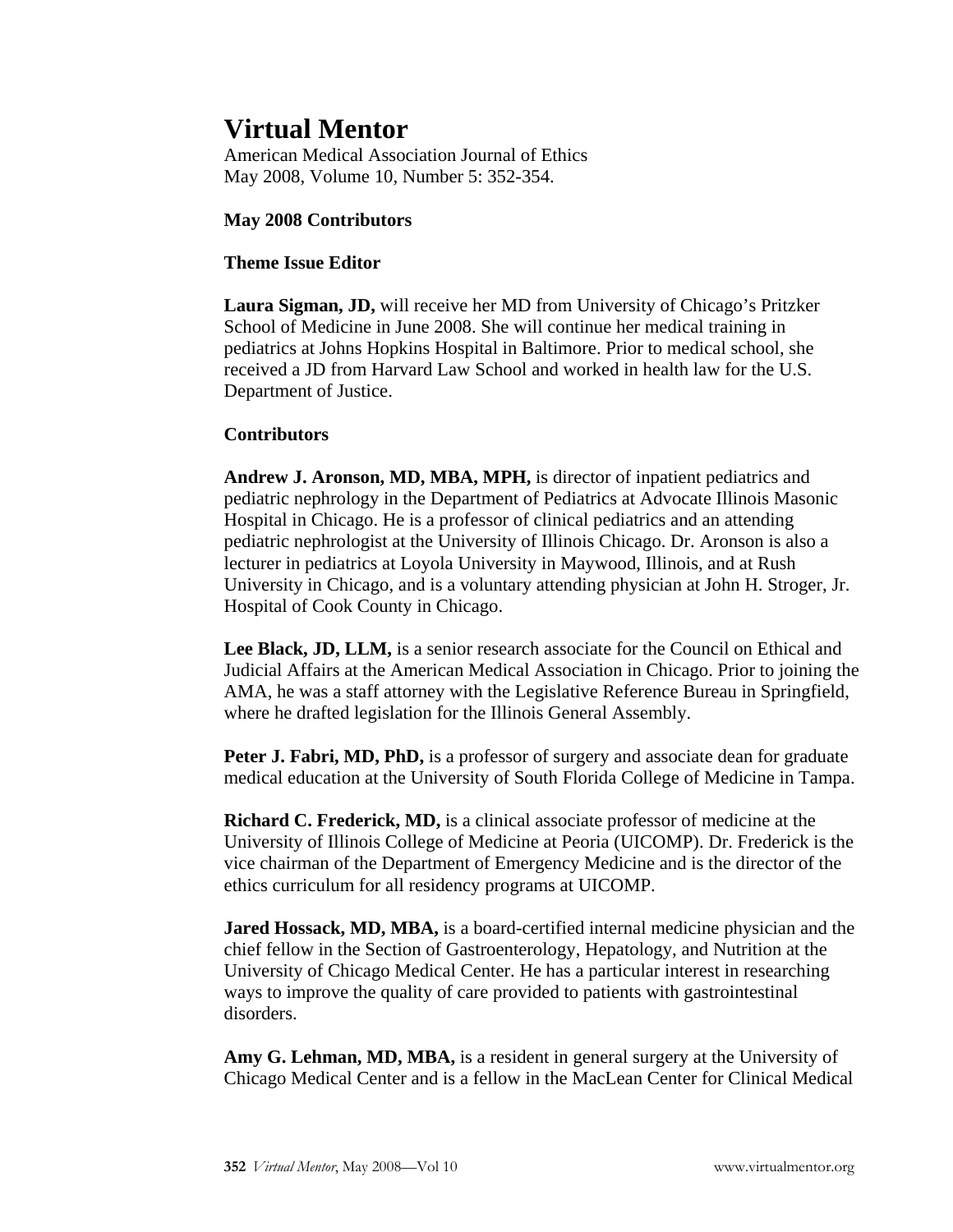Ethics at the University of Chicago. Dr. Lehman is a 2005 graduate of the University of Chicago Prtizker School of Medicine and is interested in clinical decision making from both physician and patient perspectives.

**James C. Loden, MD,** is the founder and president of Loden Vision Centers in Nashville. He is a board-certified member of the American Academy of Ophthalmology and is a member of the Society of Excellence in Eyecare (SEE).

**David Lovinger, MD,** is a hospitalist at the University of Chicago Medical Center (UCMC) in Chicago and an assistant professor of medicine. He is the medical director of the Anticoagulation Management Service and is a leader in the UCMC's implementation of computerized physician order entry.

**George B. Moseley III, JD, MBA,** is a lecturer in health law and management in the Department of Health Policy and Management at the Harvard School of Public Health. He previously served as assistant general counsel in the Massachusetts Executive Office of Human Services and special assistant attorney general. His research interests are in the areas of new technology adoption, strategic adaptation to rapidly changing market conditions, and revolutionary transformation of the health care industry.

**Bruce Patsner, MD, JD,** is a research professor of law in the health law and policy group at the University of Houston Law Center in Texas. His major areas of scholarship are food and drug law and regulation of the medical profession.

**Sara Platte, MD,** is a clinical associate in the Department of Pediatrics at the University of Chicago. Trained in internal medicine-pediatrics, she is a primary care physician at a federally qualified health care center in Chicago. Her clinical interests are in preventive medicine and transitional care of young adults with chronic health conditions. Dr. Platte is active in resident education and quality improvement in the med-peds resident continuity clinic setting.

**Maura Parker Quinlan, MD, MPH,** is a clinical associate professor in obstetrics and gynecology at the University of Chicago, and is the academic director of ob/gyn at MacNeal Hospital, also in Chicago. Her academic interests include pediatric and adolescent gynecology, legal issues in ob/gyn, and medical education.

**Geoffrey Rees, PhD,** is a Harper Fellow and collegiate assistant professor of humanities at the University of Chicago, where he is also a senior fellow at the MacLean Center for Clinical Medical Ethics. He received his doctorate in religious ethics from the Yale University Department of Religious Studies, in New Haven, Connecticut, in May 2004.

**Sally Satel, MD,** is a resident scholar at the American Enterprise Institute and a lecturer in psychiatry at the Yale University School of Medicine in New Haven, Connecticut. She is co-editor of *When Altruism Isn't Enough: The Case for*